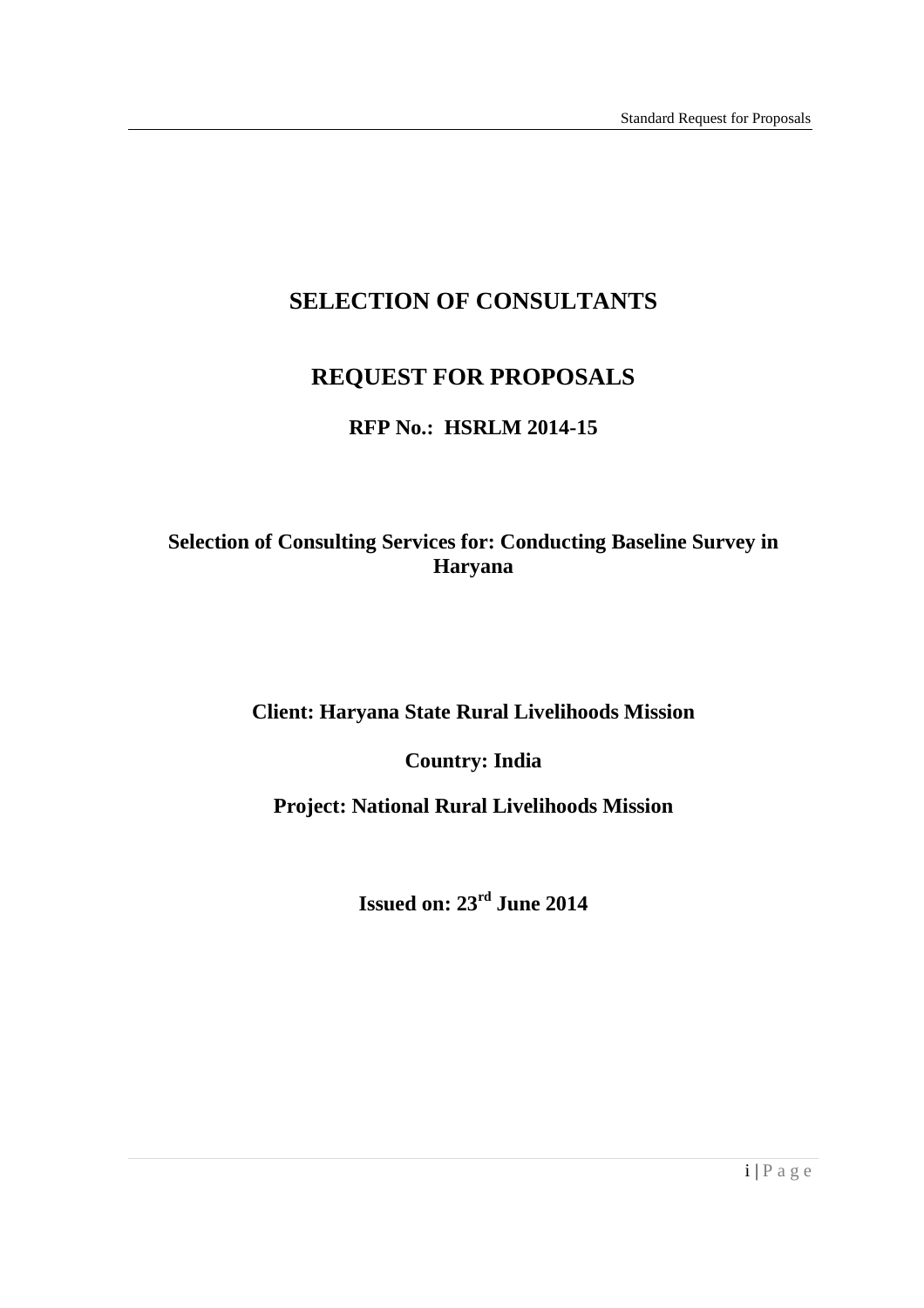# **TABLE OF CLAUSES**

| $2_{\cdot}$                                                                       |  |
|-----------------------------------------------------------------------------------|--|
| 3.                                                                                |  |
| 4.                                                                                |  |
| 5.                                                                                |  |
| 6.                                                                                |  |
|                                                                                   |  |
| 1.                                                                                |  |
| 2.                                                                                |  |
| 3.                                                                                |  |
| 4.<br>5.                                                                          |  |
| 6.                                                                                |  |
| 7.                                                                                |  |
| 8.                                                                                |  |
| 9.                                                                                |  |
| 10.                                                                               |  |
|                                                                                   |  |
| 11.                                                                               |  |
| 12.                                                                               |  |
| 13.                                                                               |  |
| 14.                                                                               |  |
| 15.                                                                               |  |
| 16.                                                                               |  |
| Public Opening of Financial Proposals (for QCBS, FBS, and LCS methods)  16<br>17. |  |
| 18.                                                                               |  |
| 19.                                                                               |  |
| 20.                                                                               |  |
| 27.                                                                               |  |
|                                                                                   |  |
| 28.                                                                               |  |
| 29.                                                                               |  |
| 30.                                                                               |  |
|                                                                                   |  |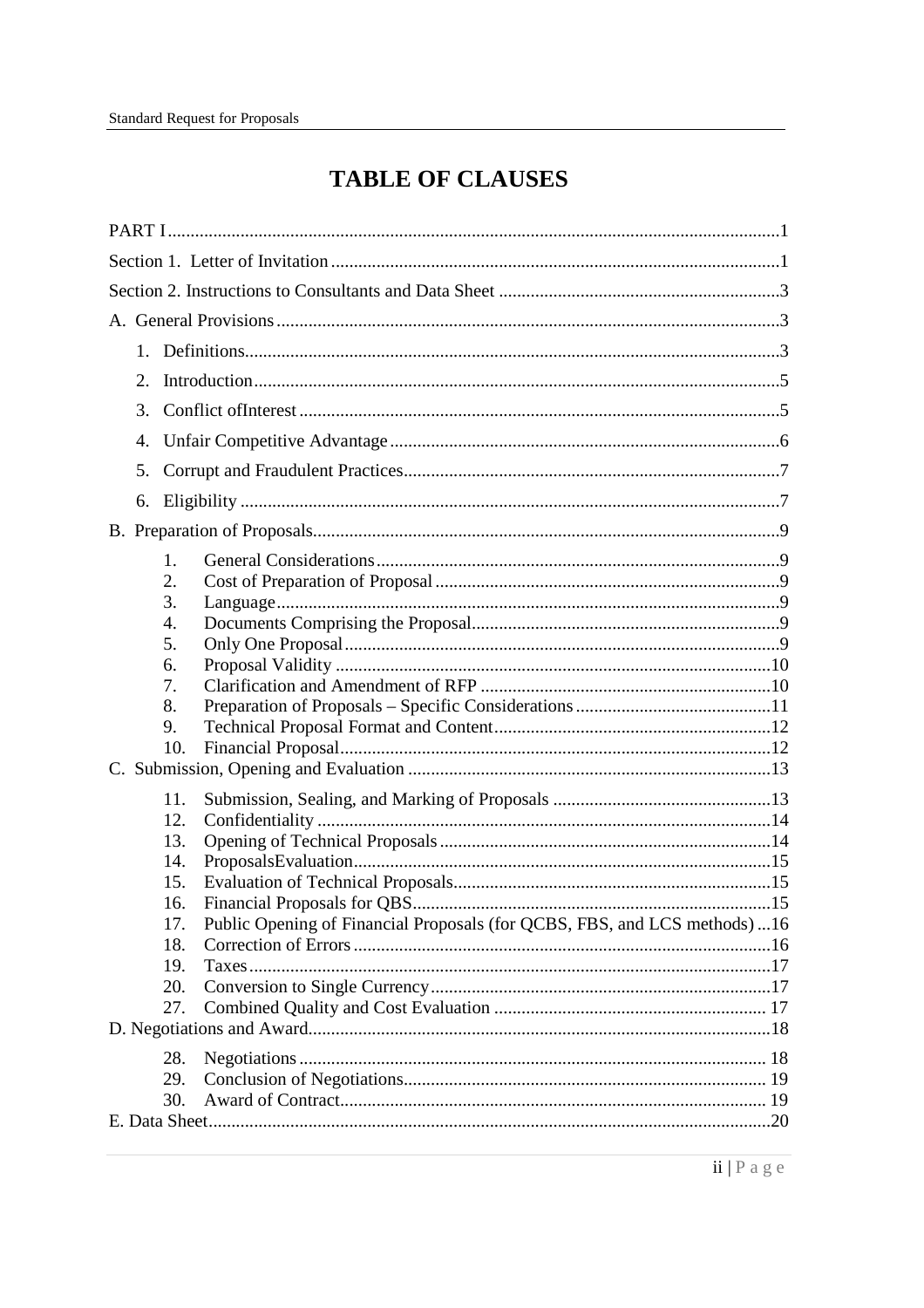|                | 1.<br>2.<br>3.<br>$\overline{4}$ .<br>5. |                                                                         |  |
|----------------|------------------------------------------|-------------------------------------------------------------------------|--|
|                |                                          |                                                                         |  |
|                |                                          |                                                                         |  |
|                |                                          |                                                                         |  |
|                |                                          |                                                                         |  |
|                |                                          |                                                                         |  |
|                |                                          |                                                                         |  |
|                | б.                                       |                                                                         |  |
| $\mathbf{I}$ . |                                          |                                                                         |  |
| II.            |                                          |                                                                         |  |
|                |                                          |                                                                         |  |
|                |                                          |                                                                         |  |
|                |                                          |                                                                         |  |
|                | 3.                                       |                                                                         |  |
|                | 4.                                       |                                                                         |  |
|                | 5.                                       |                                                                         |  |
|                | 6.                                       |                                                                         |  |
|                | 7.                                       |                                                                         |  |
|                | 8.                                       |                                                                         |  |
|                | 9.                                       |                                                                         |  |
|                |                                          |                                                                         |  |
|                |                                          | B. COMMENCEMENT, COMPLETION, MODIFICATION AND TERMINATION OF CONTRACT82 |  |
|                |                                          |                                                                         |  |
|                |                                          |                                                                         |  |
|                |                                          |                                                                         |  |
|                |                                          |                                                                         |  |
|                |                                          |                                                                         |  |
|                |                                          |                                                                         |  |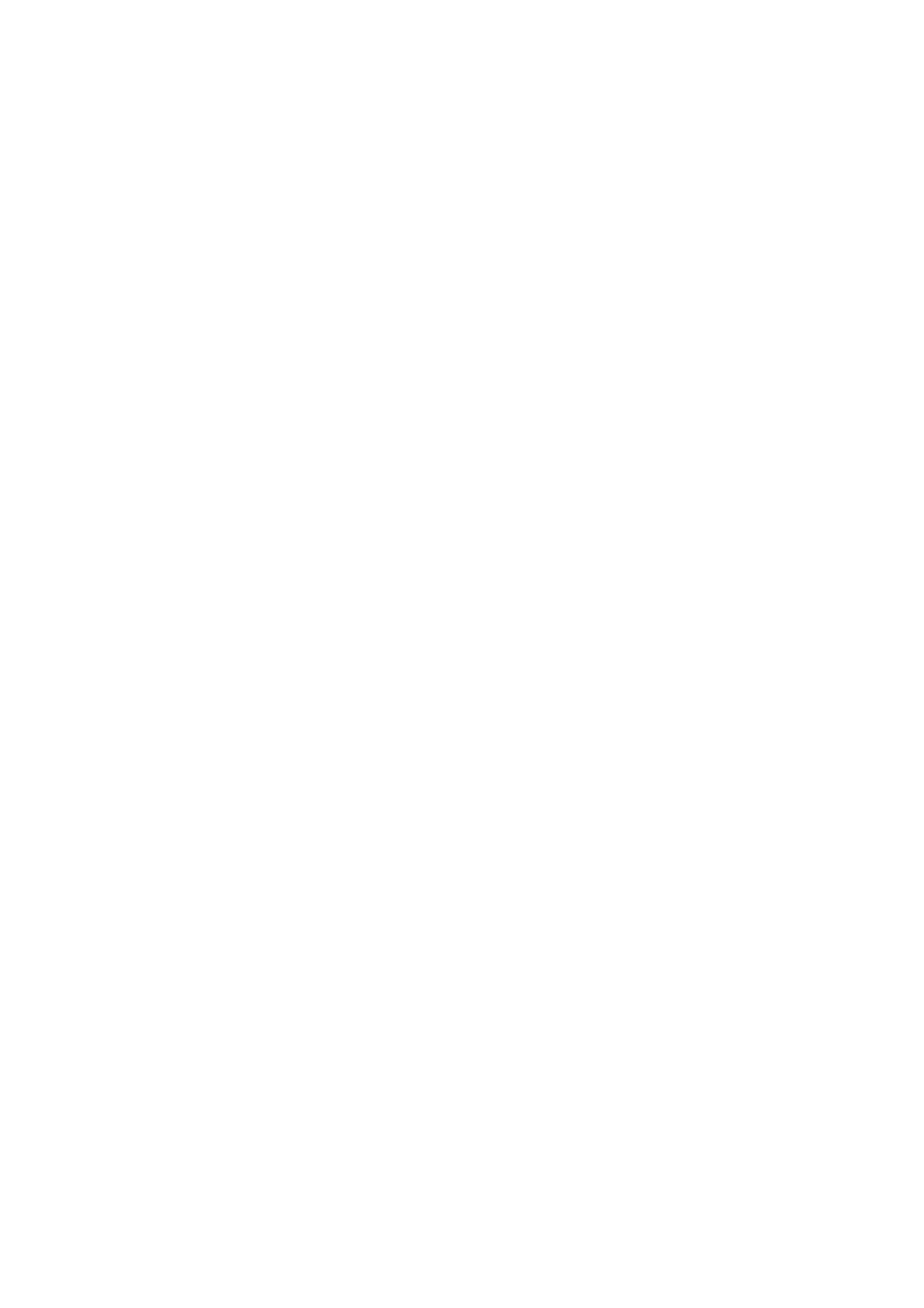# **PART I**

# **Section 1. Letter of Invitation**

#### **RFP No.** HSRLM 2014-15

 *[Panchkula, 23rd June 2014]* 

*To,* 

 *The Chief Functionaries,* 

- a. Sambodhi Research & Communications Pvt. Ltd (in partnership with Ecorys)
- b. GFK Mode Pvt. Ltd.
- c. Academy of Management Studies
- d. Mott MacDonald
- e. Sutra Consulting
- f. Centre for Operations Research & Training

Dear Mr./Ms.:

- *1.* The Haryana SRLM is supported by the *Government of India* (hereinafter called "Borrower") who has received financing from the International Development Association (IDA)(the "Bank") in the form of a "credit" (hereinafter called "credit" toward the cost of the National Rural Livelihoods Mission (NRLM). The Ministry of Rural Development, an implementing agency of the Client, intends to apply a portion of the proceeds of this credit to eligible payments under the contract for which this Request for Proposals is issued. Payments by the Bank will be made only at the request of the *Ministry of Rural Development* and upon approval by the Bank, and will be subject, in all respects, to the terms and conditions of the credit agreement. The credit agreement prohibits a withdrawal from the credit account for the purpose of any payment to persons or entities, or the Bank, is prohibited by a decision of the United Nations Security council taken under Chapter VII of the Charter of the United Nations. No party other than the Borrower shall derive any rights from the credit agreement or have any claims to the proceeds of the credit*.*  for any import of goods, if such payment or import, to the knowledge of
- 2. The Client (Haryana State Rural Livelihoods Mission) now invites proposals to provide the following consulting services (hereinafter called "Services"): **Consultancy services for "Conducting Baseline Survey in the State of Haryana"**
- 3. This Request for Proposals (RFP) has been addressed to the following shortlisted Consultants:
	- Consultants: a. Sambodhi Research & Communications Pvt. Ltd Ltd (in partnership with Ecorys)
		- b. GFK Mode Pvt. Ltd.
		- c. Academy of Management Studies
		- d. Mott MacDonald
		- e. Sutra Consulting
		- f. Centre for Operations Research & Training
- 4. It is not permissible to transfer this invitation to any other firm.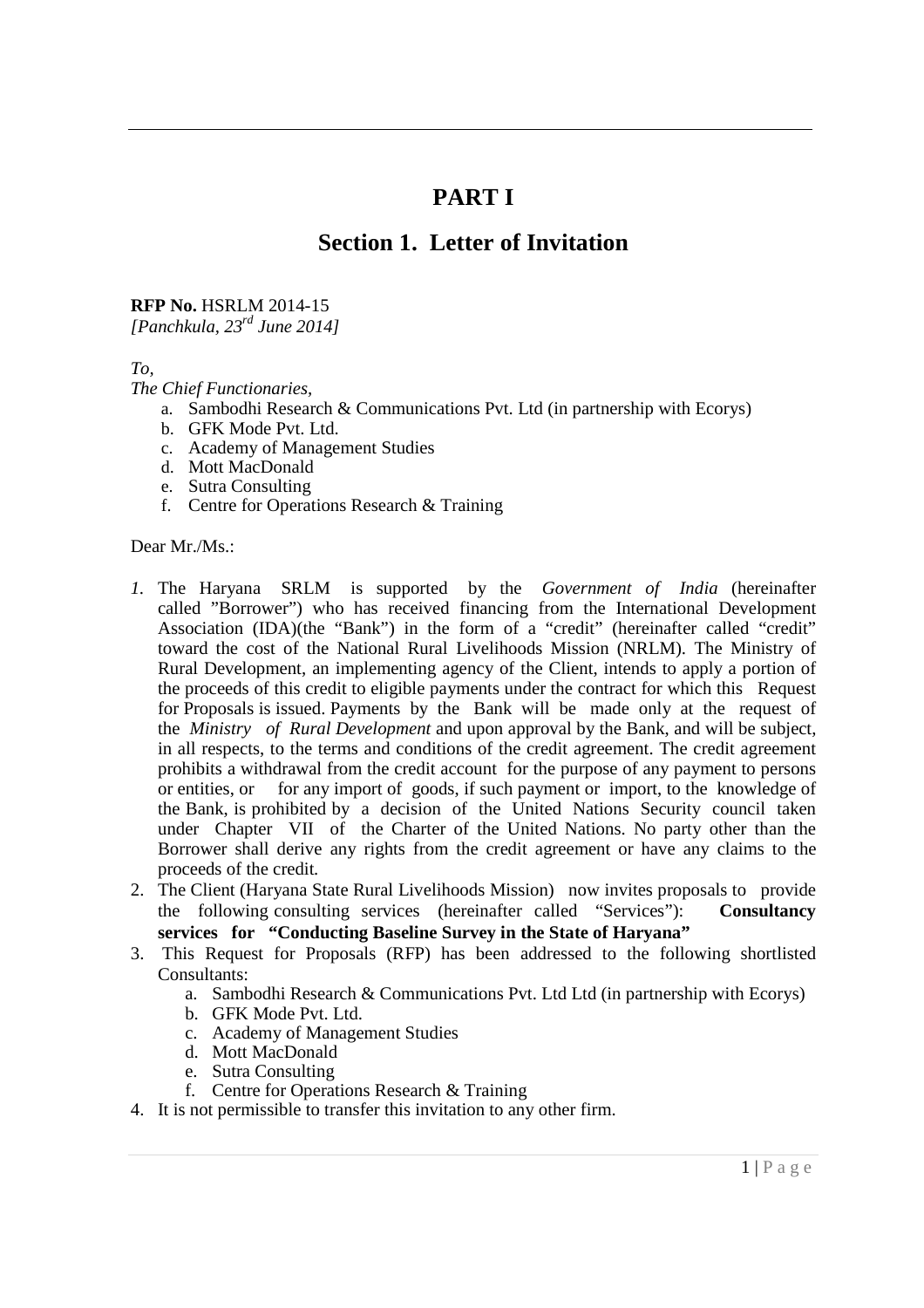- 5. A firm will be selected based on Quality and Cost Based Selection (QCBS) in a Simplified Technical Proposal (STP) format as described in this RFP, in accordance with the procedures set out in the NRLM Procurement Manual, which follows the Consultants Selection Guidelines of the World Bank dated January 2011, which can be found at the following Website: <www.Aajeevika.in>.
- 6. The RFP includes the following documents:
	- Section 1 Letter of Invitation
	- Section 2 Instructions to Consultants and Data Sheet
	- Section 3 Technical Proposal STP Standard Forms
	- Section 4 Financial Proposal –
	- Section 5 –Eligible Countries
	- Section 6 Bank's Policy Corrupt and Fraudulent Practices
	- Section 7 Terms of Reference
	- Section 8 Standard Forms of Contract: Lump-sum
- 7. Please inform us by **30th June 2014** in writing or via e-mail ([ceohsrlm@gmail.com](mailto:ceohsrlm@gmail.com))
	- $\checkmark$  That you have received the Letter of Invitation; and
	- $\checkmark$  Whether you intend to submit a proposal
- 8. Details on the proposal's submission date, time and address are provided in Clauses17.7and 17.9 of the ITC

Yours sincerely,

Tuhan

 **T.K. Sharma, Chief Executive Officer Haryana State Rural Livelihoods Mission 2nd Floor, Akshay Urja Bhawan, Institutional Plot No. 1 Sector -17 Panchkula**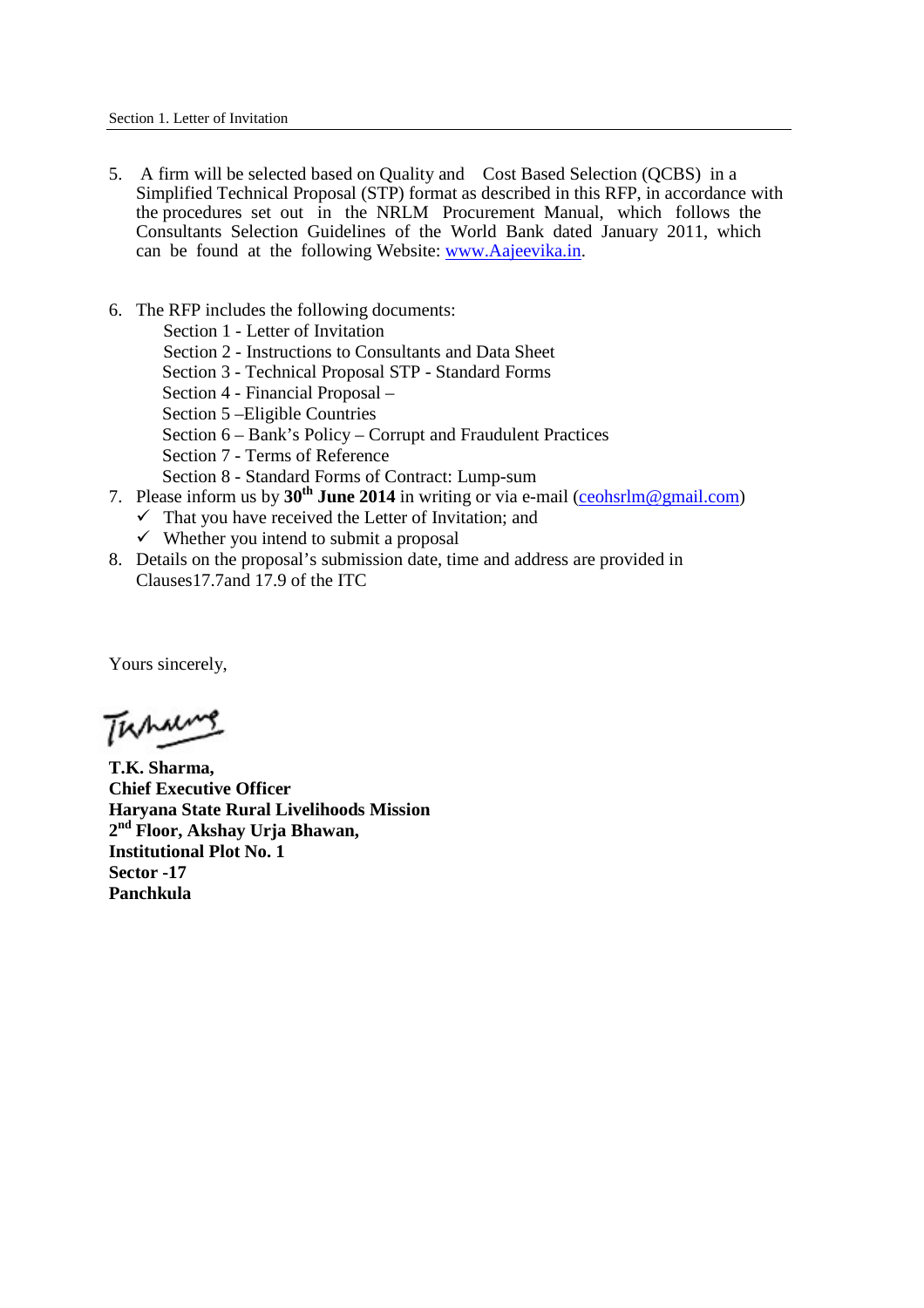# **Section 2. Instructions to Consultants and Data Sheet**

["Notes to the Client": this Section 2 - Instructions to Consultants shall not be modified. Any necessary changes,  *acceptable to the Bank, to address specific country and project issues, to supplement, but not over-write,the provisions of the Instructions to Consultants (ITC), shall be introduced through the Data Sheet only. "Notes to the Client" should be deleted from the final RFP issued to the shortlisted Consultants].* 

| 1. Definitions | (a) "Affiliate(s)" means an individual or an entity that<br>directly or indirectly controls, is controlled by, or is under                                                                                                                                                                 |
|----------------|--------------------------------------------------------------------------------------------------------------------------------------------------------------------------------------------------------------------------------------------------------------------------------------------|
|                | common control with the Consultant.<br>(b) "Applicable Guidelines" means the policies of the Bank<br>governing the selection and Contract award process as set<br>forth in this RFP.                                                                                                       |
|                | (c) "Applicable Law" means the laws and any other<br>instruments having the force of law in the Client's<br>country, or in such other country as may be specified in<br>the <b>Data Sheet</b> , as they may be issued and in force from<br>time to time.                                   |
|                | (d) "Bank" means the International Bank for Reconstruction<br>Development<br>(IBRD)<br>the<br>International<br>and<br><b>or</b><br>Development Association (IDA).                                                                                                                          |
|                | (e) "Borrower" means the Government, Government agency<br>or other entity that signs the [loan/financing/grant <sup>1</sup> ]<br>agreement with the Bank.                                                                                                                                  |
|                | (f) "Client" means the implementing agency that signs the<br>Contract for the Services with the selected Consultant.                                                                                                                                                                       |
|                | (g) "Consultant" means a legally-established professional<br>consulting firm or an entity that may provide or provides<br>the Services to the Client under the Contract.                                                                                                                   |
|                | (h) "Contract" means a legally binding written agreement<br>signed between the Client and the Consultant and includes<br>all the attached documents listed in its Clause 1 (the<br>General Conditions of Contract (GCC), the Special<br>Conditions of Contract (SCC), and the Appendices). |
|                | (i) "Data Sheet" means an integral part of the Instructions to<br>Consultants (ITC) Section 2 that is used to reflect specific                                                                                                                                                             |

### **A. General Provisions**

 $\overline{a}$  *agreement" is used for Recipient-Executed Trust Fundsadministered by IBRD or IDA]*  <sup>1</sup>["loan agreement" term is used for IBRD loans; "financing agreement" is used for IDA credits; and "grant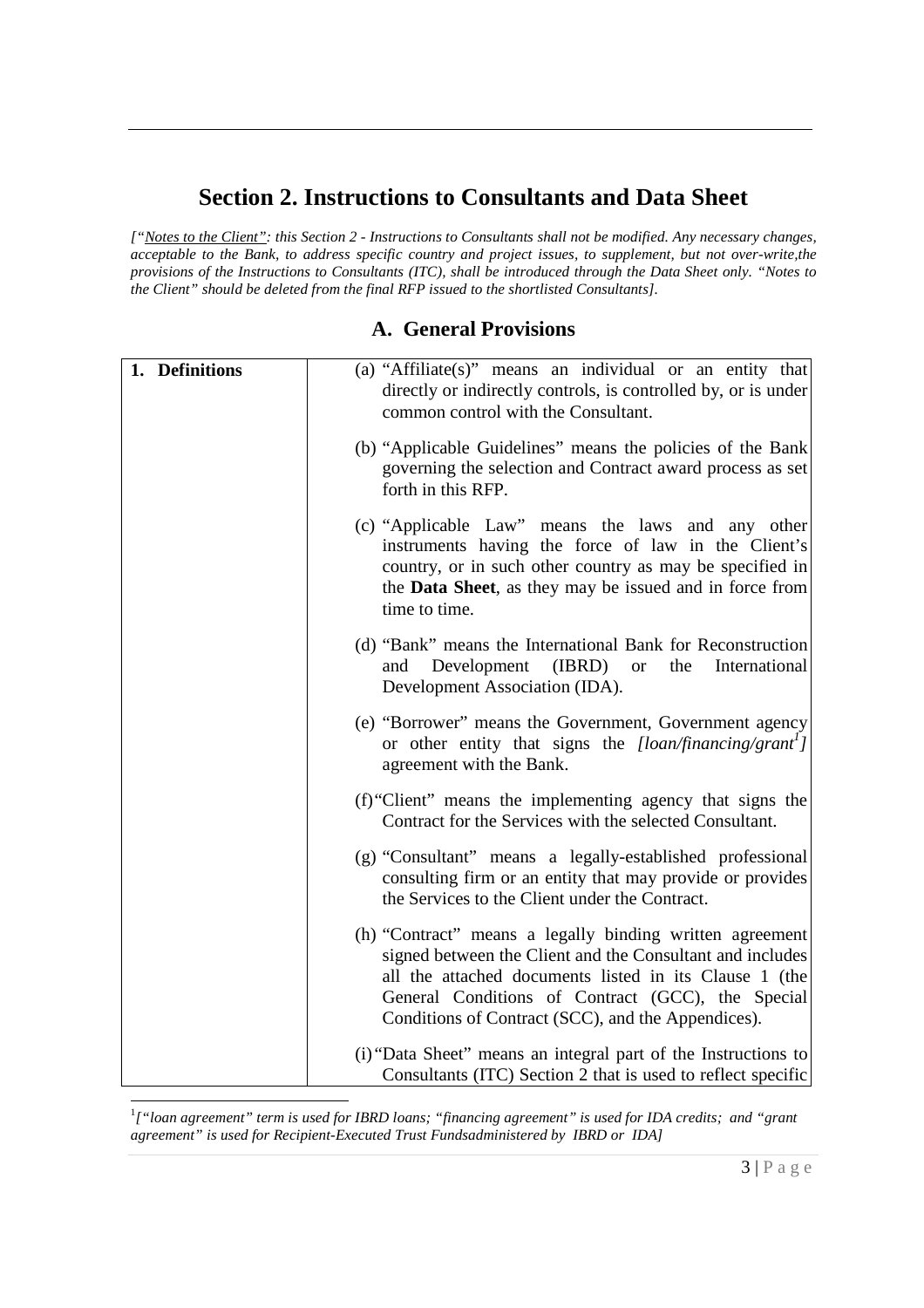| country and assignment conditions to supplement, but not<br>to over-write, the provisions of the ITC.                                                                                                                                                                                                                                                                                                     |
|-----------------------------------------------------------------------------------------------------------------------------------------------------------------------------------------------------------------------------------------------------------------------------------------------------------------------------------------------------------------------------------------------------------|
| (j) "Day" means a calendar day.                                                                                                                                                                                                                                                                                                                                                                           |
| (k) "Experts" means, collectively, Key Experts, Non-Key<br>Experts, or any other personnel of the Consultant, Sub-<br>consultant or Joint Venture member(s).                                                                                                                                                                                                                                              |
| (1) "Government" means the government of the Client's<br>country.                                                                                                                                                                                                                                                                                                                                         |
| (m) "Joint Venture (JV)" means an association with or without<br>a legal personality distinct from that of its members, of<br>more than one Consultant where one member has the<br>authority to conduct all business for and on behalf of any<br>and all the members of the JV, and where the members of<br>the JV are jointly and severally liable to the Client for the<br>performance of the Contract. |
| (n) "Key Expert(s)" means an individual professional whose<br>skills, qualifications, knowledge and experience are<br>critical to the performance of the Services under the<br>Contract and whose CV is taken into account in the<br>technical evaluation of the Consultant's proposal.                                                                                                                   |
| (o) "ITC" (this Section 2 of the RFP) means the Instructions<br>to Consultants thatprovidesthe shortlisted Consultants<br>with all information needed to prepare their Proposals.                                                                                                                                                                                                                         |
| (p) "LOI" (this Section 1 of the RFP) means the Letter of<br>Invitation being sent by the Client to the shortlisted<br>Consultants.                                                                                                                                                                                                                                                                       |
| $(q)$ "Non-Key Expert(s)" means an individual professional<br>provided by the Consultant or its Sub-consultant and who<br>is assigned to perform the Services or any part thereof<br>under the Contract and whose CVs are not evaluated<br>individually.                                                                                                                                                  |
| (r) "Proposal" means the Technical Proposal and the<br>Financial Proposal of the Consultant.                                                                                                                                                                                                                                                                                                              |
| (s) "RFP" means the Request for Proposals to be prepared by<br>the Client for the selection of Consultants, based on the<br>SRFP.                                                                                                                                                                                                                                                                         |
| (t) "SRFP" means the Standard Request for Proposals, which<br>must be used by the Client as the basis for the preparation                                                                                                                                                                                                                                                                                 |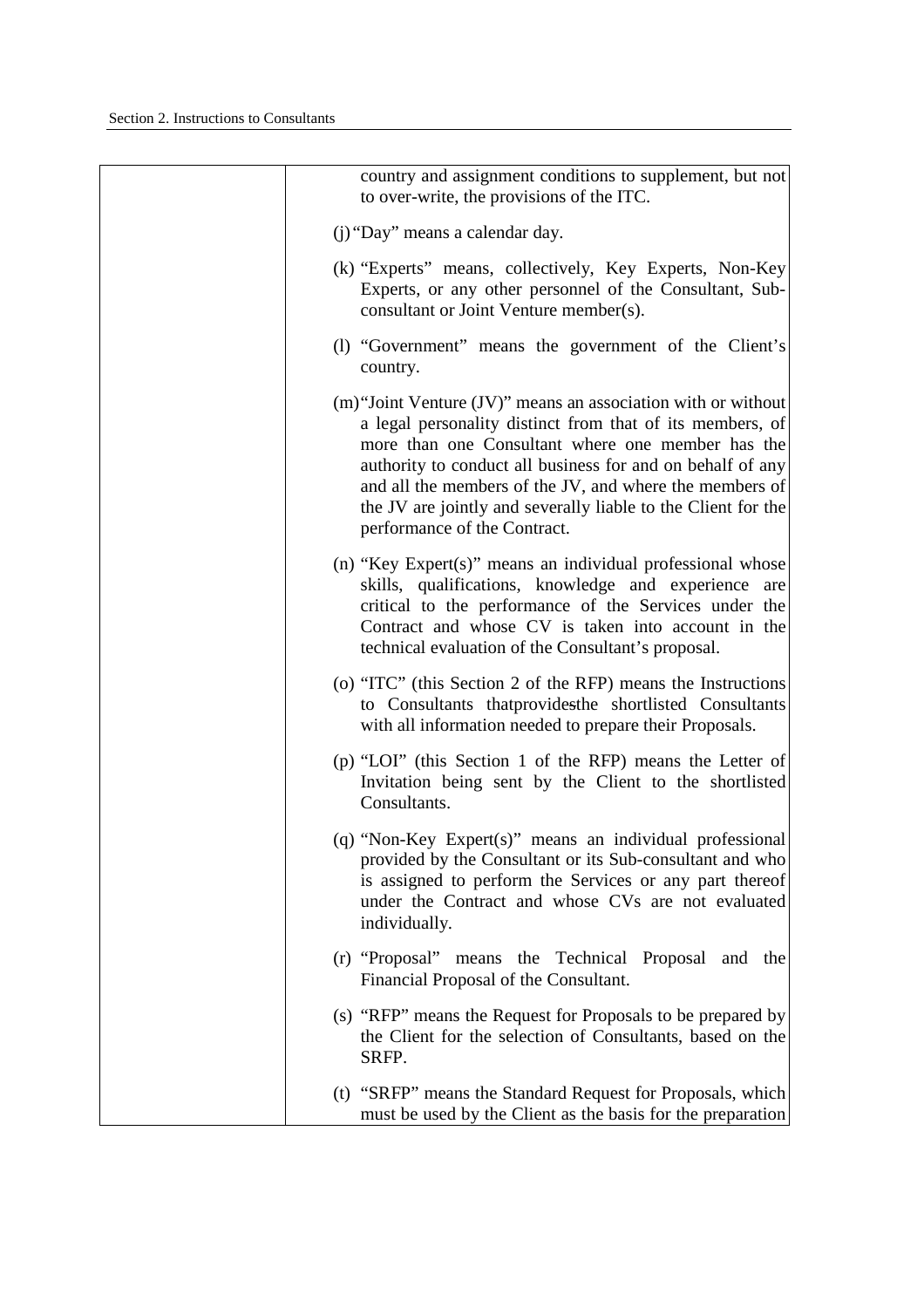|                                     | of the RFP.                                                                                                                                                                                                                                                                                                                                                                                |
|-------------------------------------|--------------------------------------------------------------------------------------------------------------------------------------------------------------------------------------------------------------------------------------------------------------------------------------------------------------------------------------------------------------------------------------------|
|                                     | (u) "Services" means the work to be performed by the<br>Consultant pursuant to the Contract.                                                                                                                                                                                                                                                                                               |
|                                     | (v) "Sub-consultant" means an entity to whom the Consultant<br>intends to subcontract any part of the Services while<br>responsible to<br>remaining<br>the Client<br>during<br>the<br>performance of the Contract.                                                                                                                                                                         |
|                                     | $(w)$ "TORs" (this Section 7 of the RFP) means the Terms of<br>Reference that explain the objectives, scope of work,<br>activities, and tasks to be performed, respective<br>responsibilities of the Client and the Consultant, and<br>expected results and deliverables of the assignment.                                                                                                |
| 2. Introduction                     | The Client named in the <b>Data Sheet</b> intends to select a<br>2.1<br>Consultant from those listed in the Letter of Invitation, in<br>accordance with the method of selection specified in the <b>Data</b><br>Sheet.                                                                                                                                                                     |
|                                     | 2.2<br>The shortlisted Consultants are invited to submit a<br>Technical Proposal and a Financial Proposal, or a Technical<br>Proposal only, as specified in the <b>Data Sheet</b> , for consulting<br>services required for the assignment named in the Data Sheet.<br>The Proposal will be the basis for negotiating and ultimately<br>signing the Contract with the selected Consultant. |
|                                     | 2.3<br>The Consultants should familiarize themselves with the<br>local conditions and take them into account in preparing their<br>Proposals, including attending a pre-proposal conference if one is<br>specified in the Data Sheet. Attending any such pre-proposal<br>conference is optional and is at the Consultants' expense.                                                        |
|                                     | 2.4<br>The Client will timely provide, at no cost to the<br>Consultants, the inputs, relevant project data, and reports required<br>for the preparation of the Consultant's Proposal as specified in the<br>Data Sheet.                                                                                                                                                                    |
| <b>Conflict</b><br>3.<br>ofInterest | The Consultant is required to provide professional,<br>3.1<br>objective, and impartial advice, at all times holding the Client's<br>interests paramount, strictly avoiding conflicts with other<br>assignments or its own corporate interests, and acting without any<br>consideration for future work.                                                                                    |
|                                     | 3.2<br>The Consultant has an obligation to disclose to the Client<br>any situation of actual or potential conflict that impacts its<br>capacity to serve the best interest of its Client. Failure to disclose<br>such situations may lead to the disqualification of the Consultant                                                                                                        |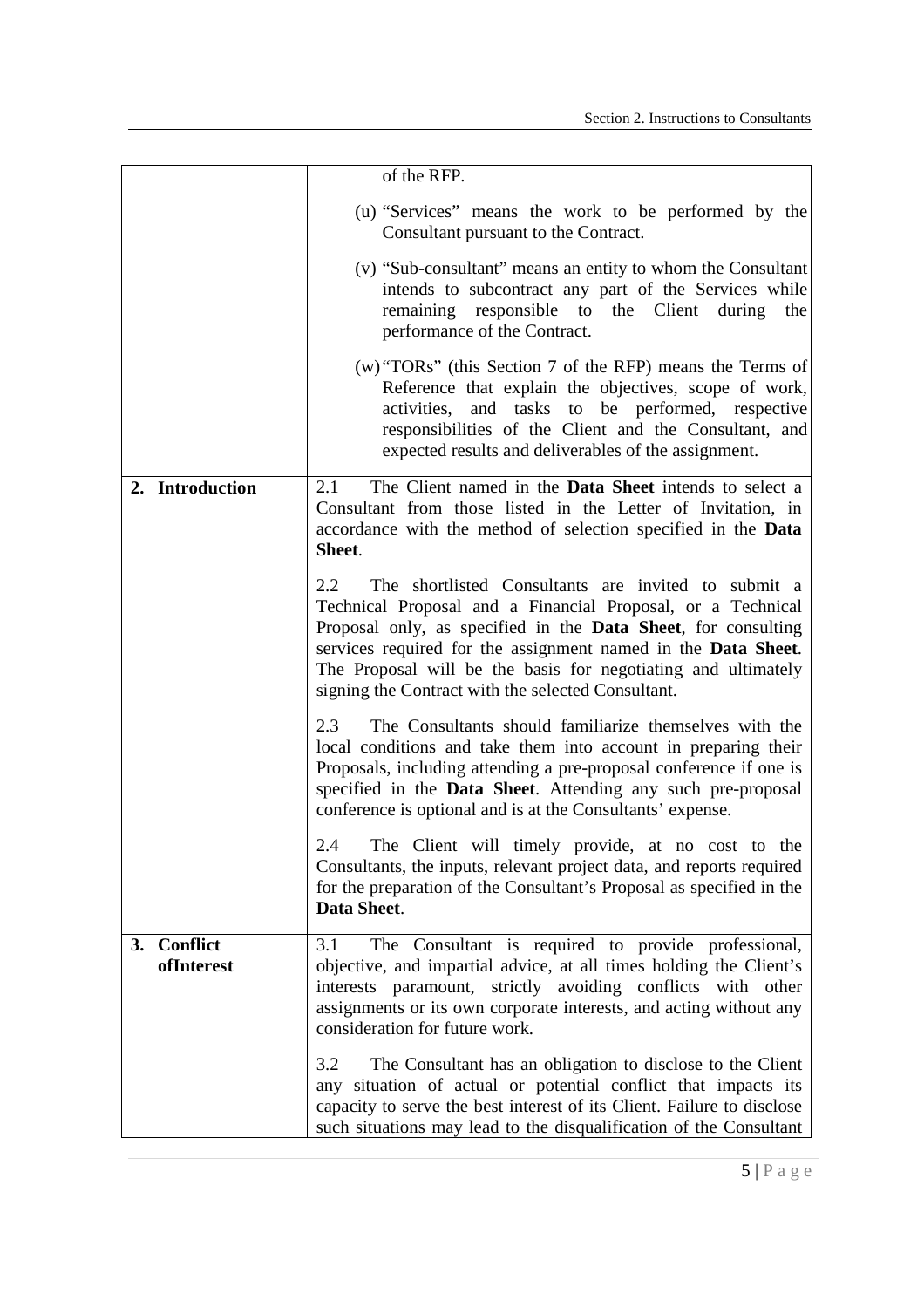|                                                 | or the termination of its Contract and/or sanctions by the Bank.                                                                                                                                                                                                                                                                                                                                                                                                                                                                                                                                                                                                                                                                                                                       |
|-------------------------------------------------|----------------------------------------------------------------------------------------------------------------------------------------------------------------------------------------------------------------------------------------------------------------------------------------------------------------------------------------------------------------------------------------------------------------------------------------------------------------------------------------------------------------------------------------------------------------------------------------------------------------------------------------------------------------------------------------------------------------------------------------------------------------------------------------|
|                                                 | Without limitation on the generality of the<br>3.2.1<br>foregoing, the Consultant shall not be hired under the<br>circumstances set forth below:                                                                                                                                                                                                                                                                                                                                                                                                                                                                                                                                                                                                                                       |
| a. Conflicting<br>activities                    | Conflict between consulting activities and procurement<br>(i)<br>of goods, works or non-consulting services: a firm that<br>has been engaged by the Client to provide goods, works,<br>or non-consulting services for a project, or any of its<br>shall be disqualified from providing<br>Affiliates,<br>consulting services resulting from or directly related to<br>goods, works, or non-consulting services.<br>those<br>Conversely, a firm hired to provide consulting services<br>for the preparation or implementation of a project, or<br>any of its Affiliates, shall be disqualified from<br>subsequently providing goods or works or non-<br>consulting services resulting from or directly related to<br>the consulting services for such preparation or<br>implementation. |
| <b>b.</b> Conflicting<br>assignments            | (ii)<br>Conflict among consulting assignments: a Consultant<br>(including its Experts and Sub-consultants) or any of its<br>Affiliates shall not be hired for any assignment that, by<br>its nature, may be in conflict with another assignment of<br>the Consultant for the same or for another Client.                                                                                                                                                                                                                                                                                                                                                                                                                                                                               |
| c. Conflicting<br>relationships                 | Relationship with the Client's staff: a Consultant<br>(iii)<br>(including its Experts and Sub-consultants) that has a<br>close business or family relationship with a professional<br>of the Borrower (or of the Client, or of<br>staff<br>implementing agency, or of a recipient of a part of the<br>Bank's financing) who are directly or indirectly involved<br>in any part of (i) the preparation of the Terms of<br>Reference for the assignment, (ii) the selection process<br>for the Contract, or (iii) the supervision of the Contract,<br>may not be awarded a Contract, unless the conflict<br>stemming from this relationship has been resolved in a<br>manner acceptable to the Bank throughout the selection<br>process and the execution of the Contract.               |
| Unfair<br>4.<br>Competitive<br><b>Advantage</b> | Fairness and transparency in the selection process require<br>4.1<br>that the Consultants or their Affiliates competing for a specific<br>assignment do not derive a competitive advantage from having<br>provided consulting services related to the assignment in question.<br>To that end, the Client shall indicate in the <b>Data Sheet</b> and make<br>available to all shortlisted Consultants together with this RFP all<br>information that would in that respect give such Consultant any                                                                                                                                                                                                                                                                                    |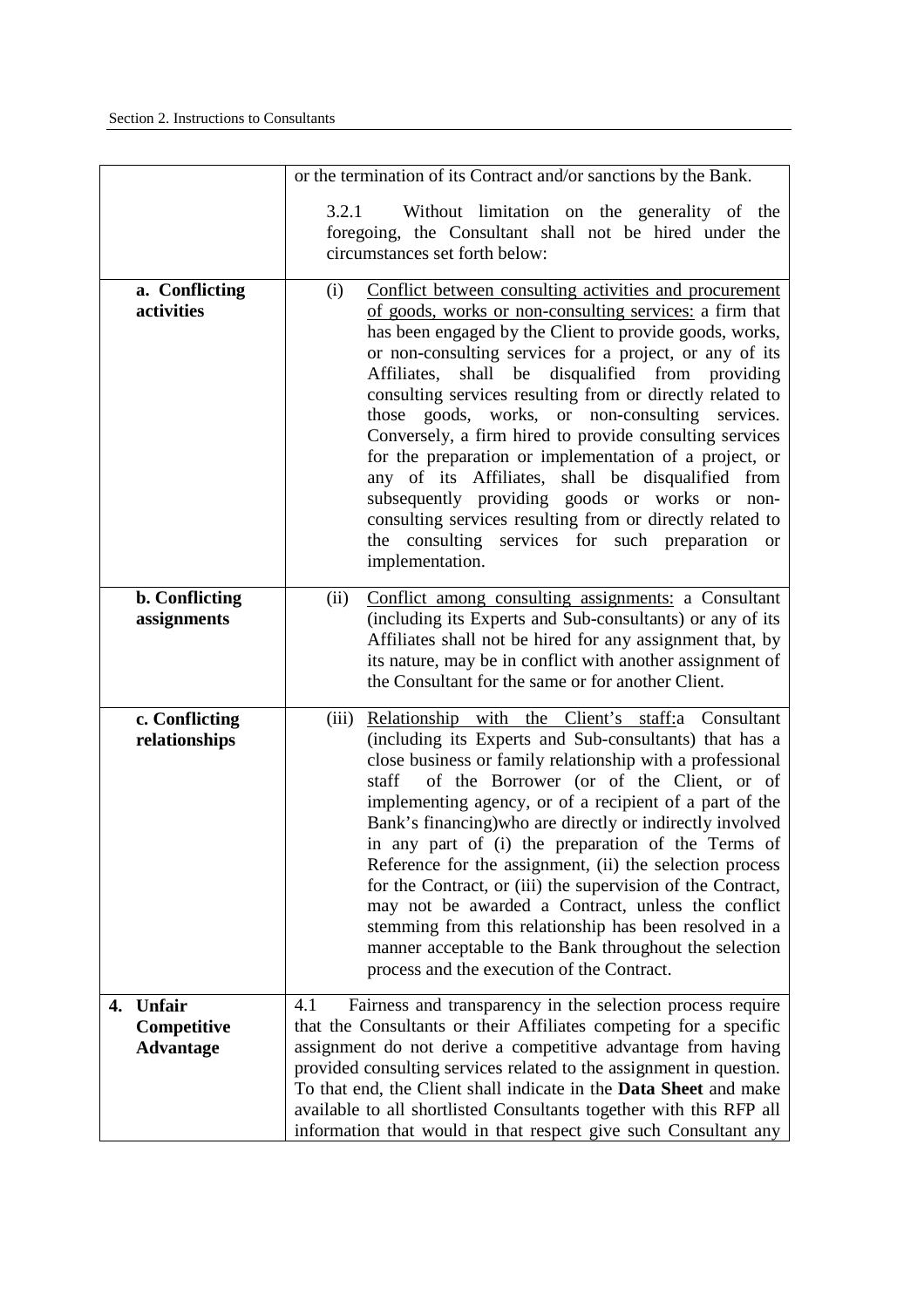|                                     | unfair competitive advantage over competing Consultants.                                                                                                                                                                                                                                                                                                                                                                                                                          |
|-------------------------------------|-----------------------------------------------------------------------------------------------------------------------------------------------------------------------------------------------------------------------------------------------------------------------------------------------------------------------------------------------------------------------------------------------------------------------------------------------------------------------------------|
| 5. Corrupt and<br><b>Fraudulent</b> | 5.1 The Bank requires compliance with its policy in regard to<br>corrupt and fraudulent practices as set forth in Section 6.                                                                                                                                                                                                                                                                                                                                                      |
| <b>Practices</b>                    | 5.2 In further pursuance of this policy, Consultant shall permit and<br>shall cause its agents, Experts, Sub-consultants, sub-contractors,<br>services providers, or suppliers to permit the Bank to inspect all<br>accounts, records, and other documents relating to the submission<br>of the Proposal and contract performance (in case of an award),<br>and to have them audited by auditors appointed by the Bank.                                                           |
| 6. Eligibility                      | The Bank permits consultants (individuals and firms,<br>6.1<br>including Joint Ventures and their individual members) from all<br>countries to offer consulting services for Bank-financed projects.                                                                                                                                                                                                                                                                              |
|                                     | Furthermore, it is the Consultant's responsibility to ensure<br>6.2<br>that its Experts, joint venture members, Sub-consultants, agents<br>(declared or not), sub-contractors, service providers, suppliers<br>and/or their employees meet the eligibility requirements as<br>established by the Bank in the Applicable Guidelines.                                                                                                                                               |
|                                     | 6.3<br>As an exception to the foregoing Clauses 6.1 and 6.2<br>above:                                                                                                                                                                                                                                                                                                                                                                                                             |
| a. Sanctions                        | A firm or an individual sanctioned by the Bank in<br>6.3.1<br>accordance with the above Clause 5.1 or in accordance with<br>"Anti-Corruption Guidelines" shall be ineligible to be<br>awarded a Bank-financed contract, or to benefit from a<br>Bank-financed contract, financially or otherwise, during<br>such period of time as the Bank shall determine. The list of<br>debarred firms and individuals is available at the electronic<br>address specified in the Data Sheet. |
| <b>b.</b> Prohibitions              | 6.3.2 Firms and individuals of a country or goods<br>manufactured in a country may be ineligible if so indicated<br>in Section 5 (Eligible Countries) and:                                                                                                                                                                                                                                                                                                                        |
|                                     | (a) as a matter of law or official regulations, the<br>Borrower's country prohibits commercial relations with<br>that country, provided that the Bank is satisfied that<br>such exclusion does not preclude effective competition<br>for the provision of Services required; or                                                                                                                                                                                                   |
|                                     | (b) by an act of compliance with a decision of the United<br>Nations Security Council taken under Chapter VII of<br>the Charter of the United Nations, the Borrower's<br>Country prohibits any import of goods from that                                                                                                                                                                                                                                                          |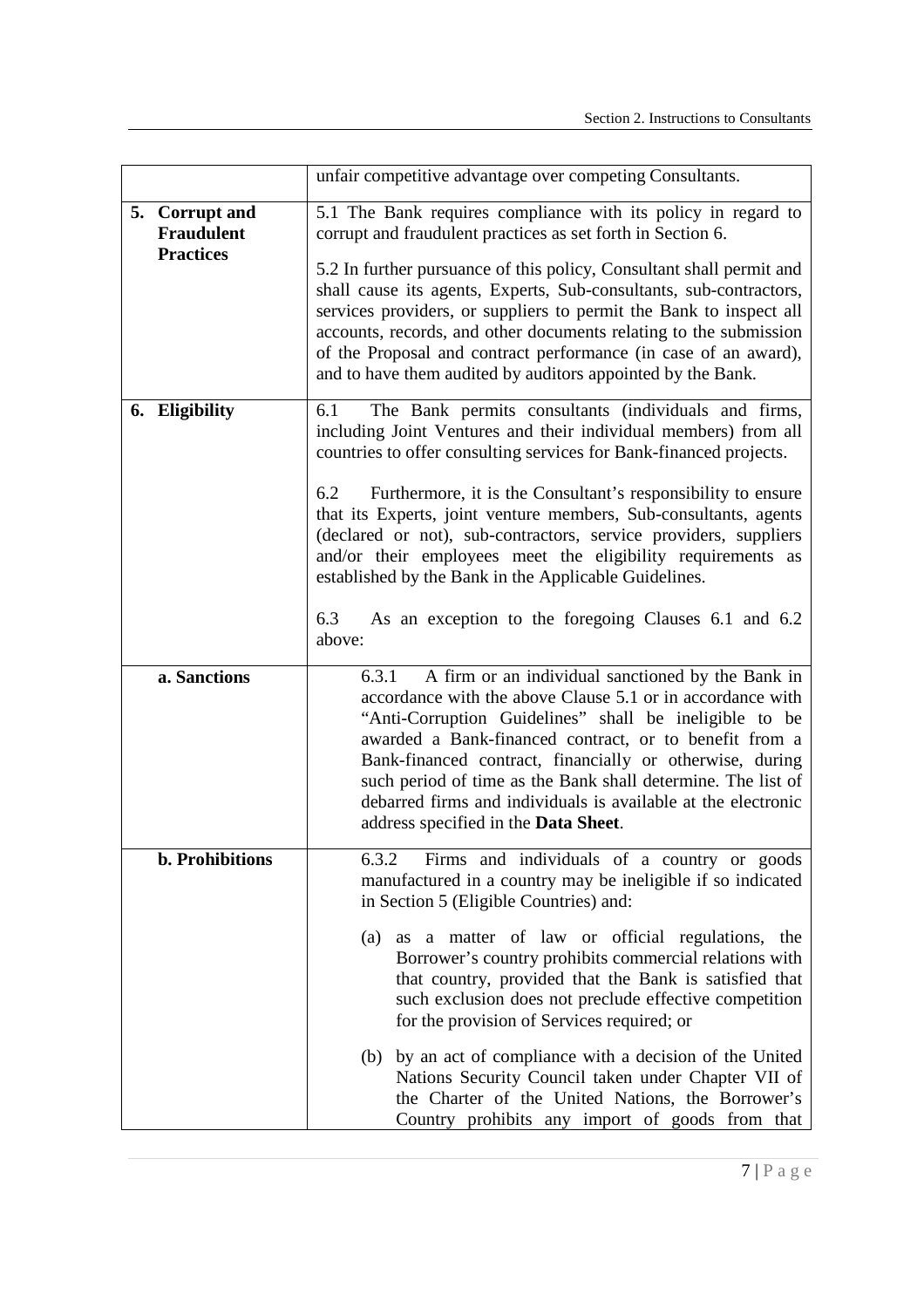|                                                                   | country or any payments to any country, person, or<br>entity in that country.                                                                                                                                                                                                                                                                                                                                                                                                                                                                                                                                                                                                                                                                                                     |
|-------------------------------------------------------------------|-----------------------------------------------------------------------------------------------------------------------------------------------------------------------------------------------------------------------------------------------------------------------------------------------------------------------------------------------------------------------------------------------------------------------------------------------------------------------------------------------------------------------------------------------------------------------------------------------------------------------------------------------------------------------------------------------------------------------------------------------------------------------------------|
| c. Restrictions for<br>Government-<br>owned<br><b>Enterprises</b> | 6.3.3 Government-owned enterprises or institutions in the<br>Borrower's country shall be eligible only if they can<br>establish that they (i) are legally and financially<br>autonomous, (ii) operate under commercial law, and (iii)<br>that they are not dependent agencies of the Client                                                                                                                                                                                                                                                                                                                                                                                                                                                                                       |
|                                                                   | To establish eligibility, the government-owned enterprise or<br>institution should provide all relevant documents (including<br>its charter) sufficient to demonstrate that it is a legal entity<br>separate from the government; it does not currently receive<br>any substantial subsidies or budget support; it is not<br>obligated to pass on its surplus to the government; it can<br>acquire rights and liabilities, borrow funds, and can be liable<br>for repayment of debts and be declared bankrupt; and it is<br>not competing for a contract to be awarded by the<br>government department or agency which, under the<br>applicable laws or regulations, is its reporting or supervisory<br>authority or has the ability to exercise influence or control<br>over it. |
| d. Restrictions for<br>public employees                           | 6.3.4 Government officials and civil servants of the<br>Borrower's country are not eligible to be included as<br>the Consultant's Proposal unless<br>Experts in<br>such<br>engagement does not conflict with any employment or other<br>laws, regulations, or policies of the Borrower's country, and<br>they                                                                                                                                                                                                                                                                                                                                                                                                                                                                     |
|                                                                   | (i) are on leave of absence without pay, or have resigned or<br>retired;                                                                                                                                                                                                                                                                                                                                                                                                                                                                                                                                                                                                                                                                                                          |
|                                                                   | (ii) are not being hired by the same agency they were<br>working for before going on leave of absence without pay,<br>resigning, or retiring                                                                                                                                                                                                                                                                                                                                                                                                                                                                                                                                                                                                                                      |
|                                                                   | (in case of resignation or retirement, for a period of<br>at least 6 (six) months, or the period established by<br>statutory provisions applying to civil servants or<br>government employees in the Borrower's country,<br>whichever is longer. Experts who are employed by<br>the government-owned universities, educational or<br>research institutions are not eligible unless they<br>have been full time employees of their institutions<br>for a year or more prior to being included in<br>Consultant's Proposal.; and                                                                                                                                                                                                                                                    |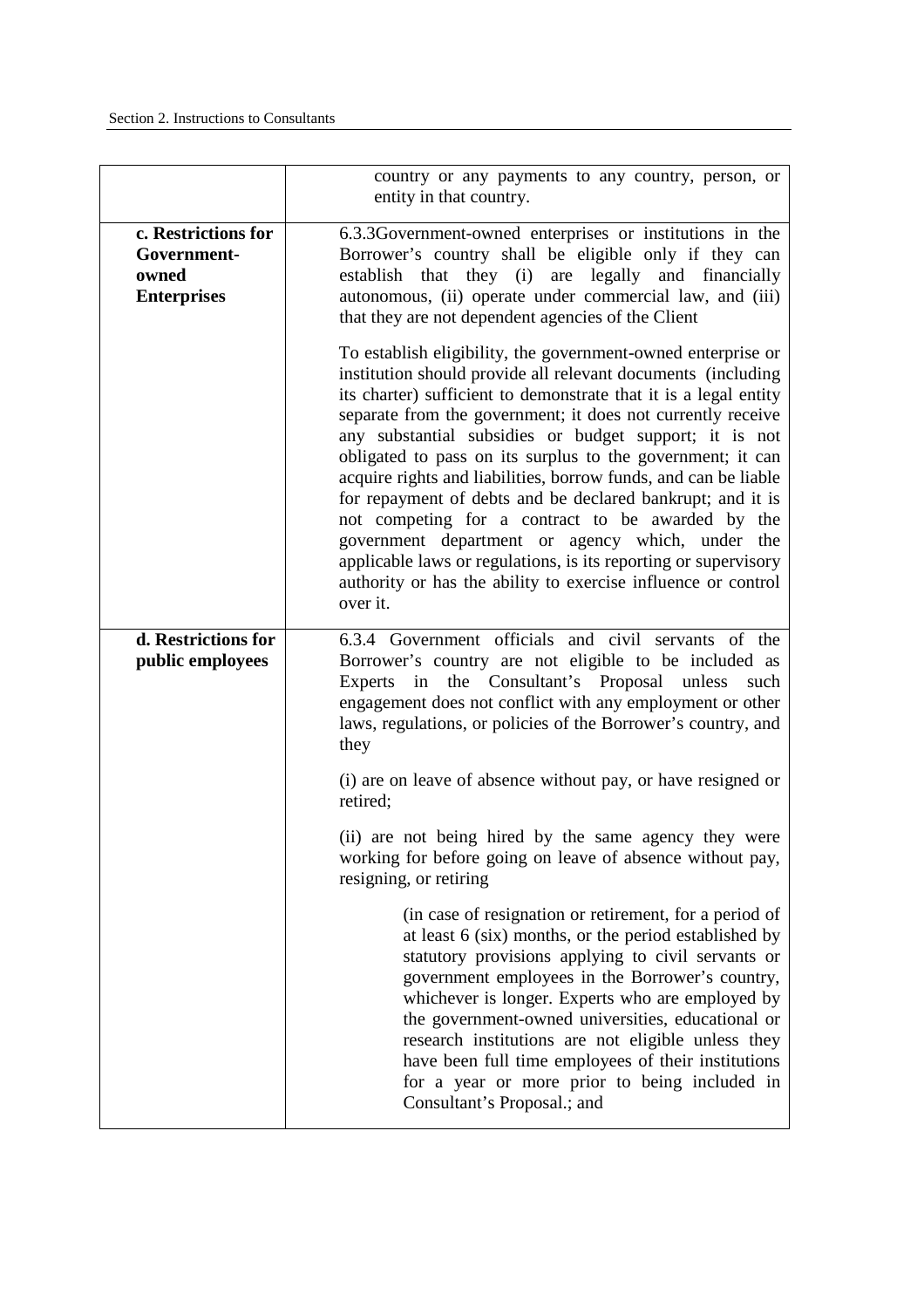|                                                        | (iii) their hiring would not create a conflict of interest.                                                                                                                                                                                                                                                                                                                                                                                                                                                                                                                                                                                                                |  |
|--------------------------------------------------------|----------------------------------------------------------------------------------------------------------------------------------------------------------------------------------------------------------------------------------------------------------------------------------------------------------------------------------------------------------------------------------------------------------------------------------------------------------------------------------------------------------------------------------------------------------------------------------------------------------------------------------------------------------------------------|--|
| <b>B.</b> Preparation of Proposals                     |                                                                                                                                                                                                                                                                                                                                                                                                                                                                                                                                                                                                                                                                            |  |
| 1. General<br><b>Considerations</b>                    | In preparing the Proposal, the Consultant is expected to<br>1.1<br>examine the RFP in detail. Material deficiencies in providing the<br>information requested in the RFP may result in rejection of the<br>Proposal.                                                                                                                                                                                                                                                                                                                                                                                                                                                       |  |
| 2. Cost of<br><b>Preparation of</b><br><b>Proposal</b> | The Consultant shall bear all costs associated with the<br>2.1<br>preparation and submission of its Proposal, and the Client shall<br>not be responsible or liable for those costs, regardless of the<br>conduct or outcome of the selection process. The Client is not<br>bound to accept any proposal, and reserves the right to annul the<br>selection process at any time prior to Contract award, without<br>thereby incurring any liability to the Consultant.                                                                                                                                                                                                       |  |
| 3. Language                                            | The Proposal, as well as all correspondence and documents<br>3.1<br>relating to the Proposal exchanged between the Consultant and the<br>Client, shall be written in the language(s) specified in the <b>Data</b><br>Sheet.                                                                                                                                                                                                                                                                                                                                                                                                                                                |  |
| 4. Documents<br><b>Comprising the</b><br>Proposal      | The Proposal shall comprise the documents and forms<br>4.1<br>listed in the <b>Data Sheet</b> .<br>4.2<br>If specified in the <b>Data Sheet</b> , the Consultant shall include<br>a statement of an undertaking of the Consultant to observe, in<br>competing for and executing a contract, the Client country's laws<br>against fraud and corruption (including bribery).<br>4.3<br>The Consultant shall furnish information on commissions,<br>gratuities, and fees, if any, paid or to be paid to agents or any other<br>party relating to this Proposal and, if awarded, Contract execution,<br>as requested in the Financial Proposal submission form (Section<br>4). |  |
| 5. Only One<br><b>Proposal</b>                         | The Consultant (including the individual members of any<br>5.1<br>Joint Venture) shall submit only one Proposal, either in its own<br>name or as part of a Joint Venture in another Proposal. If a<br>Consultant, including any Joint Venture member, submits or<br>participates in more than one proposal, all such proposals shall be<br>disqualified and rejected. This does not, however, preclude Sub-<br>consultant, or the Consultant's staff from participating as Key<br>Experts and Non-Key Experts in more than one Proposal when<br>circumstances justify and if stated in the Data Sheet.                                                                     |  |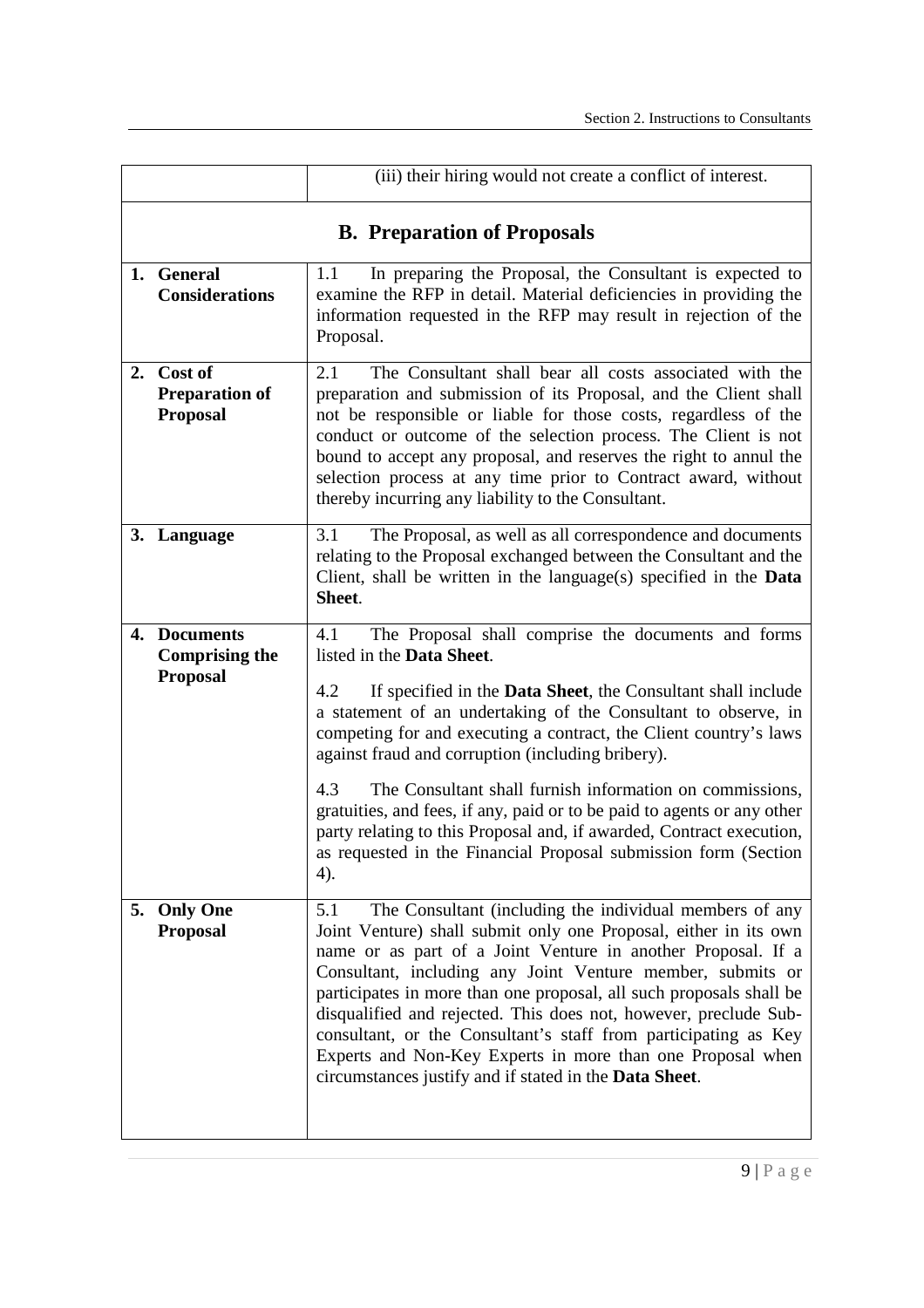| <b>6. Proposal Validity</b>                                                               | The Data Sheet indicates the period during which the<br>6.1<br>Consultant's Proposal must remain valid after the Proposal<br>submission deadline.                                                                                                                                                                                                                                                                                                                                                                                   |
|-------------------------------------------------------------------------------------------|-------------------------------------------------------------------------------------------------------------------------------------------------------------------------------------------------------------------------------------------------------------------------------------------------------------------------------------------------------------------------------------------------------------------------------------------------------------------------------------------------------------------------------------|
|                                                                                           | During this period, the Consultant shall maintain its<br>6.2<br>original Proposal without any change, including the availability of<br>the Key Experts, the proposed rates and the total price.                                                                                                                                                                                                                                                                                                                                     |
|                                                                                           | If it is established that any Key Expert nominated in the<br>6.3<br>Consultant's Proposal was not available at the time of Proposal<br>submission or was included in the Proposal without his/her<br>confirmation, such Proposal shall be disqualified and rejected for<br>further evaluation, and may be subject to sanctions in accordance<br>with Clause 5 of this ITC.                                                                                                                                                          |
| a. Extension of<br><b>Validity Period</b>                                                 | The Client will make its best effort to complete the<br>6.4<br>negotiations within the proposal's validity period. However,<br>should the need arise, the Client may request, in writing, all<br>Consultants who submitted Proposals prior to the submission<br>deadline to extend the Proposals' validity.                                                                                                                                                                                                                         |
|                                                                                           | If the Consultant agrees to extend the validity of its<br>6.5<br>Proposal, it shall be done without any change in the original<br>Proposal and with the confirmation of the availability of the Key<br>Experts.                                                                                                                                                                                                                                                                                                                     |
|                                                                                           | The Consultant has the right to refuse to extend the validity<br>6.6<br>of its Proposal in which case such Proposal will not be further<br>evaluated.                                                                                                                                                                                                                                                                                                                                                                               |
| <b>b.</b> Substitution of<br><b>Key Experts at</b><br><b>Validity</b><br><b>Extension</b> | If any of the Key Experts become unavailable for the<br>6.7<br>extended validity period, the Consultant shall provide a written<br>adequate justification and evidence satisfactory to the Client<br>together with the substitution request. In such case, a replacement<br>Key Expert shall have equal or better qualifications and<br>experience than those of the originally proposed Key Expert. The<br>technical evaluation score, however, will remain to be based on<br>the evaluation of the CV of the original Key Expert. |
|                                                                                           | If the Consultant fails to provide a replacement Key Expert<br>6.8<br>with equal or better qualifications, or if the provided reasons for<br>the replacement or justification are unacceptable to the Client,<br>such Proposal will be rejected with the prior Bank's no objection.                                                                                                                                                                                                                                                 |
| c. Sub-<br><b>Contracting</b>                                                             | The Consultant shall not subcontract the whole of the<br>6.9<br>Services.                                                                                                                                                                                                                                                                                                                                                                                                                                                           |
| <b>Clarification and</b><br>7.                                                            | The Consultant may request a clarification of any part of<br>7.1                                                                                                                                                                                                                                                                                                                                                                                                                                                                    |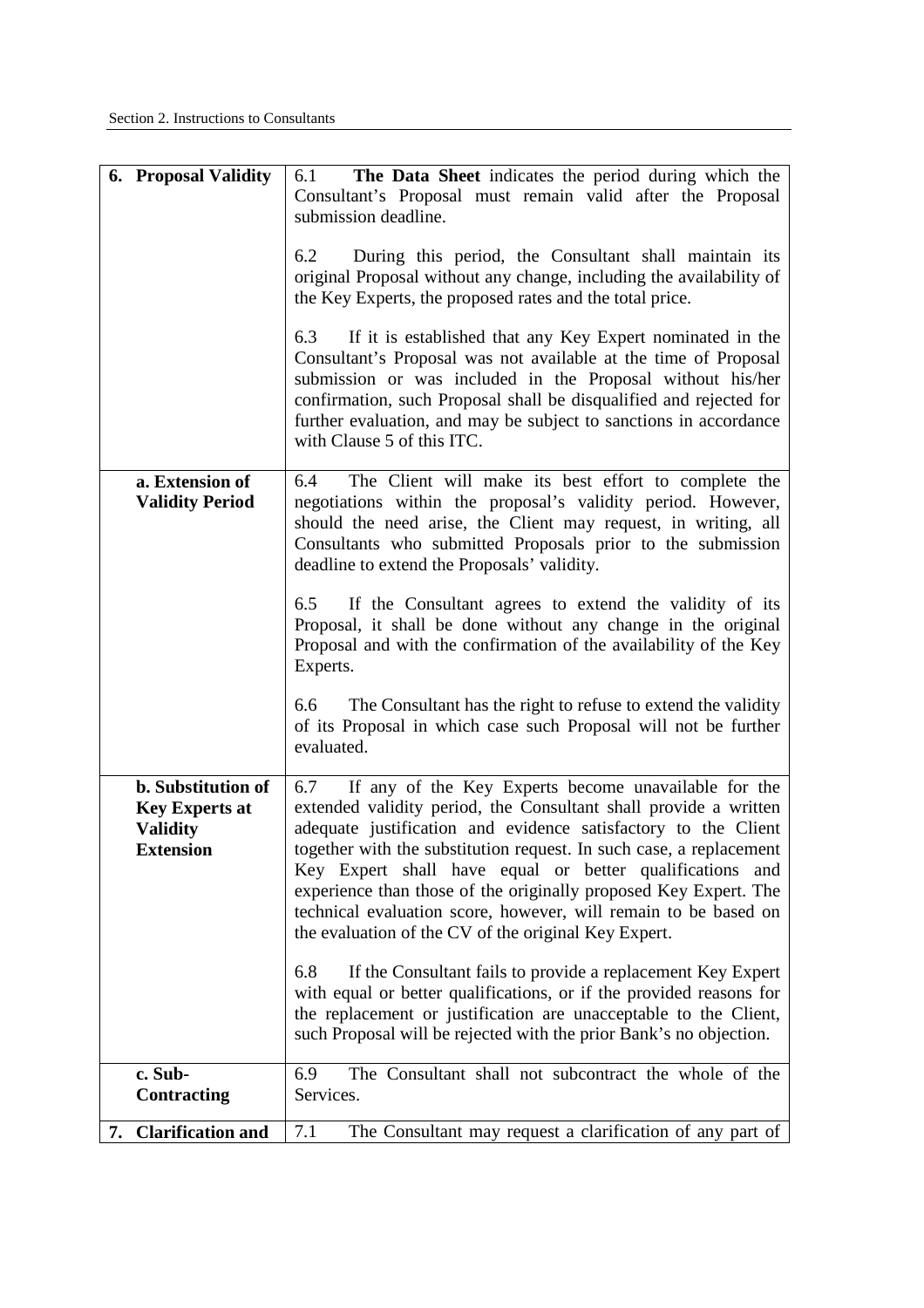| <b>Amendment of</b>                                                         | the RFP during the period indicated in the <b>Data Sheet</b> before the                                                                                                                                                                                                                                                                                                                                                                                                                                                                                                                                                                                                                                                                                                                                                                                    |
|-----------------------------------------------------------------------------|------------------------------------------------------------------------------------------------------------------------------------------------------------------------------------------------------------------------------------------------------------------------------------------------------------------------------------------------------------------------------------------------------------------------------------------------------------------------------------------------------------------------------------------------------------------------------------------------------------------------------------------------------------------------------------------------------------------------------------------------------------------------------------------------------------------------------------------------------------|
| <b>RFP</b>                                                                  | Proposals' submission deadline. Any request for clarification must<br>be sent in writing, or by standard electronic means, to the Client's<br>address indicated in the Data Sheet. The Client will respond in<br>writing, or by standard electronic means, and will send written<br>copies of the response (including an explanation of the query but<br>without identifying its source) to all shortlisted Consultants.<br>Should the Client deem it necessary to amend the RFP as a result<br>of a clarification, it shall do so following the procedure described<br>below:                                                                                                                                                                                                                                                                             |
|                                                                             | At any time before the proposal submission<br>7.1.1<br>deadline, the Client may amend the RFP by issuing an<br>amendment in writing or by standard electronic means. The<br>amendment shall be sent to all shortlisted Consultants and<br>will be binding on them. The shortlisted Consultants shall<br>acknowledge receipt of all amendments in writing.                                                                                                                                                                                                                                                                                                                                                                                                                                                                                                  |
|                                                                             | 7.1.2 If the amendment is substantial, the Client may<br>extend the proposal submission deadline to give the<br>shortlisted Consultants reasonable time<br>take<br>to<br>an<br>amendment into account in their Proposals.                                                                                                                                                                                                                                                                                                                                                                                                                                                                                                                                                                                                                                  |
|                                                                             | The Consultant may submit a modified Proposal or a<br>7.2<br>modification to any part of it at any time prior to the proposal<br>submission deadline. No modifications to the Technical or<br>Financial Proposal shall be accepted after the deadline.                                                                                                                                                                                                                                                                                                                                                                                                                                                                                                                                                                                                     |
| 8. Preparation of<br>Proposals-<br><b>Specific</b><br><b>Considerations</b> | While preparing the Proposal, the Consultant must give<br>8.1<br>particular attention to the following:<br>If a shortlisted Consultant considers that it may<br>8.1.1<br>enhance its expertise for the assignment by associating with<br>other consultants in the form of a Joint Venture or as Sub-<br>consultants, it may do so with either (a) non-shortlisted<br>Consultant(s), or $(b)$ shortlisted Consultants if permitted in<br>the Data Sheet. In all such cases a shortlisted Consultant<br>must obtain the written approval of the Client prior to the<br>submission of the Proposal. When associating with non-<br>shortlisted firms in the form of a joint venture or a sub-<br>consultancy, the shortlisted Consultant shall be a lead<br>member. If shortlisted Consultants associate with each other,<br>any of them can be a lead member. |
|                                                                             | The Client may indicate in the <b>Data Sheet</b> the<br>8.1.2<br>estimated Key Experts' time input (expressed in person-<br>or the Client's estimated total cost of the<br>month)<br>assignment, but not both. This estimate is indicative and the                                                                                                                                                                                                                                                                                                                                                                                                                                                                                                                                                                                                         |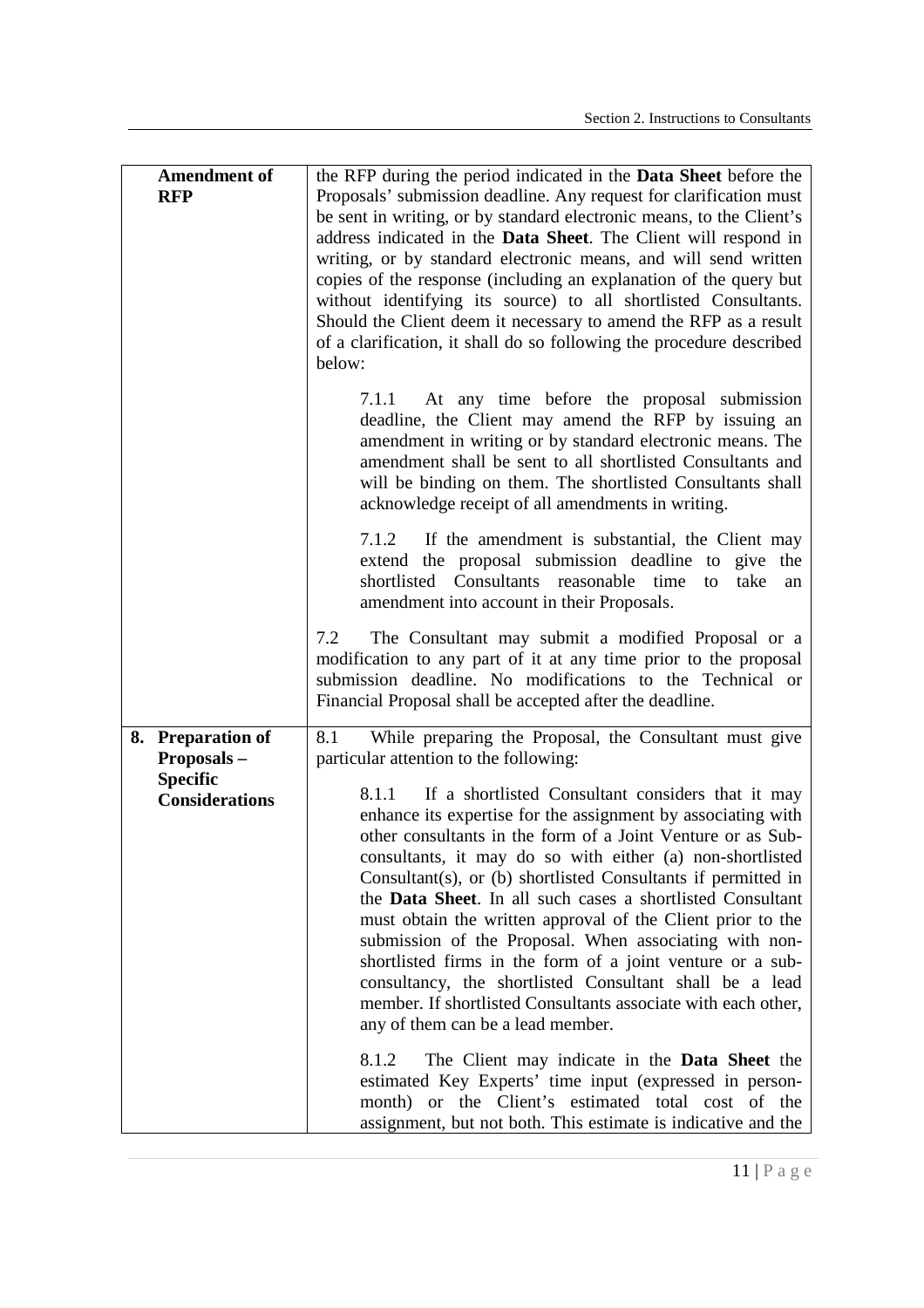|                                                       | Proposal shall be based on the Consultant's own estimates<br>for the same.                                                                                                                                                                                                                                                                                                                           |
|-------------------------------------------------------|------------------------------------------------------------------------------------------------------------------------------------------------------------------------------------------------------------------------------------------------------------------------------------------------------------------------------------------------------------------------------------------------------|
|                                                       | If stated in the <b>Data Sheet</b> , the Consultant shall<br>8.1.3<br>include in its Proposal at least the same time input (in the<br>same unit as indicated in the <b>Data Sheet</b> ) of Key Experts,<br>failing which the Financial Proposal will be adjusted for the<br>purpose of comparison of proposals and decision for award<br>in accordance with the procedure in the <b>Data Sheet</b> . |
|                                                       | For assignments under the Fixed-Budget selection<br>8.1.4<br>method, the estimated Key Experts' time input is not<br>disclosed. Total available budget, with an indication whether<br>it is inclusive or exclusive of taxes, is given in the Data<br>Sheet, and the Financial Proposal shall not exceed this<br>budget.                                                                              |
| 9. Technical<br><b>Proposal Format</b><br>and Content | The Technical Proposal shall not include any financial<br>9.1<br>information. A Technical Proposal containing material financial<br>information shall be declared non-responsive.                                                                                                                                                                                                                    |
|                                                       | 15.1.1 Consultant shall not propose alternative Key<br>Experts. Only one CV shall be submitted for each Key<br>Expert position. Failure to comply with this requirement<br>will make the Proposal non-responsive.                                                                                                                                                                                    |
|                                                       | 9.2<br>Depending on the nature of the assignment, the Consultant<br>is required to submit a Full Technical Proposal (FTP), or a<br>Simplified Technical Proposal (STP) as indicated in the Data<br>Sheet and using the Standard Forms provided in Section 3 of the<br>RFP.                                                                                                                           |
| 10. Financial<br><b>Proposal</b>                      | The Financial Proposal shall be prepared using the<br>10.1<br>Standard Forms provided in Section 4 of the RFP. It shall list all<br>costs associated with the assignment, including (a) remuneration<br>for Key Experts and Non-Key Experts, (b)reimbursable expenses<br>indicated in the Data Sheet.                                                                                                |
| a. Price<br><b>Adjustment</b>                         | For assignments with a duration exceeding 18 months, a<br>10.2<br>price adjustment provision for foreign and/or local inflation for<br>remuneration rates applies if so stated in the Data Sheet.                                                                                                                                                                                                    |
| b. Taxes                                              | The Consultant and its Sub-consultants and Experts are<br>10.3<br>responsible for meeting all tax liabilities arising out of the<br>Contract unless stated otherwise in the Data Sheet. Information<br>on taxes in the Client's country is provided in the <b>Data Sheet</b> .                                                                                                                       |
| c. Currency of<br><b>Proposal</b>                     | The Consultant may express the price for its Services in<br>10.4<br>the currency or currencies as stated in the Data Sheet. If indicated                                                                                                                                                                                                                                                             |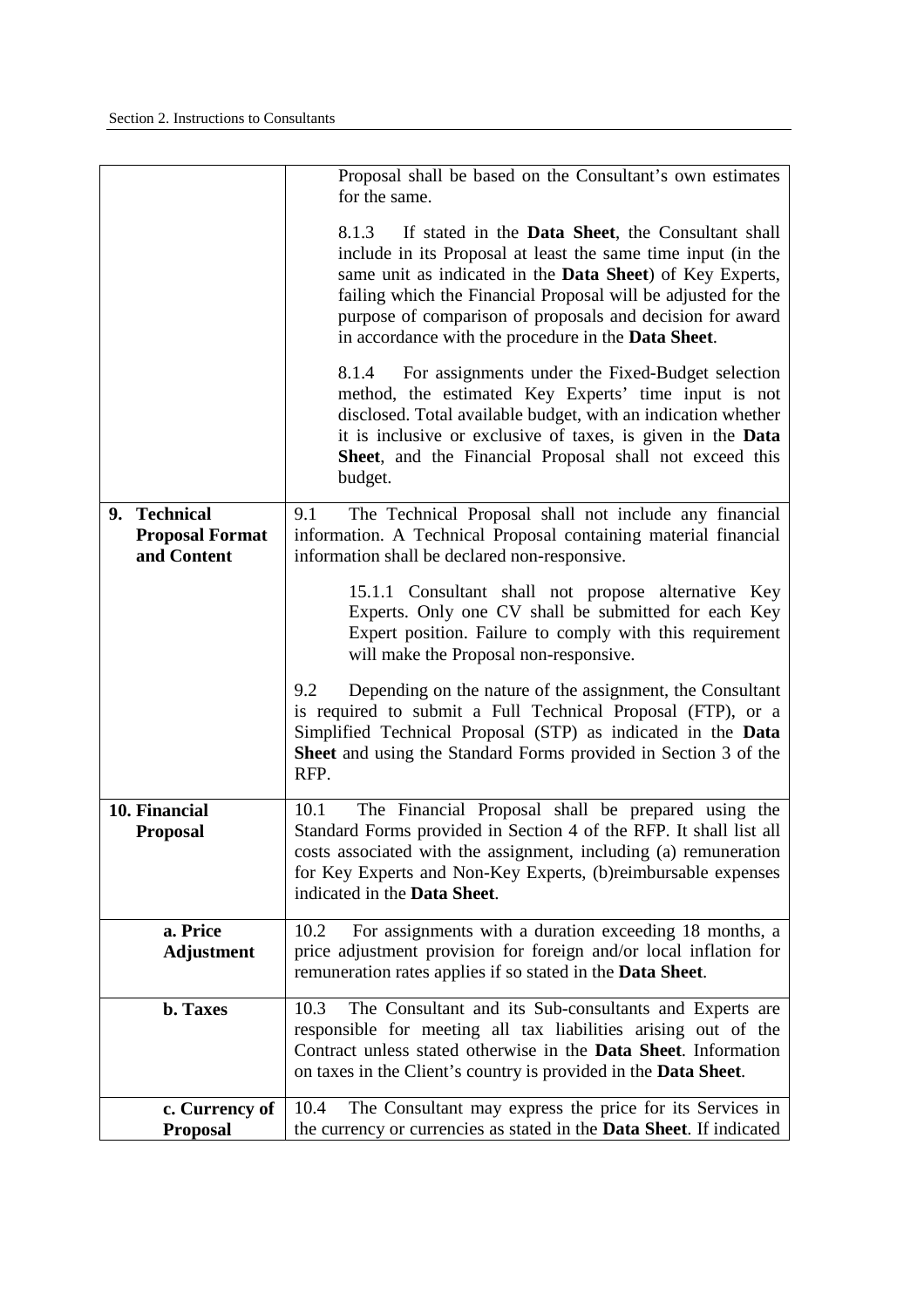|                                                                | in the Data Sheet, the portion of the price representing local cost<br>shall be stated in the national currency.                                                                                                                                                                                                                                                                     |
|----------------------------------------------------------------|--------------------------------------------------------------------------------------------------------------------------------------------------------------------------------------------------------------------------------------------------------------------------------------------------------------------------------------------------------------------------------------|
| d. Currency of<br><b>Payment</b>                               | 10.5<br>Payment under the Contract shall be made in the currency<br>or currencies in which the payment is requested in the Proposal.                                                                                                                                                                                                                                                 |
|                                                                | C. Submission, Opening and Evaluation                                                                                                                                                                                                                                                                                                                                                |
| 11. Submission, Sealing,<br>and Marking of<br><b>Proposals</b> | The Consultant shall submit a signed and complete<br>17.1<br>Proposal comprising the documents and forms in accordance<br>with Clause 10 (Documents Comprising Proposal). The<br>submission can be done by mail or by hand. If specified in the<br>Data Sheet, the Consultant has the option of submitting its<br>Proposals electronically.                                          |
|                                                                | An authorized representative of the Consultant shall<br>17.2<br>sign the original submission letters in the required format for<br>both the Technical Proposal and, if applicable, the Financial<br>Proposal and shall initial all pages of both. The authorization<br>shall be in the form of a written power of attorney attached to<br>the Technical Proposal.                    |
|                                                                | 17.2.1 A Proposal submitted by a Joint Venture shall be<br>signed by all members so as to be legally binding on all<br>members, or by an authorized representative who has a<br>written power of attorney signed by each member's<br>authorized representative.                                                                                                                      |
|                                                                | Any modifications, revisions, interlineations, erasures,<br>17.3<br>or overwriting shall be valid only if they are signed or initialed<br>by the person signing the Proposal.                                                                                                                                                                                                        |
|                                                                | 17.4 The signed Proposal shall be marked "ORIGINAL", and<br>its copies marked "COPY" as appropriate. The number of copies<br>is indicated in the <b>Data Sheet</b> . All copies shall be made from<br>the signed original. If there are discrepancies between the<br>original and the copies, the original shall prevail.                                                            |
|                                                                | 17.5 The original and all the copies of the Technical Proposal<br>shall be placed inside of a sealed envelope clearly marked<br>"TECHNICAL PROPOSAL", "[Name of the Assignment]",<br>reference number, name and address of the Consultant, and<br>with a warning "DO NOT OPEN UNTIL[INSERT THE DATE AND<br>THE TECHNICAL PROPOSAL SUBMISSION<br>TIME OF<br><b>THE</b><br>DEADLINE]." |
|                                                                | 17.6<br>Similarly, the original Financial Proposal (if required                                                                                                                                                                                                                                                                                                                      |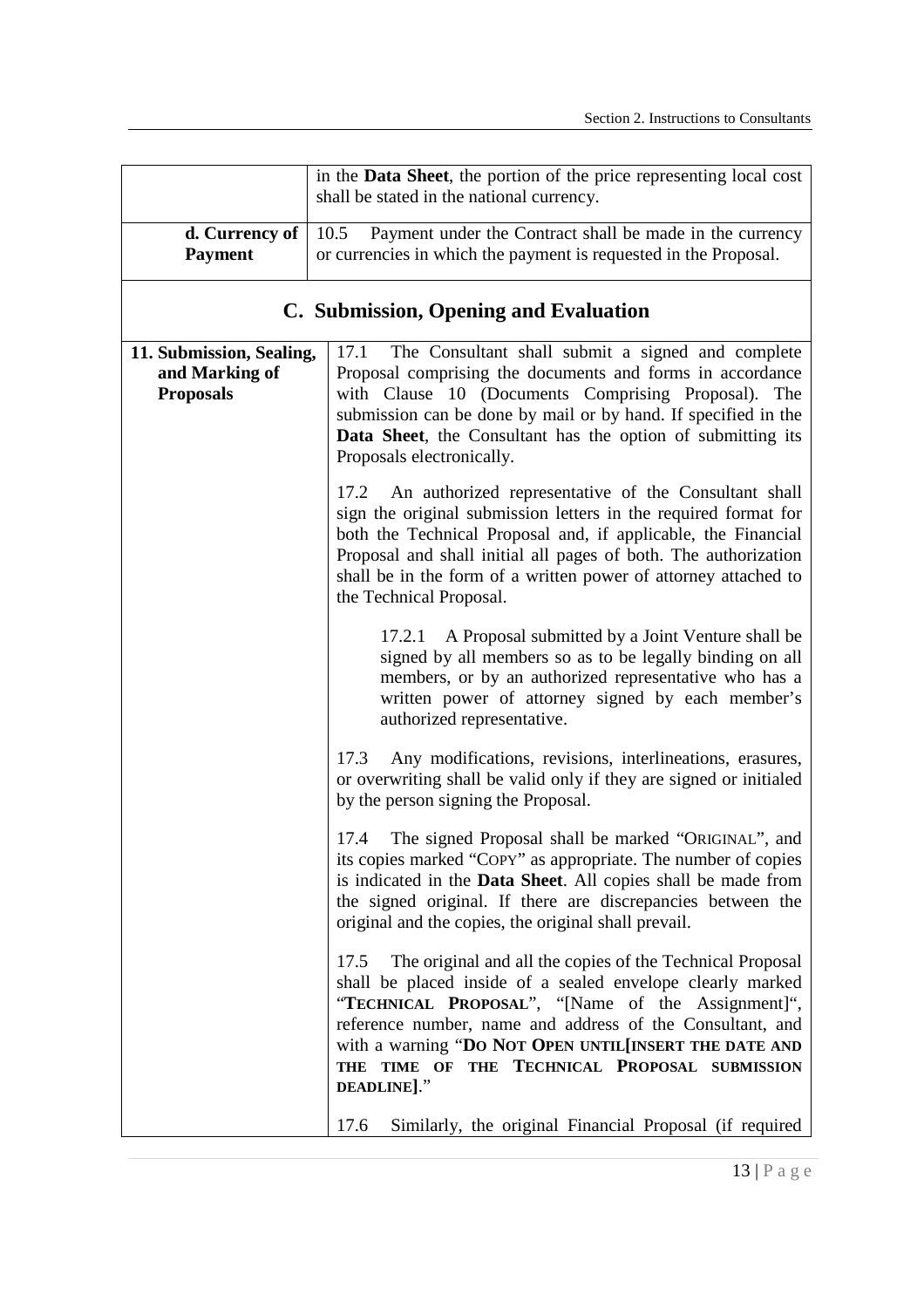|                     | for the applicable selection method) shall be placed inside of a<br>sealed envelope clearly marked "FINANCIAL PROPOSAL"<br>followed by the name of the assignment, reference number,<br>name and address of the Consultant, and with a warning "DO<br>NOT OPEN WITH THE TECHNICAL PROPOSAL."<br>17.7 The sealed envelopes containing the Technical and<br>Financial Proposals shall be placed into one outer envelope and<br>sealed. This outer envelope shall bear the submission address,<br>RFP reference number, the name of the assignment,<br>Consultant's name and the address, and shall be clearly marked<br>"DO NOT OPEN BEFORE [insert the time and date of the<br>submission deadline indicated in the Data Sheet]".<br>17.8 If the envelopes and packages with the Proposal are not<br>sealed and marked as required, the Client will assume no |
|---------------------|--------------------------------------------------------------------------------------------------------------------------------------------------------------------------------------------------------------------------------------------------------------------------------------------------------------------------------------------------------------------------------------------------------------------------------------------------------------------------------------------------------------------------------------------------------------------------------------------------------------------------------------------------------------------------------------------------------------------------------------------------------------------------------------------------------------------------------------------------------------|
|                     | responsibility for the misplacement, loss, or premature opening<br>of the Proposal.<br>17.9 The Proposal or its modifications must be sent to the<br>address indicated in the Data Sheet and received by the Client<br>no later than the deadline indicated in the Data Sheet, or any<br>extension to this deadline. Any Proposal or its modification<br>received by the Client after the deadline shall be declared late<br>and rejected, and promptly returned unopened.                                                                                                                                                                                                                                                                                                                                                                                   |
| 12. Confidentiality | From the time the Proposals are opened to the time the<br>18.1<br>Contract is awarded, the Consultant should not contact the<br>Client on any matter related to its Technical and/or Financial<br>Proposal. Information relating to the evaluation of Proposals<br>and award recommendations shall not be disclosed to the<br>Consultants who submitted the Proposals or to any other party<br>not officially concerned with the process, until the publication<br>of the Contract award information.                                                                                                                                                                                                                                                                                                                                                        |
|                     | Any attempt by shortlisted Consultants or anyone on<br>18.2<br>behalf of the Consultant to influence improperly the Client in<br>the evaluation of the Proposals or Contract award decisions<br>may result in the rejection of its Proposal, and may be subject<br>to the application of prevailing Bank's sanctions procedures.<br>Notwithstanding the above provisions, from the time of<br>18.3                                                                                                                                                                                                                                                                                                                                                                                                                                                           |
| 13. Opening of      | the Proposals' opening to the time of Contract award<br>publication, if a Consultant wishes to contact the Client or the<br>Bank on any matter related to the selection process, it should do<br>so only in writing.<br>The Client's evaluation committee shall conduct the<br>19.1                                                                                                                                                                                                                                                                                                                                                                                                                                                                                                                                                                          |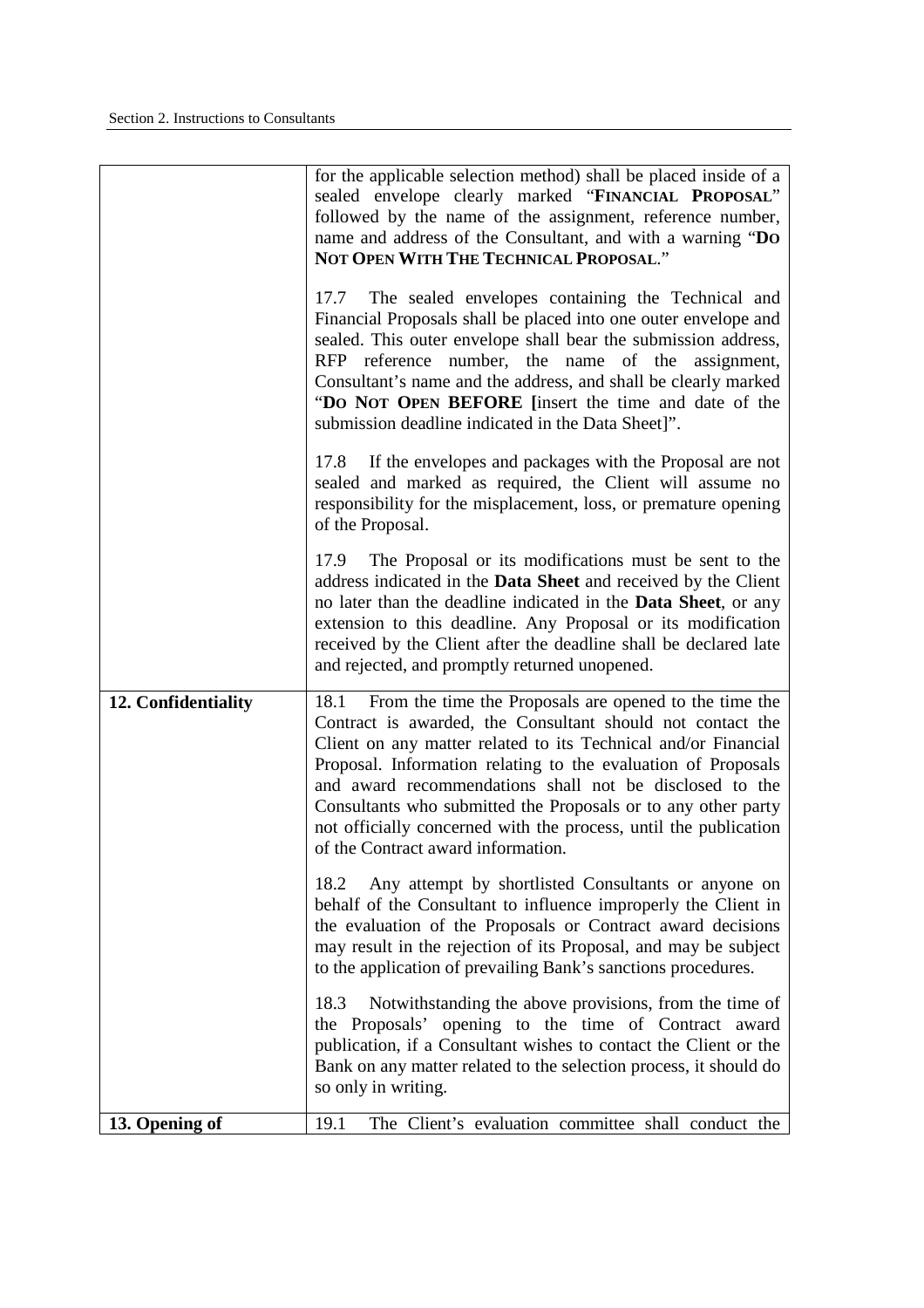| <b>Technical Proposals</b>                      | opening of the Technical Proposals in the presence of the<br>shortlisted Consultants' authorized representatives who choose<br>to attend (in person, or online if this option is offered in the<br>Data Sheet). The opening date, time and the address are stated<br>in the Data Sheet. The envelopes with the Financial Proposal<br>shall remain sealed and shall be securely stored with a reputable<br>public auditor or independent authority until they are opened in<br>accordance with Clause 23 of the ITC.<br>At the opening of the Technical Proposals the following<br>19.2<br>shall be read out: (i) the name and the country of the Consultant<br>or, in case of a Joint Venture, the name of the Joint Venture, the<br>name of the lead member and the names and the countries of all<br>members; (ii) the presence or absence of a duly sealed envelope<br>with the Financial Proposal; (iii) any modifications to the |
|-------------------------------------------------|---------------------------------------------------------------------------------------------------------------------------------------------------------------------------------------------------------------------------------------------------------------------------------------------------------------------------------------------------------------------------------------------------------------------------------------------------------------------------------------------------------------------------------------------------------------------------------------------------------------------------------------------------------------------------------------------------------------------------------------------------------------------------------------------------------------------------------------------------------------------------------------------------------------------------------------|
|                                                 | Proposal submitted prior to proposal submission deadline; and<br>(iv) any other information deemed appropriate or as indicated<br>in the Data Sheet.                                                                                                                                                                                                                                                                                                                                                                                                                                                                                                                                                                                                                                                                                                                                                                                  |
| 14. Proposals<br><b>Evaluation</b>              | Subject to provision of Clause 15.1 of the ITC, the<br>20.1<br>evaluators of the Technical Proposals shall have no access to<br>the Financial Proposals until the technical evaluation is<br>concluded and the Bank issues its "no objection", if applicable.<br>The Consultant is not permitted to alter or modify its<br>20.2<br>Proposal in any way after the proposal submission deadline<br>except as permitted under Clause 12.7 of this ITC. While<br>evaluating the Proposals, the Client will conduct the evaluation<br>solely on the basis of the submitted Technical and Financial<br>Proposals.                                                                                                                                                                                                                                                                                                                           |
| 15. Evaluation of<br><b>Technical Proposals</b> | The Client's evaluation committee shall evaluate the<br>21.1<br>Technical Proposals on the basis of their responsiveness to the<br>Terms of Reference and the RFP, applying the evaluation<br>criteria, sub-criteria, and point system specified in the Data<br>Sheet. Each responsive Proposal will be given a technical<br>score. A Proposal shall be rejected at this stage if it does not<br>respond to important aspects of the RFP or if it fails to achieve<br>the minimum technical score indicated in the <b>Data Sheet</b> .                                                                                                                                                                                                                                                                                                                                                                                                |
| <b>16. Financial Proposals</b><br>for QBS       | 22.1 Following the ranking of the Technical Proposals, when<br>the selection is based on quality only (QBS), the top-ranked<br>Consultant is invited to negotiate the Contract.                                                                                                                                                                                                                                                                                                                                                                                                                                                                                                                                                                                                                                                                                                                                                       |
|                                                 | 22.2 If Financial Proposals were invited together with the<br>Technical Proposals, only the Financial Proposal of the<br>technically top-ranked Consultant is opened by the Client's<br>evaluation committee. All other Financial Proposals are                                                                                                                                                                                                                                                                                                                                                                                                                                                                                                                                                                                                                                                                                       |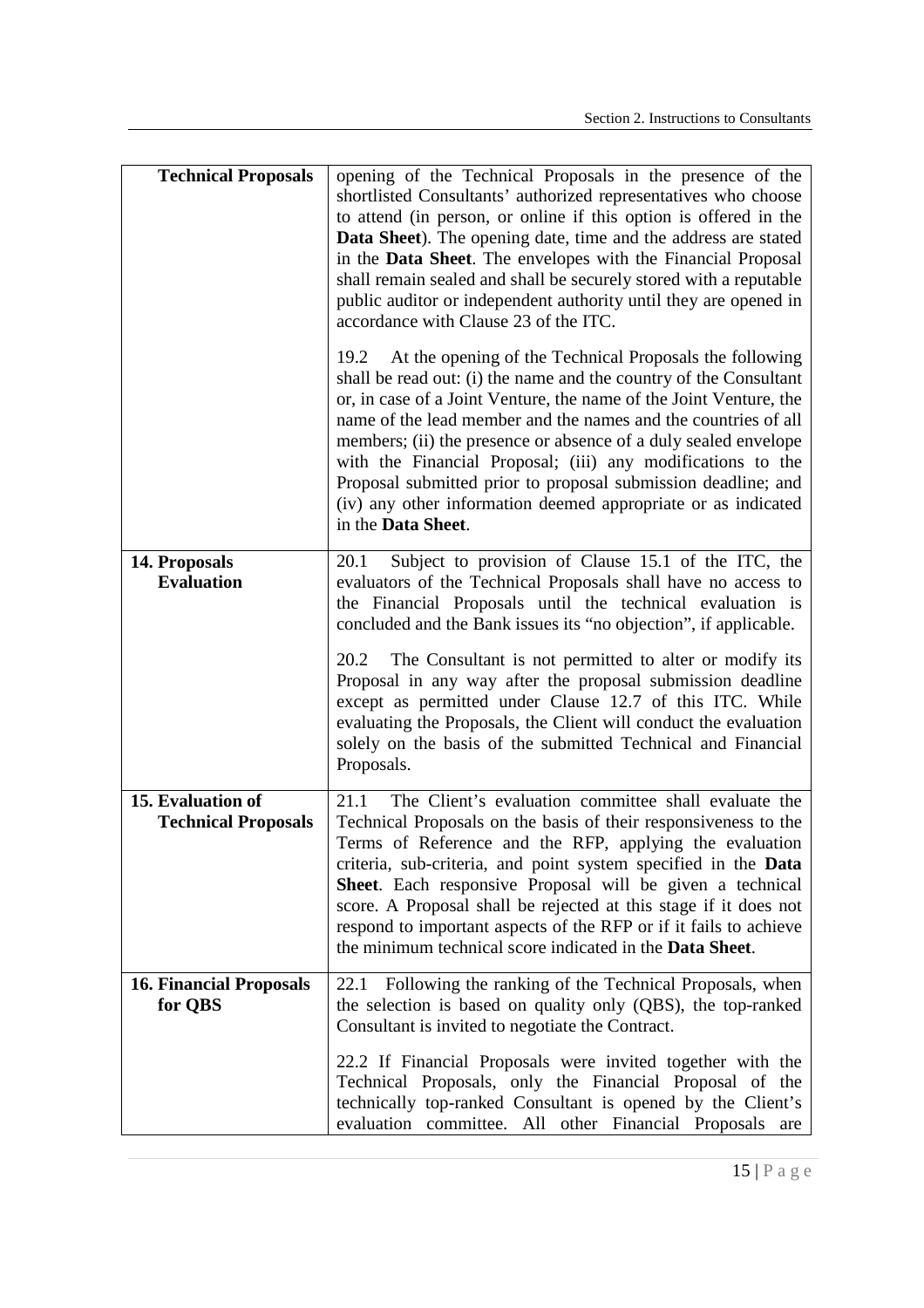|                                                                                            | returned unopened after the Contract negotiations<br>are<br>successfully concluded and the Contract is signed.                                                                                                                                                                                                                                                                                                                                                                                                                                                                                                                                                                                                                                                                                                                                                                                                                                                                                                                                                                                                                              |
|--------------------------------------------------------------------------------------------|---------------------------------------------------------------------------------------------------------------------------------------------------------------------------------------------------------------------------------------------------------------------------------------------------------------------------------------------------------------------------------------------------------------------------------------------------------------------------------------------------------------------------------------------------------------------------------------------------------------------------------------------------------------------------------------------------------------------------------------------------------------------------------------------------------------------------------------------------------------------------------------------------------------------------------------------------------------------------------------------------------------------------------------------------------------------------------------------------------------------------------------------|
| 17. Public Opening of<br><b>Financial Proposals</b><br>(for QCBS, FBS,<br>and LCS methods) | After the technical evaluation is completed and the<br>23.1<br>Bank has issued its no objection (if applicable), the Client shall<br>notify those Consultants whose Proposals were considered non-<br>responsive to the RFP and TOR or did not meet the minimum<br>qualifying technical score (and shall provide information<br>relating to the Consultant's overall technical score, as well as<br>scores obtained for each criterion and sub-criterion) that their<br>Financial Proposals will be returned unopened after completing<br>the selection process and Contract signing. The Client shall<br>simultaneously notify in writing those Consultants that have<br>achieved the minimum overall technical score and inform them<br>of the date, time and location for the opening of the Financial<br>Proposals. The opening date should allow the Consultants<br>sufficient time to make arrangements for attending the opening.<br>The Consultant's attendance at the opening of the Financial<br>Proposals (in person, or online if such option is indicated in the<br>Data Sheet) is optional and is at the Consultant's choice. |
|                                                                                            | The Financial Proposals shall be opened by the Client's<br>23.2<br>evaluation committee in the presence of the representatives of<br>those Consultants whose proposals have passed the minimum<br>technical score. At the opening, the names of the Consultants,<br>and the overall technical scores, including the break-down by<br>criterion, shall be read aloud. The Financial Proposals will then<br>be inspected to confirm that they have remained sealed and<br>unopened. These Financial Proposals shall be then opened, and<br>the total prices read aloud and recorded. Copies of the record<br>shall be sent to all Consultants who submitted Proposals and to<br>the Bank.                                                                                                                                                                                                                                                                                                                                                                                                                                                     |
| <b>18. Correction of Errors</b>                                                            | 24.1 Activities and items described in the Technical Proposal<br>but not priced in the Financial Proposal, shall be assumed to be<br>included in the prices of other activities or items, and no<br>corrections are made to the Financial Proposal.                                                                                                                                                                                                                                                                                                                                                                                                                                                                                                                                                                                                                                                                                                                                                                                                                                                                                         |
| a. Time-Based<br><b>Contracts</b>                                                          | 24.1.1 If a Time-Based contract form is included in the<br>RFP, the Client's evaluation committee will (a) correct<br>any computational or arithmetical errors, and (b) adjust<br>the prices if they fail to reflect all inputs included for the<br>respective activities or items in the Technical Proposal. In<br>case of discrepancy between (i) a partial amount (sub-<br>total) and the total amount, or (ii) between the amount<br>derived by multiplication of unit price with quantity and<br>the total price, or (iii) between words and figures, the                                                                                                                                                                                                                                                                                                                                                                                                                                                                                                                                                                              |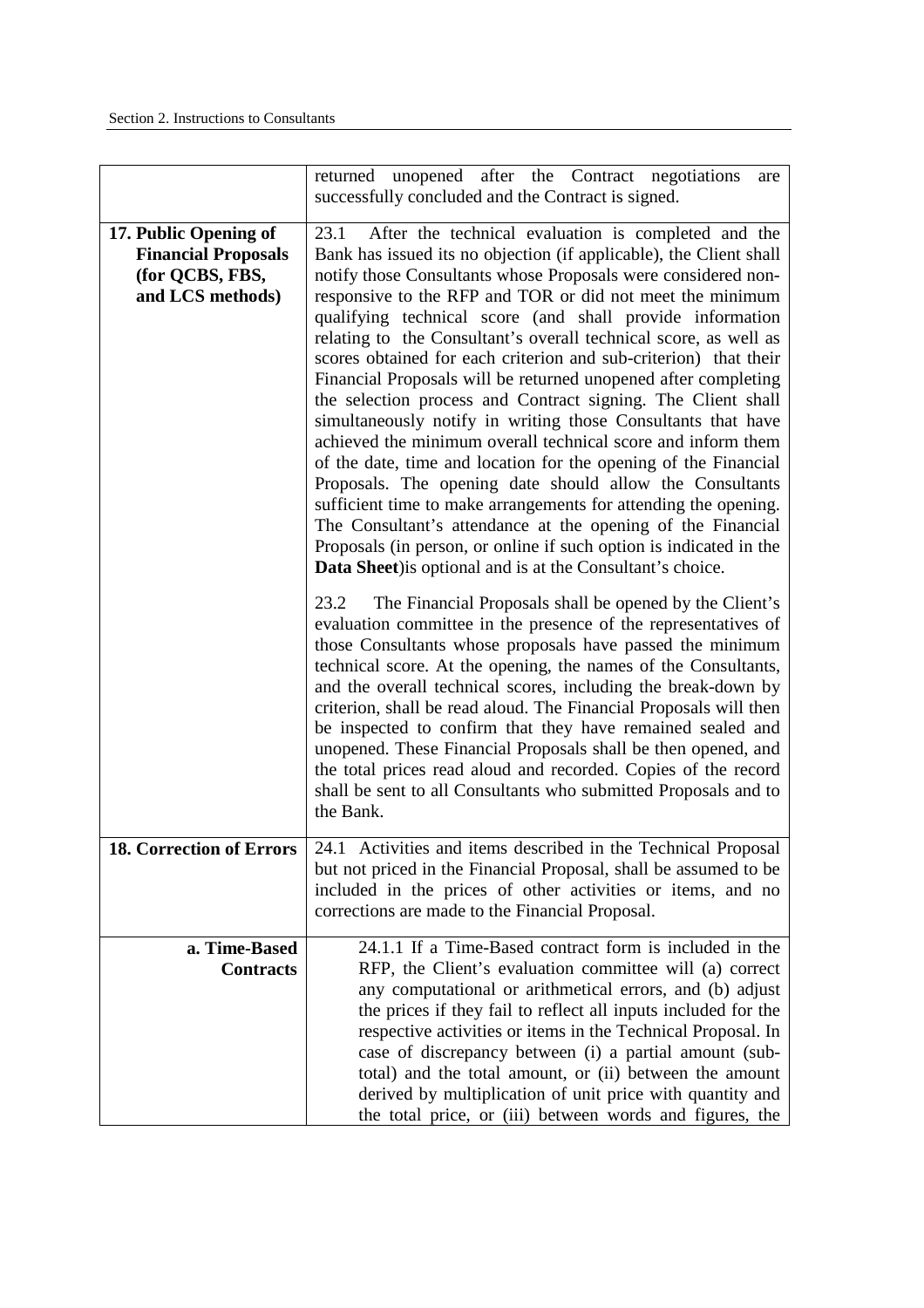|                                                    | former will prevail. In case of discrepancy between the<br>Technical and Financial Proposals in indicating quantities<br>of input, the Technical Proposal prevails and the Client's<br>evaluation committee shall correct the quantification<br>indicated in the Financial Proposal so as to make it<br>consistent with that indicated in the Technical Proposal,<br>apply the relevant unit price included in the Financial<br>Proposal to the corrected quantity, and correct the total<br>Proposal cost. |
|----------------------------------------------------|-------------------------------------------------------------------------------------------------------------------------------------------------------------------------------------------------------------------------------------------------------------------------------------------------------------------------------------------------------------------------------------------------------------------------------------------------------------------------------------------------------------|
| b. Lump-Sum                                        | 24.2 If a Lump-Sum contract form is included in the RFP, the                                                                                                                                                                                                                                                                                                                                                                                                                                                |
| <b>Contracts</b>                                   | Consultant is deemed to have included all prices in the                                                                                                                                                                                                                                                                                                                                                                                                                                                     |
|                                                    | Financial Proposal, so neither arithmetical corrections nor price<br>adjustments shall be made. The total price, net of taxes<br>understood as per Clause ITC25 below, specified in the<br>Financial Proposal (Form FIN-1) shall be considered as the<br>offered price.                                                                                                                                                                                                                                     |
| 19. Taxes                                          | 25.1 The Client's evaluation of the Consultant's Financial<br>Proposal shall exclude taxes and duties in the Client's country<br>in accordance with the instructions in the <b>Data Sheet</b> .                                                                                                                                                                                                                                                                                                             |
| 20. Conversion to Single                           | For the evaluation purposes, prices shall be converted to<br>26.1                                                                                                                                                                                                                                                                                                                                                                                                                                           |
| <b>Currency</b>                                    | a single currency using the selling rates of exchange, source<br>and date indicated in the Data Sheet.                                                                                                                                                                                                                                                                                                                                                                                                      |
| <b>27. Combined Quality</b><br>and Cost Evaluation |                                                                                                                                                                                                                                                                                                                                                                                                                                                                                                             |
| a. Quality- and                                    | In the case of QCBS, the total score is calculated by<br>27.1                                                                                                                                                                                                                                                                                                                                                                                                                                               |
| <b>Cost-Based</b>                                  | weighting the technical and financial scores and adding them as                                                                                                                                                                                                                                                                                                                                                                                                                                             |
| <b>Selection (QCBS)</b>                            | per the formula and instructions in the Data Sheet. The<br>Consultant achieving the highest combined technical and<br>financial score will be invited for negotiations.                                                                                                                                                                                                                                                                                                                                     |
| b. Fixed-Budget                                    | In the case of FBS, those Proposals that exceed the<br>27.2                                                                                                                                                                                                                                                                                                                                                                                                                                                 |
| <b>Selection(FBS)</b>                              | budget indicated in Clause14.1.4 of the Data Sheet shall be<br>rejected.                                                                                                                                                                                                                                                                                                                                                                                                                                    |
|                                                    | The Client will select the Consultant that submitted the<br>27.3<br>highest-ranked Technical Proposal that does not exceed the<br>budget indicated in the RFP, and invite such Consultant to<br>negotiate the Contract.                                                                                                                                                                                                                                                                                     |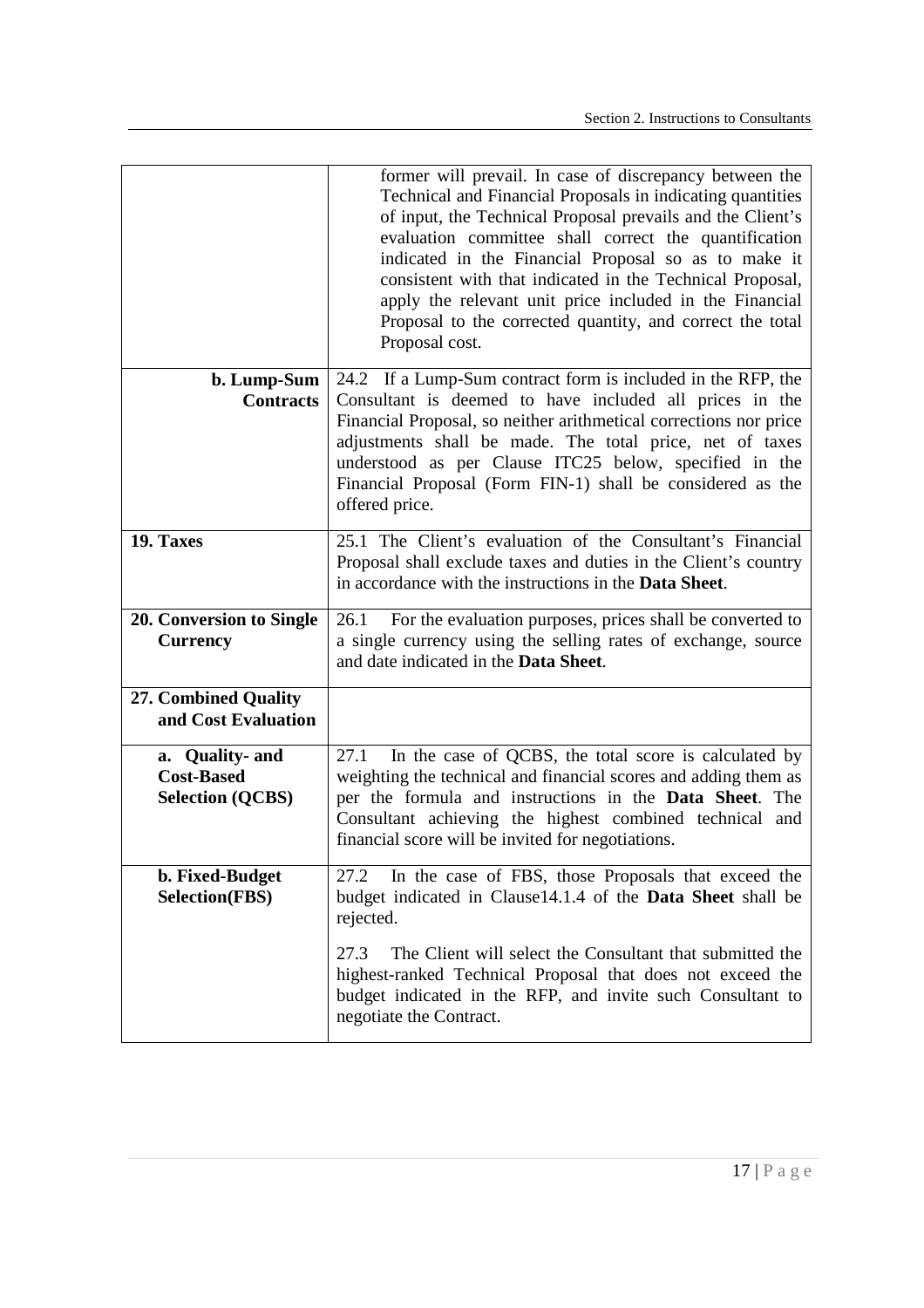| c. Least-Cost<br><b>Selection</b>        | 27.4 In the case of Least-Cost Selection (LCS), the Client<br>will select the Consultant with the lowest evaluated total price<br>among those consultants that achieved the minimum technical<br>score, and invite such Consultant to negotiate the Contract.                                                                                                                                                                                                                                                                                                                                                                                                                                                                                                                                                                                                                                                                                                                                              |
|------------------------------------------|------------------------------------------------------------------------------------------------------------------------------------------------------------------------------------------------------------------------------------------------------------------------------------------------------------------------------------------------------------------------------------------------------------------------------------------------------------------------------------------------------------------------------------------------------------------------------------------------------------------------------------------------------------------------------------------------------------------------------------------------------------------------------------------------------------------------------------------------------------------------------------------------------------------------------------------------------------------------------------------------------------|
|                                          | <b>D.</b> Negotiations and Award                                                                                                                                                                                                                                                                                                                                                                                                                                                                                                                                                                                                                                                                                                                                                                                                                                                                                                                                                                           |
| 28. Negotiations                         | The negotiations will be held at the date and address<br>28.1<br>indicated<br>in<br>the<br>Data<br>Sheet with<br>the<br>Consultant's<br>representative(s) who must have written power of attorney to<br>negotiate and sign a Contract on behalf of the Consultant.                                                                                                                                                                                                                                                                                                                                                                                                                                                                                                                                                                                                                                                                                                                                         |
|                                          | The Client shall prepare minutes of negotiations that are<br>28.2<br>signed by the Client and the Consultant's authorized<br>representative.                                                                                                                                                                                                                                                                                                                                                                                                                                                                                                                                                                                                                                                                                                                                                                                                                                                               |
| a. Availability of<br><b>Key Experts</b> | 28.3 The invited Consultant shall confirm the availability of<br>all Key Experts included in the Proposal as a pre-requisite to<br>the negotiations, or, if applicable, a replacement in accordance<br>with Clause 12 of the ITC. Failure to confirm the Key Experts'<br>availability may result in the rejection of the Consultant's<br>Proposal and the Client proceeding to negotiate the Contract<br>with the next-ranked Consultant.<br>Notwithstanding the above, the substitution of Key<br>28.4<br>Experts at the negotiations may be considered if due solely to<br>circumstances outside the reasonable control of and not<br>foreseeable by the Consultant, including but not limited to<br>death or medical incapacity. In such case, the Consultant shall<br>offer a substitute Key Expert within the period of time specified<br>in the letter of invitation to negotiate the Contract, who shall<br>have equivalent or better qualifications and experience than the<br>original candidate. |
| <b>b.</b> Technical<br>negotiations      | The negotiations include discussions of the Terms of<br>28.5<br>Reference (TORs), the proposed methodology, the Client's<br>inputs, the special conditions of the Contract, and finalizing the<br>"Description of Services" part of the Contract. These<br>discussions shall not substantially alter the original scope of<br>services under the TOR or the terms of the contract, lest the<br>quality of the final product, its price, or the relevance of the<br>initial evaluation be affected.                                                                                                                                                                                                                                                                                                                                                                                                                                                                                                         |
| c. Financial<br>negotiations             | The negotiations include the clarification of the<br>28.6<br>Consultant's tax liability in the Client's country and how it<br>should be reflected in the Contract.<br>If the selection method included cost as a factor in the<br>28.7                                                                                                                                                                                                                                                                                                                                                                                                                                                                                                                                                                                                                                                                                                                                                                     |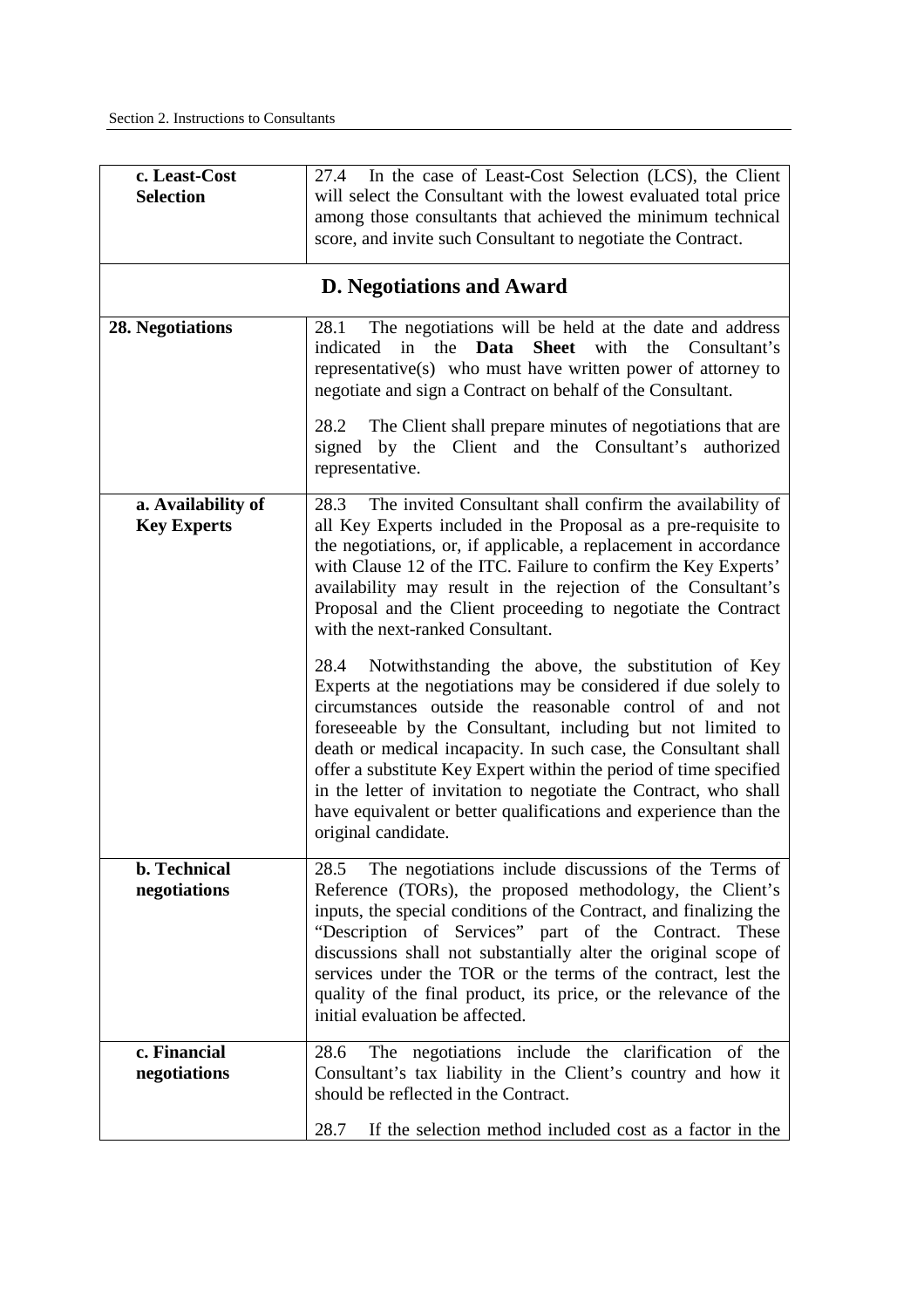|                                          | evaluation, the total price stated in the Financial Proposal for a<br>Lump-Sum contract shall not be negotiated.                                                                                                                                                                                                                                                                                                                                                                                                                                                                                   |
|------------------------------------------|----------------------------------------------------------------------------------------------------------------------------------------------------------------------------------------------------------------------------------------------------------------------------------------------------------------------------------------------------------------------------------------------------------------------------------------------------------------------------------------------------------------------------------------------------------------------------------------------------|
|                                          | In the case of a Time-Based contract, unit rates<br>28.8<br>negotiations shall not take place, except when the offered Key<br>Experts and Non-Key Experts' remuneration rates are much<br>higher than the typically charged rates by consultants in similar<br>contracts. In such case, the Client may ask for clarifications<br>and, if the fees are very high, ask to change the rates after<br>consultation with the Bank.                                                                                                                                                                      |
|                                          | The format for (i) providing information on remuneration rates<br>in the case of Quality Based Selection; and (ii) clarifying<br>remuneration rates' structure under Clause 28.8 above, is<br>provided in Appendix A to the Financial Form FIN-3: Financial<br>Negotiations - Breakdown of Remuneration Rates.                                                                                                                                                                                                                                                                                     |
| 29. Conclusion of<br><b>Negotiations</b> | The negotiations are concluded with a review of the<br>29.1<br>finalized draft Contract, which then shall be initialed by the<br>Client and the Consultant's authorized representative.                                                                                                                                                                                                                                                                                                                                                                                                            |
|                                          | 29.2 If the negotiations fail, the Client shall inform the<br>Consultant in writing of all pending issues and disagreements<br>and provide a final opportunity to the Consultant to respond. If<br>disagreement persists, the Client shall terminate the<br>negotiations informing the Consultant of the reasons for doing<br>so. After having obtained the Bank's no objection, the Client<br>will invite the next-ranked Consultant to negotiate a Contract.<br>Once the Client commences negotiations with the next-ranked<br>Consultant, the Client shall not reopen the earlier negotiations. |
| <b>30. Award of Contract</b>             | After completing the negotiations the Client shall obtain<br>30.1<br>the Bank's no objection to the negotiated draft Contract, if<br>applicable; sign the Contract; publish the award information as<br>per the instructions in the Data Sheet; and promptly notify the<br>other shortlisted Consultants.                                                                                                                                                                                                                                                                                          |
|                                          | 30.2<br>The<br>Consultant is<br>expected to<br>the<br>commence<br>assignment on the date and at the location specified in the Data<br>Sheet.                                                                                                                                                                                                                                                                                                                                                                                                                                                       |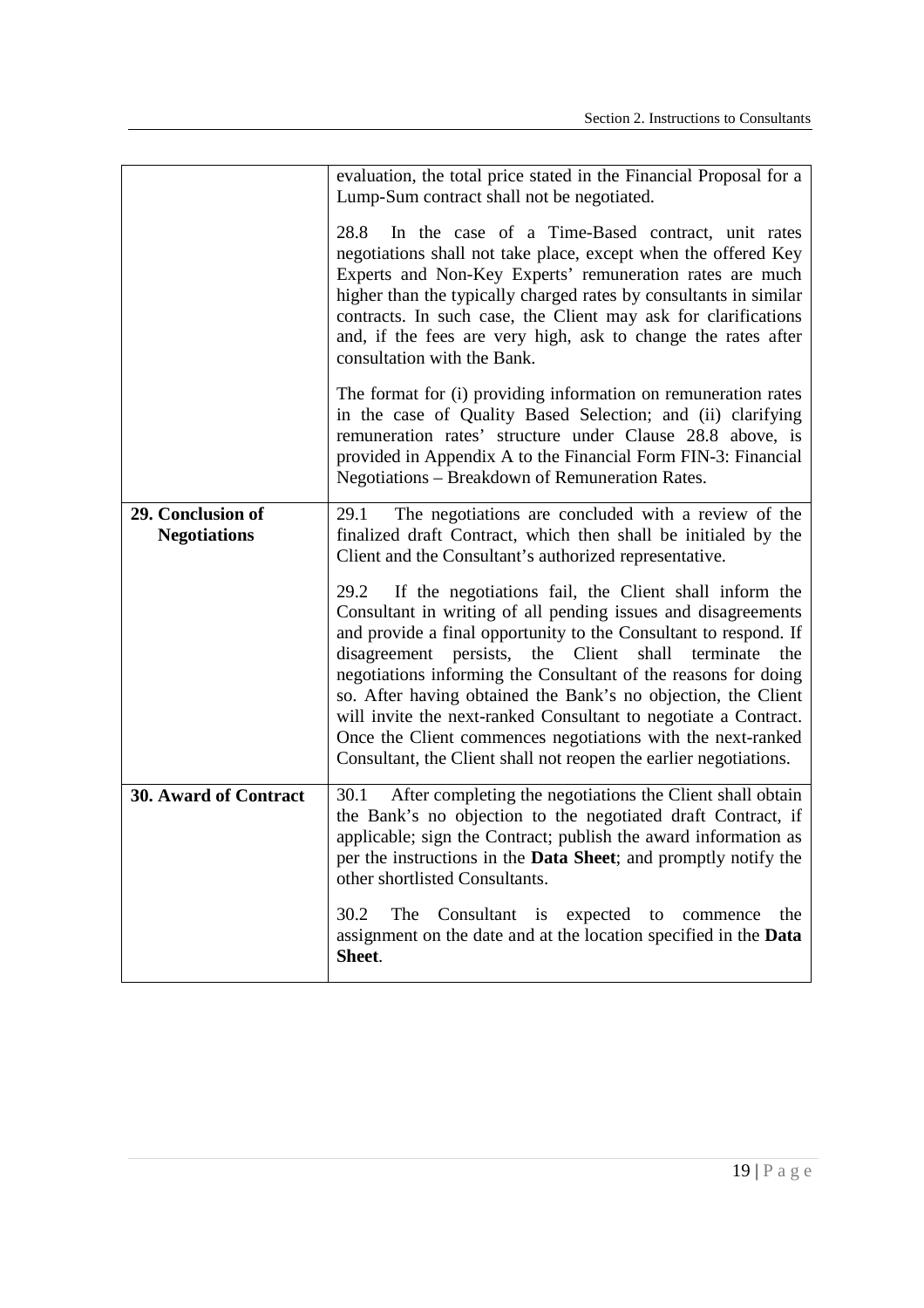### **Instructions to Consultants**

### **E. Data Sheet**

["Notes to Client" shown in brackets throughout the text are provided for guidance to  *prepare the Data Sheet; they should be deleted from the final RFP to be sent to the shortlisted Consultants]* 

|                                       | <b>A.General</b>                                                                                                                                                                                                                                      |  |
|---------------------------------------|-------------------------------------------------------------------------------------------------------------------------------------------------------------------------------------------------------------------------------------------------------|--|
| <b>ITC Clause</b><br><b>Reference</b> |                                                                                                                                                                                                                                                       |  |
| 1(c)                                  | Country: India                                                                                                                                                                                                                                        |  |
| 2.1                                   | Name of the Client: Haryana State Rural Livelihoods Mission                                                                                                                                                                                           |  |
|                                       | Method of selection: Quality & Cost Based Selection as per                                                                                                                                                                                            |  |
|                                       | <b>Applicable Guidelines: A</b><br>Consultant will be selected in accordance<br>set out in the NRLM Procurement<br>with the procedures<br>Manual,<br>the Consultants Selection Guidelines of the World Bank<br>which<br>follows<br>dated January 2011 |  |
| 2.2                                   | <b>Financial Proposal to be submitted together with Technical Proposal:</b><br>Yes                                                                                                                                                                    |  |
|                                       | The name of the assignment is: Consultancy Services for Conducting<br>Baseline Survey in Haryana                                                                                                                                                      |  |
| 2.3                                   | A pre-proposal conference will be held: YES (if required by the<br><b>Consulting Organizations</b> )                                                                                                                                                  |  |
|                                       | [If "Yes", fill in the following:]<br>Date of pre-proposal conference: 21 <sup>st</sup> July 2014<br>Contact person/conference coordinator: Madhuchhanda Mishra<br>(spm.mande.hsrlm@gmail.com)                                                        |  |
| 2.4                                   | The Client will provide the following inputs, project data, reports, etc. to<br>facilitate the preparation of the Proposals: Not Applicable                                                                                                           |  |
| 6.3.1                                 | A list of debarred firms and individuals is available at the Bank's<br>external website: www.worldbank.org/debarr                                                                                                                                     |  |
| <b>B. Preparation of Proposals</b>    |                                                                                                                                                                                                                                                       |  |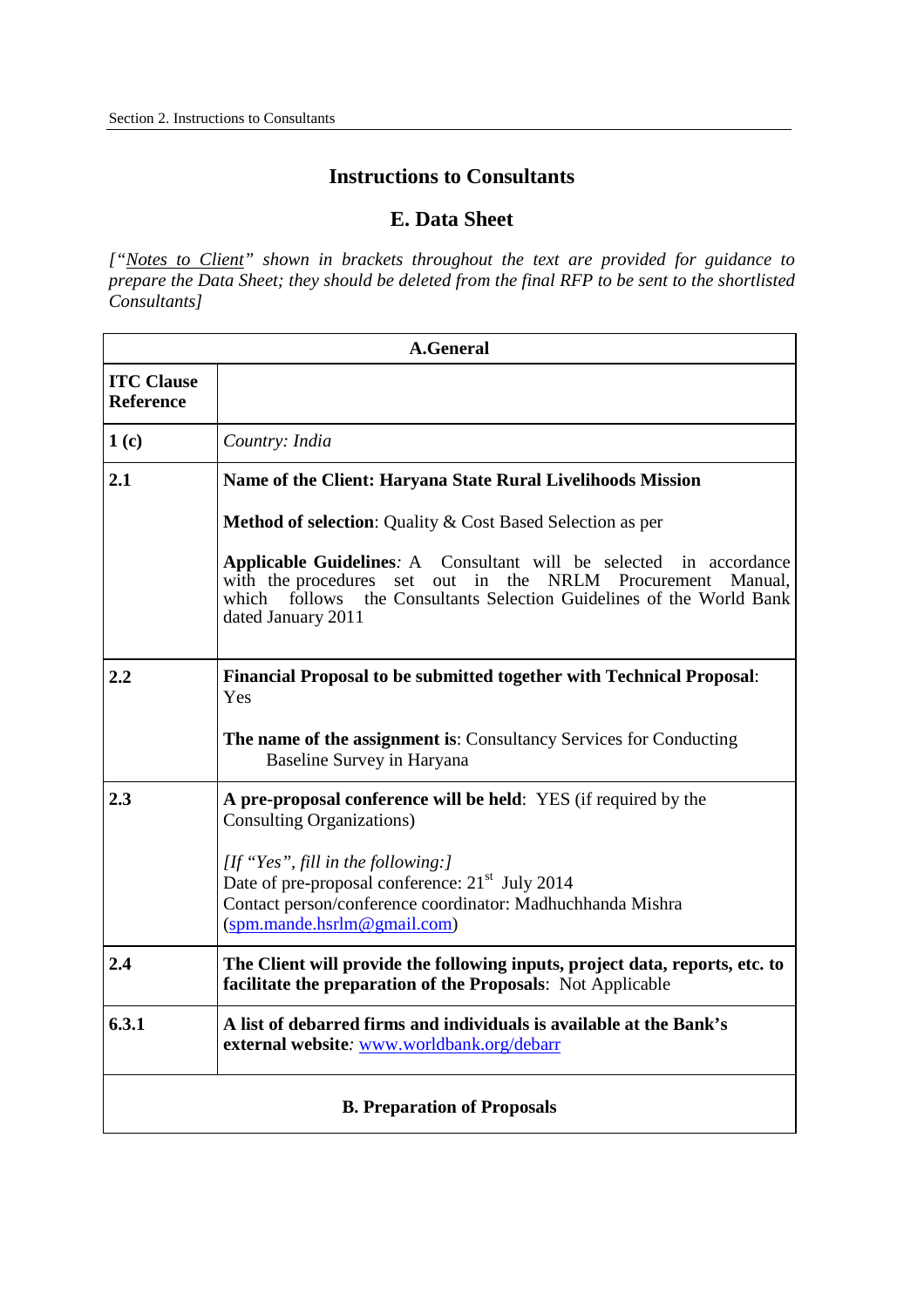| 9.1  | This RFP has been issued in the English language.                                                                                                                                                                                                                                                                                                                                                                               |
|------|---------------------------------------------------------------------------------------------------------------------------------------------------------------------------------------------------------------------------------------------------------------------------------------------------------------------------------------------------------------------------------------------------------------------------------|
|      | Proposals shall be submitted in English                                                                                                                                                                                                                                                                                                                                                                                         |
|      | All correspondence exchange shall be in English language.                                                                                                                                                                                                                                                                                                                                                                       |
| 10.1 | The Proposal shall comprise the following:                                                                                                                                                                                                                                                                                                                                                                                      |
|      | For SIMPLIFIED TECHNICAL PROPOSAL (STP):<br>1st Inner Envelope with the Technical Proposal:<br>(1) Power of Attorney to sign the Proposal<br>$(2)$ TECH-1<br>$(3)$ TECH-4<br>$(4)$ TECH-5<br>$(5)$ TECH-6<br><b>AND</b><br>2d Inner Envelope with the Financial Proposal (if applicable):<br>$(1)$ FIN-1<br>$(2)$ FIN-2<br>$(3)$ FIN-3<br>$(4)$ FIN-4<br>(5) Statement of Undertaking (if required under Data Sheet 10.2 below) |
| 10.2 | <b>Statement of Undertaking is required</b><br>Yes                                                                                                                                                                                                                                                                                                                                                                              |
| 11.1 | Participation of Sub-consultants, Key Experts and Non-Key Experts in<br>more than one Proposal is permissible<br>No                                                                                                                                                                                                                                                                                                             |
| 12.1 | <b>Proposals must remain valid for 60 calendar days after the proposal</b><br>submission deadline (i.e., until: $17th$ September 2014)                                                                                                                                                                                                                                                                                          |
| 13.1 | Clarifications may be requested no later than 10 days prior to the<br>submission deadline.<br>The contact information for requesting clarifications is: Madhuchhanda<br>Mishra, State Programme Manager, (M&E), E-mail:<br>spm.mande.hsrlm@gmail.com                                                                                                                                                                            |
|      | $21$   P a g e                                                                                                                                                                                                                                                                                                                                                                                                                  |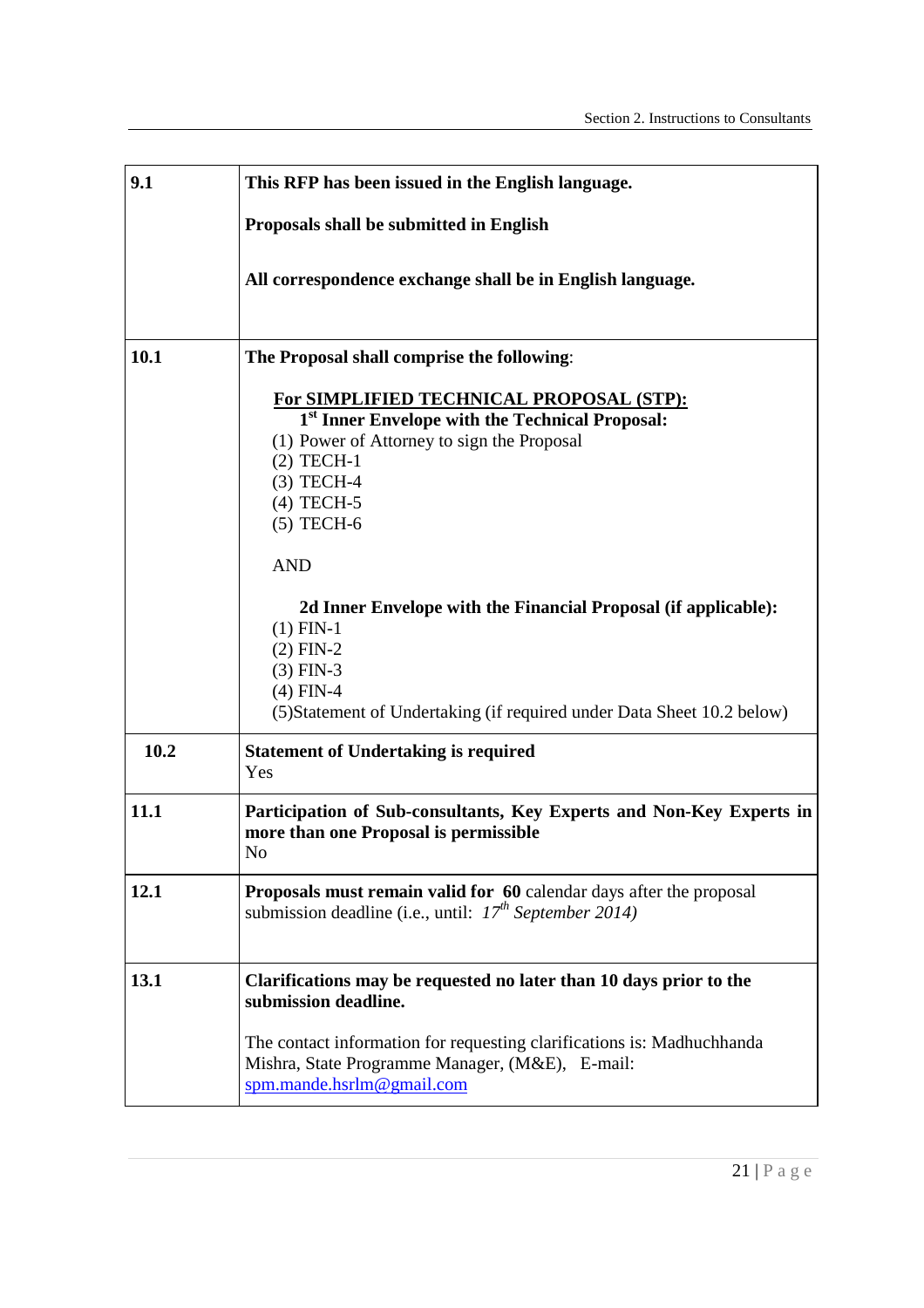| 14.1.1                                                         | <b>Shortlisted Consultants may associate with</b>                                                                                                                                                                                                                                                                                                                                                                                                                                                                                                                                                                                |
|----------------------------------------------------------------|----------------------------------------------------------------------------------------------------------------------------------------------------------------------------------------------------------------------------------------------------------------------------------------------------------------------------------------------------------------------------------------------------------------------------------------------------------------------------------------------------------------------------------------------------------------------------------------------------------------------------------|
|                                                                | (a) non-shortlisted consultant(s): No                                                                                                                                                                                                                                                                                                                                                                                                                                                                                                                                                                                            |
|                                                                | <b>Or</b><br>(b) other shortlisted Consultants: Yes                                                                                                                                                                                                                                                                                                                                                                                                                                                                                                                                                                              |
| 14.1.2<br>(do not use<br>for Fixed<br><b>Budget</b><br>method) | NA                                                                                                                                                                                                                                                                                                                                                                                                                                                                                                                                                                                                                               |
| 14.1.3<br>for time-<br>based<br>contracts<br>only              | NA                                                                                                                                                                                                                                                                                                                                                                                                                                                                                                                                                                                                                               |
| 14.1.4 and<br>27.2<br>use for Fixed<br><b>Budget</b><br>method | <b>NA</b>                                                                                                                                                                                                                                                                                                                                                                                                                                                                                                                                                                                                                        |
| 15.2                                                           | The format of the Technical Proposal to be submitted is:<br><b>STP</b><br>Submission of the Technical Proposal in a wrong format may lead to the<br>Proposal being deemed non-responsive to the RFP requirements.                                                                                                                                                                                                                                                                                                                                                                                                                |
| 16.1                                                           | [A sample list is provided below for guidance. Items that are not applicable<br>should be deleted, others may be added. If the Client wants to set up<br>maximum ceilings for unit rates of certain type of expenses, such ceilings<br>should be indicated in the FIN forms:<br>a per diem allowance, including hotel, for experts for every day of<br>(1)<br>absence from the home office for the purposes of the Services;<br>cost of travel by the most appropriate means of transport and the most<br>(2)<br>direct practicable route;<br>cost of office accommodation, including overheads and back-stop<br>(3)<br>support; |
|                                                                | communications costs;<br>(4)                                                                                                                                                                                                                                                                                                                                                                                                                                                                                                                                                                                                     |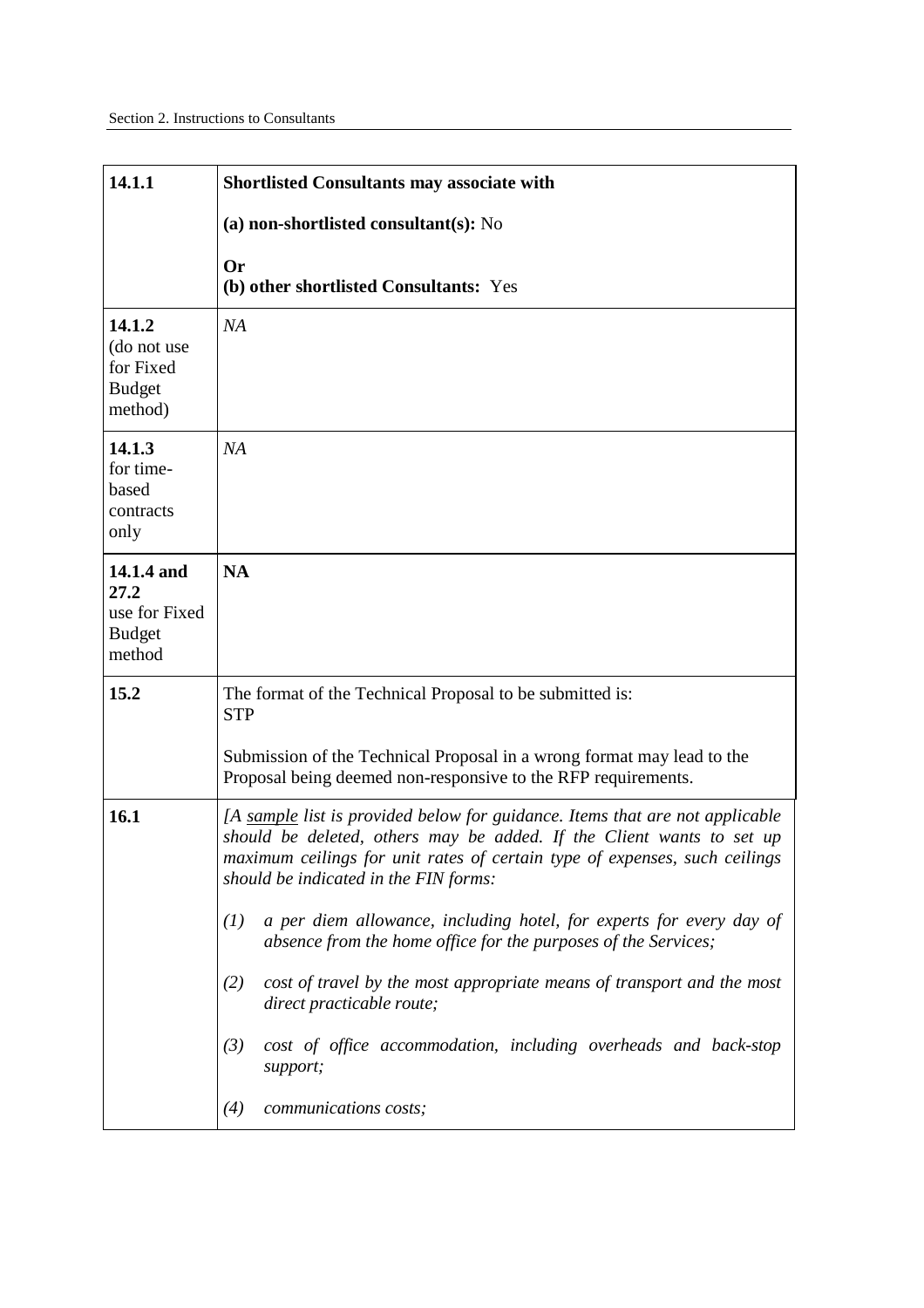|                  | cost of purchase or rent or freight of any equipment required to be<br>(5)<br>provided by the Consultants;<br>cost of reports production (including printing) and delivering to the<br>(6)<br>Client;<br>other allowances where applicable and provisional or fixed sums (if<br>(7)<br>$any)$ ]<br>(8)<br>[insert relevant type of expenses, if/as applicable] |  |  |  |  |
|------------------|----------------------------------------------------------------------------------------------------------------------------------------------------------------------------------------------------------------------------------------------------------------------------------------------------------------------------------------------------------------|--|--|--|--|
| 16.2             | A price adjustment provision applies to remuneration rates:<br>N <sub>0</sub>                                                                                                                                                                                                                                                                                  |  |  |  |  |
| 16.3             | "Information on the Consultant's tax obligations in the Client's country can<br>be found [http://www.incometaxindia.gov.in]                                                                                                                                                                                                                                    |  |  |  |  |
| 16.4             | The Financial Proposal shall be stated in the following currencies:<br>The Financial Proposal should state local costs in the Client's country<br>currency (local currency <i>i.e INR</i> ): Yes                                                                                                                                                               |  |  |  |  |
|                  | C. Submission, Opening and Evaluation                                                                                                                                                                                                                                                                                                                          |  |  |  |  |
| 17.1             | The Consultants "Shall Not "have the option of submitting their Proposals"<br>electronically.                                                                                                                                                                                                                                                                  |  |  |  |  |
| 17.4             | The Consultant must submit:<br>(a) <b>Technical Proposal:</b> one $(1)$ original and $1$ copy;<br>(b) <b>Financial Proposal:</b> one $(1)$ original                                                                                                                                                                                                            |  |  |  |  |
| 17.7 and<br>17.9 | The Proposals must be submitted no later than:<br>Date: 24" July 2014<br><b>Time:1700 Hrs</b> local time                                                                                                                                                                                                                                                       |  |  |  |  |
|                  | The Proposal submission address is:<br><b>The Chief Executive Officer</b><br>Haryana State Rural Livelihoods Mission<br>2 <sup>nd</sup> Floor, Akshay Urja Bhawan,<br><b>Institutional Plot No. 1</b><br>Sector-17<br>Panchkula<br>Haryana                                                                                                                     |  |  |  |  |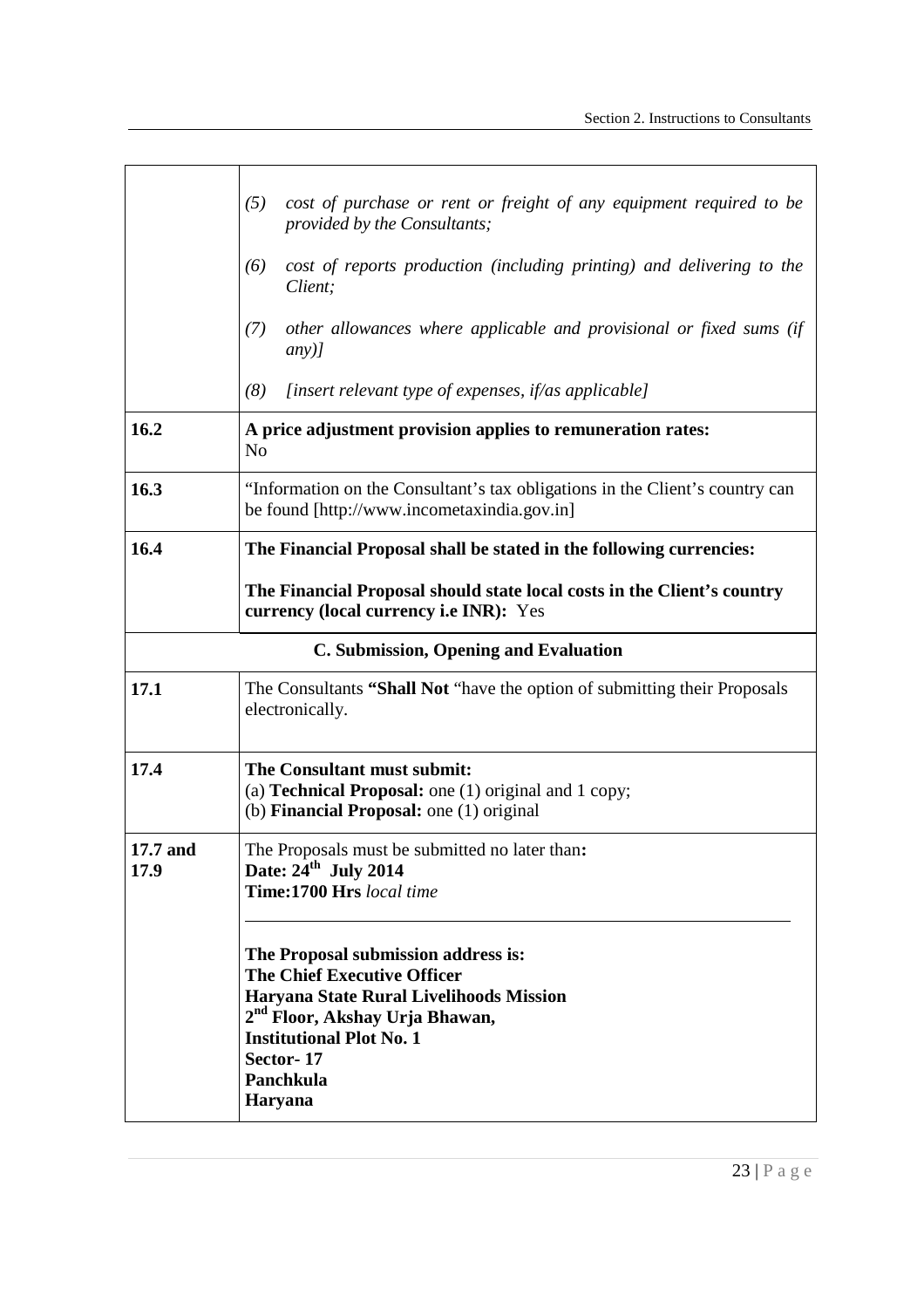| 19.1              | An online option of the opening of the Technical Proposals is offered:<br>N <sub>o</sub>                                                                                                                                                                                                                                          |                                                 |  |  |
|-------------------|-----------------------------------------------------------------------------------------------------------------------------------------------------------------------------------------------------------------------------------------------------------------------------------------------------------------------------------|-------------------------------------------------|--|--|
| 19.2              | In addition, the following information will be read aloud at the opening<br>of the Technical Proposals<br>NA                                                                                                                                                                                                                      |                                                 |  |  |
| 21.1<br>(for FTP) | Criteria, sub-criteria, and point system for the evaluation of the Full<br><b>Technical Proposals: NA</b>                                                                                                                                                                                                                         |                                                 |  |  |
| 21.1<br>[for STP] | Criteria, sub-criteria, and point system for the evaluation of the Simplified<br>Technical Proposals are:<br>Points                                                                                                                                                                                                               |                                                 |  |  |
|                   | Adequacy and quality of the proposed methodology, and work<br>(i)<br>plan in responding to the Terms of Reference:                                                                                                                                                                                                                |                                                 |  |  |
|                   | Total points for criterion (i):                                                                                                                                                                                                                                                                                                   | 1301                                            |  |  |
|                   | Key Experts' qualifications and competence for the Assignment:<br>(ii)<br>{Notes to Consultant: each position number corresponds to the same for<br>Key Experts in Form TECH-6 to be prepared by the Consultant}                                                                                                                  |                                                 |  |  |
|                   | a) Position K-1: [Team Leader]<br>b) Position K-2: [Sampling Specialist]<br>c) Position $K-3$ : [Team Members (2)]<br>d) Position $K-4$ : [Data Analyst]<br>e)Position K-5: [Field Survey Manager]                                                                                                                                | [20]<br>[15]<br>$\overline{1151}$<br>10<br>[10] |  |  |
|                   | Total points for criterion (ii):                                                                                                                                                                                                                                                                                                  | [70]                                            |  |  |
|                   | Total points for the two criteria:100                                                                                                                                                                                                                                                                                             |                                                 |  |  |
|                   |                                                                                                                                                                                                                                                                                                                                   |                                                 |  |  |
|                   | The minimum technical score $(St)$ required to pass is: 75                                                                                                                                                                                                                                                                        |                                                 |  |  |
| 23.1              | An online option of the opening of the Financial Proposals is offered: No                                                                                                                                                                                                                                                         |                                                 |  |  |
| 25.1              | For the purpose of the evaluation, the Client will exclude: (a) all local<br>identifiable indirect taxes such as sales tax, excise tax, VAT, or similar taxes<br>levied on the contract's invoices; and (b) all additional local indirect tax on<br>the remuneration of services rendered by non-resident experts in the Client's |                                                 |  |  |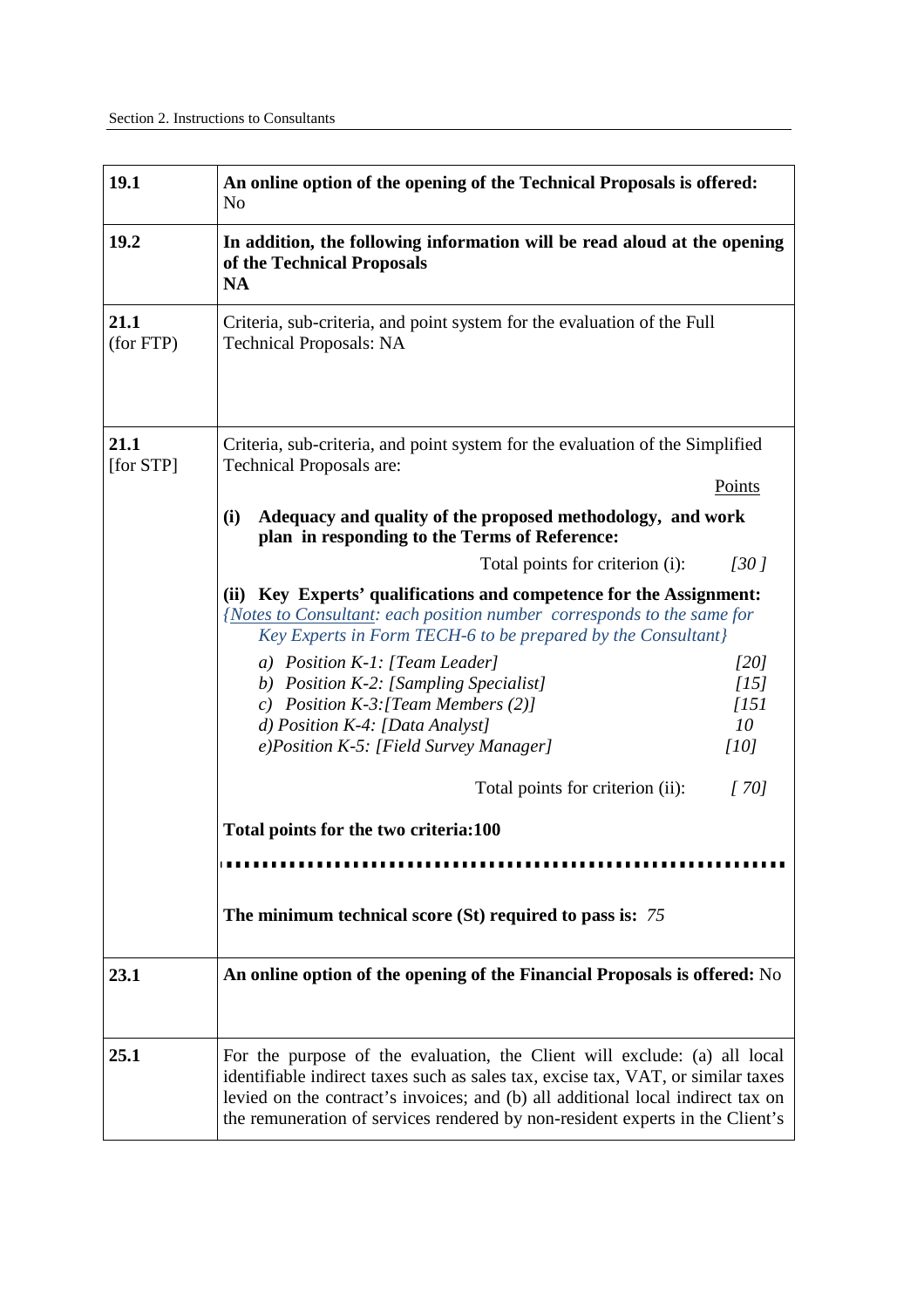|                        | country. If a Contract is awarded, at Contract negotiations, all such taxes will<br>be discussed, finalized (using the itemized list as a guidance but not limiting<br>to it) and added to the Contract amount as a separate line, also indicating<br>which taxes shall be paid by the Consultant and which taxes are withheld<br>and paid by the Client on behalf of the Consultant. |  |  |  |  |
|------------------------|---------------------------------------------------------------------------------------------------------------------------------------------------------------------------------------------------------------------------------------------------------------------------------------------------------------------------------------------------------------------------------------|--|--|--|--|
| 26.1                   | The single currency for the conversion of all prices expressed in various<br>currencies into a single one is: Indian National Rupees                                                                                                                                                                                                                                                  |  |  |  |  |
| 27.1<br>(QCBS<br>only) | The lowest evaluated Financial Proposal (Fm) is given the maximum<br>financial score (Sf) of 100.                                                                                                                                                                                                                                                                                     |  |  |  |  |
|                        | The formula for determining the financial scores (Sf) of all other<br>Proposals is calculated as following:                                                                                                                                                                                                                                                                           |  |  |  |  |
|                        | $Sf = 100$ x Fm/F, in which "Sf" is the financial score, "Fm" is the lowest<br>price, and "F" the price of the proposal under consideration.                                                                                                                                                                                                                                          |  |  |  |  |
|                        | The weights given to the Technical (T) and Financial (P) Proposals are:<br>$T = 75\%$ , and<br>$P = 25%$                                                                                                                                                                                                                                                                              |  |  |  |  |
|                        | Proposals are ranked according to their combined technical (St) and financial<br>(Sf) scores using the weights $(T =$ the weight given to the Technical<br>Proposal; P = the weight given to the Financial Proposal; $T + P = 1$ ) as<br>following: $S = St x T\% + Sf x P\%.$                                                                                                        |  |  |  |  |
|                        | <b>D. Negotiations and Award</b>                                                                                                                                                                                                                                                                                                                                                      |  |  |  |  |
| 28.1                   | <b>Expected date and address for contract negotiations:</b><br>Date: 14 <sup>th</sup> August 2014<br><b>Address: The Chief Executive Officer</b><br>Haryana State Rural Livelihoods Mission<br>2 <sup>nd</sup> Floor, Akshay Urja Bhawan,<br><b>Institutional Plot No. 1</b><br>Sector -17<br>Panchkula                                                                               |  |  |  |  |
| 30.1                   | The publication of the contract award information following the<br>completion of the contract negotiations and contract signing will be done<br>as following: www.hsrlm.gov.in                                                                                                                                                                                                        |  |  |  |  |
|                        | The publication will be done within $7$ days after the contract signing.                                                                                                                                                                                                                                                                                                              |  |  |  |  |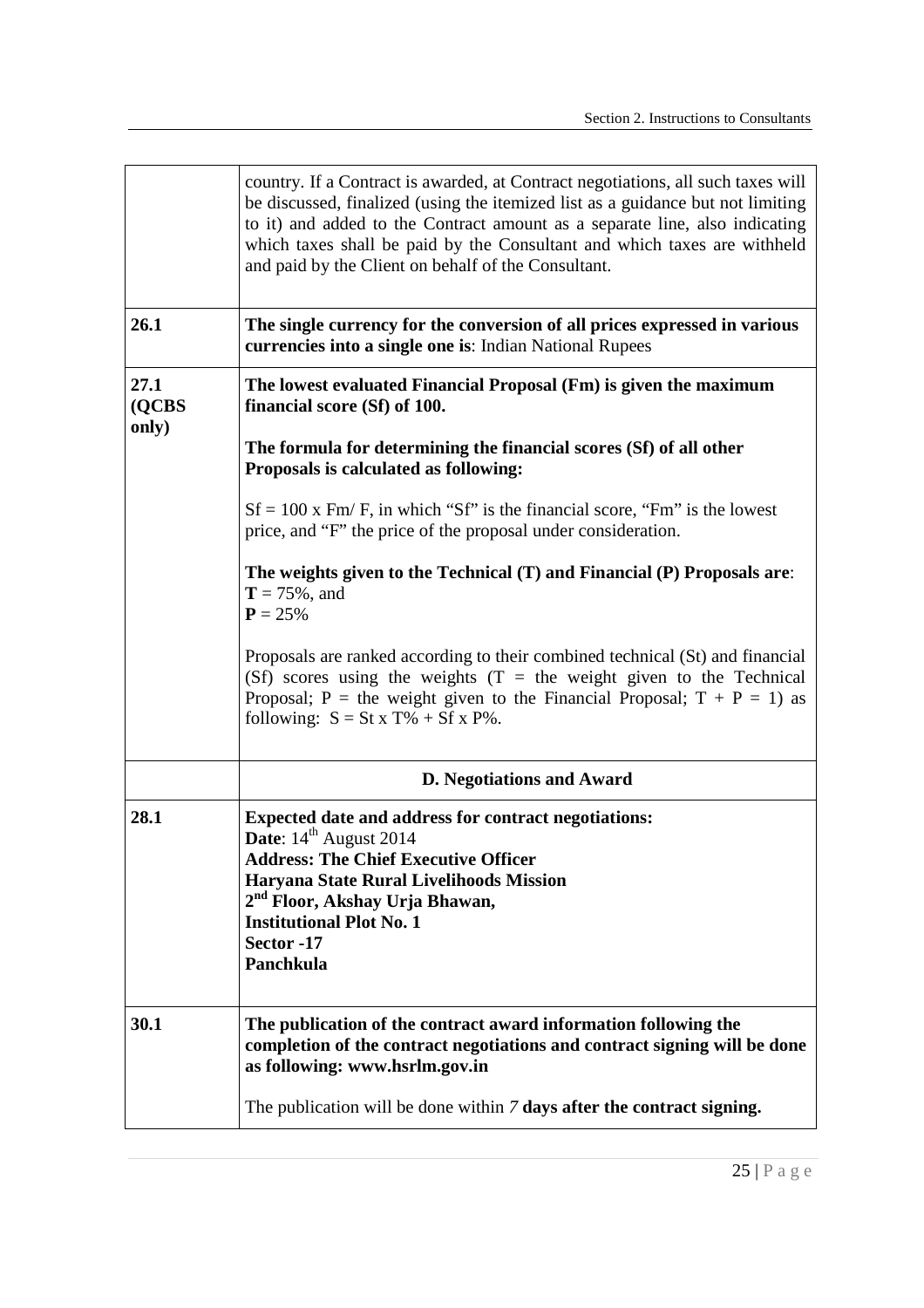| 30.2 | <b>Expected date for the commencement of the Services:</b>          |
|------|---------------------------------------------------------------------|
|      | Date: 25 <sup>th</sup> August 2014 at: various districts of Haryana |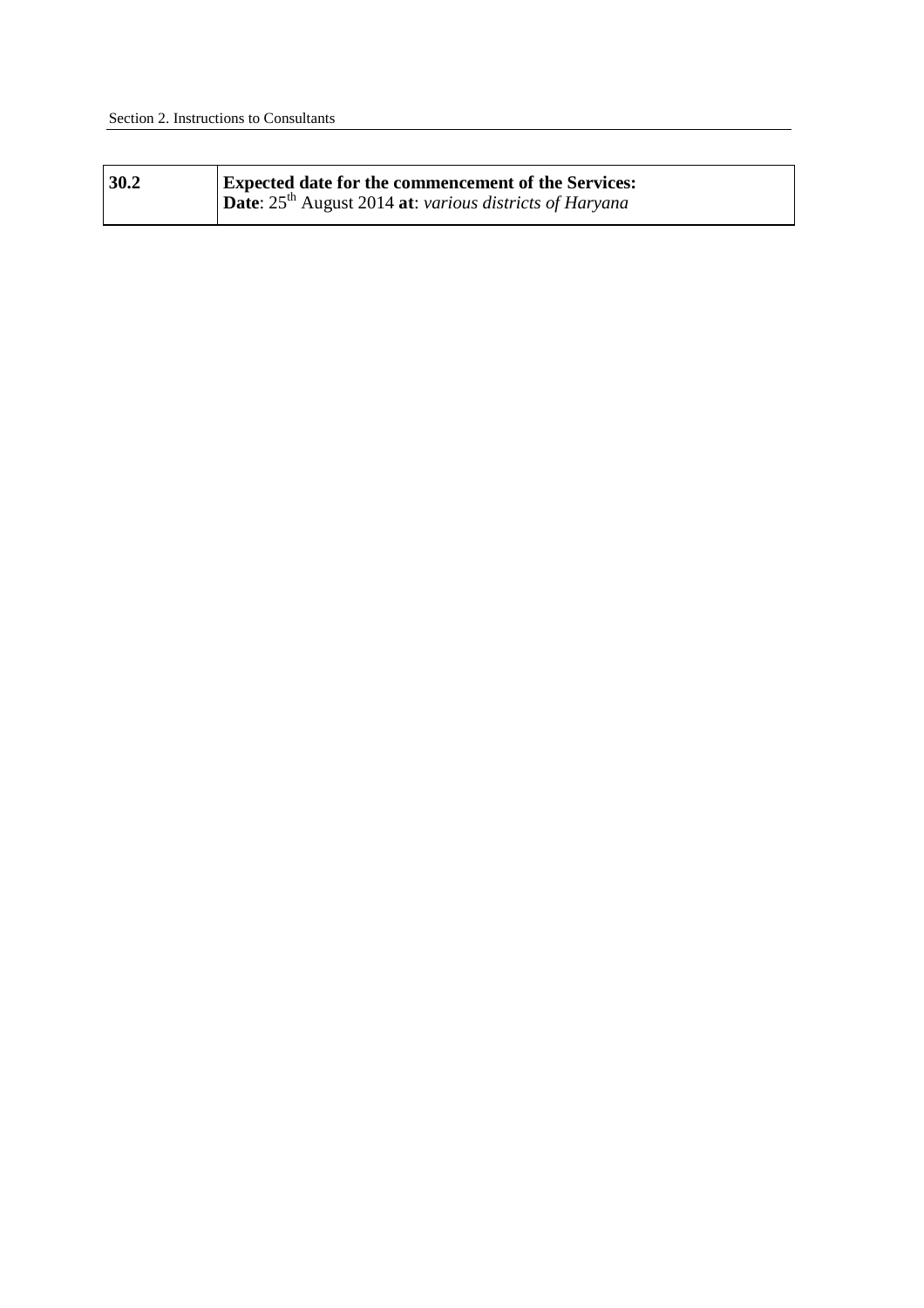# **Section 3. Technical Proposal – Standard Forms**

 {Notes to Consultant shown in brackets { }throughout Section 3 provide guidance to the Consultant to prepare the Technical Proposal; they should not appear on the Proposals to be submitted.}

| Required for<br>FTP or STP |               | <b>FORM</b> | <b>DESCRIPTION</b>                                               | Page Limit |
|----------------------------|---------------|-------------|------------------------------------------------------------------|------------|
| ั√)                        |               |             |                                                                  |            |
| <b>FTP</b>                 | <b>STP</b>    |             |                                                                  |            |
| $\sqrt{ }$                 | V             | TECH-1      | Technical Proposal Submission Form.                              |            |
|                            | $\sqrt{u}$ if | TECH-1      | If the Proposal is submitted by a joint venture,                 |            |
| applicable                 |               | Attachment  | attach a letter of intent or a copy of an existing<br>agreement. |            |
| $\overline{\cdots}$ if     |               | Power of    | No pre-set format/form. In the case of a Joint                   |            |
| applicable                 |               | Attorney    | Venture, several are required: a power of attorney               |            |
|                            |               |             | for the authorized representative of each JV                     |            |
|                            |               |             | member, and a power of attorney for the                          |            |
|                            |               |             | representative of the lead member to represent all               |            |
|                            |               |             | JV members                                                       |            |
| V                          |               | TECH-2      | Consultant's Organization and Experience.                        |            |
| $\sqrt{}$                  |               | TECH-2A     | A. Consultant's Organization                                     |            |
|                            |               | TECH-2B     | B. Consultant's Experience                                       |            |
| V                          |               | TECH-3      | Comments or Suggestions on the Terms of                          |            |
|                            |               |             | Reference and on Counterpart Staff and Facilities to             |            |
|                            |               |             | be provided by the Client.                                       |            |
| $\sqrt{}$                  |               | TECH-3A     | A. On the Terms of Reference                                     |            |
| V                          |               | TECH-3B     | B. On the Counterpart Staff and                                  |            |
|                            |               |             | Facilities                                                       |            |
| V                          | V             | TECH-4      | Description of the Approach, Methodology, and                    |            |
|                            |               |             | Work Plan for Performing the Assignment                          |            |
| $\sqrt{}$                  | V             | TECH-5      | Work Schedule and Planning for Deliverables                      |            |
| V                          |               | TECH-6      | Team Composition, Key Experts Inputs, and                        |            |
|                            |               |             | attached Curriculum Vitae (CV)                                   |            |

#### **CHECKLIST OF REQUIRED FORMS**

 **All pages of the original Technical and Financial Proposal shall be initialled by the same authorized representative of the Consultant who signs the Proposal.**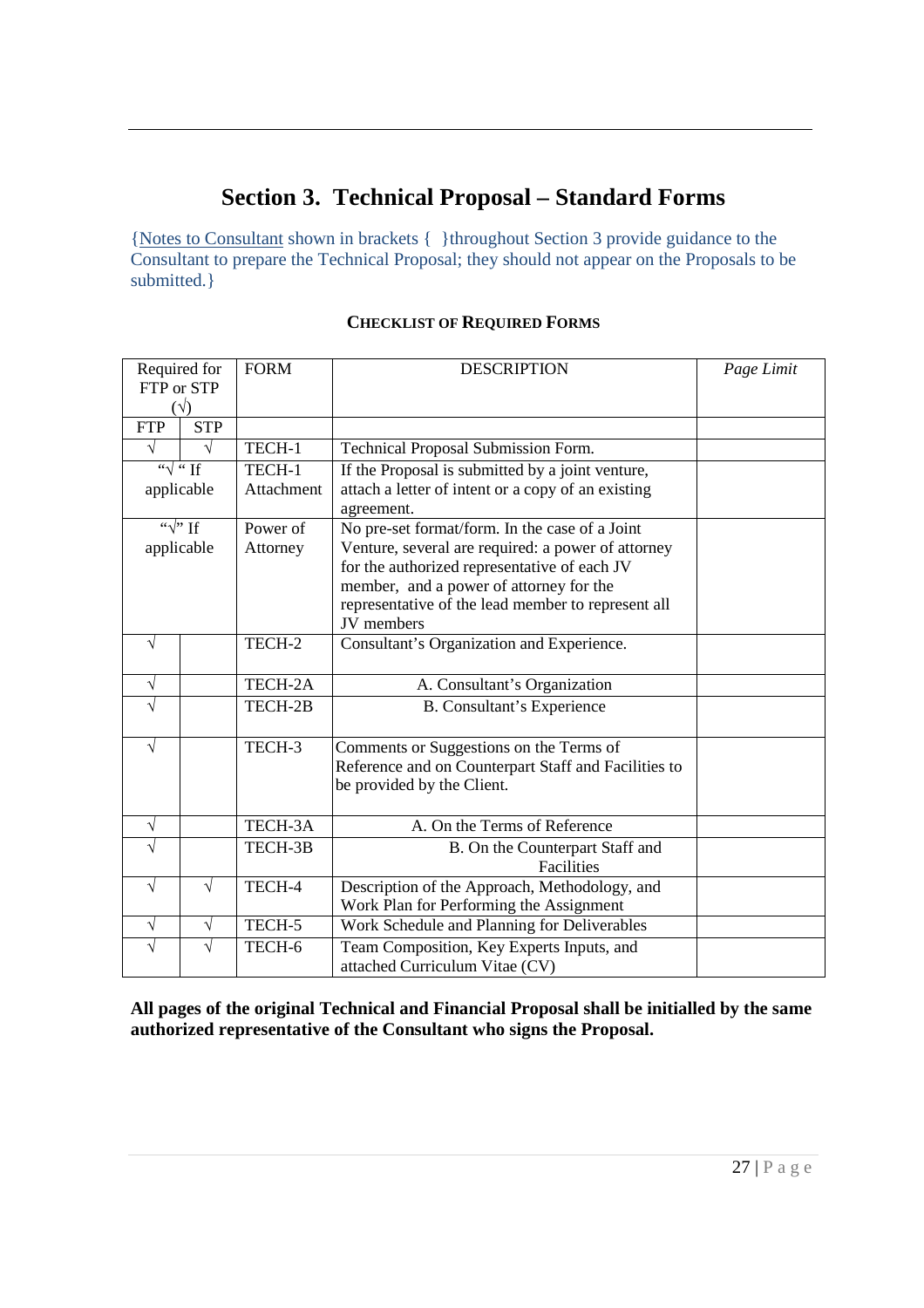### **FORM TECH-1**

#### **TECHNICAL PROPOSAL SUBMISSION FORM**

{Location, Date}

 To: *[Name and address of Client]* 

Dear Sirs:

 We, the undersigned, offer to provide the consulting services for *[Insert title of assignment]* in accordance with your Request for Proposals dated *[Insert Date]* and our Proposal. *[Select appropriate wording depending on the selection method stated in the RFP:*  "We are hereby submitting our Proposal, which includes this Technical Proposal and a FinancialProposal sealed ina separate envelope" *or, if only a Technical Proposal is invited*  "We hereby are submitting our Proposal, which includes this Technical Proposal only in a sealed envelope.*"].* 

 {If the Consultant is a joint venture, insert the following*:* We are submitting our Proposal a joint venture with: {Insert a list with full name and the legal address of each member, and indicate the lead member}. We have attached a copy {insert: "of our letter of intent to form a joint venture" or, if a JV is already formed, "of the JV agreement"} signed by every participating member, which details the likely legal structure of and the confirmation of joint and severable liability of the members of the said joint venture.

#### {OR

 If the Consultant's Proposal includes Sub-consultants, insert the following: We are submitting our Proposal with the following firms as Sub-consultants: {Insert a list with full name and address of each Sub-consultant.}

We hereby declare that:

- $(a)$  accept that any misinterpretation or misrepresentation contained in this Proposal may lead to our disqualification by the Client and/or may be sanctioned by the Bank. All the information and statements made in this Proposal are true and we
- $(b)$  specified in the Data Sheet, Clause 12.1. Our Proposal shall be valid and remain binding upon us for the period of time
- $(c)$ We have no conflict of interest in accordance with ITC 3.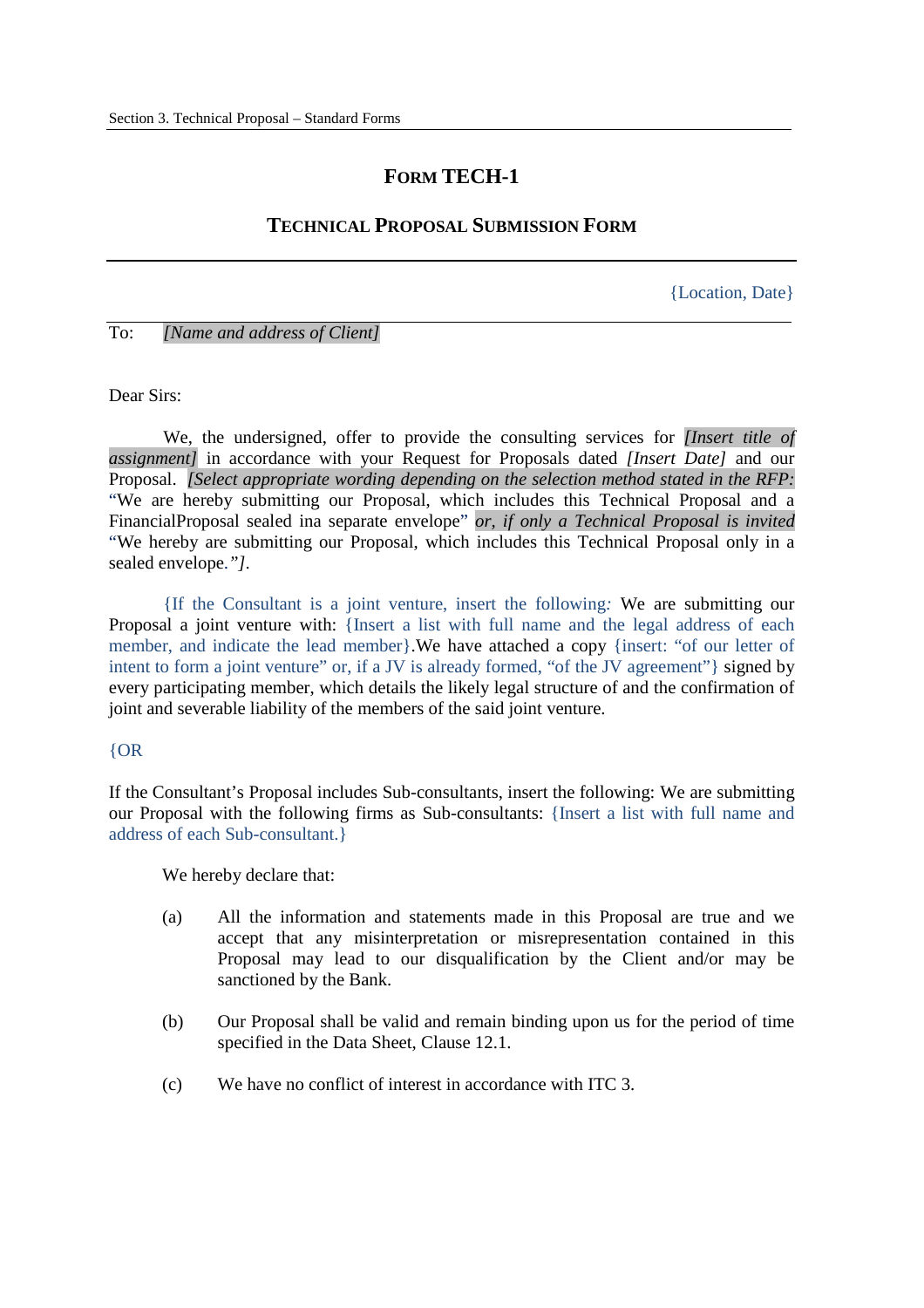- $(d)$  understanding of our obligation to abide by the Bank's policy in regard to corrupt and fraudulent practices as per ITC 5*.*  We meet the eligibility requirements as stated in ITC 6, and we confirm our
- $(e)$  *following:*In competing for (and, if the award is made to us, in executing) the Contract, we undertake to observe the laws against fraud and corruption, including bribery, in force in the country of the Client.*]*  (Note to Client: Only if required in ITC10.2 (Data Sheet 10.2), include the
- $(f)$  Contract on the basis of the proposed Key Experts. We accept that the substitution of Key Experts for reasons other than those stated in ITC Clause 12 and ITC Clause 28.4 may lead to the termination of Contract negotiations. Except as stated in the Data Sheet, Clause 12.1, we undertake to negotiate a
- $(g)$  from the Contract negotiations. Our Proposal is binding upon us and subject to any modifications resulting

 We undertake, if our Proposal is accepted and the Contract is signed, to initiate the Services related to the assignment no later than the date indicated in Clause 30.2 of the Data Sheet.

 We understand that the Client is not bound to accept any Proposal that the Client receives.

We remain,

Yours sincerely,

 Authorized Signature {In full and initials}: Name and Title of Signatory: Name of Consultant (company's name or JV's name): In the capacity of:

Address:

Address:<br>Contact information (phone and e-mail):

 {For a joint venture, either all members shall sign or only the lead member, in which case the power of attorney to sign on behalf of all members shall be attached}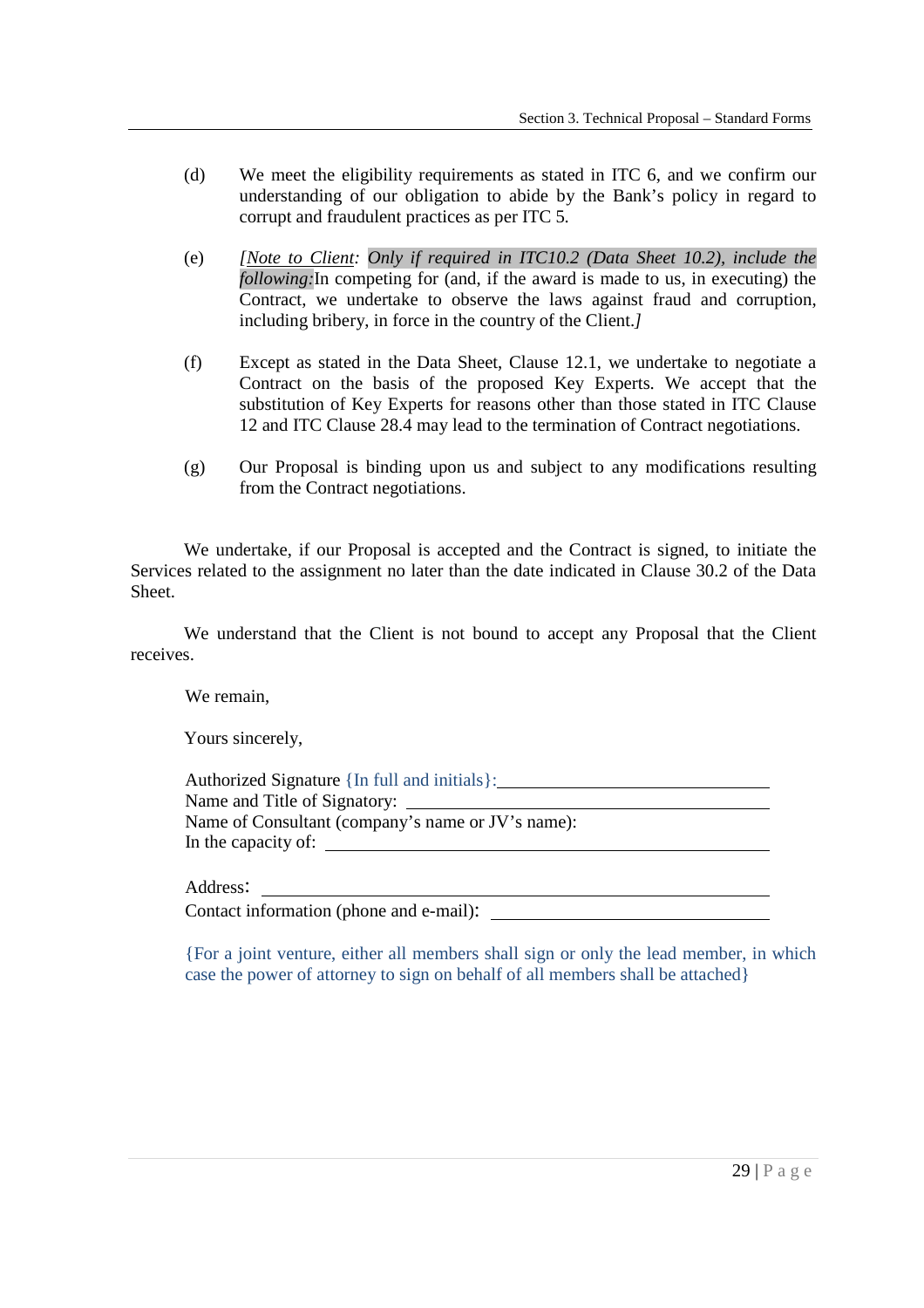### **FORM TECH-4 (FOR SIMPLIFIED TECHNICAL PROPOSAL ONLY)**

### **DESCRIPTION OF APPROACH, METHODOLOGY, AND WORK PLAN FOR PERFORMING THE ASSIGNMENT**

 Form TECH-4: a description of the approach, methodology, and work plan for performing the assignment, including a detailed description of the proposed methodology and staffing for training, if the Terms of Reference specify training as a specific component of the assignment.

{Suggested structure of your Technical Proposal}

- $\alpha$ ) {Please explain your understanding of the objectives of the assignment as outlined in the Terms of Reference (TOR), the technical approach,and the methodology you would adopt for implementing the tasks to deliver the expected output(s); the degree of detail of such output; and describe the structure and composition of your team. Please do not repeat/copy the TORs in here.} *Technical Approach, Methodology, and Organization of the Consultant's team.*
- *b*) activities/tasks of the assignment, their content and duration, phasing and interrelations, milestones (including interim approvals by the Client), and tentative delivery dates of the reports. The proposed work plan should be consistent with the technical approach and methodology, showing understanding of the TOR and ability to translate them into a feasible working plan and work schedule showing the assigned tasks for each expert. A list of the final documents (including reports) to be delivered as final output(s) should be included here. The work plan should be consistent with the Work Schedule Form.} *Work Plan and Staffing.* {Please outline the plan for the implementation of the main

#### *c) Comments (on the TOR and on counterpart staff and facilities)*

 {Your suggestions should be concise and to the point, and incorporated in your Proposal. Please also includecomments, if any, on counterpart staff and facilities to be provided by the Client. For example, administrative support, office space, local transportation, equipment, data, background reports, etc.}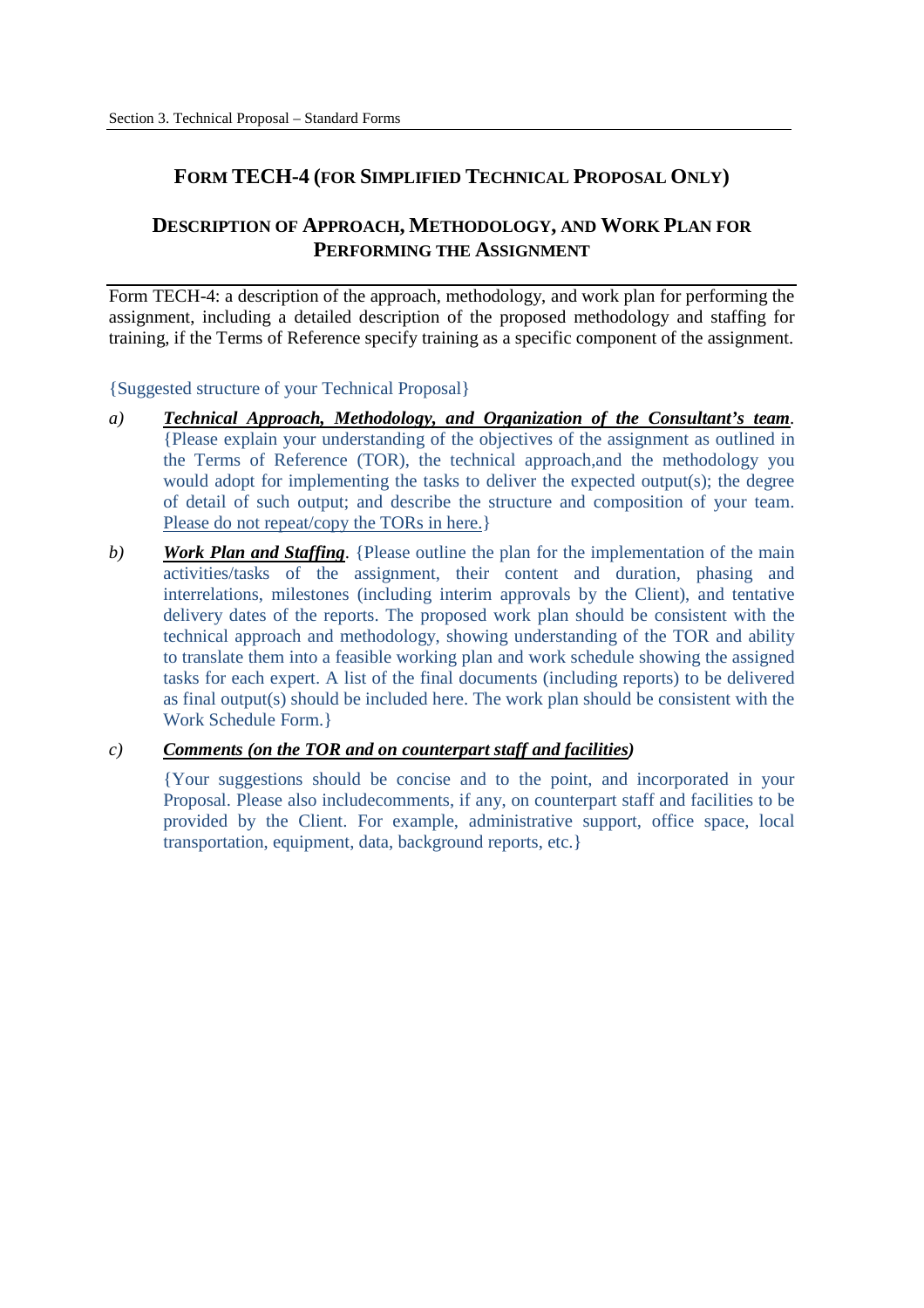# **FORM TECH-5(FOR FTP AND STP)**

### **WORK SCHEDULE AND PLANNING FOR DELIVERABLES**

| $N^{\circ}$ | Deliverables $(1)$ (D-)                |   | <b>Months</b> |   |   |    |   |  |   |   |       |              |
|-------------|----------------------------------------|---|---------------|---|---|----|---|--|---|---|-------|--------------|
|             |                                        | 1 | 2             | 3 | 4 | 5. | 6 |  | 8 | 9 | <br>n | <b>TOTAL</b> |
| $D-1$       | {e.g., Deliverable #1: Report A        |   |               |   |   |    |   |  |   |   |       |              |
|             | 1) data collection                     |   |               |   |   |    |   |  |   |   |       |              |
|             | 2) drafting                            |   |               |   |   |    |   |  |   |   |       |              |
|             | 3) inception report                    |   |               |   |   |    |   |  |   |   |       |              |
|             | 4) incorporating comments              |   |               |   |   |    |   |  |   |   |       |              |
|             |                                        |   |               |   |   |    |   |  |   |   |       |              |
|             | 6) delivery of final report to Client} |   |               |   |   |    |   |  |   |   |       |              |
|             |                                        |   |               |   |   |    |   |  |   |   |       |              |
|             |                                        |   |               |   |   |    |   |  |   |   |       |              |
| $D-2$       | {e.g., Deliverable #2:}                |   |               |   |   |    |   |  |   |   |       |              |
|             |                                        |   |               |   |   |    |   |  |   |   |       |              |
|             |                                        |   |               |   |   |    |   |  |   |   |       |              |
| n           |                                        |   |               |   |   |    |   |  |   |   |       |              |
|             |                                        |   |               |   |   |    |   |  |   |   |       |              |

1 List the deliverables with the breakdown for activities required to produce them and other benchmarks such as the Client's approvals. For phased assignments, indicate the activities, delivery of reports, and benchmarks separately for each phase.

2 Duration of activities shall be indicated in <sup>a</sup> form of <sup>a</sup> bar chart.

3. Include <sup>a</sup> legend, if necessary, to help read the chart.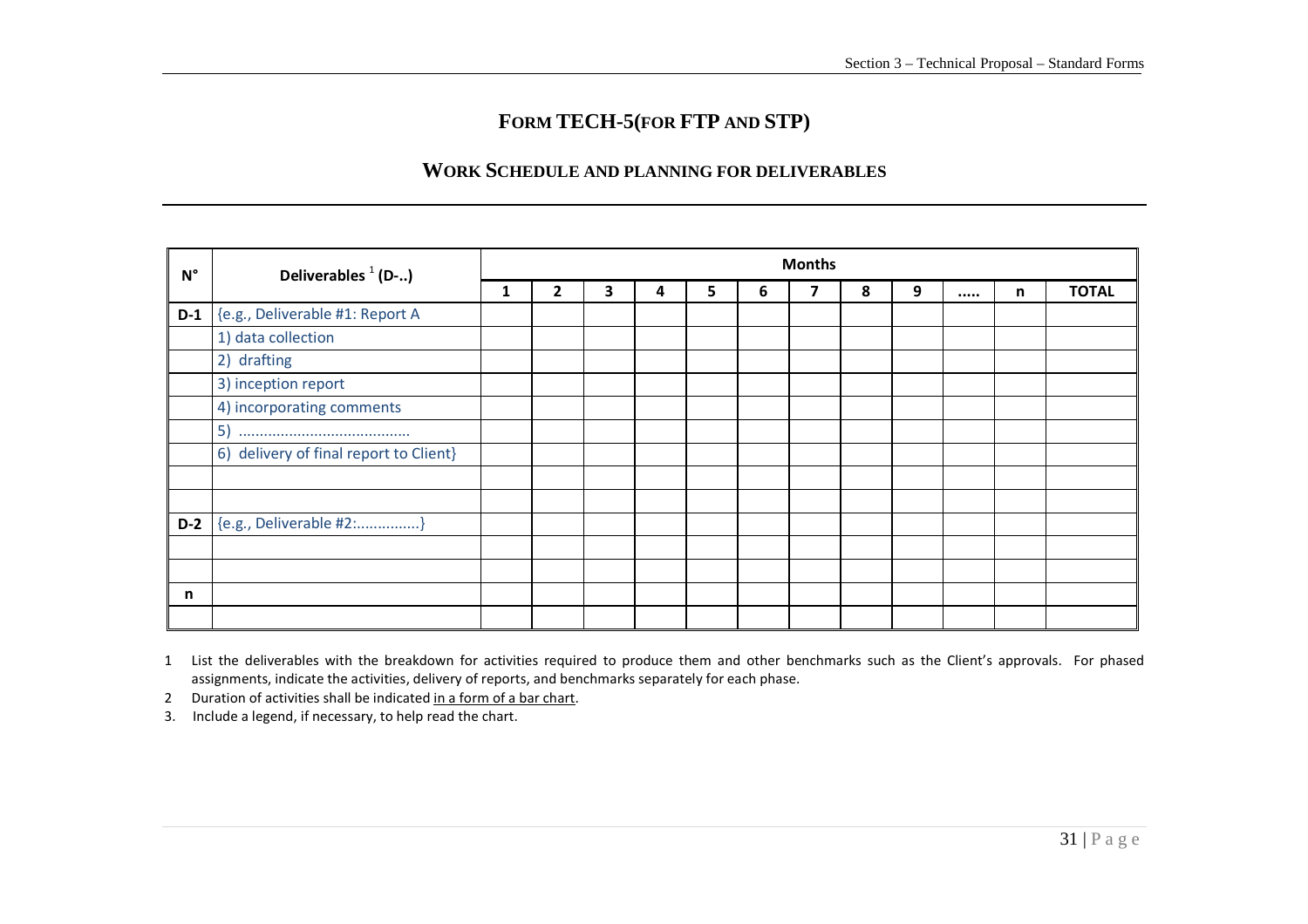# **FORM TECH-6(FOR FTP AND STP)**

# **TEAM COMPOSITION, ASSIGNMENT, AND KEY EXPERTS' INPUTS**

| $N^{\circ}$ | Name                   | Expert's input (in person/month) per each Deliverable (listed in TECH-5) |         |           |         |                                                                                                                                                                                                                                                                                                                                                                                                                                                                                                                                                                                                                                                                                                                                                       |  |              |  | (in Months) | <b>Total time-input</b> |              |
|-------------|------------------------|--------------------------------------------------------------------------|---------|-----------|---------|-------------------------------------------------------------------------------------------------------------------------------------------------------------------------------------------------------------------------------------------------------------------------------------------------------------------------------------------------------------------------------------------------------------------------------------------------------------------------------------------------------------------------------------------------------------------------------------------------------------------------------------------------------------------------------------------------------------------------------------------------------|--|--------------|--|-------------|-------------------------|--------------|
|             |                        | Position                                                                 |         | $D-1$     | $D-2$   | $D-3$                                                                                                                                                                                                                                                                                                                                                                                                                                                                                                                                                                                                                                                                                                                                                 |  | <b>D</b> -   |  | Home        | <b>Field</b>            | <b>Total</b> |
|             | <b>KEY EXPERTS</b>     |                                                                          |         |           |         |                                                                                                                                                                                                                                                                                                                                                                                                                                                                                                                                                                                                                                                                                                                                                       |  |              |  |             |                         |              |
| $K-1$       | {e.g., Mr. Abbbb}      | [Team                                                                    | [Home]  | [2 month] | $[1.0]$ | $[1.0]$                                                                                                                                                                                                                                                                                                                                                                                                                                                                                                                                                                                                                                                                                                                                               |  |              |  |             |                         |              |
|             |                        | Leader]                                                                  | [Field] | [0.5 m]   | $[2.5]$ | $[0] % \begin{center} % \includegraphics[width=\linewidth]{imagesSupplemental_3.png} % \end{center} % \caption { % Our method is used for the method. % Note that the \emph{exponent} is used for the method. % Note that the \emph{exponent} is used for the method. % Note that the \emph{exponent} is used for the method. % Note that the \emph{exponent} is used for the method. % Note that the \emph{exponent} is used for the method. % Note that the \emph{exportector} is used for the method. % Note that the \emph{exportector} is used for the method. % Note that the \emph{exportector} is used for the method. % Note that the \emph{exportector} is used for the method. % Note that the \emph{exportector} is used for the method.$ |  |              |  |             |                         |              |
| $K-2$       |                        |                                                                          |         |           |         |                                                                                                                                                                                                                                                                                                                                                                                                                                                                                                                                                                                                                                                                                                                                                       |  |              |  |             |                         |              |
|             |                        |                                                                          |         |           |         |                                                                                                                                                                                                                                                                                                                                                                                                                                                                                                                                                                                                                                                                                                                                                       |  |              |  |             |                         |              |
| $K-3$       |                        |                                                                          |         |           |         |                                                                                                                                                                                                                                                                                                                                                                                                                                                                                                                                                                                                                                                                                                                                                       |  |              |  |             |                         |              |
|             |                        |                                                                          |         |           |         |                                                                                                                                                                                                                                                                                                                                                                                                                                                                                                                                                                                                                                                                                                                                                       |  |              |  |             |                         |              |
|             |                        |                                                                          |         |           |         |                                                                                                                                                                                                                                                                                                                                                                                                                                                                                                                                                                                                                                                                                                                                                       |  |              |  |             |                         |              |
|             |                        |                                                                          |         |           |         |                                                                                                                                                                                                                                                                                                                                                                                                                                                                                                                                                                                                                                                                                                                                                       |  |              |  |             |                         |              |
| n           |                        |                                                                          |         |           |         |                                                                                                                                                                                                                                                                                                                                                                                                                                                                                                                                                                                                                                                                                                                                                       |  |              |  |             | ▩                       |              |
|             |                        |                                                                          |         |           |         |                                                                                                                                                                                                                                                                                                                                                                                                                                                                                                                                                                                                                                                                                                                                                       |  |              |  |             |                         |              |
|             |                        |                                                                          |         |           |         |                                                                                                                                                                                                                                                                                                                                                                                                                                                                                                                                                                                                                                                                                                                                                       |  | Subtotal     |  |             |                         |              |
|             | <b>NON-KEY EXPERTS</b> |                                                                          |         |           |         |                                                                                                                                                                                                                                                                                                                                                                                                                                                                                                                                                                                                                                                                                                                                                       |  |              |  |             |                         |              |
| $N-1$       |                        |                                                                          | [Home]  |           |         |                                                                                                                                                                                                                                                                                                                                                                                                                                                                                                                                                                                                                                                                                                                                                       |  |              |  |             |                         |              |
|             |                        |                                                                          | [Field] |           |         |                                                                                                                                                                                                                                                                                                                                                                                                                                                                                                                                                                                                                                                                                                                                                       |  |              |  |             |                         |              |
| $N-2$       |                        |                                                                          |         |           |         |                                                                                                                                                                                                                                                                                                                                                                                                                                                                                                                                                                                                                                                                                                                                                       |  |              |  |             |                         |              |
|             |                        |                                                                          |         |           |         |                                                                                                                                                                                                                                                                                                                                                                                                                                                                                                                                                                                                                                                                                                                                                       |  |              |  |             |                         |              |
|             |                        |                                                                          |         |           |         |                                                                                                                                                                                                                                                                                                                                                                                                                                                                                                                                                                                                                                                                                                                                                       |  |              |  |             | 888888                  |              |
|             |                        |                                                                          |         |           |         |                                                                                                                                                                                                                                                                                                                                                                                                                                                                                                                                                                                                                                                                                                                                                       |  |              |  |             |                         |              |
|             |                        |                                                                          |         |           |         |                                                                                                                                                                                                                                                                                                                                                                                                                                                                                                                                                                                                                                                                                                                                                       |  |              |  |             |                         |              |
| n           |                        |                                                                          |         |           |         |                                                                                                                                                                                                                                                                                                                                                                                                                                                                                                                                                                                                                                                                                                                                                       |  |              |  |             |                         |              |
|             |                        |                                                                          |         |           |         |                                                                                                                                                                                                                                                                                                                                                                                                                                                                                                                                                                                                                                                                                                                                                       |  | Subtotal     |  |             |                         |              |
|             |                        |                                                                          |         |           |         |                                                                                                                                                                                                                                                                                                                                                                                                                                                                                                                                                                                                                                                                                                                                                       |  | <b>Total</b> |  | ▓▓▓▓        |                         |              |

1 For Key Experts, the input should be indicated individually for the same positions as required under the Data Sheet ITC21.1.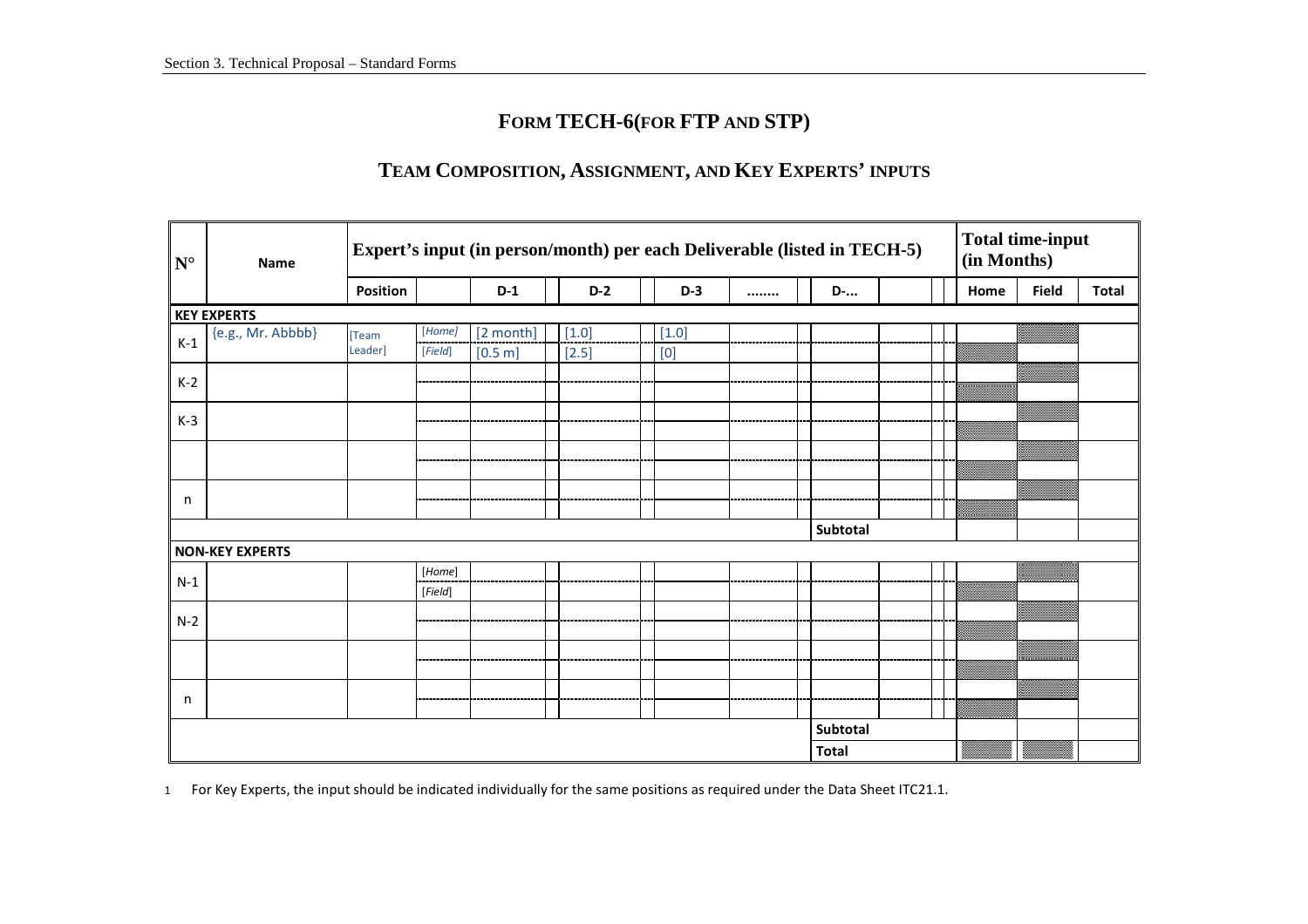- 2 Months are counted from the start of the assignment/mobilization. One (1) month equals twenty two (22)working (billable) days. One working (billable) day shall be not less than eight (8) working (billable) hours.
- <sup>3</sup>"Home" means work in the office in the expert's country of residence. "Field" work means work carried out in the Client's country or any other country outside the expert's country of residence.

| Full time input  |  |
|------------------|--|
| Part time input. |  |
|                  |  |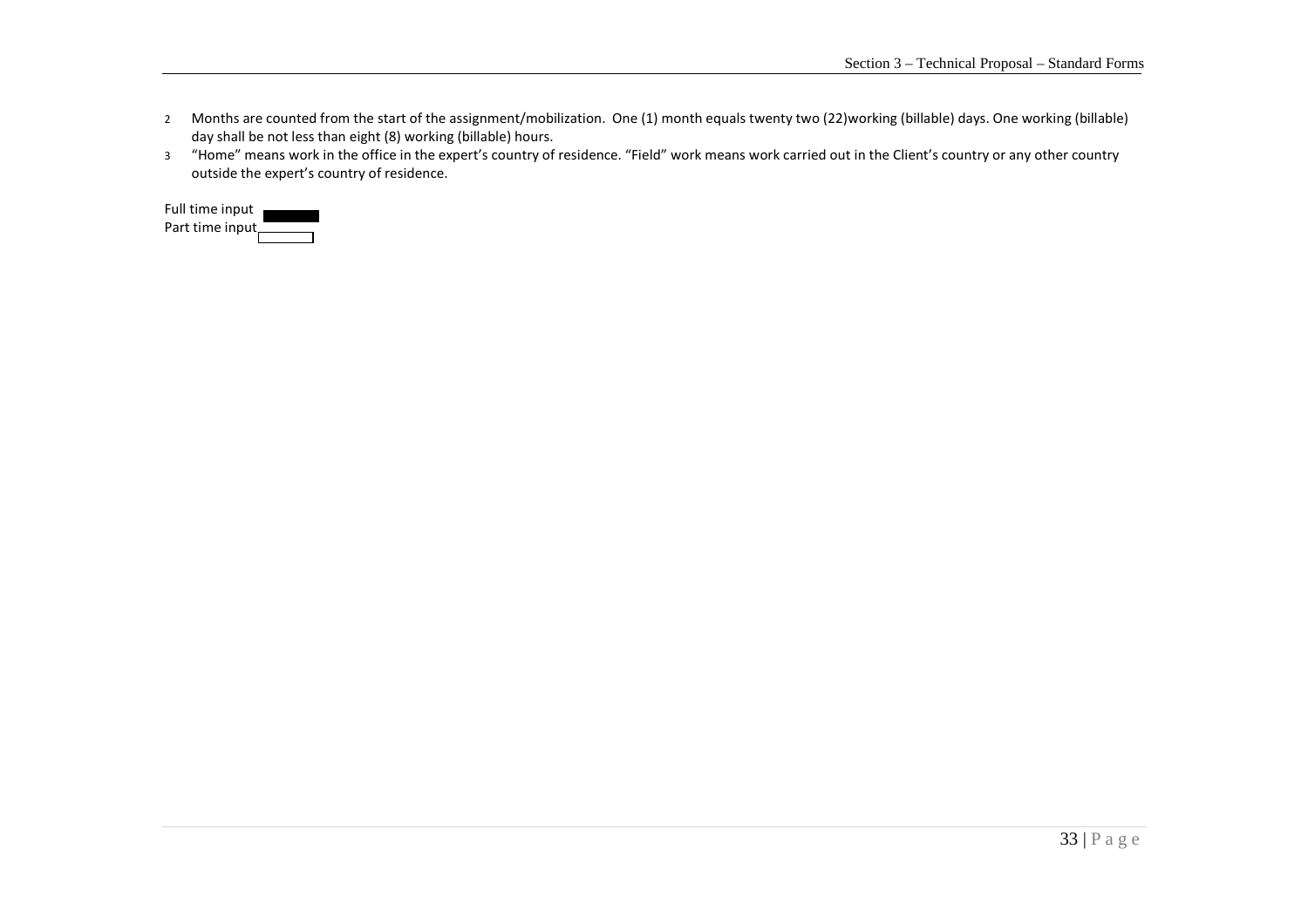# **FORM TECH-6 (CONTINUED)**

## **CURRICULUM VITAE (CV)**

| <b>Position Title and No.</b>           | ${e.g., K-1, TEAM LEADER}$ |
|-----------------------------------------|----------------------------|
| Name of Expert:                         | {Insert full name}         |
| Date of Birth:                          | {day/month/year}           |
| <b>Country of Citizenship/Residence</b> |                            |

 **Education:** {List college/university or other specialized education, giving names of educational institutions, dates attended, degree(s)/diploma(s) obtained}

**\_\_\_\_\_\_\_\_\_\_\_\_\_\_\_\_\_\_\_\_\_\_\_\_\_\_\_\_\_\_\_\_\_\_\_\_\_\_\_\_\_\_\_\_\_\_\_\_\_\_\_\_\_\_\_\_\_\_\_\_\_\_\_\_\_\_\_\_\_\_\_\_ \_\_\_\_\_\_\_\_\_\_\_\_\_\_\_\_\_\_\_\_\_\_\_\_\_\_\_\_\_\_\_\_\_\_\_\_\_\_\_\_\_\_\_\_\_\_\_\_\_\_\_\_\_\_\_\_\_\_\_\_\_\_\_\_\_\_\_\_\_\_\_\_** 

**Employment record relevant to the assignment:** {Starting with present position, list in reverse order. Please provide dates, name of employing organization, titles of positions held, types of activities performed and location of the assignment, and contact information of previous clients and employing organization(s) who can be contacted for references. Past employment that is not relevant to the assignment does not need to be included.}

| Period                              | <b>Employing organization and your</b><br>title/position. Contact infor for<br>references | Country | <b>Summary of activities</b><br>performed relevant to<br>the Assignment |
|-------------------------------------|-------------------------------------------------------------------------------------------|---------|-------------------------------------------------------------------------|
| [e.g., May]<br>$2005 -$<br>present] | [e.g., Ministry of ,<br>advisor/consultant to                                             |         |                                                                         |
|                                     | For references: Tel/e-<br>mail; Mr. Hbbbbb, deputy<br>minister]                           |         |                                                                         |
|                                     |                                                                                           |         |                                                                         |
|                                     |                                                                                           |         |                                                                         |

 **Membership in Professional Associations and Publications:** 

Language Skills (indicate only languages in which you can work): \_\_\_\_\_\_\_\_\_\_\_\_\_\_\_

**\_\_\_\_\_\_\_\_\_\_\_\_\_\_\_\_\_\_\_\_\_\_\_\_\_\_\_\_\_\_\_\_\_\_\_\_\_\_\_\_\_\_\_\_\_\_\_\_\_\_\_\_\_\_\_\_\_\_\_\_\_\_\_\_\_\_\_\_\_\_** 

**\_\_\_\_\_\_\_\_\_\_\_\_\_\_\_\_\_\_\_\_\_\_\_\_\_\_\_\_\_\_\_\_\_\_\_\_\_\_\_\_\_\_\_\_\_\_\_\_\_\_\_\_\_\_\_\_\_\_\_\_\_\_\_\_\_\_\_\_\_\_**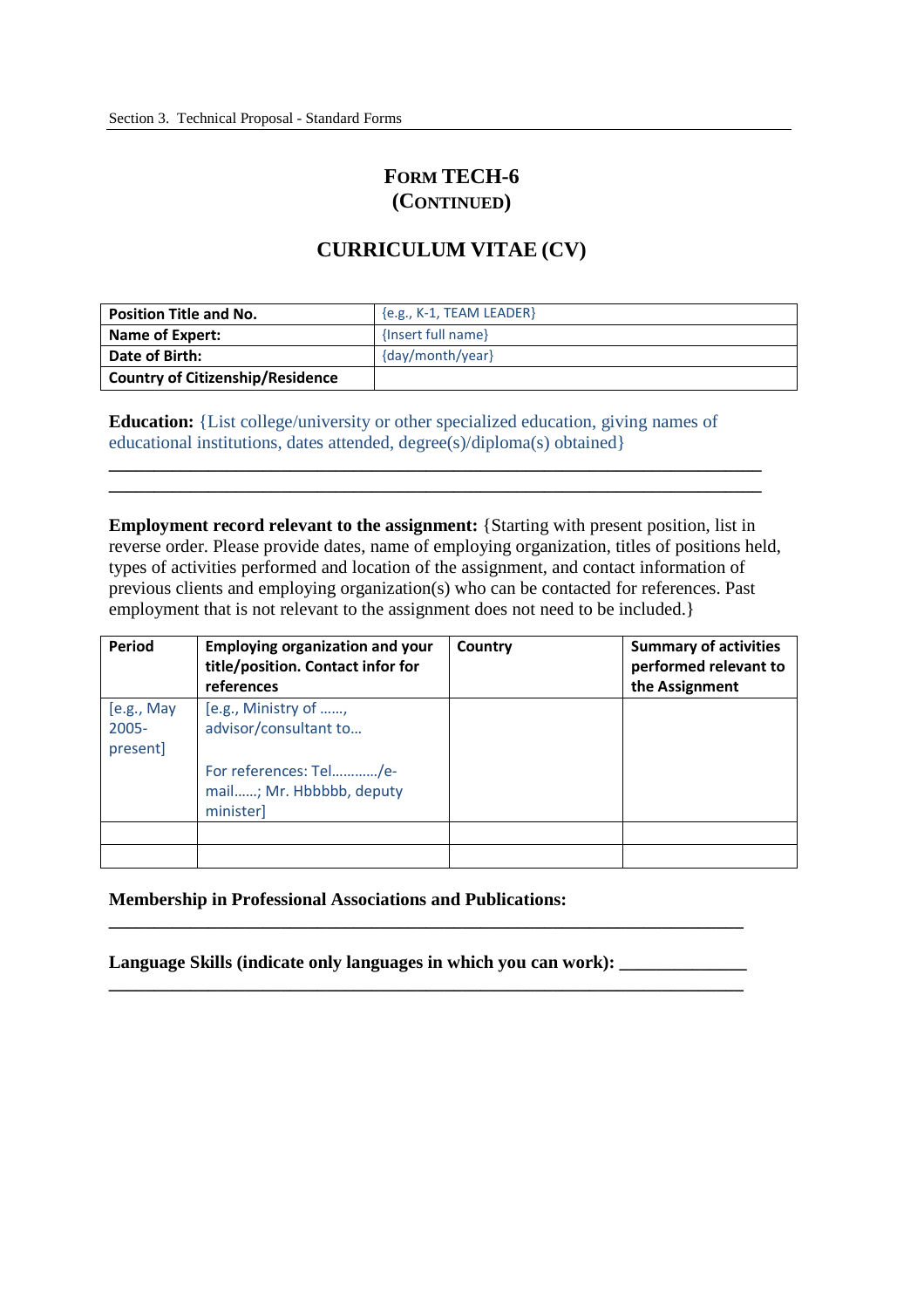**Adequacy for the Assignment:** 

| <b>Detailed Tasks Assigned on Consultant's</b><br><b>Team of Experts:</b>          | <b>Reference to Prior Work/Assignments that</b><br><b>Best Illustrates Capability to Handle the</b><br><b>Assigned Tasks</b> |
|------------------------------------------------------------------------------------|------------------------------------------------------------------------------------------------------------------------------|
| {List all deliverables/tasks as in TECH-5<br>in which the Expert will be involved) |                                                                                                                              |
|                                                                                    |                                                                                                                              |
|                                                                                    |                                                                                                                              |

 **Expert's contact information:** (e-mail…………………., phone……………)

Certification:

 I, the undersigned, certify that to the best of my knowledge and belief, this CV correctly describes myself, my qualifications, and my experience, and I am available to undertake the assignment in case of an award. I understand that any misstatement or misrepresentation described herein may lead to my disqualification or dismissal by the Client, and/or sanctions by the Bank.

|                    |           | {day/month/year} |
|--------------------|-----------|------------------|
| Name of Expert     | Signature | Date             |
|                    |           | {day/month/year} |
| Name of authorized | Signature | Date             |

 Name of authorized Representative of the Consultant (the same who signs the Proposal)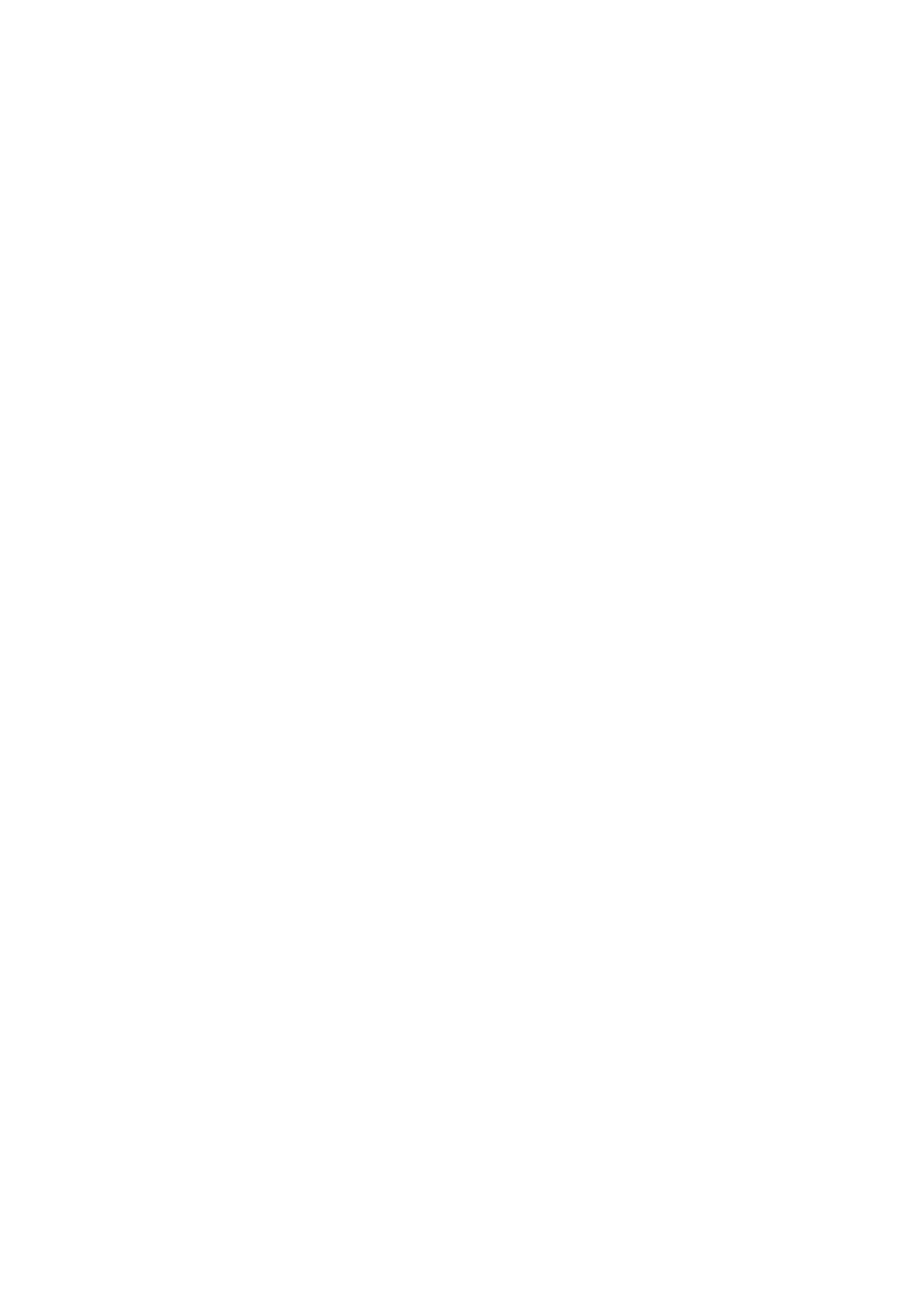# **Section 4. Financial Proposal - Standard Forms**

 {*Notes to Consultant* shown in brackets { } provide guidance to the Consultant to prepare the Financial Proposals; they should not appear on the Financial Proposals to be submitted.}

 Financial Proposal Standard Forms shall be used for the preparation of the Financial Proposal according to the instructions provided in Section 2.

- FIN-1 Financial Proposal Submission Form
- FIN-2 Summary of Costs
- FIN-3 Breakdown of Remuneration, including Appendix A "Financial Negotiations Breakdown of Remuneration Rates" in the case of QBS method
- FIN-4 Reimbursable expenses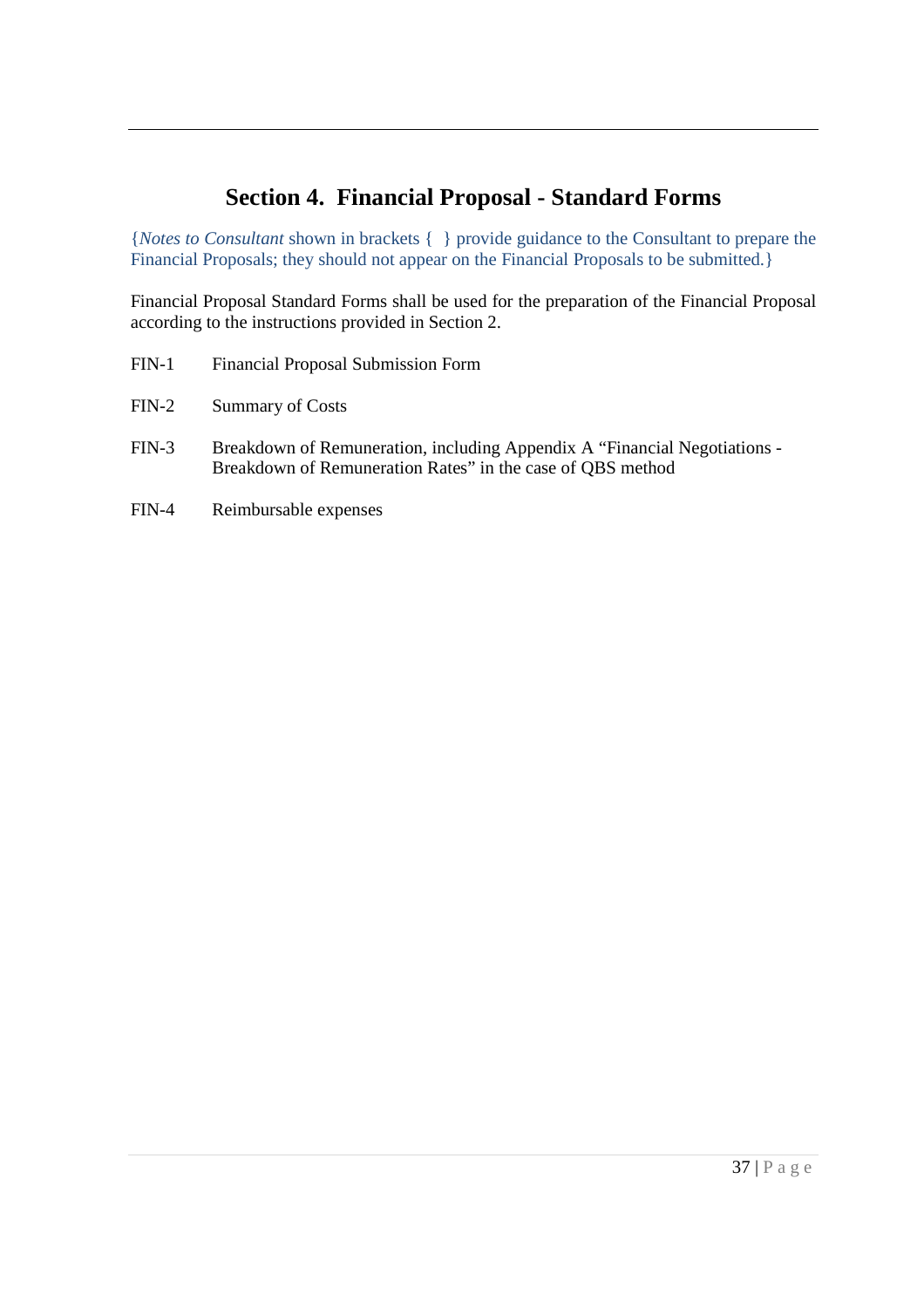# **FORM FIN-1 FINANCIAL PROPOSAL SUBMISSION FORM**

{Location, Date}

#### To: [Name and address of Client]

Dear Sirs:

 assignment] in accordance with your Request for Proposal dated [Insert Date] and our Technical Proposal. We, the undersigned, offer to provide the consulting services for [Insert title of

 Our attached Financial Proposal is for the amount of {Indicate the corresponding to the amount(s) currency(ies)}{Insert amount(s) in words and figures}, *[Insert "including" or*  "excluding"] of all indirect local taxes in accordance with Clause 25.1 in the Data Sheet. The estimated amount of local indirect taxes is {Insert currency} {Insert amount in words and figures} which shall be confirmed or adjusted, if needed, during negotiations. {Please note that all amounts shall be the same as in Form FIN-2}.

 from Contract negotiations, up to expiration of the validity period of the Proposal, i.e. before the date indicated in Clause 12.1 of the Data Sheet. Our Financial Proposal shall be binding upon us subject to the modifications resulting

 Commissions and gratuities paid or to be paid by us to an agent or any third party relating to preparation or submission of this Proposal and Contract execution, paid if we are awarded the Contract, are listed below:

| Name and Address | Amount and | Purpose of Commission |
|------------------|------------|-----------------------|
| of Agents        | Currency   | or Gratuity           |
|                  |            |                       |

 {If no payments are made or promised, add the following statement: "No commissions or gratuities have been or are to be paid by us to agents or any third partyrelating to this Proposal and Contract execution."}

We understand you are not bound to accept any Proposal you receive.

We remain,

Yours sincerely,

 Authorized Signature {In full and initials}: Name and Title of Signatory: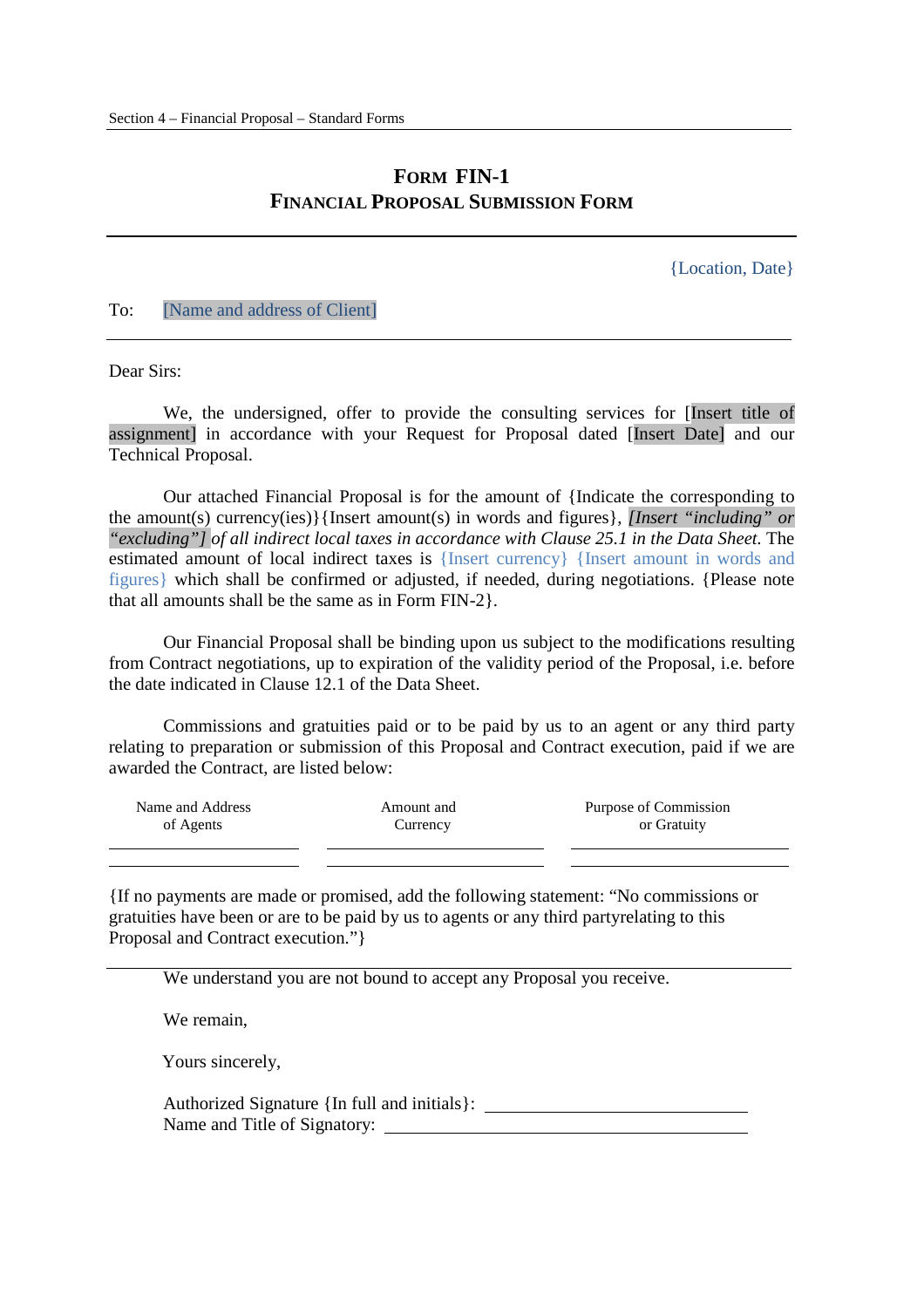| In the capacity of: |  |  |
|---------------------|--|--|
| Address:            |  |  |
| E-mail:             |  |  |

{For a joint venture, either all members shall sign or only the lead member/consultant, in which case the power of attorney to sign on behalf of all members shall be attached}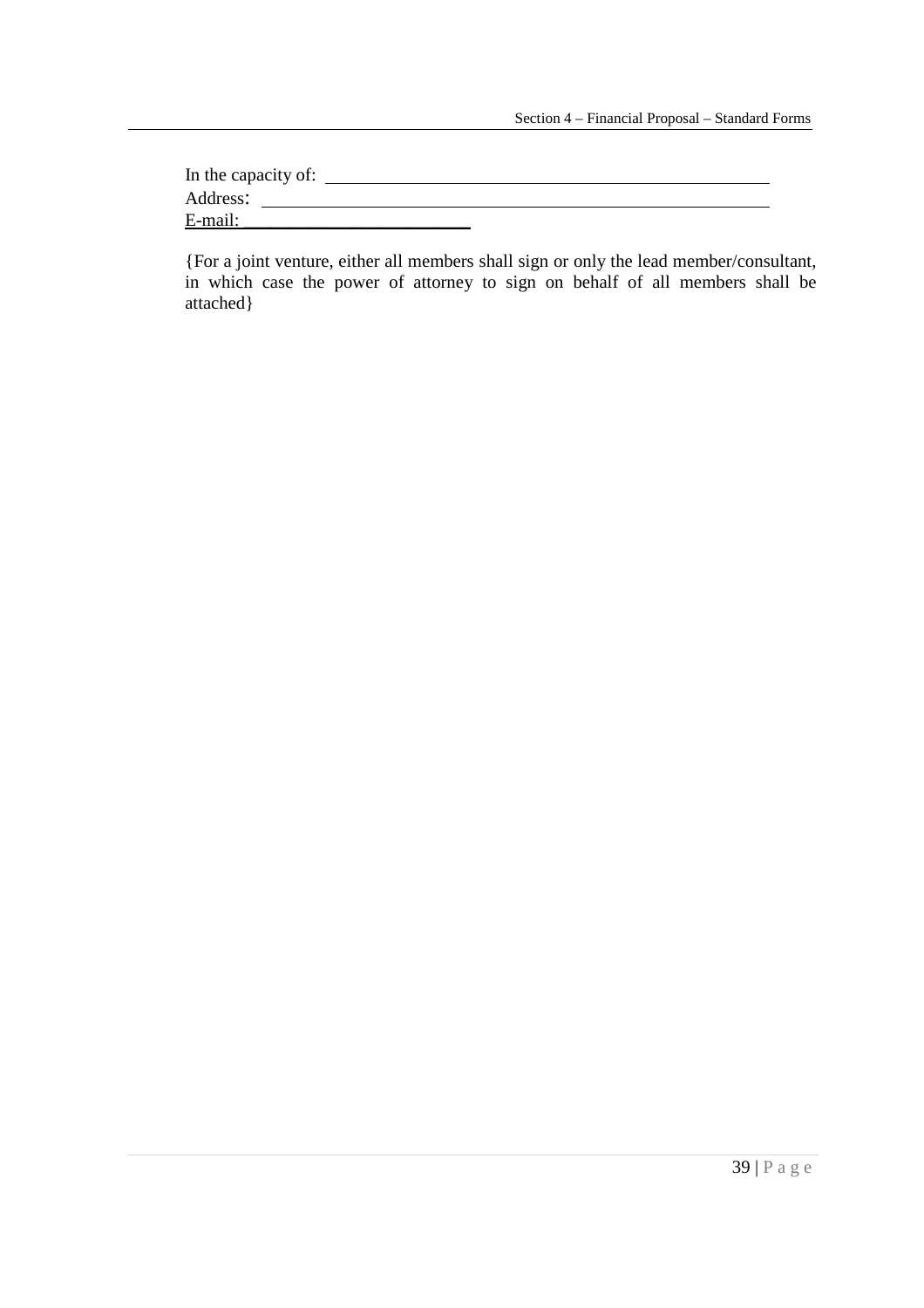## **FORM FIN-2SUMMARY OF COSTS**

| <b>Item</b>                   |                                                                                                             | Cost<br>{Consultant must state the proposed Costs in accordance with Clause 16.4 of the Data Sheet;<br>delete columns which are not used} |  |  |  |  |  |  |  |
|-------------------------------|-------------------------------------------------------------------------------------------------------------|-------------------------------------------------------------------------------------------------------------------------------------------|--|--|--|--|--|--|--|
|                               |                                                                                                             |                                                                                                                                           |  |  |  |  |  |  |  |
|                               | <b>Cost of the Financial Proposal</b>                                                                       |                                                                                                                                           |  |  |  |  |  |  |  |
|                               | Including:                                                                                                  |                                                                                                                                           |  |  |  |  |  |  |  |
|                               | (1) Remuneration                                                                                            |                                                                                                                                           |  |  |  |  |  |  |  |
|                               | (2) Reimbursables                                                                                           |                                                                                                                                           |  |  |  |  |  |  |  |
|                               | <b>Total Cost of the Financial Proposal:</b><br>{Should match the amount in Form FIN-1}                     |                                                                                                                                           |  |  |  |  |  |  |  |
|                               | Indirect Local Tax Estimates - to be discussed and finalized at the negotiations if the Contract is awarded |                                                                                                                                           |  |  |  |  |  |  |  |
| (i)                           | {insert type of tax e.g., VAT or sales<br>$\{$ ax $\}$                                                      |                                                                                                                                           |  |  |  |  |  |  |  |
| (ii)                          | {e.g., income tax on non-resident<br>experts}                                                               |                                                                                                                                           |  |  |  |  |  |  |  |
| {insert type of tax}<br>(iii) |                                                                                                             |                                                                                                                                           |  |  |  |  |  |  |  |
|                               | Total Estimate for Indirect Local Tax:                                                                      |                                                                                                                                           |  |  |  |  |  |  |  |

**Footnote: Payments will be made in the currency(ies) expressed above (Reference to ITC 16.4).**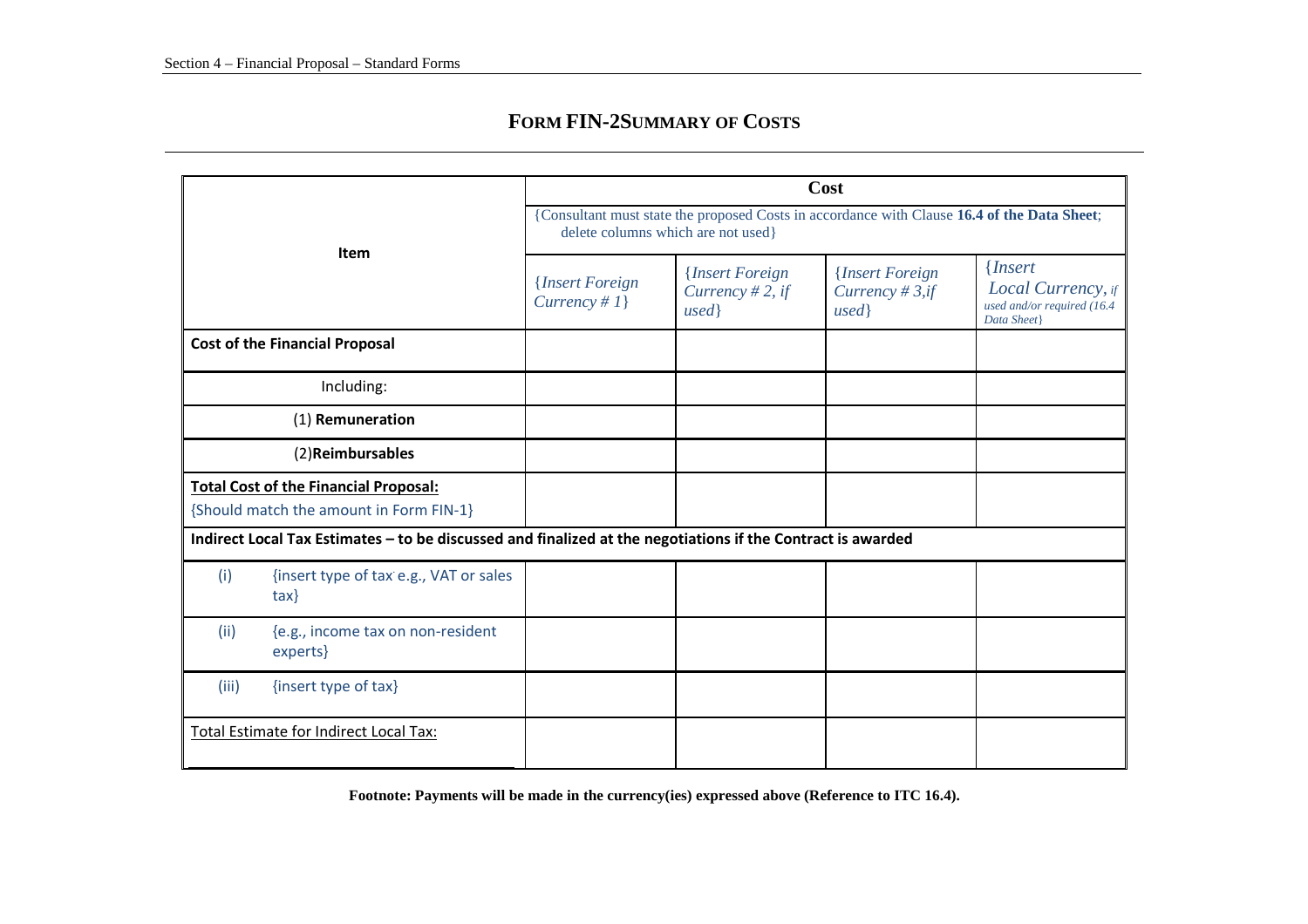## **FORM FIN-3 BREAKDOWN OF REMUNERATION**

When used for Lump-Sum contract assignment, information to be provided in this Form shall only be used to demonstrate the basis for the calculation of the Contract's ceiling amount; to calculate applicable taxes at contract negotiations; and, if needed, to establish payments to the Consultant for possible additional services requested by the Client. This Form shall not be used as a basis for payments under Lump-Sum contracts

|       | A. Remuneration    |                                   |                                                                                                                                                                                                                                                                            |                                                       |                                       |                                                                                                                                                                                                                                          |                                                                                                                                                                                                                                                                                                                                                                             |                                        |
|-------|--------------------|-----------------------------------|----------------------------------------------------------------------------------------------------------------------------------------------------------------------------------------------------------------------------------------------------------------------------|-------------------------------------------------------|---------------------------------------|------------------------------------------------------------------------------------------------------------------------------------------------------------------------------------------------------------------------------------------|-----------------------------------------------------------------------------------------------------------------------------------------------------------------------------------------------------------------------------------------------------------------------------------------------------------------------------------------------------------------------------|----------------------------------------|
| No.   | Name               | <b>Position (as</b><br>in TECH-6) | Person-month<br>Remuneration<br>Rate                                                                                                                                                                                                                                       | <b>Time Input in</b><br>Person/Month<br>(from TECH-6) | {Currency<br>$# 1 - as in$<br>$FIN-2$ | {Currency #<br>2- as in FIN-<br>$2\}$                                                                                                                                                                                                    | {Currency# 3-<br>as in FIN-2}                                                                                                                                                                                                                                                                                                                                               | {Local<br>Currency- as<br>in $FIN-2$ } |
|       | <b>Key Experts</b> |                                   |                                                                                                                                                                                                                                                                            |                                                       |                                       |                                                                                                                                                                                                                                          |                                                                                                                                                                                                                                                                                                                                                                             |                                        |
| $K-1$ |                    |                                   | [Home]                                                                                                                                                                                                                                                                     |                                                       |                                       |                                                                                                                                                                                                                                          |                                                                                                                                                                                                                                                                                                                                                                             | 爨                                      |
|       |                    |                                   | [Field]                                                                                                                                                                                                                                                                    |                                                       | 爨                                     |                                                                                                                                                                                                                                          |                                                                                                                                                                                                                                                                                                                                                                             |                                        |
| $K-2$ |                    |                                   |                                                                                                                                                                                                                                                                            |                                                       |                                       |                                                                                                                                                                                                                                          |                                                                                                                                                                                                                                                                                                                                                                             | <u> William William </u>               |
|       |                    |                                   |                                                                                                                                                                                                                                                                            |                                                       |                                       |                                                                                                                                                                                                                                          |                                                                                                                                                                                                                                                                                                                                                                             |                                        |
|       |                    |                                   |                                                                                                                                                                                                                                                                            |                                                       | ▓▓                                    |                                                                                                                                                                                                                                          |                                                                                                                                                                                                                                                                                                                                                                             |                                        |
|       |                    |                                   |                                                                                                                                                                                                                                                                            |                                                       |                                       |                                                                                                                                                                                                                                          |                                                                                                                                                                                                                                                                                                                                                                             |                                        |
|       |                    |                                   |                                                                                                                                                                                                                                                                            |                                                       | 88888                                 | ▓<br>88888                                                                                                                                                                                                                               | <b>The Contract of the Contract of the Contract of The Contract of The Contract of The Contract of The Contract o</b><br><b>Maritim</b>                                                                                                                                                                                                                                     |                                        |
|       |                    |                                   |                                                                                                                                                                                                                                                                            |                                                       |                                       |                                                                                                                                                                                                                                          |                                                                                                                                                                                                                                                                                                                                                                             |                                        |
|       | Non-Key Experts    |                                   |                                                                                                                                                                                                                                                                            |                                                       |                                       |                                                                                                                                                                                                                                          |                                                                                                                                                                                                                                                                                                                                                                             |                                        |
| $N-1$ |                    |                                   | [Home]                                                                                                                                                                                                                                                                     |                                                       |                                       | ▓▓▓▓▓▓                                                                                                                                                                                                                                   | $\begin{picture}(20,10) \put(0,0){\vector(1,0){10}} \put(10,0){\vector(1,0){10}} \put(10,0){\vector(1,0){10}} \put(10,0){\vector(1,0){10}} \put(10,0){\vector(1,0){10}} \put(10,0){\vector(1,0){10}} \put(10,0){\vector(1,0){10}} \put(10,0){\vector(1,0){10}} \put(10,0){\vector(1,0){10}} \put(10,0){\vector(1,0){10}} \put(10,0){\vector(1,0){10}} \put(10,0){\vector(1$ |                                        |
| $N-2$ |                    |                                   | $[Field]% \centering \subfloat[\centering]{{\includegraphics[scale=0.2]{img10.png} }}% \qquad \subfloat[\centering]{{\includegraphics[scale=0.2]{img10.png} }}% \caption{The 3D maps of the estimators in our classification example (panel left).}% \label{fig:3D maps}%$ |                                                       |                                       |                                                                                                                                                                                                                                          |                                                                                                                                                                                                                                                                                                                                                                             |                                        |
|       |                    |                                   |                                                                                                                                                                                                                                                                            |                                                       |                                       |                                                                                                                                                                                                                                          |                                                                                                                                                                                                                                                                                                                                                                             |                                        |
|       |                    |                                   |                                                                                                                                                                                                                                                                            |                                                       | ▓▓▓▓▓▓                                | <b>1999 - 1999 - 1999 - 1999 - 1999 - 1999 - 1999</b><br>1999 - 1999 - 1999 - 1999 - 1999 - 1999 - 1999 - 1999 - 1999 - 1999 - 1999 - 1999 - 1999 - 1999 - 1999 - 1999<br>1990 - 1990 - 1990 - 1990 - 1990 - 1990 - 1990 - 1990 - 1990 - | $\begin{picture}(20,10) \put(0,0){\vector(1,0){10}} \put(10,0){\vector(1,0){10}} \put(10,0){\vector(1,0){10}} \put(10,0){\vector(1,0){10}} \put(10,0){\vector(1,0){10}} \put(10,0){\vector(1,0){10}} \put(10,0){\vector(1,0){10}} \put(10,0){\vector(1,0){10}} \put(10,0){\vector(1,0){10}} \put(10,0){\vector(1,0){10}} \put(10,0){\vector(1,0){10}} \put(10,0){\vector(1$ |                                        |
|       |                    |                                   |                                                                                                                                                                                                                                                                            |                                                       |                                       |                                                                                                                                                                                                                                          |                                                                                                                                                                                                                                                                                                                                                                             |                                        |
|       |                    |                                   |                                                                                                                                                                                                                                                                            | <b>Total Costs</b>                                    |                                       |                                                                                                                                                                                                                                          |                                                                                                                                                                                                                                                                                                                                                                             |                                        |

┑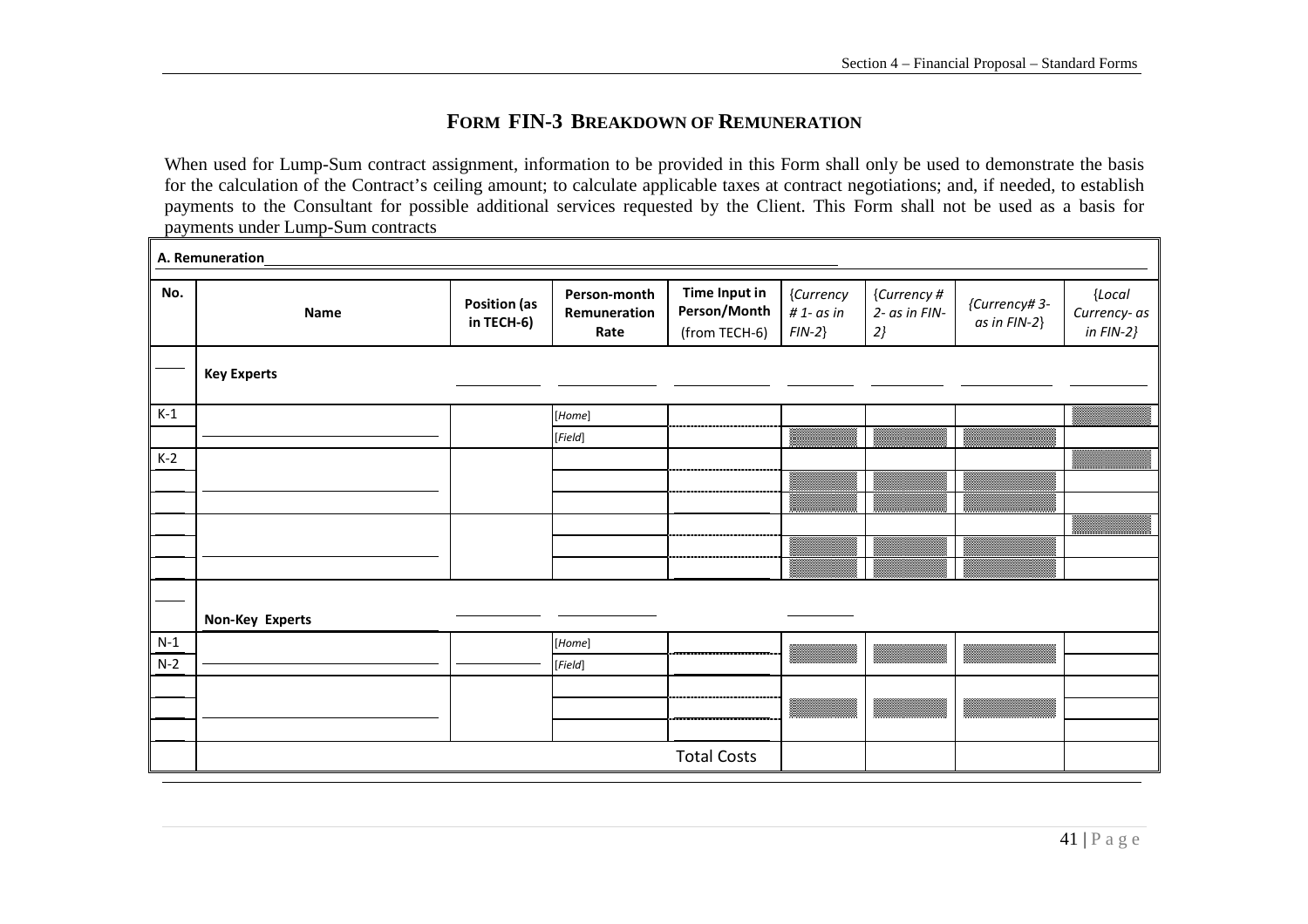# **Appendix A.Financial Negotiations - Breakdown of Remuneration Rates**

#### 1. **Review of Remuneration Rates**

- 1.1. The remuneration rates are made up of salary or a base fee, social costs, overheads, profit, and any premium or allowance that may be paid for assignments away from headquarters or a home office. An attached Sample Form can be used to provide a breakdown of rates.
- 1.2. If the RFP requests submission of a technical proposal only, the Sample Form is used by the selected Consultant to prepare for the negotiations of the Contract. If the RFP requests submission of the financial proposal, the Sample Form shall be completed and attached to the Financial Form-3. Agreed (at the negotiations) breakdown sheets shall form part of the negotiated Contract and included in its Appendix D or C.
- 1.3. At the negotiations the firm shall be prepared to disclose its audited financial statements for the last three years, to substantiate its rates, and accept that its proposed rates and other financial matters are subject to scrutiny. The Client is charged with the custody of government funds and is expected to exercise prudence in the expenditure of these funds.
- funds.<br>1.4. Rate details are discussed below:
	- (i) Salary is the gross regular cash salary or fee paid to the individual in the firm's home office. It shall not contain any premium for work away from headquarters or bonus (except where these are included by law or government regulations).
	- (ii) Bonuses are normally paid out of profits. To avoid double counting, any bonuses shall not normally be included in the "Salary" and should be shown separately. Where the Consultant's accounting system is such that the percentages of social costs and overheads are based on total revenue, including bonuses, those percentages shall be adjusted downward accordingly. Where national policy requires that 13 months' pay be given for 12 months' work, the profit element need not be adjusted downward. Any discussions on bonuses shall be supported by audited documentation, which shall be treated as confidential.
	- (iii) Social Charges are the costs of non-monetary benefits and may include, inter alia, social security (including pension, medical, and life insurance costs) and the cost of a paid sick and/or annual leave. In this regard, a paid leave during public holidays or an annual leave taken during an assignment if no Expert's replacement has been provided is not considered social charges.
	- (iv) Cost of Leave. The principles of calculating the cost of total days leave per annum as a percentage of basic salary is normally calculated as follows: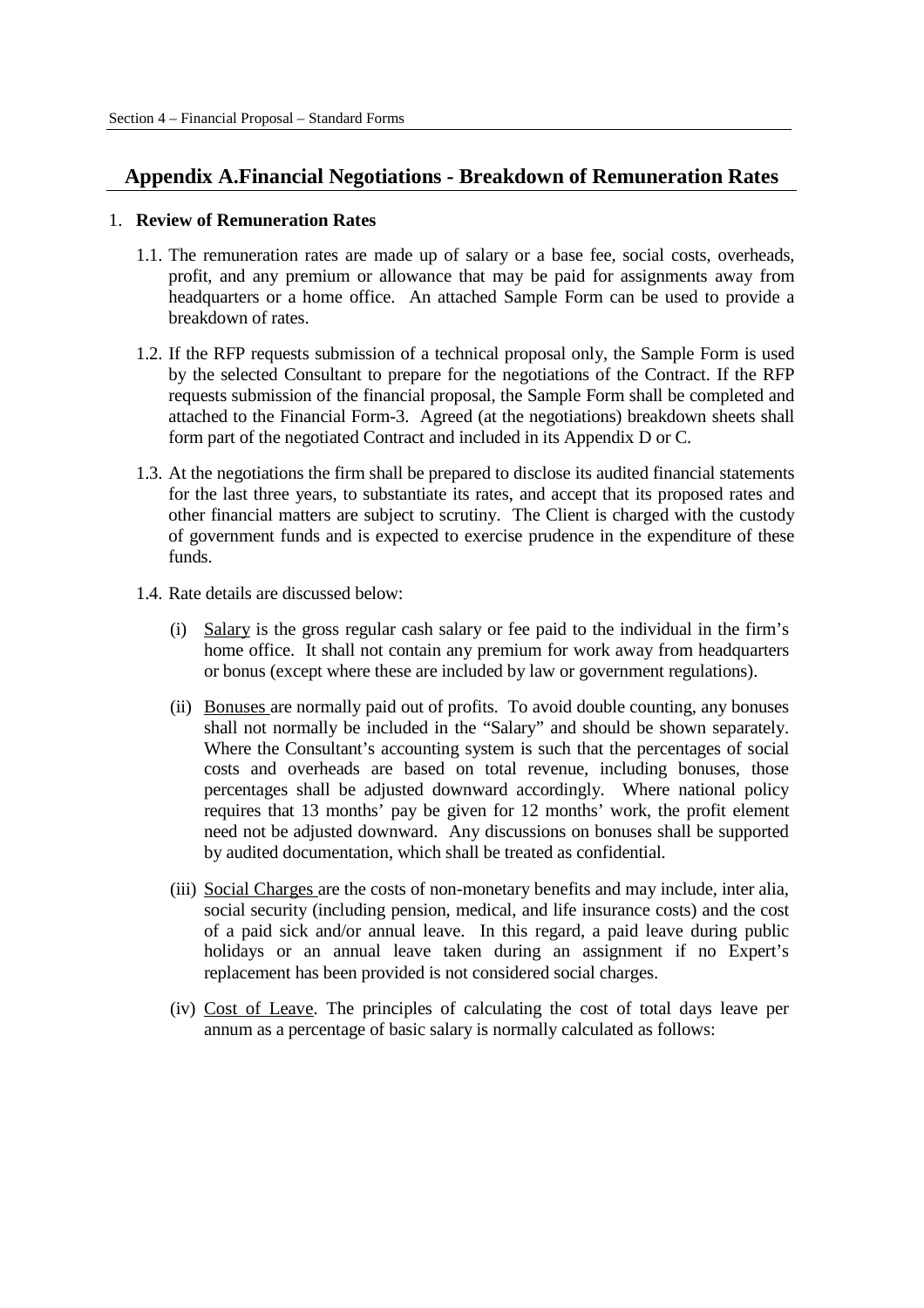Leave cost as percentage of salary =  $\frac{\text{total days leaves }100}{[365 - \text{w - ph - v - s}]}$ Where  $w =$  weekends,  $ph =$  public holidays,  $v =$  vacation, and  $s =$  sick leave.

 Please note that leave can be considered as a social cost only if the Client is not charged for the leave taken.

- (v) Overheads are the Consultant's business costs that are not directly related to the execution of the assignment and shall not be reimbursed as separate items under the Contract. Typical items are home office costs (non-billable time, time of senior Consultant's staff monitoring the project, rent of headquarters' office, support staff, research, staff training, marketing, etc.), the cost of Consultant's personnel not currently employed on revenue-earning projects, taxes on business activities, and business promotion costs. During negotiations, audited financial statements, certified as correct by an independent auditor and supporting the last three years' overheads, shall be available for discussion, together with detailed lists of items making up the overheads and the percentage by which each relates to basic salary. The Client does not accept an add-on margin for social charges, overhead expenses, etc. for Experts who are not permanent employees of the Consultant. In such case, the Consultant shall be entitled only to administrative costs and a fee on the monthly payments charged for sub-contracted Experts.
- (vi) Profit is normally based on the sum of the Salary, Social costs, and Overheads. If any bonuses paid on a regular basis are listed, a corresponding reduction shall be made in the profit amount. Profit shall not be allowed on travel or any other reimbursable expenses.
- (vii) Away from Home Office Allowance or Premium or Subsistence Allowances. Some Consultants pay allowances to Experts working away from headquarters or outside of the home office. Such allowances are calculated as a percentage of salary (or a fee) and shall not draw overheads or profit. Sometimes, by law, such allowances may draw social costs. In this case, the amount of this social cost shall still be shown under social costs, with the net allowance shown separately.

 determine subsistence allowances. UNDP standard rates for the particular country may be used as reference to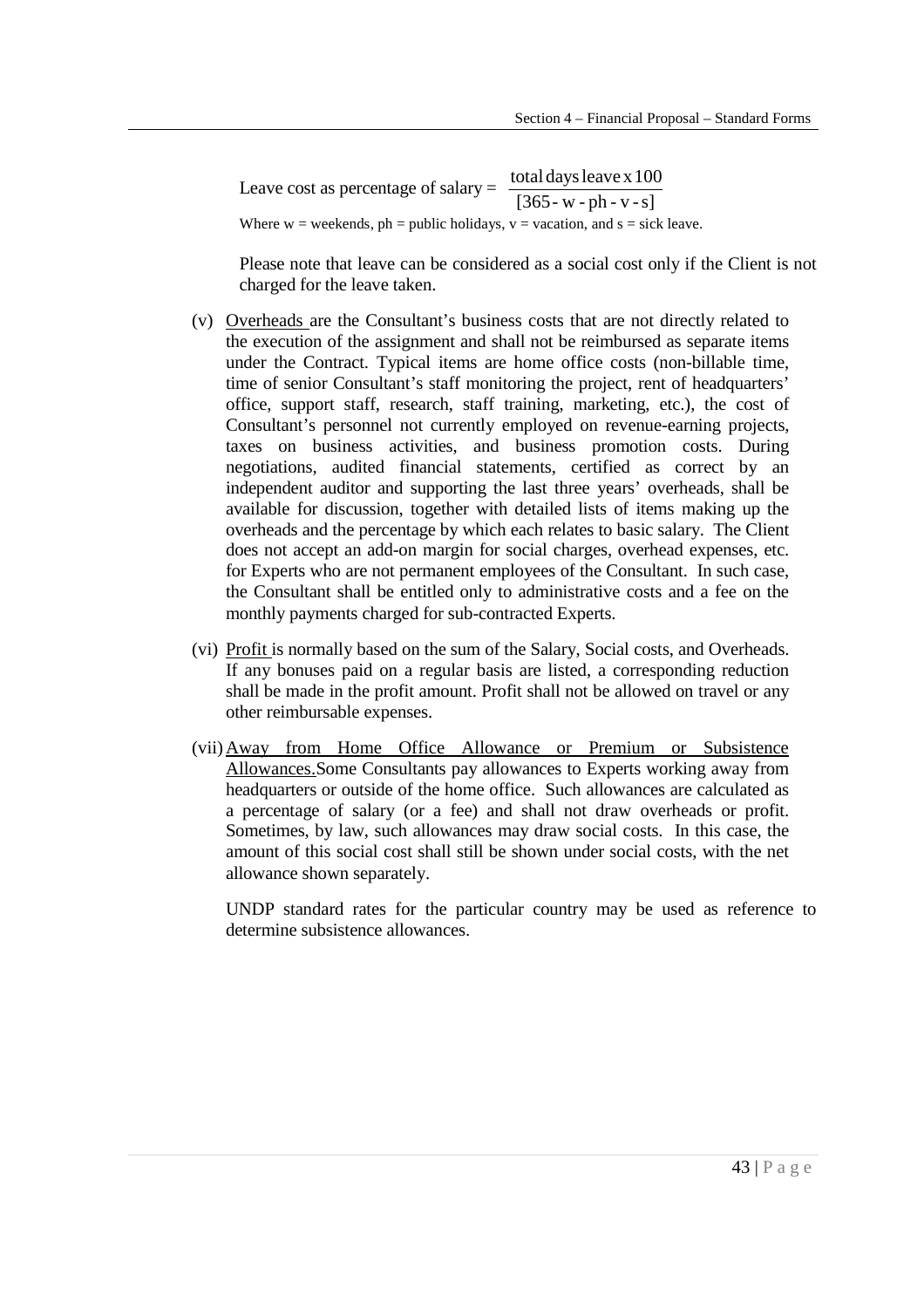# **Sample Form**

Consultant: Country: Assignment: Date:

## **Consultant's Representations Regarding Costs and Charges**

We hereby confirm that:

 $(a)$  and reflect the current rates of the Experts listed which have not been raised other than within the normal annual pay increase policy as applied to all the Consultant's Experts; the basic fees indicated in the attached table are taken from the firm's payroll records

 $(b)$ attached are true copies of the latest pay slips of the Experts listed;

 $(c)$  has agreed to pay for this assignment to the Experts listed; (c) the away- from-home office allowances indicated below are those that the Consultant

 $(d)$  firm's average cost experiences for the latest three years as represented by the firm's financial statements; and the factors listed in the attached table for social charges and overhead are based on the

 $(e)$ said factors for overhead and social charges do not include any bonuses or other means of profit-sharing.

[Name of Consultant]

Signature of Authorized Representative Date

Name:

Name:<br>Title: \_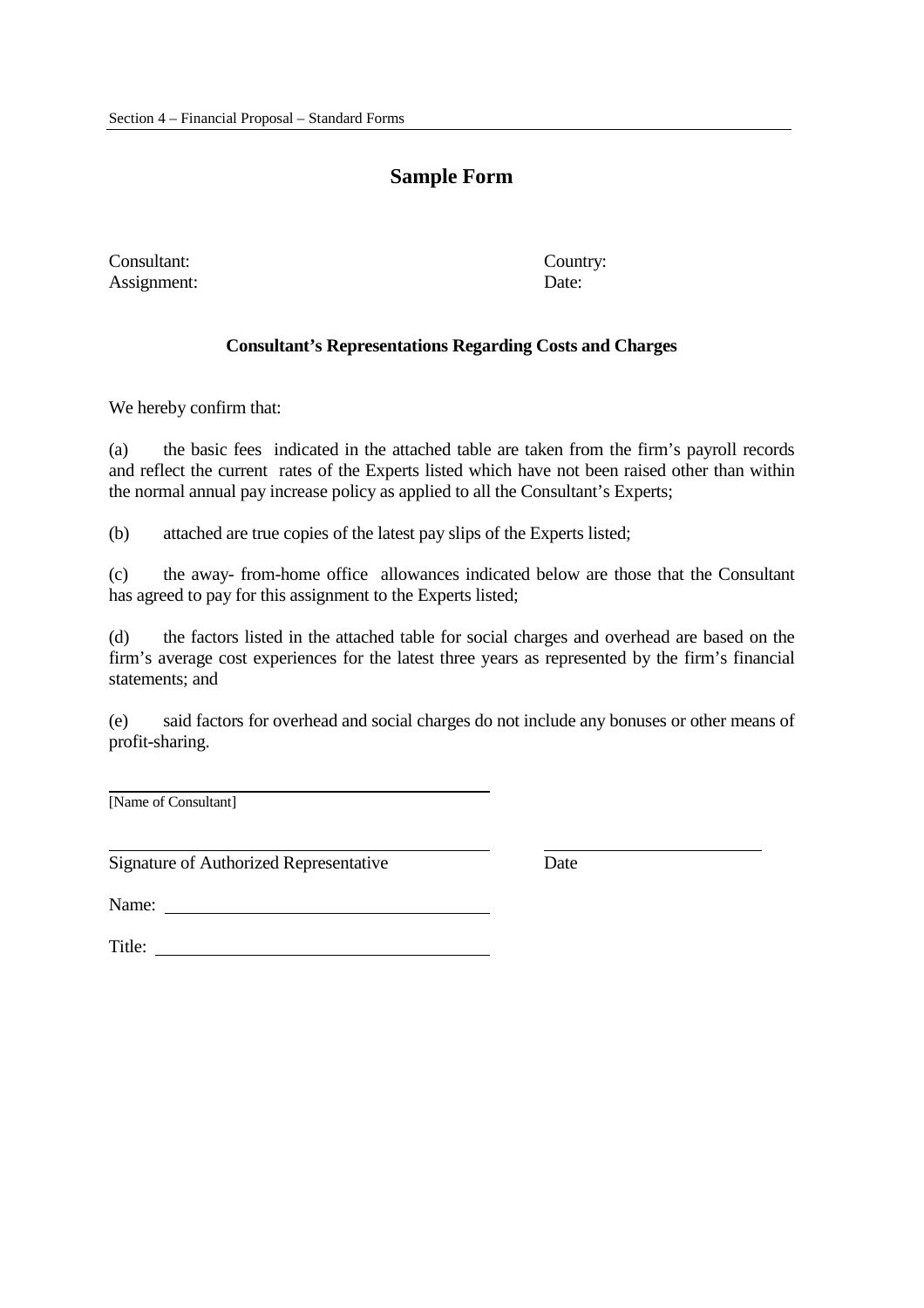## **Consultant's Representations Regarding Costs and Charges (Model Form I)**

| Personnel |                  | $\mathbf{1}$                                                   | $\overline{2}$         | 3                        | 4        | 5                   | $\boldsymbol{6}$                      | 7                                                    | 8                                                     |
|-----------|------------------|----------------------------------------------------------------|------------------------|--------------------------|----------|---------------------|---------------------------------------|------------------------------------------------------|-------------------------------------------------------|
| Name      | Position         | Basic<br>Remuneration<br>Rate per<br>Working<br>Month/Day/Year | Social<br>Charges $^1$ | Overhead<br>$\mathbf{1}$ | Subtotal | Profit <sup>2</sup> | Away from<br>Home Office<br>Allowance | Proposed Fixed<br>Rate per Working<br>Month/Day/Hour | Proposed Fixed<br>Rate per Working<br>Month/Day/Hour1 |
|           | Home Office      |                                                                |                        |                          |          |                     |                                       |                                                      |                                                       |
|           |                  |                                                                |                        |                          |          |                     |                                       |                                                      |                                                       |
|           |                  |                                                                |                        |                          |          |                     |                                       |                                                      |                                                       |
|           |                  |                                                                |                        |                          |          |                     |                                       |                                                      |                                                       |
|           |                  |                                                                |                        |                          |          |                     |                                       |                                                      |                                                       |
|           | Client's Country |                                                                |                        |                          |          |                     |                                       |                                                      |                                                       |
|           |                  |                                                                |                        |                          |          |                     |                                       |                                                      |                                                       |
|           |                  |                                                                |                        |                          |          |                     |                                       |                                                      |                                                       |
|           |                  |                                                                |                        |                          |          |                     |                                       |                                                      |                                                       |
|           |                  |                                                                |                        |                          |          |                     |                                       |                                                      |                                                       |

## (Expressed in {insert name of currency\*})

{\* If more than one currency is used, use additional table(s), one for each currency}

1. Expressed as percentage of 1

2. Expressed as percentage of 4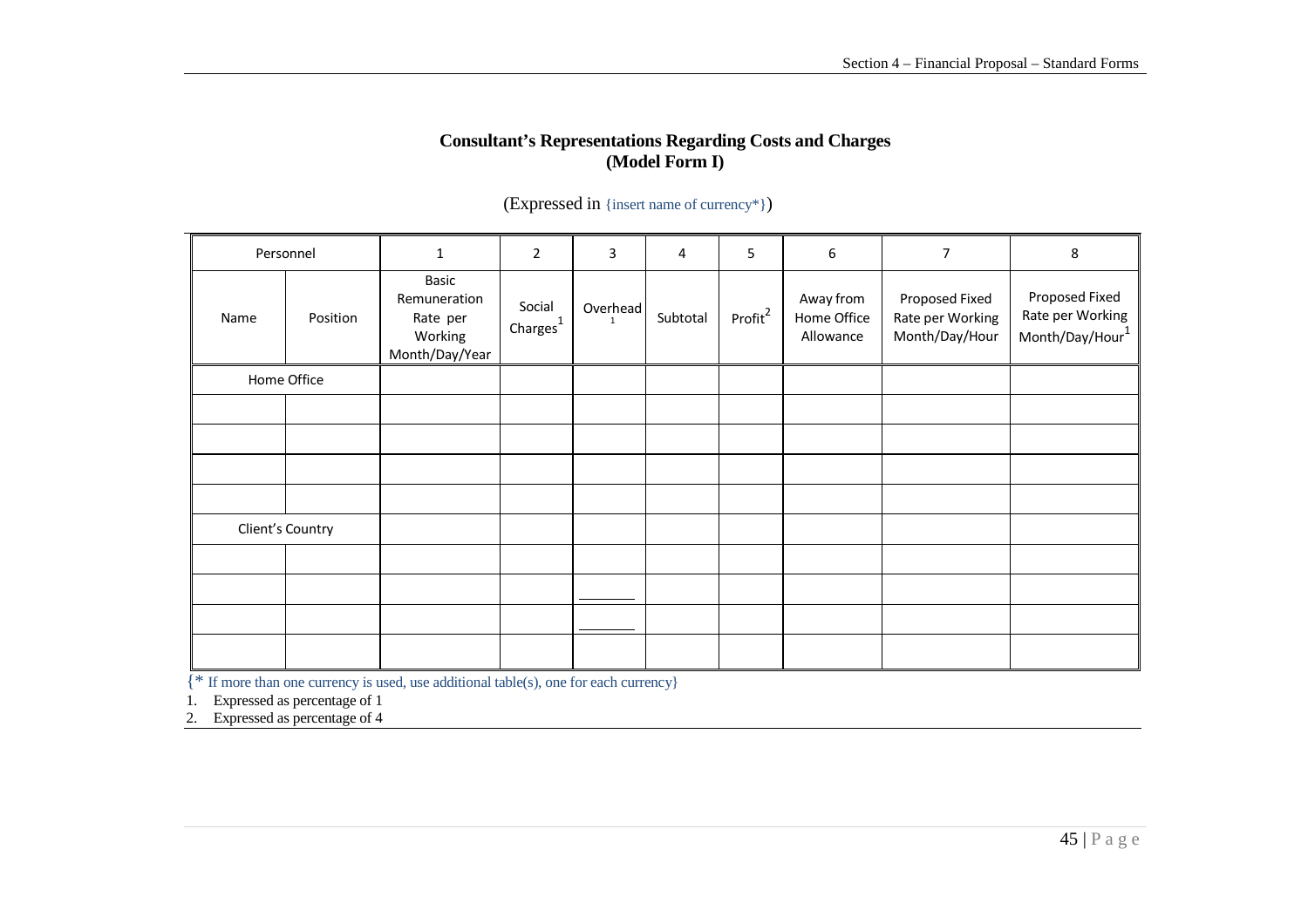# **FORM FIN-4 BREAKDOWN OF REIMBURSABLE EXPENSES**

When used for Lump-Sum contract assignment, information to be provided in this Form shall only be used to demonstrate the basis for calculation of the Contract ceiling amount, to calculate applicable taxes at contract negotiations and, if needed, to establish payments to the Consultant for possible additional services requested by the Client. This form shall not be used as a basis for payments under Lump-Sum contracts

|             | <b>B. Reimbursable Expenses</b>                                         |             |                  |          |                                  |                                  |                                  |                                        |
|-------------|-------------------------------------------------------------------------|-------------|------------------|----------|----------------------------------|----------------------------------|----------------------------------|----------------------------------------|
| $N^{\circ}$ | <b>Type of Reimbursable</b><br><b>Expenses</b>                          | <b>Unit</b> | <b>Unit Cost</b> | Quantity | {Currency #1-<br>as in $FIN-2$ } | {Currency #2-<br>as in $FIN-2$ } | {Currency# 3-<br>as in $FIN-2$ } | {Local<br>Currency- as in<br>$FIN-2$ } |
|             | {e.g., Per diem allowances**}                                           | $\{Day\}$   |                  |          |                                  |                                  |                                  |                                        |
|             | {e.g., International flights}                                           | {Ticket}    |                  |          |                                  |                                  |                                  |                                        |
|             | {e.g., In/out airport<br>transportation}                                | $\{Tip\}$   |                  |          |                                  |                                  |                                  |                                        |
|             | {e.g., Communication costs<br>between Insert place and Insert<br>place} |             |                  |          |                                  |                                  |                                  |                                        |
|             | {e.g., reproduction of reports}                                         |             |                  |          |                                  |                                  |                                  |                                        |
|             | {e.g., Office rent}                                                     |             |                  |          |                                  |                                  |                                  |                                        |
|             |                                                                         |             |                  |          |                                  |                                  |                                  |                                        |
|             | {Training of the Client's<br>personnel - if required in TOR}            |             |                  |          |                                  |                                  |                                  |                                        |
|             | <b>Total Costs</b>                                                      |             |                  |          |                                  |                                  |                                  |                                        |

Legend*:* 

"Per diem allowance" is paid for each night the expert is required by the Contract to be away from his/her usual place of residence. Client can set up a ceiling.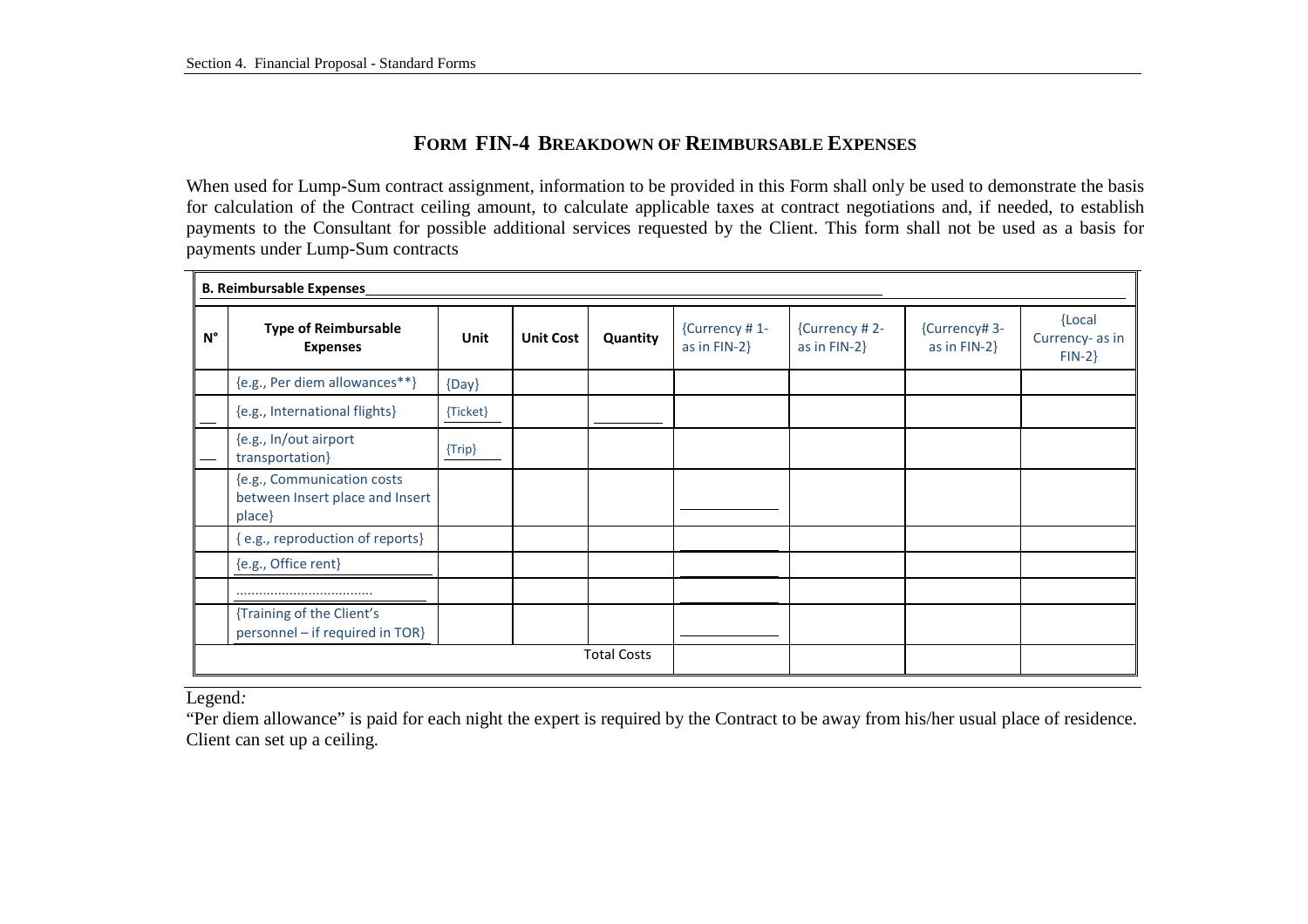# **Section 5. Eligible Countries**

 **In reference to ITC6.3.2,** for the information of shortlisted Consultants, at the present time firms, goods and services from the following countries are excluded from this selection:

Under the ITC 6.3.2 (a):  $\Box$  Bank to apply the restriction *or* state "none"]  $\blacksquare$  [list country/countries following approval by the

Under the ITC  $6.3.2$  (b):  $\Box$  [list country/countries *or* indicate "none"]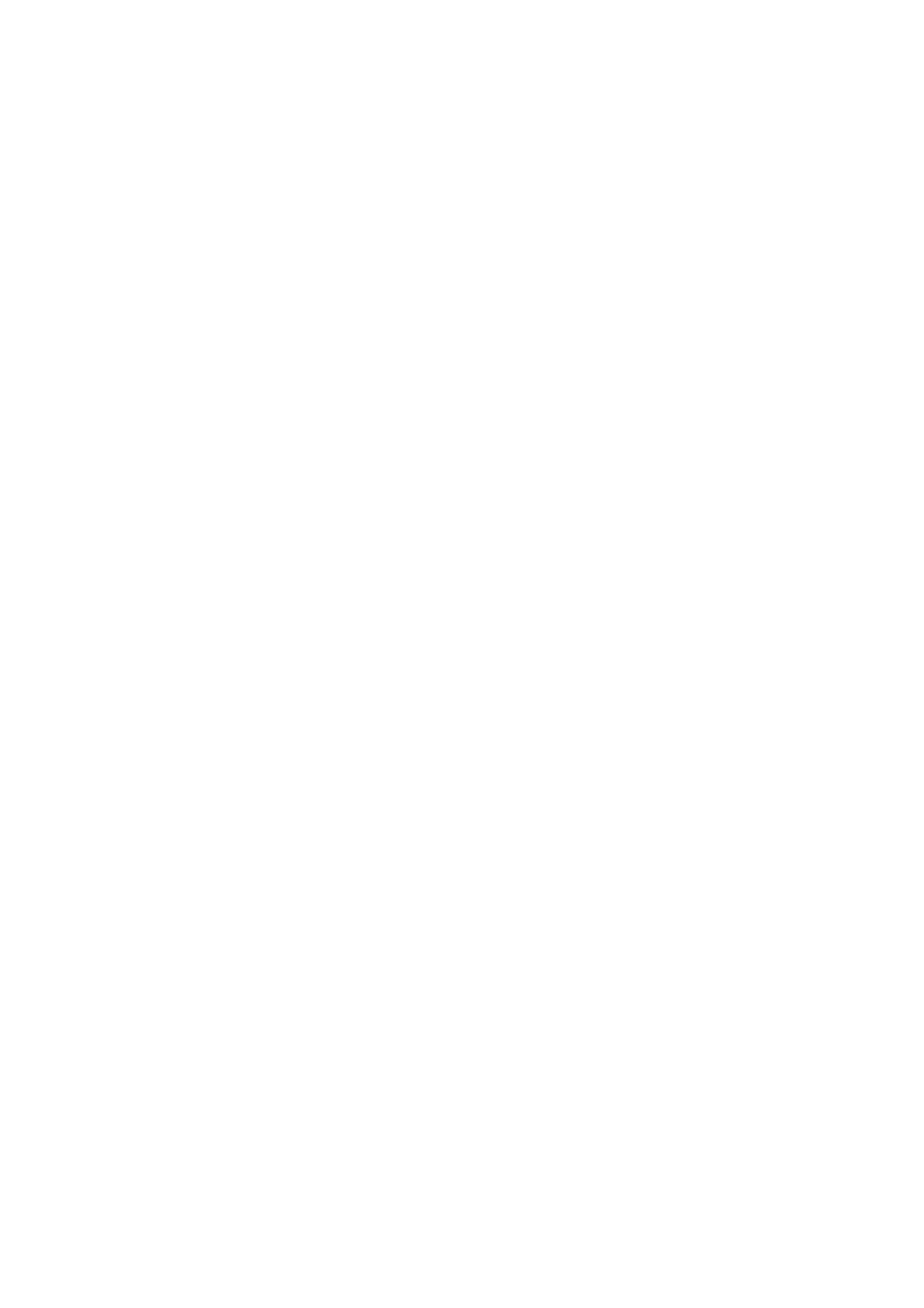# **Section 6. Bank Policy – Corrupt and Fraudulent Practices**

(this Section 6 shall not be modified)

## **Guidelines for Selection and Employment of Consultants under IBRD Loans and IDA Credits &Grants by World Bank Borrowers, dated January 2011:**

## "**Fraud and Corruption**

 1.23 It is the Bank's policy to require that Borrowers (including beneficiaries of Bank loans), consultants, and their agents (whether declared or not), sub-contractors, sub-consultants, service providers, or suppliers, and any personnel thereof, observe the highest standard of ethics during the selection and execution of Bank-financed contracts [footnote: In this context, any action taken by a consultant or any of its personnel, or its agents, or its sub-consultants, sub-contractors, services providers, suppliers, and/or their employees, to influence the selection process or contract execution for undue advantage is improper.]. In pursuance of this policy, the Bank:

(a) defines, for the purposes of this provision, the terms set forth below as follows:

- (i) "corrupt practice" is the offering, giving, receiving, or soliciting, directly or indirectly, of anything of value to influence improperly the actions of another party<sup>2</sup>;
- (ii) "fraudulent practice" is any act or omission, including misrepresentation, that knowingly or recklessly misleads, or attempts to mislead, a party to obtain financial or other benefit or to avoid an obligation<sup>3</sup>;
- (iii) "collusive practices" is an arrangement between two or more parties designed to achieve an improper purpose, including to influence improperly the actions of another party<sup>4</sup>;
- (iv) "coercive practices" is impairing or harming, or threatening to impair or harm, directly or indirectly, any party or the property of the party to influence improperly the actions of a party<sup>5</sup>;

l  $2^2$  For the purpose of this sub-paragraph, "another party" refers to a public official acting in relation to the selection process or contract execution. In this context "public official" includes World Bank staff and employees of other organizations taking or reviewing selection decisions.

 $3$  For the purpose of this sub-paragraph, "party" refers to a public official; the terms "benefit" and "obligation" relate to the selection process or contract execution; and the "act or omission" is intended to influence the selection process or contract execution.

<sup>&</sup>lt;sup>4</sup> For the purpose of this sub-paragraph, "parties" refers to participants in the procurement or selection process (including public officials) attempting either themselves, or through another person or entity not participating in the procurement or selection process, to simulate competition or to establish prices at artificial, non-competitive levels, or are privy to each other's bid prices or other conditions.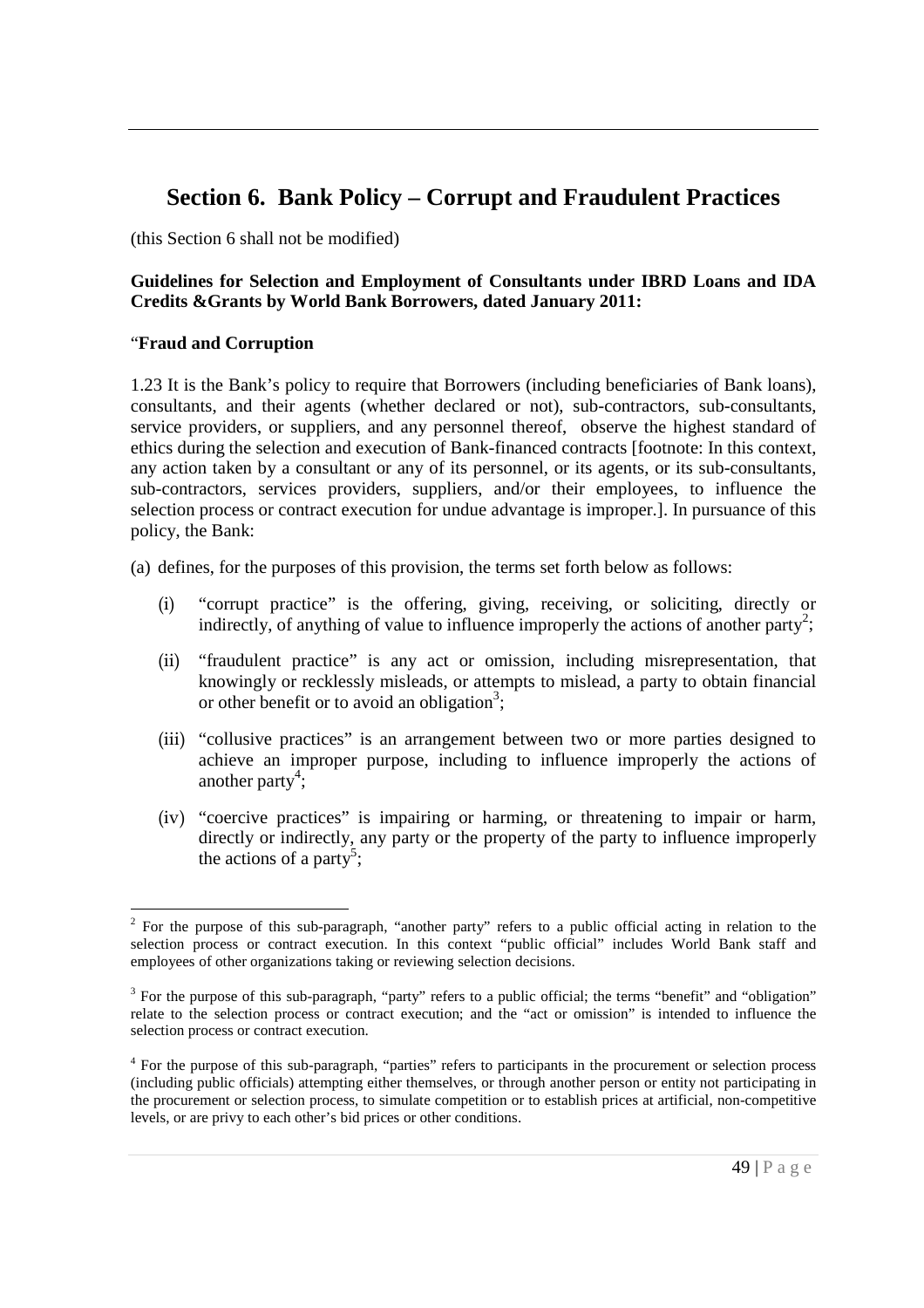(v) "obstructive practice" is

-

- (aa) deliberately destroying, falsifying, altering, or concealing of evidence material to the investigation or making false statements to investigators in order to materially impede a Bank investigation into allegations of a corrupt, fraudulent, coercive, or collusive practice; and/or threatening, harassing, or intimidating any party to prevent it from disclosing its knowledge of matters relevant to the investigation or from pursuing the investigation, or
- (bb) acts intended to materially impede the exercise of the Bank's inspection and audit rights;
- (b) will reject a proposal for award if it determines that the consultant recommended for award or any of its personnel, or its agents, or its sub-consultants, sub-contractors, services providers, suppliers, and/or their employees, has, directly or indirectly, engaged in corrupt, fraudulent, collusive, coercive, or obstructive practices in competing for the contract in question;
- (c) will declare misprocurement and cancel the portion of the Loan allocated to a contract if it determines at any time that representatives of the Borrower or of a recipient of any part of the proceeds of the Loan were engaged in corrupt, fraudulent, collusive, coercive, or obstructive practices during the selection process or the implementation of the contract in question, without the Borrower having taken timely and appropriate action satisfactory to the Bank to address such practices when they occur, including by failing to inform the Bank in a timely manner they knew of the practices;
- (d) will sanction a firm or an individual at any time, in accordance with prevailing Bank's sanctions procedures<sup>6</sup>, including by publicly declaring such firm or an ineligible, either indefinitely or for a stated period of time: (i) to be awarded a Bank-financed contract, and (ii) to be a nominated<sup>7</sup> sub-consultant, supplier, or service provider of an otherwise eligible firm being awarded a Bank-financed contract.

<sup>&</sup>lt;sup>5</sup>For the purpose of this sub-paragraph, "party" refers to a participant in the selection process or contract execution.

 $6$  A firm or an individual may be declared ineligible to be awarded a Bank-financed contract upon (i) completion of the Bank's sanctions proceedings as per its sanctions procedures, including inter alia: cross-debarment as agreed with other International Financial Institutions, including Multilateral Development Banks, and through the application of the World Bank Group corporate administrative procurement sanctions procedures for fraud and corruption; and (ii) as a result of temporary suspension or early temporary suspension in connection with an ongoing sanctions proceedings. See footnote 12 and paragraph 8 of Appendix 1 of these Guidelines.

 $7$  A nominated sub-consultant, supplier, or service provider is one which has been either (i) included by the consultant in its proposal because it brings specific and critical experience and know-how that are accounted for in the technical evaluation of the consultant's proposal for the particular services; or (ii) appointed by the Borrower.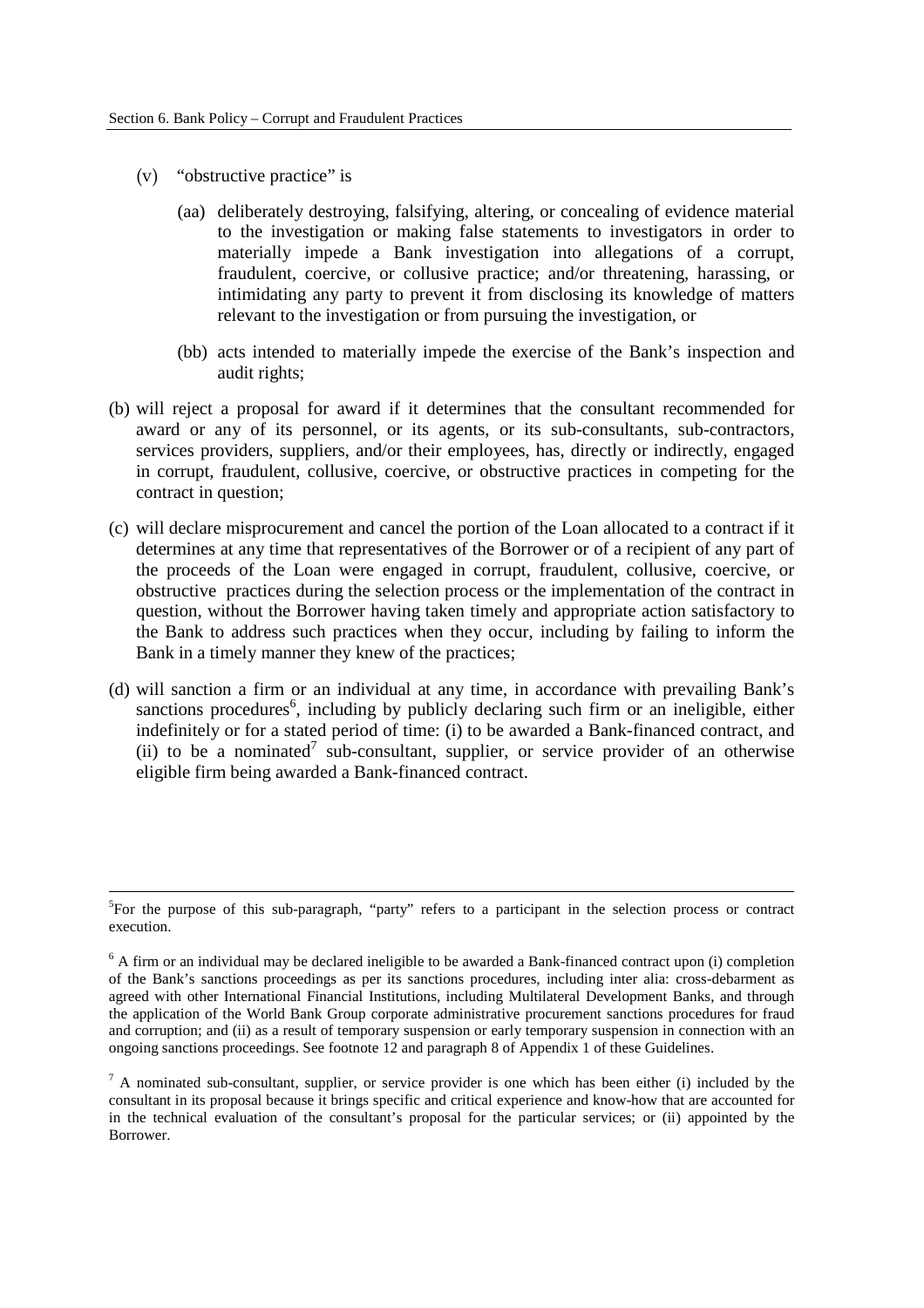# **Section 7**

# **Terms of Reference**

## **1. Background & Introduction**

 1.1. The Swarnjayanthi Gram Swarozgar Yojana (SGSY), a centrally sponsored programme of the Ministry of Rural Development (MoRD), Government of India (GOI), has been restructured and implemented as National Rural Livelihoods Mission (NRLM) since FY 2010-11. The central objective of the NRLM is to eliminate rural poverty through innovative implementation strategies involving mobilization and organization of the rural poor and their financial and economic inclusion. The NRLM is implemented on a cost sharing basis between the Centre and the States in the ratio of 75:25. The inter-state distribution of NRLM funds, however, is based on the relative rural poverty ratios of the states as determined by the Planning Commission.

# **2. Objectives, Strategy and Component of the Mission**

- 2.1. The central objective of the Mission is to bring about increase in the household incomes of the rural poor through sustained livelihood enhancements and improved access to financial and non-financial services. The Mission aims at creating efficient and effective institutional platforms of the poor as mediating institutions.
- 2.2. The three key inter-related components of the Mission are: *(i)* social inclusion; *(ii)*  financial inclusion; and *(iii)*economic inclusion. The three components are posited on the Community Based Organizations (CBOs) of the poor, which if promoted, capacitated, nurtured and funded initially, are expected to promote and sustain livelihoods of the rural poor. Thus, the NRLM aims at mobilizing all the rural poor households into SHGs and their federations *viz.,* Village Organizations, Cluster/Block Level Federations and use these institutional platforms to promote the livelihoods of the poor.
- 2.3. The Mission seeks to promote access of the CBOs of the poor to financial and technical services as well as economic support services and enable them to diversify and improve their livelihoods. Towards this end, the Mission intends to promote organic financial and non-financial relations between the SHGs and their federations
- federations. 2.4. In addition, the poor would be facilitated to achieve increased access to their rights, entitlements and public services, diversified risk and better social indicators of empowerment. The NRLM also aims at harnessing the innate capabilities of the poor and seeks to complement them with their capacities (information, knowledge, skills, tools, finance and collectivization) to deal with the rapidly changing external world. The NRLM has mandate to reach out to 70 million poor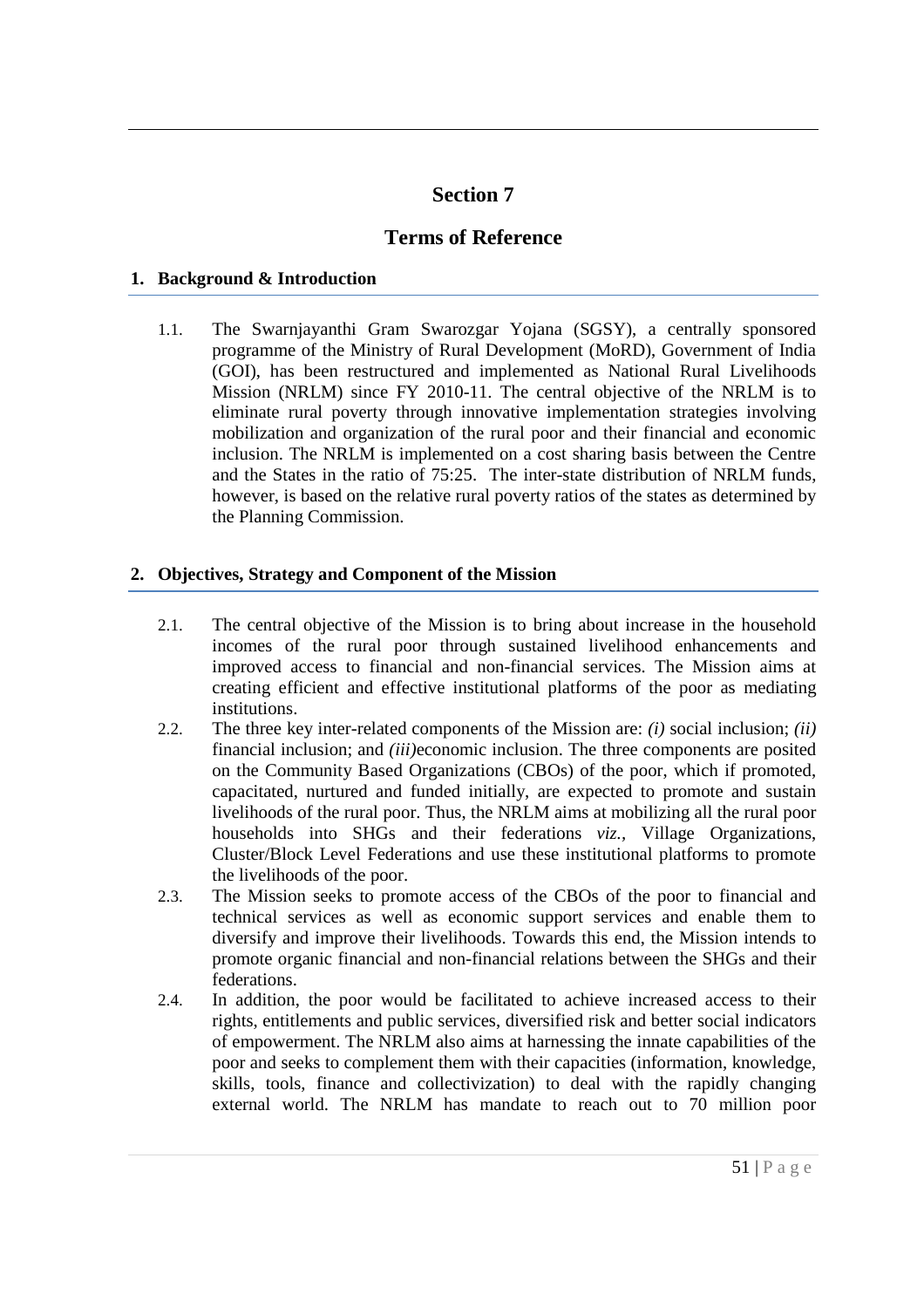households, across 600 districts and 6,000 blocks over a period of 8 to 10 years in the country

#### **3. Implementation Architecture**

- 3.1. A critical first step in the process of implementation is the development of **resource/intensive blocks**, as *proof of concept* and *live workable* models on the ground with the support of Community Resource Persons (CRPs) drawn from the states which have successfully implemented similar models or internal resource persons identified from the successful home grown models.
- 3.2. Thus, each state transiting to NRLM is required to focus on the development of resource/intensive blocks, particularly, during the first 18 to 24 months and generate the required social capital in the form of internal CRPs to implement intensive strategies in the rest of the state.
- 3.3. The phased approach implies simultaneous implementation of NRLM resource/intensive strategies in some blocks coupled with the implementation of non-intensive strategies in others. However, at the block level, there will be no overlapping coverage of both intensive and non-intensive approaches.

### **4. NRLM Guiding Principles**

- 4.1. Poor have a strong desire to come out of poverty, and they have innate capabilities
- 4.2. Social mobilization and building strong institutions of the poor is critical for unleashing the innate capabilities of the poor.
- 4.3. An external dedicated and sensitive support structure is required to induce the social mobilization, institution building and empowerment process.
- 4.4. Facilitating knowledge dissemination, skill building, access to credit, access to marketing, and access to other livelihoods services underpins this upward mobility.

#### **5. Status of NRLM in Haryana**

- 5.1. The state of Haryana transited to NRLM in April 2013 after fulfilling the conditions laid down for this purpose. A state level autonomous society has been established and designated as the Haryana State Rural Livelihoods Mission. The state government has approved establishment of Mission architecture at SMMU, DMMU and BMMU levels.
- 5.2. The government has permitted recruitment of professional staff at all levels. Management, finance, procurement and other systems have been established as per the guidelines of NRLM. The state Mission has entered into a partnership with Society for Elimination of Rural Poverty (SERP), a National Resource Organization to implement the resource block strategy in the state.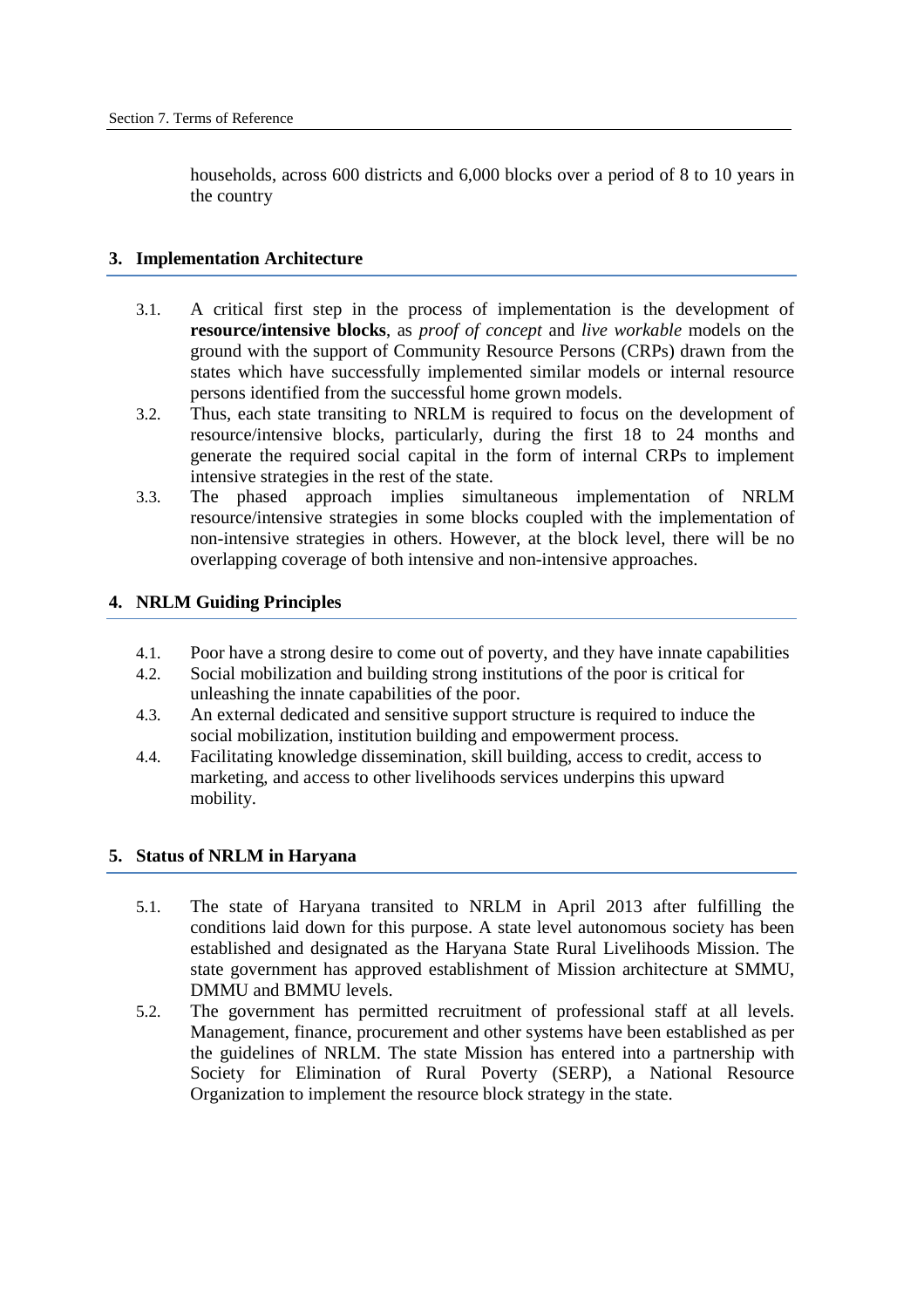- 5.3. Eventually, the Mission will be implemented in 6841 villages, \_\_\_\_\_\_\_\_ of gram panchayats, scattered over 124 blocks of 21 districts in the state covering \_\_\_\_\_\_\_\_\_ poor households.
	- **Table No. 1 Planned for 2013-14 Jhajjar | Matanhail | Jhajjar | Matanhail | Nil** Taoru **- Phasing 2013 14**  Actual Coverage in 2013-14 **Intensive Districts**  Resource Blocks Intensive **Blocks** Resource Block Intensive **Blocks Bhiwani** Bawani Khera Bhiwani Bawani Khera Nil Tosham Beri **Kaithal** Siwan Ghula Siwan Nil Rajound **Mewat** Taoru Nuh Taoru Nil Nagina
- 5.4. The progress of the phasing plan of the state Mission is summarized in Table 1.

 5.5. In the second year of implementation, 10 new blocks in 5 new districts were identified as intensive. Therefore, in total there are 22 intensive blocks in 9 intensive districts. The details regarding the  $2<sup>nd</sup>$  year phasing are provided in Table No. 2.

|              |                            | Table No. 2<br>Phasing Plan 2014 15 |                         |
|--------------|----------------------------|-------------------------------------|-------------------------|
| Sr. No       | <b>Intensive Districts</b> | <b>Resource Blocks</b>              | <b>Intensive Blocks</b> |
| $\mathbf{1}$ | Bhiwani                    | Bawani Khera                        | Tosham                  |
|              |                            | Bhiwani                             |                         |
| $\mathbf{2}$ | Jhajjar                    | Matanhail                           | Beri                    |
|              |                            | Jhajjar                             |                         |
| 3            | Kaithal                    | Siwan                               | Rajound                 |
|              |                            | Ghula                               |                         |
| 4            | Mewat                      | Taoru                               | Nagina                  |
|              |                            | Nuh                                 |                         |
| 5            | Rohtak                     | Kalanaur                            | Lakhanmajra             |
| 6            | Hisar                      | Narnaund                            | Hansi-I                 |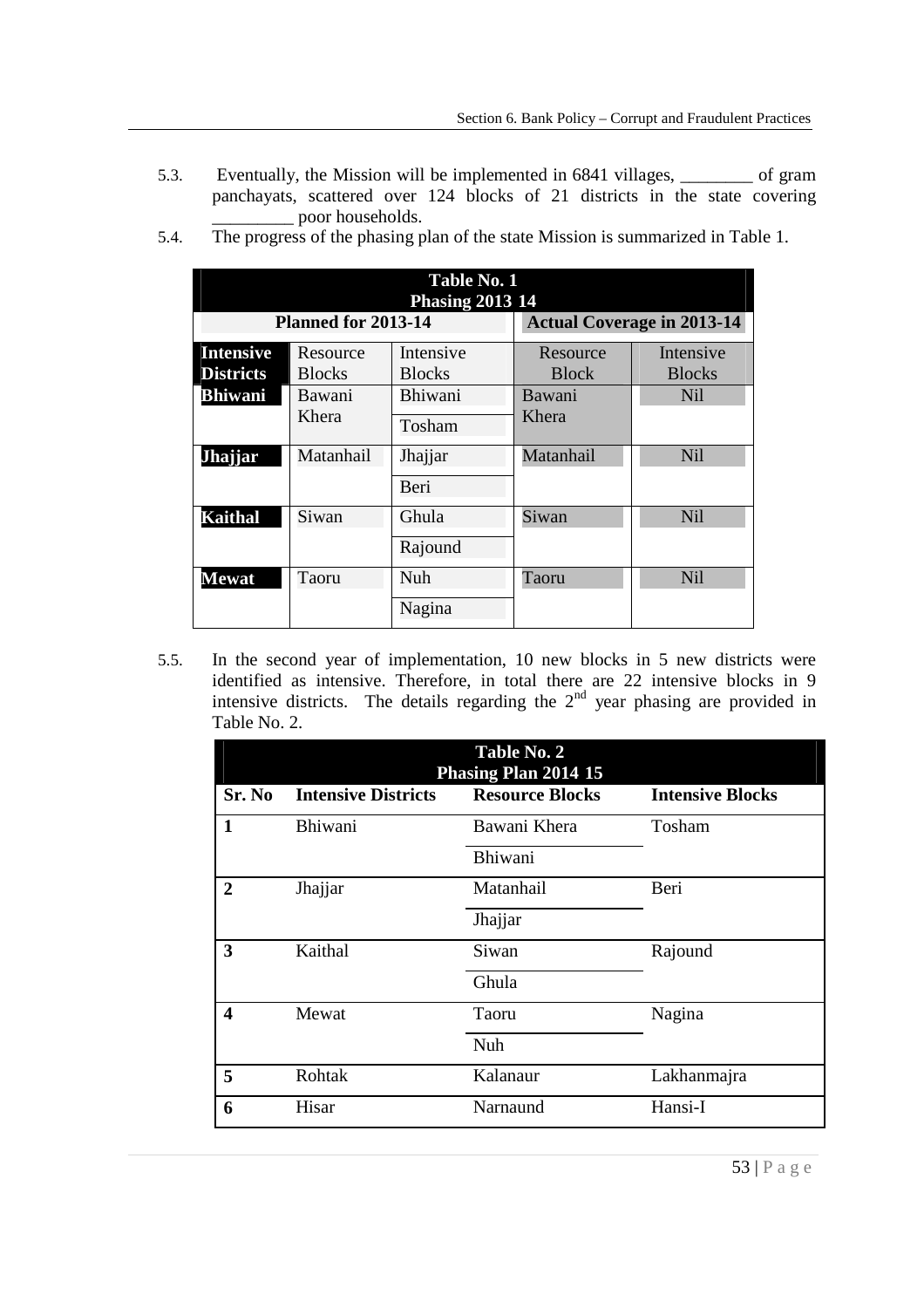| Karnal    | <b>Gharaunda</b> | Indri  |  |
|-----------|------------------|--------|--|
| Fatehabad | Fatehabad        | Jakhal |  |
| Panchkula | Pinjore          | Morni  |  |

- 5.6. The HSRLM has also set up Mission Management Units at various levels in the Intensive as well as Non-Intensive areas. Block Mission Management Units (BMMUs) have been established all the Resource Blocks. District Mission Management Units (DMMUs) have been established for all the intensive districts. The DMMUs are headed by the ADC cum District Mission Directors. The BMMUs are headed by the Block Programme Managers.
- 5.7. Some of the key outputs of the NRLM in Haryana in the first year of implementation is given below:

### **6. Purpose of the Baseline Study**

 6.1. The Mission aims at bringing about sustained improvement in the incomes, livelihoods, well-being and empowerment status of the rural poor targeted. Only a scientific survey of empanelled households, drawn from the Mission and non- Mission areas, and undertaken at different points of time (tracking survey) would be able to establish the *'net'* contribution of the Mission to the changing livelihoods and well-being status of the rural poor and the factors and processes accounting for such changes. The Haryana State Mission has therefore decided to commission an independent inter-temporal/longitudinal study to assess the livelihoods of the rural poor at the baseline and two follow-up stages, with a gap of 2 years between any two stages. Thus, the study would cover not only the households directly targeted by the Mission but also the households outside it. Each household/other units (if any) empanelled at the baseline, in both Mission and non-Mission areas (non-intensive blocks), will be revisited at the two follow- up stages to track changes in the livelihood outcomes envisaged. Further, since the livelihood outcomes would depend on a number of factors, some within the control of the Mission and some outside, the study would have to segregate the contribution of Mission from non-Mission interventions. Finally, the data collected as part of the survey should allow for the measurement of the impact of the Mission on key socio-economic parameters (using techniques such as *propensity score matching*).

### **7. Scope of the Baseline Study**

 7.1. As the central purpose of the study is to assess the contribution of the Mission to the livelihoods of the rural poor mediated through efficient and sustainable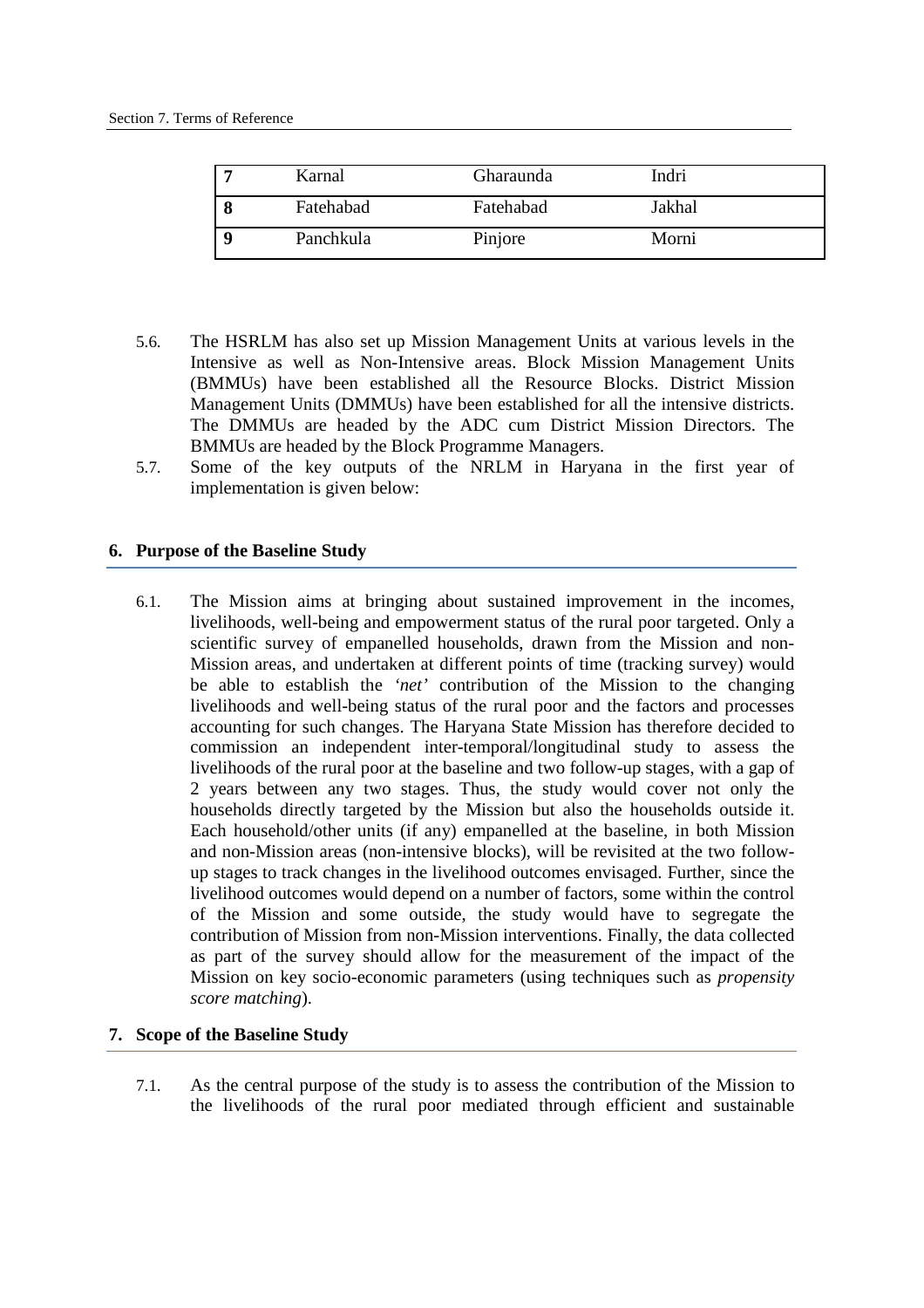institutions of the poor, key impact areas need to be explored and evidence based information provided. The areas include:

- Size, composition and stability of household income
- Consumption and Saving
- Size and composition of household savings
- Access to institutional and other sources of credit and their terms of conditions
- Wage and employment opportunities and patterns
- Food security status
- Health and nutrition status of household members
- Access of household/members to entitlements
- Household assets and liabilities
- Risks and vulnerabilities of households
- Participation of households in community level institutions
- Indebtedness –high cost debts from non-institutional sources
- 7.2. In addition, the study should bring out key features of SHGs and their federations including their
	- Inclusiveness
	- Governance and accountability
	- Functional effectiveness
	- Financial and managerial self- reliance
	- Sustainability features
	- Relationship with federations and federating units
	- Relationship with PRIs
- 7.3. Further the study should track changes in the
	- • Levels of awareness of members on their socio-economic reality and poverty situation, rights and entitlements
	- Intra-household decision making and control over resources
	- • Participation in the community level social and political activities including participation in PRIs
	- Levels of empowerment
	- • Solidarity among members and their commitment to the vulnerable and marginalized
	- Perceived changes in the well being status

 An illustrative list of potential areas that should be explored as part of the baseline survey is annexed (Annexure1)

### **8. Scope of the Survey**

- 8.1. The selected consultant organization/firm would be expected to undertake:
	- Data collection from sample households, community institutions and others
	- Data entry and management
	- Analysis of the data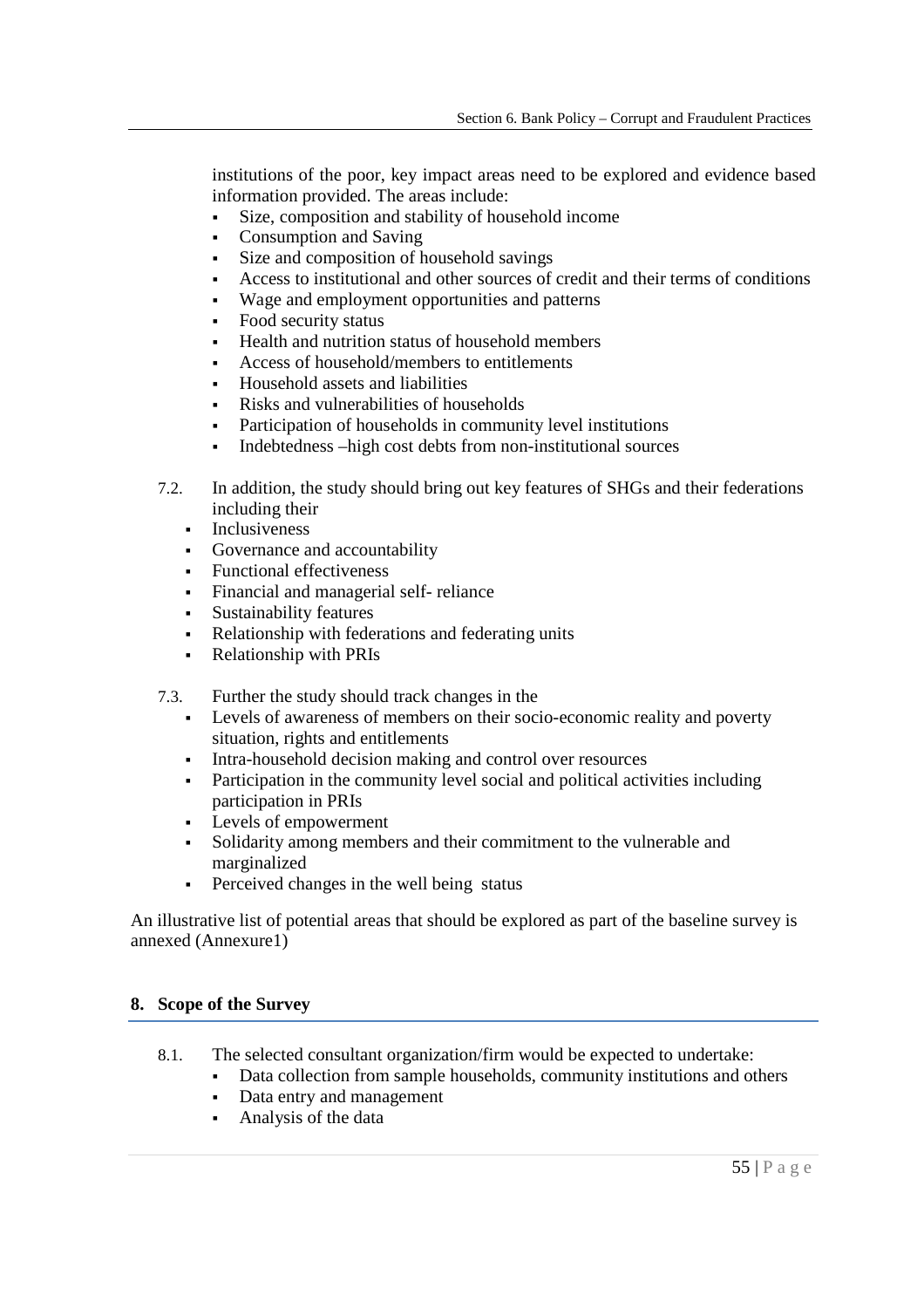- Preparation and presentation of the Report.
- 8.2. The state Mission desires that the consultant firm undertakes all the four inter- related tasks. However, the consultant firm may partner with any suitable survey firm to undertake task-1 and task-2*viz.,* data collection from sample households, community institutions and others and data entry and management. But such partnership arrangements should be explicitly stated in the proposal and the profile of the survey firm should be furnished along with the proposal. The design, translation and testing and finalization of the survey tools, however, shall be the responsibility of the principal consultant firm. The responsibility for managing the survey firm and for monitoring its work shall rest with the consultant firm. The task of identifying and hiring the services of a suitable sampling expert shall also be the responsibility of the consultant firm.
- 8.3. The selected firm shall be responsible for the four tasks indicated above. These tasks would involve the following activities;
	- 8.3.1. **Preparatory arrangements**: Agreement with the state mission on the dates of survey, movement plan, logistic support, deployment of key staff and other arrangements
	- 8.3.2. **Agreement on Core Survey Modules**: Agreement with the State mission on the core modules to be included in the household and other surveys
	- 8.3.3. **Translation & Pre-Testing:** Preparation, translation (including back translation), pre-testing and revision of survey instruments/tools for the households, Community institutions and other respondents
	- 8.3.4. **Recruitment and training**  Recruitment, orientation and field training of enumerators and supervisors
	- 8.3.5. **Sample Selection**: Selection of sample blocks, gram panchayats and villages. Finalization of procedure for sampling households and community institutions with the support of sampling expert
	- 8.3.6. **Listing of households**: Listing of households in sample villages if such lists are not readily available
	- 8.3.7. **Data Collection** :Collection of data from sample households, Community Institutions, using pre-tested survey forms
	- 8.3.8. **Village Surveys**: Collection of data using village survey forms through pre-tested and revised tools
	- 8.3.9. **Data Cleaning and Entry:** Data Cleaning and data entry using pre-agreed software
	- software 8.3.10. **Data Analysis**: Qualitative as well as quantitative analysis of the data
	- 8.3.11. **Concurrent Feedback**: Concurrent feedback on key issues observed during the survey and that may have implications for the programme design and implementation process
	- 8.3.12. **Draft Reports**: Preparation of Draft Reports and presentations
	- 8.3.13. **Final Reports**: Preparation of the Final Report and presentation
	- 8.3.14. **Data Transfer**: Transfer of electronic data sets and filled in survey forms

### **9. Methodology & Sample Design:**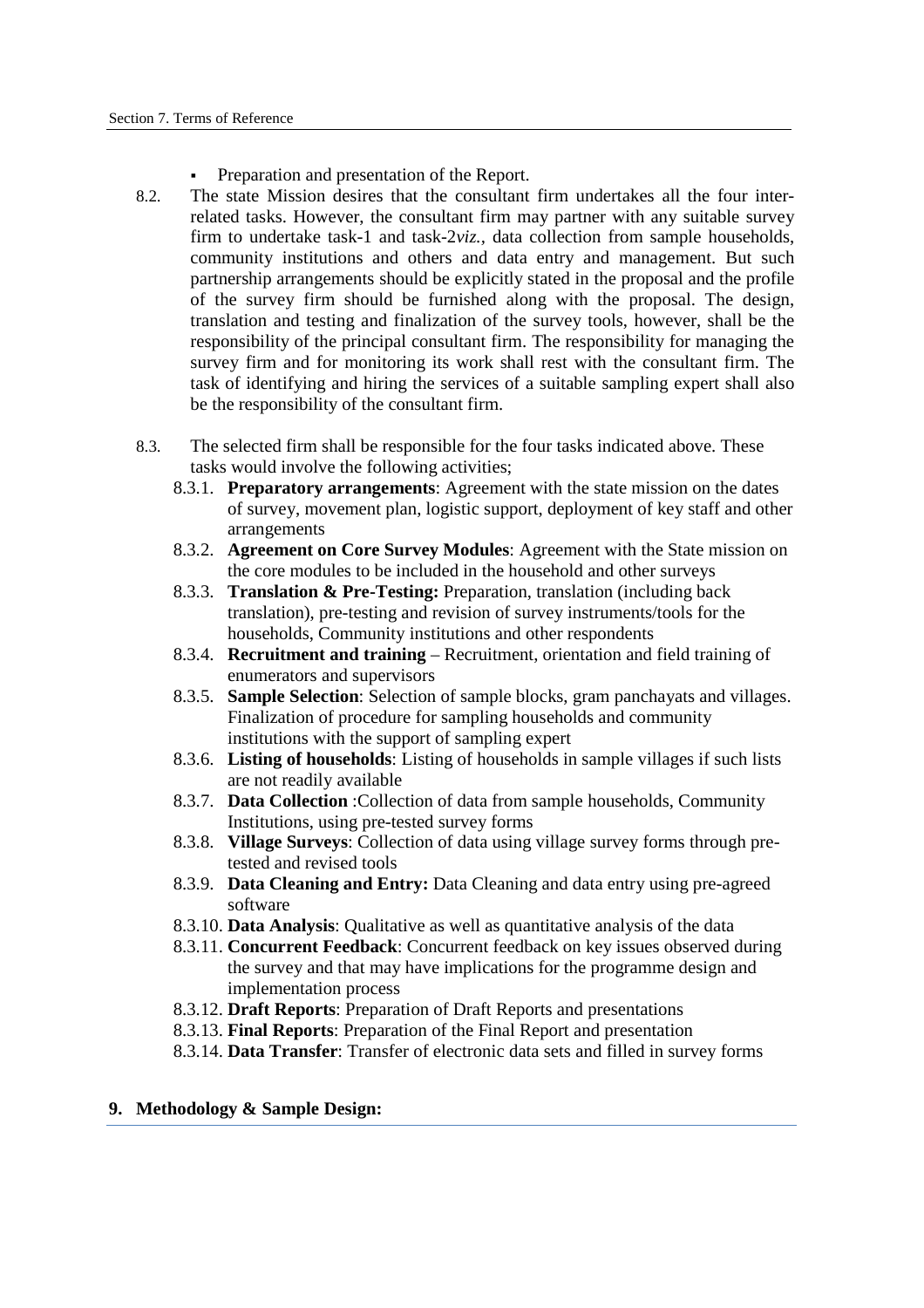- 9.1. The objective of the study is to track changes in the livelihood status of the households targeted by the Mission at three points of time. As such, the baseline and two follow-up studies should be so designed as to effectively capture the changes in the livelihood status of the targeted households not only over time, but also in comparison with similar households not targeted by the Mission (double difference method).
- 9.2. However, it would be difficult to identify *'non-target*' (control) households as the state Mission is expected to implement interventions for all rural poor households in the state, in a phased manner. However, given the phased approach adopted by the state Mission, it is possible to divide the districts and blocks into *'intensive'*  and *'non-intensive'* categories. Households located in the intensive blocks/villages are expected to receive all benefits envisaged under the Mission over a period of time
- 9.3. Households in the non-intensive blocks, however, do not receive all benefits envisaged under the Mission. Thus, the two categories of households differ in terms of the range of financial and non-financial Mission benefits provided. However, all blocks and poor households would eventually become part of the Mission and entitled to receive the Mission benefits over a period of 8 to 10 years.
- 9.4. Thus on the basis of the phasing plan adopted by the mission, 18 blocks from 9 districts have been identified as treated and an equal number of blocks and districts as 'control' (non- intensive). The households selected and empanelled at the baseline would be revisited at two subsequent stages to assess the changes in the livelihoods of the poor.
- 9.5. The sampling expert from the consulting organization is expected to work closely with the state mission to identify treatment and control districts, blocks, villages and households.
- 9.6. The control blocks would be chosen from those blocks which will be covered under the intensive mode in the  $6<sup>th</sup>$  of  $7<sup>th</sup>$  year of the mission. It is important to note that both the treated and control blocks are drawn from different agro-climatic historical/cultural zones of the state such that the sample is representative of the potential state universe.
- 9.7. It may be noted that if a 'sample 'treated' block is chosen from one region, the control or counterfactual block should also be choosen from the same region.
- 9.8. Further, 'treated' and 'control' blocks should not be selected from the same district. Similarly, while selecting the treated villages for the baseline, care should be taken to avoid identification of villages in which intensive work has already progressed significantly.
- progressed significantly.<br>9.9. The consultant shall adhere to other normative principles of sampling villages and households to avoid judgmental/sampling errors. The consultant should adhere to the common sampling principles such as:
	- • No two adjacent villages from the same panchayat would be selected for the sample
	- No two adjacent gram panchayats would be selected from the same block
	- • Villages from different areas in a block would be given equal chance of getting sampled.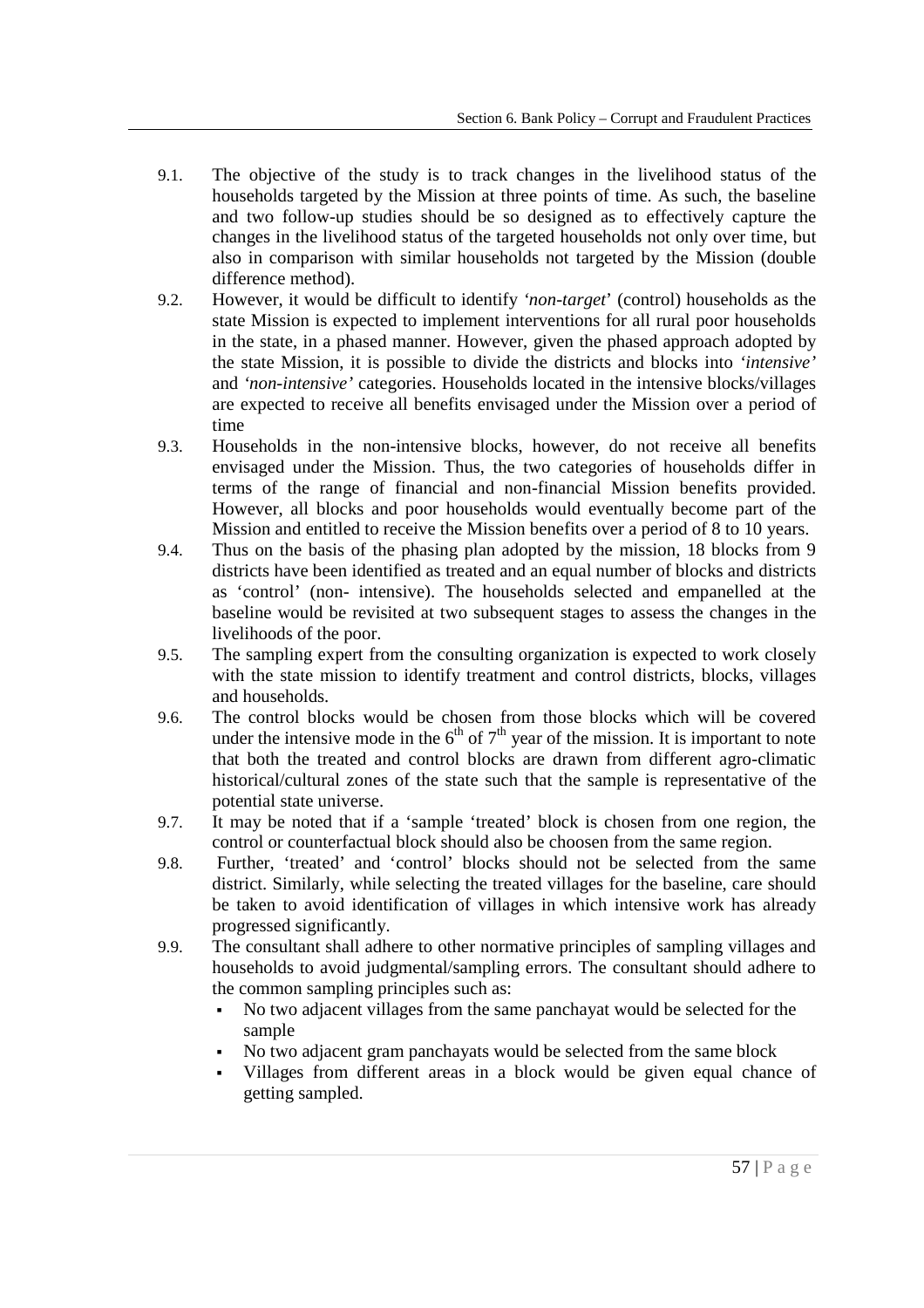- 9.10. The minimum size of the control sample should not be less than  $1/3^{rd}$  of the total sample, such that the statistical estimates of the sample are comparable. The state strongly recommends the use of equal size treated and control samples.
- 9.11. The mission also recommends selection of a household sample size which is a representative of different geographies and large enough to provide statistically significant estimates of major outcome variables.
- 9.12. As part of the study, a sample set of village level community institutions, including SHGs and their federations and livelihood collectives will be identified and studied. The consulting organization will work closely with the state mission to identify an appropriate sample of such institutions. An indicative sample is provided below:

| Table No. 4      |                             |                    |           |       |  |  |
|------------------|-----------------------------|--------------------|-----------|-------|--|--|
| Sr. No           | <b>Sampling Unit</b>        | Mission Intensive/ | $Non-$    | Total |  |  |
|                  |                             | Resource           | Intensive |       |  |  |
|                  | <b>Districts</b>            | 9                  | 9         | 18    |  |  |
| 2.               | <b>Blocks</b>               | 18                 | 18        | 36    |  |  |
| 3.               | <b>Villages/Habitations</b> | 90                 | 90        | 180   |  |  |
| $\overline{4}$ . | Households                  | 2700               | 2700      | 5400  |  |  |
| 5.               | <b>SHGs</b>                 | 200                | 200       | 400   |  |  |
| 6.               | SHG Village                 | 8                  |           | 8     |  |  |
|                  | Organization                |                    |           |       |  |  |
| 7.               | Cluster/Block Level         |                    |           | 4     |  |  |
|                  | Federations                 |                    |           |       |  |  |

 9.13. It is however important to select functioning SHGs and federations at the baseline study. The state may also include other village level institutions such as the Anganwadi centre, PDS outlets, and gram panchayats to assess the extent to which these institutions benefit the households.

#### **10. Key outputs of the consultancy**

 The consultancy will consist of the following key outputs that will be submitted to the HSRLM. In each case, approval of the output from the previous stage clears the way for proceeding to the next item

10.1.*A hypothesis document*: that would identify key hypotheses regarding demand for different types of project interventions by specific groups as well as the impact of such interventions and the way in which the study (including a baseline plus two follow up surveys after project initiation) would measure these. The document would describe the data required to assess impact and cost-effectiveness of specific project components and identify how the survey information to be collected would need to be supplemented by information from the project's MIS and administrative data sources. It would also discuss arrangements put in place to ensure that the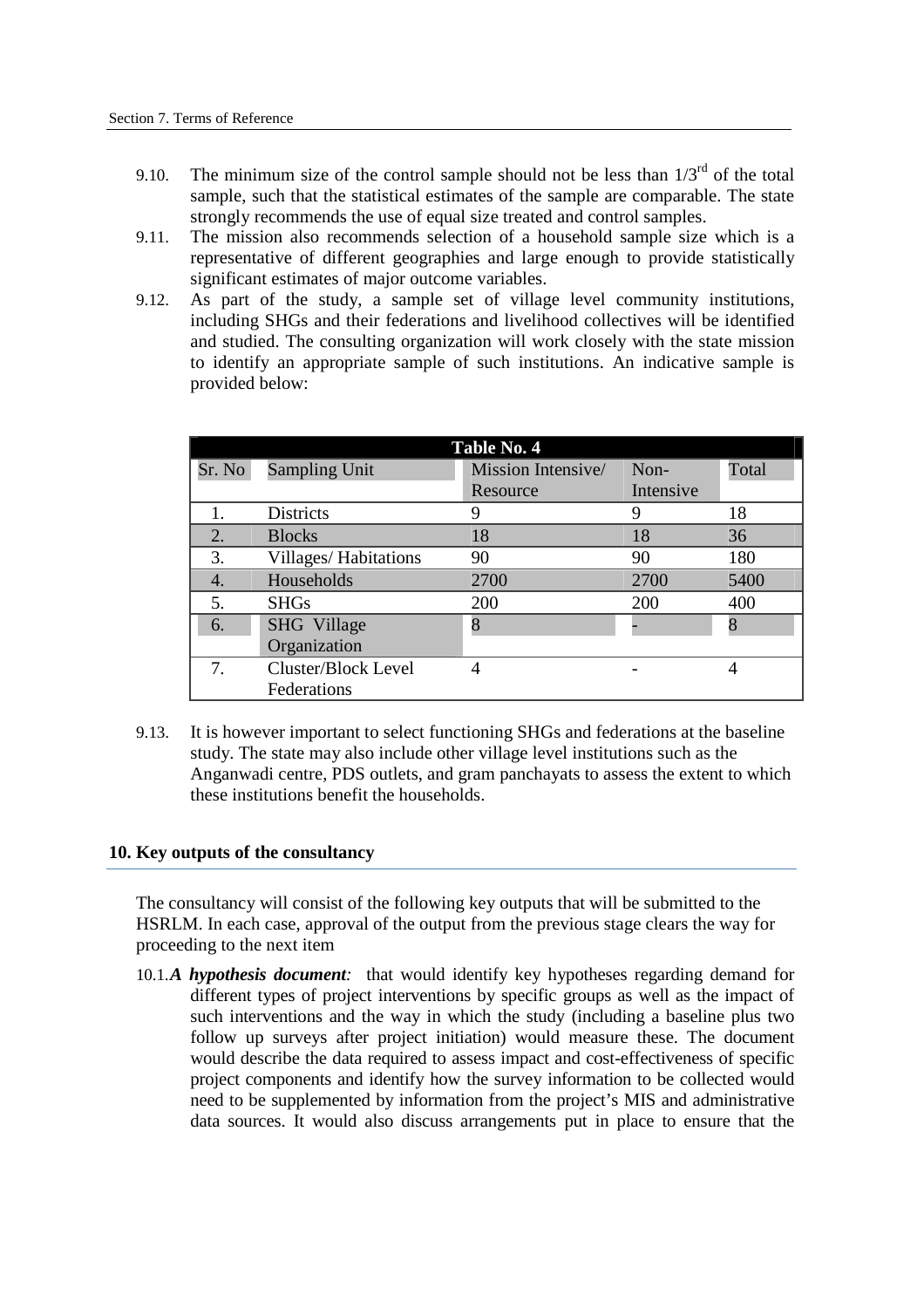households included in the baseline survey can be re-interviewed at a later date. All this would result in a work plan that assigns responsibilities and discusses implementation arrangements including appointment of qualified investigators, supervision mechanisms for quality assurance of the data collected, etc.

- 10.2. *Inception Report:* This will include a detailed work plan for all the key activities, clearly indicating responsibility and timeline, details of the core team and filed teams being trained and deployed.
- 10.3.*Sampling document*: This document will identify the overall number of treatment and control areas to be surveyed and the methodology for choosing villages, households, and groups (as well as their number) in each of these areas. It will discuss the rationale for the overall sample size and the distribution of the sample between different strata so as to be able to measure specific project impacts at a given statistical level of confidence. It will also provide the basis for computing weights for the households included in the sample so as to ensure that the results from the survey can be compared to and feed into state-wide statistics.
- 10.4.*Draft survey instrument*: This report will comprise the draft questionnaires, and data collection instruments including interviewer and supervisor manuals, and data entry programs to be used in the survey. Guidance note on survey implementation, training modules for enumerators and supervisors; detailed survey implementation plan including movement and field procedure plan for the survey teams

 The team is encouraged to draw on the experience from other states as much as possible so as to facilitate comparative analysis across states at a later stage and to explore the usefulness of the draft instruments by using them as a basis for qualitative discussions with potential project beneficiaries and other stakeholders in the field.

- 10.5. *Data Entry Plan*: Details of Data Entry Plan
- 10.6. Field Manual & Guides: Report on Training of field teams, training modules used, enumerator manual (clarifying key concepts used in the questionnaire) and implementation of orientation and field training and post-training evaluation of field teams
- 10.7. **Report on Field Pilot testing**: Report on Process and results of pilot testing of all instruments and tools and the revisions made to them. The Data from a pilot test of the questionnaires *that* involve at least 200 households in a number of areas (not to be covered under the actual survey) that represent the range of agro-climatic and socio-economic conditions under which the project will be implemented should be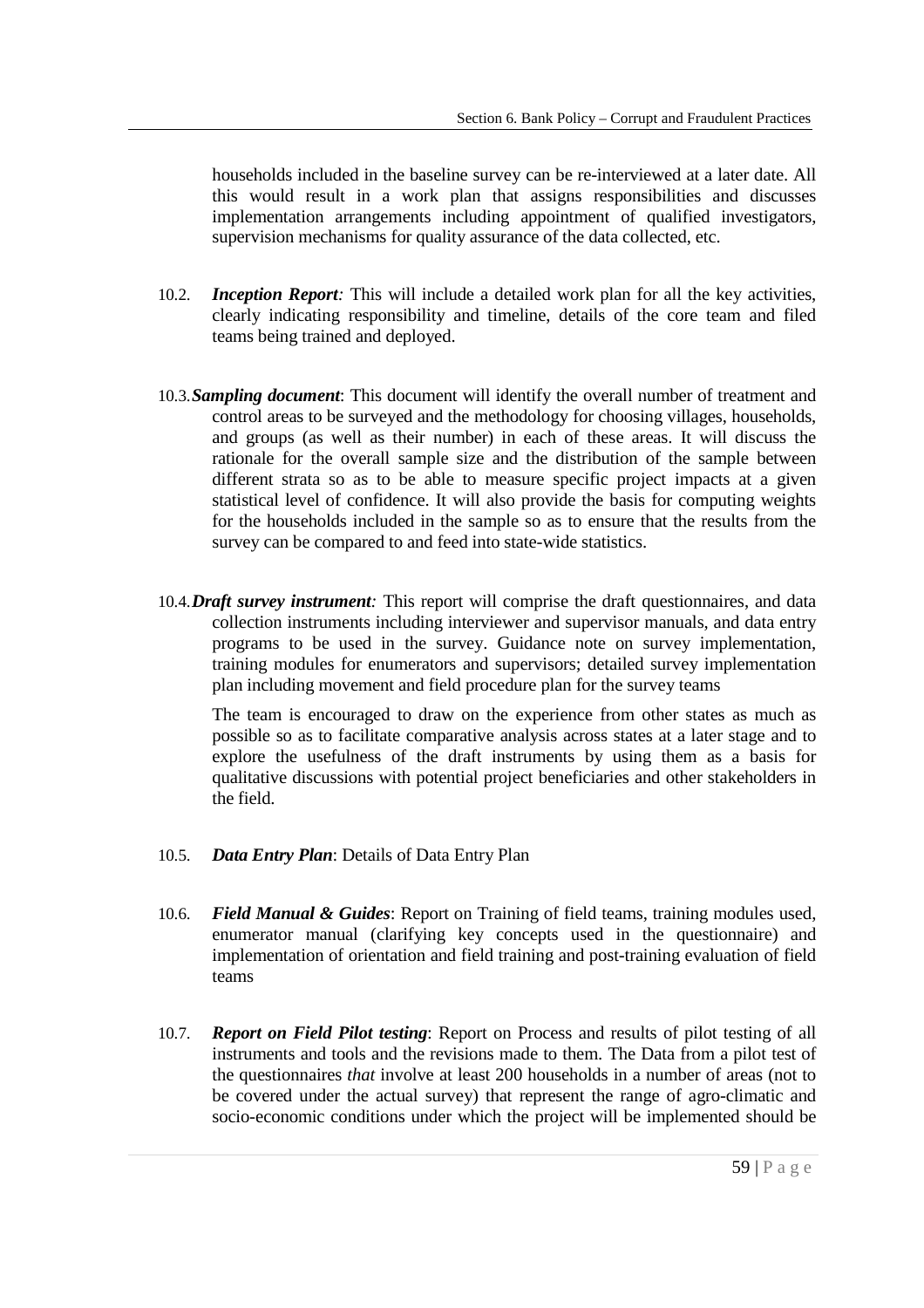submitted to the State Mission. This will be accompanied by summary tables analysing these data and a report that reviews the pre-test experience and identifies lessons for modification of the survey instruments and the logistical arrangements for survey implementation and data entry. Based on a review of the data from the pilot test, a set of minimum quality standards will be agreed upon prior to start of the fieldwork.

- fieldwork. 10.8. *Monthly Progress Report*: Brief reports on the monthly progress of field work indicating coverage of districts, blocks, households and community institutions.
- 10.9. Field Work Completion Report: Report on completion of field work as per the approved sample plan
- 10.10. **Report on Database**: Detailed report on progress of data cleaning and entry along with the compiled database of all the completed data including listing of data, household data, village data etc
- 10.11. *The cleaned and documented data* (including household weights) from the various surveys that satisfy the quality criteria agreed upon earlier as well as other data from project MIS and administrative sources needed to conduct the analysis agreed upon earlier
- earlier.<br>
10.12. *Draft Baseline Report*: Draft report on baseline study (the empirical results from the baseline survey (e.g. characteristics of the target population including their organization in groups, their asset endowments, and the productivity with which they use the resources at their disposal, demand for certain types of interventions, socio-economic characteristics, etc.).) along with complete set of data in electronic and physical form
- 10.13. *Revised report*: Revised report on baseline study incorporating feedback from the state mission along with final data set in electronic and physical form. A brief presentation on key finding should also be provided.

#### **11. Duration and Timeline of submission of key outputs and Deliverables**

 11.1. The duration of the baseline study is 6 months from the date of contract. The final report along with the complete dataset shall be submitted within the stipulated 6 month period. The two follow-up surveys will also have a time duration of 6 months each from the date of renewal of contract, within which period the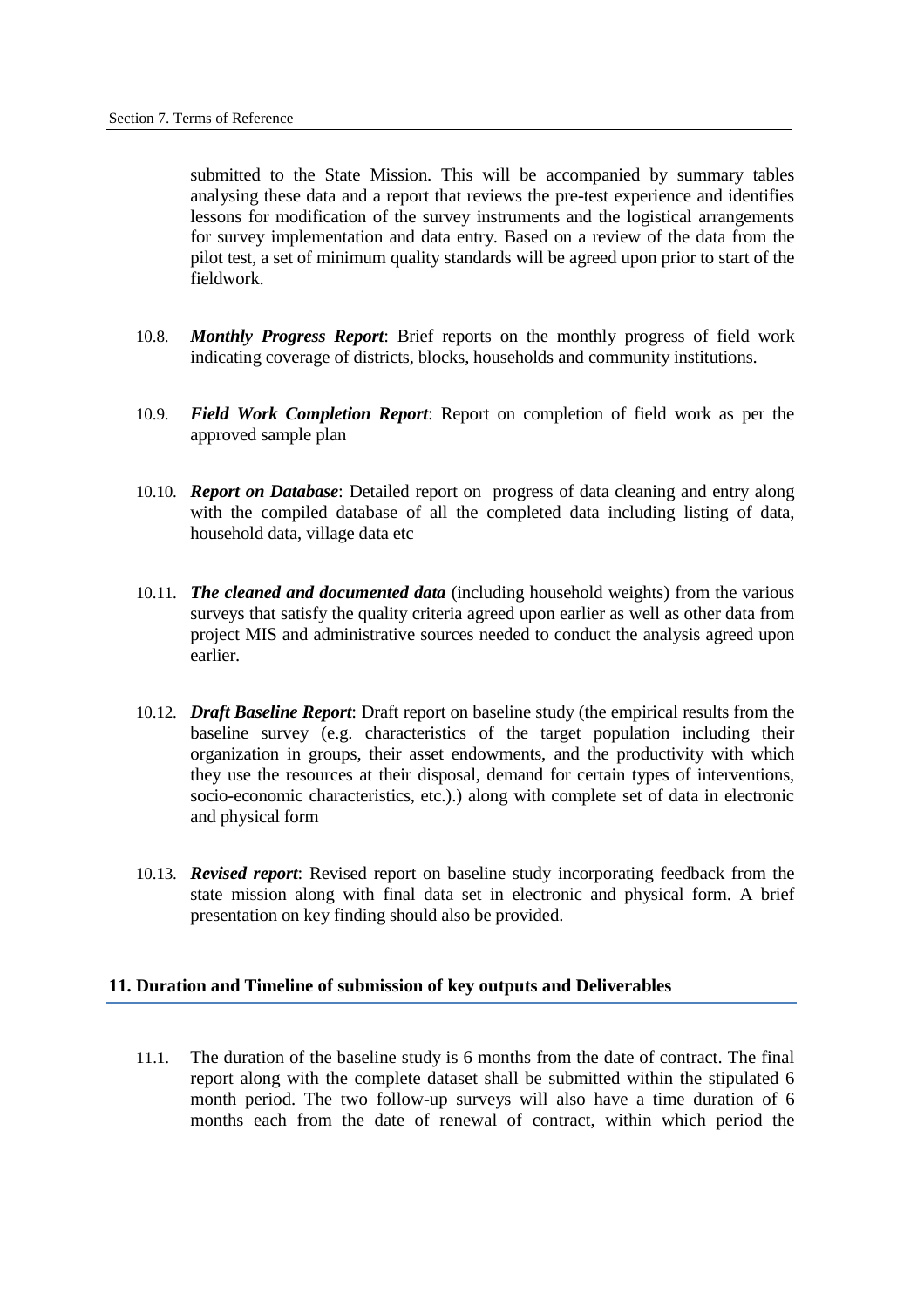consultant firm will be required to submit final reports and datasets However, based on the performance of the agency during the baseline, the State Mission may or may not retain the services of the consulting organization for all the 3 surveys.

- 11.2. However, the consultant is required to submit three financial proposals separately for baseline and the two follow-up surveys. The first follow-up survey will begin two years and six months after the commencement of the baseline survey. The second follow-up will start two years and six months after the commencement of the first follow-up survey.
- 11.3. The selected firm will be entrusted with the follow-up survey-1, only if the performance of the firm in the conduct of baseline survey is satisfactory. Similarly, the second follow-up will be entrusted to the same firm only after evaluating its performance in the conduct of baseline and first follow-up surveys. The renewal of the contract for two follow-up surveys is also subject to the consultant firm ensuring deployment of the size and expertise composition of the core team and the field teams as agreed upon.
- 11.4. The firm shall be obligated to submit along with the final reports, complete dataset with matched households from three rounds. A substantial effort must be made by the firm to ensure that all respondents are tracked as effectively as possible to minimize attrition of households in the follow-up surveys. In any case, the attrition should not be more than 5% of the total sample across three rounds.
- 11.5. The time line for submission of deliverables in Annexed. (Annexure 2)
- 11.6. In addition to the hard copies, the consultants will make available electronic copies on Compact Disks (CD) of:
	- All reports in MS Word File format;
	- • All raw data and data entry programs in CS PRO and Strata format, together with relevant summary tables in MS Excel Files with analytical tables at the time of submission of draft report and revised final report.

## **12. Key qualifications and experience of the consultant**

- 12.1. The consultant firm should have a successful track record of designing and completing
- 12.2. The organization must have a substantial research infra-structure to support field based data collection, electronic archiving of data ensuring highest level of confidentiality for research subjects as well as high validity of responses
- 12.3. The organization must have completed at least 3 large monitoring and evaluation studies or research studies or studies of similar nature involving fairly large samples during the last three years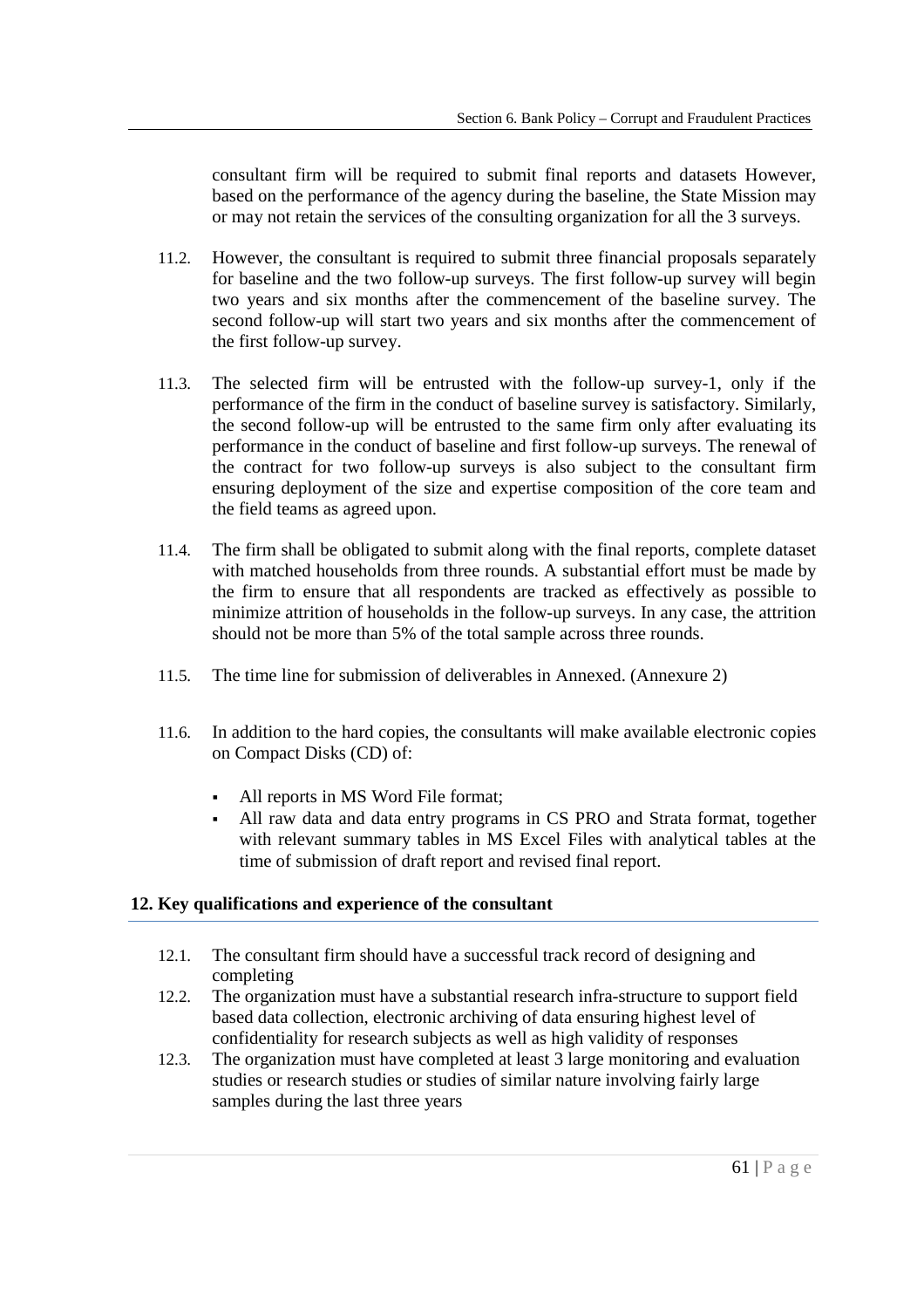12.4. The consultant organization should be able to deploy the following core team exclusively for the baseline and two follow up studies, clearly indicating the time commitment of each member for the studies. The CVs of the core team members will be evaluated as part of the evaluation of the technical proposal

|                         |                 |                |                          | The following positions must be included in the composition of the core team<br>Table No. 5 |                                                         |
|-------------------------|-----------------|----------------|--------------------------|---------------------------------------------------------------------------------------------|---------------------------------------------------------|
|                         |                 |                |                          |                                                                                             |                                                         |
| Sr.                     | <b>Position</b> | No. of         | Area of                  | <b>Educational</b>                                                                          | <b>Desired Professional</b>                             |
| N <sub>0</sub>          |                 | <b>Persons</b> | expertise                | qualification                                                                               | <b>Experience</b>                                       |
| $\mathbf{1}$            | Team            |                | M&E of                   | Ph.D in Social                                                                              | Around 12-15 years of                                   |
|                         | Leader          |                | rural                    | Sciences                                                                                    | experience in conducting M&E                            |
|                         |                 |                | Developm<br>ent          |                                                                                             | studies, poverty studies, filed<br>surveys and research |
|                         |                 |                | projects                 |                                                                                             |                                                         |
| $\overline{2}$          | Sampling        | 1              | Statistics,              | Ph.D in                                                                                     | Around 8-10 years of                                    |
|                         | Specialis       |                | Sampling                 | Statistics/Econ                                                                             | experience in providing                                 |
|                         |                 |                | theory                   | omics or                                                                                    | technical advice on sampling,                           |
|                         |                 |                |                          | having                                                                                      | estimation, design of surveys                           |
|                         |                 |                |                          | specialization<br>in Social                                                                 | etc                                                     |
|                         |                 |                |                          | science                                                                                     |                                                         |
|                         |                 |                |                          | research                                                                                    |                                                         |
|                         |                 |                |                          | methodology                                                                                 |                                                         |
| 3                       | Team            | $\overline{2}$ |                          | Post graduate                                                                               | 6-8 years of experience in the                          |
|                         | <b>Members</b>  |                |                          | in social                                                                                   | rural development sector,                               |
|                         |                 |                |                          | sciences/rural                                                                              | particularly in the area of social<br>research          |
| $\overline{\mathbf{4}}$ | Data            | $\mathbf{1}$   |                          | management<br>Degree in                                                                     | At least 5 years of experience in                       |
|                         | Analyst         |                |                          | software                                                                                    | data formats, database designs,                         |
|                         |                 |                |                          | programming                                                                                 | report generation for social                            |
|                         |                 |                |                          |                                                                                             | research, SPSS etc                                      |
| 5                       | Field           | 1              | Planning                 | Post graduate                                                                               | At least 4 years of experience in                       |
|                         | Survey          |                | and                      | in social                                                                                   | supervising and managing field                          |
|                         | Manager         |                | Supervisio<br>n of Field | science/rural<br>management                                                                 | surveys                                                 |
|                         |                 |                | Work                     |                                                                                             |                                                         |

## **13. Composition of the Core team**

The following positions must be included in the composition of the core team

 13.1. In addition to the core team indicated above, the consultant firm should deploy adequate number of field survey supervisors, enumerators and data entry staff required to complete the study within the stipulated period. As the key respondents of the survey are women members of SHGs, the consultant would be expected to deploy as many female field staff as possible. Further, the consultant is advised to identify and use the services of experienced women CRPs with required minimum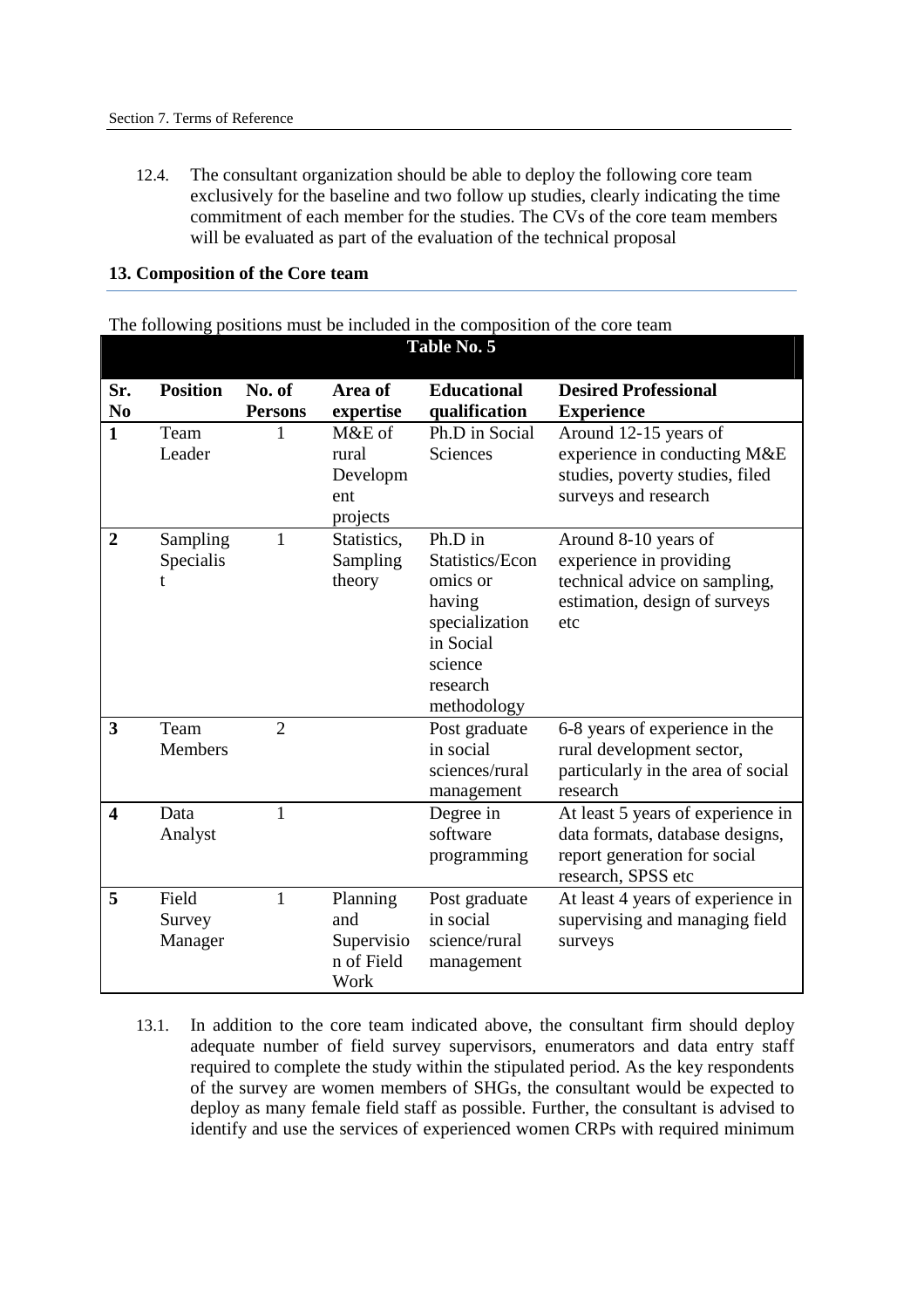qualifications as enumerators. The CRPs are experienced members/leaders of the SHGs and have themselves come out of poverty through the SHG-centric model and understand the nature and dynamics of rural poverty much better than enumerators who come from outside.

### **14. Review Committee**

 The CEO of the Mission or an officer designated by him shall be responsible for reviewing and monitoring the progress of the consulting organization's work and the deliverables.

## **15. Ownership**

 15.1. The State Mission shall be the owner of the outputs and other deliverables of the consultancy. The consultant will have no right of claim to the assignment or its outputs. Any report/document/material produced as part of these assignments shall be deemed to be the property of the state mission funding the assignment and the consultant will not have any claim over such outputs and will not use or reproduce the contents of the documents without the explicit written permission of the state mission. mission.<br>63 | P a g e<br>63 | P a g e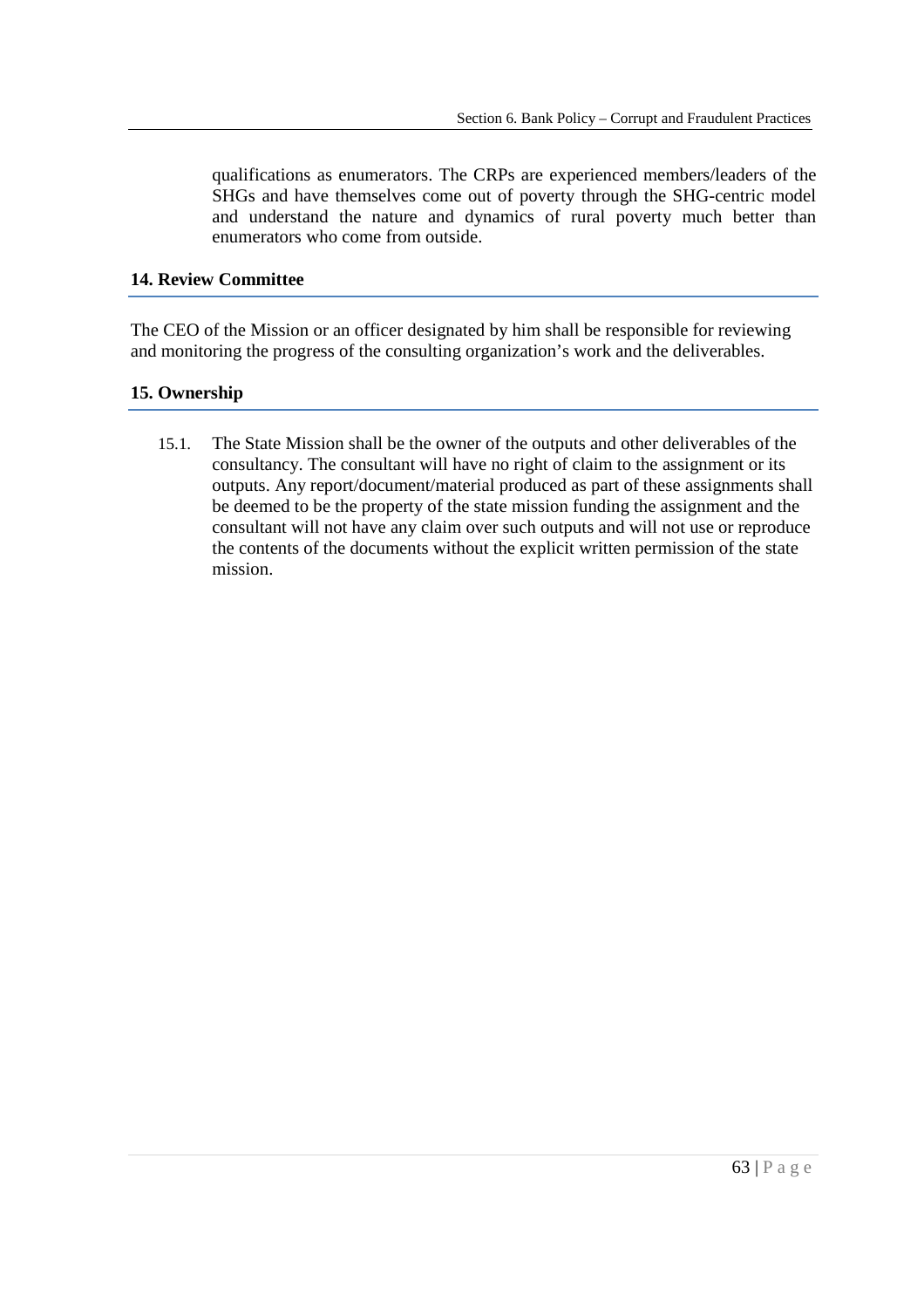|                       | <b>Illustrative List of Areas to be Covered in the Baseline Survey</b> |                                                                                                                                                                                                                                                        |                                                                                                                                                                                                             |  |  |  |
|-----------------------|------------------------------------------------------------------------|--------------------------------------------------------------------------------------------------------------------------------------------------------------------------------------------------------------------------------------------------------|-------------------------------------------------------------------------------------------------------------------------------------------------------------------------------------------------------------|--|--|--|
| Sr.<br>N <sub>0</sub> | <b>Area</b>                                                            | <b>Parameter</b>                                                                                                                                                                                                                                       | <b>Additional Parameters</b>                                                                                                                                                                                |  |  |  |
| 1.                    | Household income                                                       | Size, composition,<br>stability/volatility of<br>household income                                                                                                                                                                                      | Contribution of women<br>members to household<br>income                                                                                                                                                     |  |  |  |
| $\overline{2}$ .      | Household<br>Consumption                                               | Household consumption<br>and expenditure                                                                                                                                                                                                               | Unpaid/unaccounted<br>work of women members<br>$\checkmark$<br>Drudgery of women and<br>equipment if used any to<br>reduce drudgery                                                                         |  |  |  |
| 3.                    | <b>Household Savings</b><br>& Investment                               | Household savings<br>(physical and financial)                                                                                                                                                                                                          | $\checkmark$ Household investment<br>(physical and financial)                                                                                                                                               |  |  |  |
| 4.                    | <b>Household Asset</b><br>Portfolio                                    | <b>Natural Capital</b><br>$\checkmark$<br><b>Physical Capital</b><br><b>Financial Capital</b>                                                                                                                                                          | $\checkmark$<br>Enhancements made to<br>livelihood assets in<br>agricultural sector and<br>other sectors.<br>$\checkmark$<br>Share of women in<br>household assets<br>Assets legally owned by<br>✓<br>women |  |  |  |
| 5.                    | Household<br>Liabilities                                               | Outstanding debt to formal<br>$\checkmark$<br>and non-formal sources                                                                                                                                                                                   | Liabilities/debt portfolio<br>of women.                                                                                                                                                                     |  |  |  |
| 6.                    | <b>Basic Amenities</b>                                                 | Housing status including<br>$\checkmark$<br>homestead land<br>Sanitary facilities<br>$\checkmark$<br>Drinking water<br>Fuel, electricity etc<br>✓                                                                                                      | Ownership status of<br>$\checkmark$<br>house property                                                                                                                                                       |  |  |  |
| 7.                    | Household's access<br>to credit                                        | Household's access to<br>credit from formal and non-<br>formal sources, including<br>MFIs, rates of interest,<br>other repayment conditions<br>including mortgages and<br>collateral security<br>$\checkmark$ Use of credit funds for debt<br>swapping | Women's access to credit<br>and role of women in the<br>use of credit funds<br>Women's access to SHG<br>✓<br>credit and other funds                                                                         |  |  |  |
| 8.                    | Health & Nutrition<br><b>Status</b>                                    | Morbidity and Mortality in<br>$\checkmark$<br>the recent past<br><b>Nutritional Status of</b><br>$\checkmark$                                                                                                                                          | Morbidity and Mortality<br>events among women<br>and children                                                                                                                                               |  |  |  |

 **Annexure 1**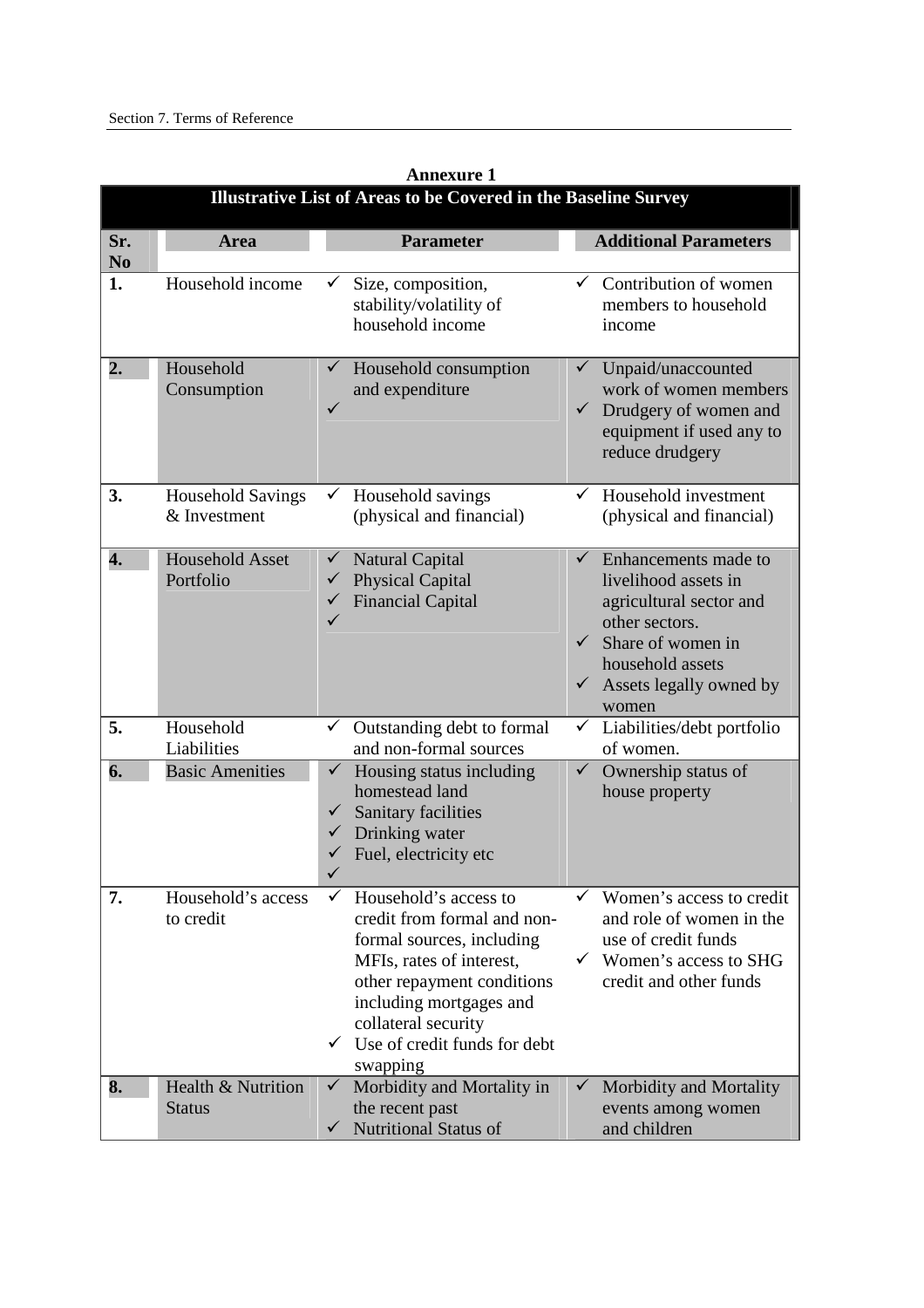|     |                              | members<br>$\checkmark$ Nutritional status of women<br>and children, pregnant<br>women and under -5<br>children.<br>$\checkmark$ Health and nutritional status<br>of the aged and the disabled<br>$\checkmark$ Under-five child mortality<br>with the proportion of new<br>born deaths<br>$\checkmark$ Children under five who are<br>stunted<br>$\checkmark$ Data on HIV incidence | Skilled attendant at birth<br>% of married women<br>with anaemia                                                   |  |
|-----|------------------------------|-------------------------------------------------------------------------------------------------------------------------------------------------------------------------------------------------------------------------------------------------------------------------------------------------------------------------------------------------------------------------------------|--------------------------------------------------------------------------------------------------------------------|--|
| 9.  | <b>Health Security</b>       | $\checkmark$ Access to primary health<br>care centres<br>Health insurance schemes<br>for the poor (availability $\&$<br>access)                                                                                                                                                                                                                                                     | $\checkmark$ Health insurance schemes<br>for women and their<br>access                                             |  |
| 10. | Occupation and<br>Employment | Occupational Profile of<br>$\checkmark$<br>household members<br>$\checkmark$ Access to self and wage<br>employment opportunities<br>including MGNREGS<br>$\checkmark$ Wage rates and seasonal<br>variations<br>$\checkmark$ Wage difference between<br>men and women                                                                                                                | Women's access to wage<br>and self-employment<br>opportunities and wage<br>rates                                   |  |
| 11. | Migration                    | Migration including distress<br>migration of household<br>members<br>✓                                                                                                                                                                                                                                                                                                              | Migration undertaken by<br>women members and its<br>impact on children and<br>the elderly                          |  |
| 12. | Livestock                    | % of households that are<br>✓<br>members of dairy<br>cooperatives                                                                                                                                                                                                                                                                                                                   | $\checkmark$                                                                                                       |  |
| 13. | Food Security                | Household food security<br>✓<br>status<br>Seasonal variations<br>$\checkmark$<br>Access to PDS<br>Methods adopted to<br>overcome food insecurity                                                                                                                                                                                                                                    | Role of women in<br>promoting food security<br>in households<br>Impact of food insecurity<br>on women and children |  |
| 14. | Education                    | <b>Educational Profile of</b><br>$\checkmark$<br>household members<br>Access to primary<br>$\checkmark$<br>education                                                                                                                                                                                                                                                                | % of girl children<br>✓<br>attending primary schools                                                               |  |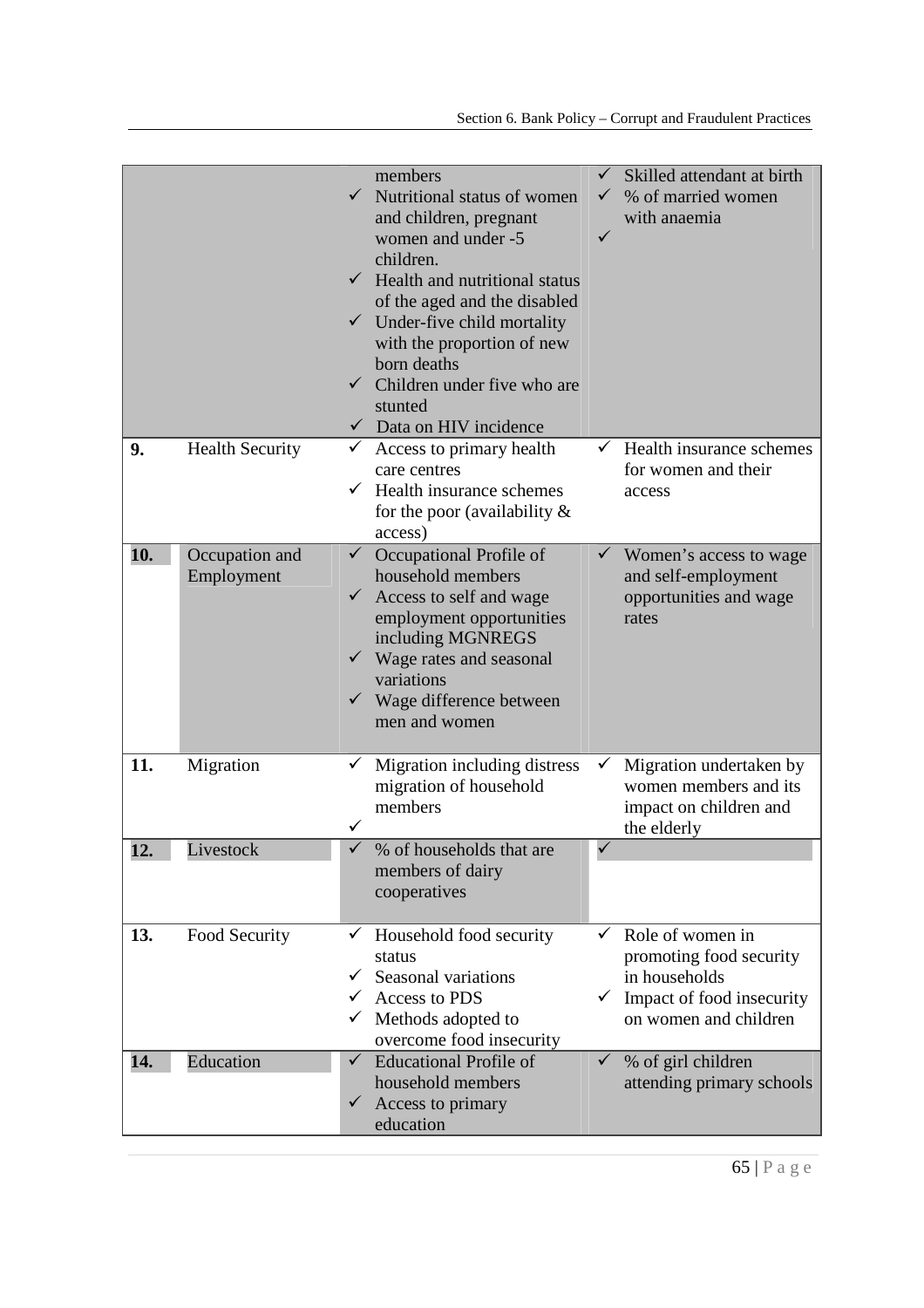|     |                                                                                                                                                                                         | ✓            | Dropout rate                                                                                                                                                                                                                                                                                                                                                         |                                                   |                                                                                                                                                                                                                                                                                                                                  |
|-----|-----------------------------------------------------------------------------------------------------------------------------------------------------------------------------------------|--------------|----------------------------------------------------------------------------------------------------------------------------------------------------------------------------------------------------------------------------------------------------------------------------------------------------------------------------------------------------------------------|---------------------------------------------------|----------------------------------------------------------------------------------------------------------------------------------------------------------------------------------------------------------------------------------------------------------------------------------------------------------------------------------|
|     | Awareness &<br>participation                                                                                                                                                            | ✓            | Awareness levels of women<br>on dynamics of poverty,<br>rights and entitlements,<br>public services and mission<br>processes and benefits<br>Empowerment of women                                                                                                                                                                                                    | $\checkmark$<br>$\checkmark$<br>$\checkmark$<br>✓ | Role of women in<br>decision making process<br>(household as well as<br>community level)<br>Control of women over<br>household resources<br>Participation/involvement<br>of women on community<br>level institutions and<br><b>PRIs</b><br>$\checkmark$ Perceived well being of<br>women belonging to<br>different social groups |
| 15. | <b>Village Level</b><br>Institutions<br>including ,PRIs,<br>PDS, primary &<br>upper primary<br>schools,<br>Anganwadi center,<br>health sub-center,<br>primary credit<br>cooperative etc | ✓            | Inclusiveness of the<br>institutions<br>$\checkmark$ Transparency and<br>accountability of these<br>institutions<br>$\checkmark$ Equity in provision of<br>services<br>$\checkmark$ Audit expenditures<br>$\checkmark$ Representation of<br>vulnerable groups<br>$\checkmark$ Gram sabha meetings<br>$\checkmark$ Role of the poor in the<br>management & governance | $\checkmark$<br>$\checkmark$                      | Role/participation of<br>women in the governance<br>of these institutions<br>Role of SC ST and other<br>marginalized<br>communities in the<br>governance of these<br>institutions                                                                                                                                                |
| 16. | Self Help Groups<br>(SHGs)                                                                                                                                                              | ✓            | Adherence to the<br>panchasutras<br>$\checkmark$ Quality of book-keeping<br>$\checkmark$ Leadership, vision,<br>financial base, recognition<br>etc<br>Self reliance of SHGs<br>Sustainability features of<br><b>SHGs</b>                                                                                                                                             |                                                   | Effective rotation of<br>leadership                                                                                                                                                                                                                                                                                              |
| 17. | <b>SHG Federations</b>                                                                                                                                                                  | $\checkmark$ | Typology and functioning<br>of federations<br>Financial management<br>practices<br>$\checkmark$ Role in promotion of<br>livelihoods for the poor                                                                                                                                                                                                                     |                                                   | $\checkmark$ Democratic functioning<br>$\checkmark$ Leadership<br>Financial sustainability[                                                                                                                                                                                                                                      |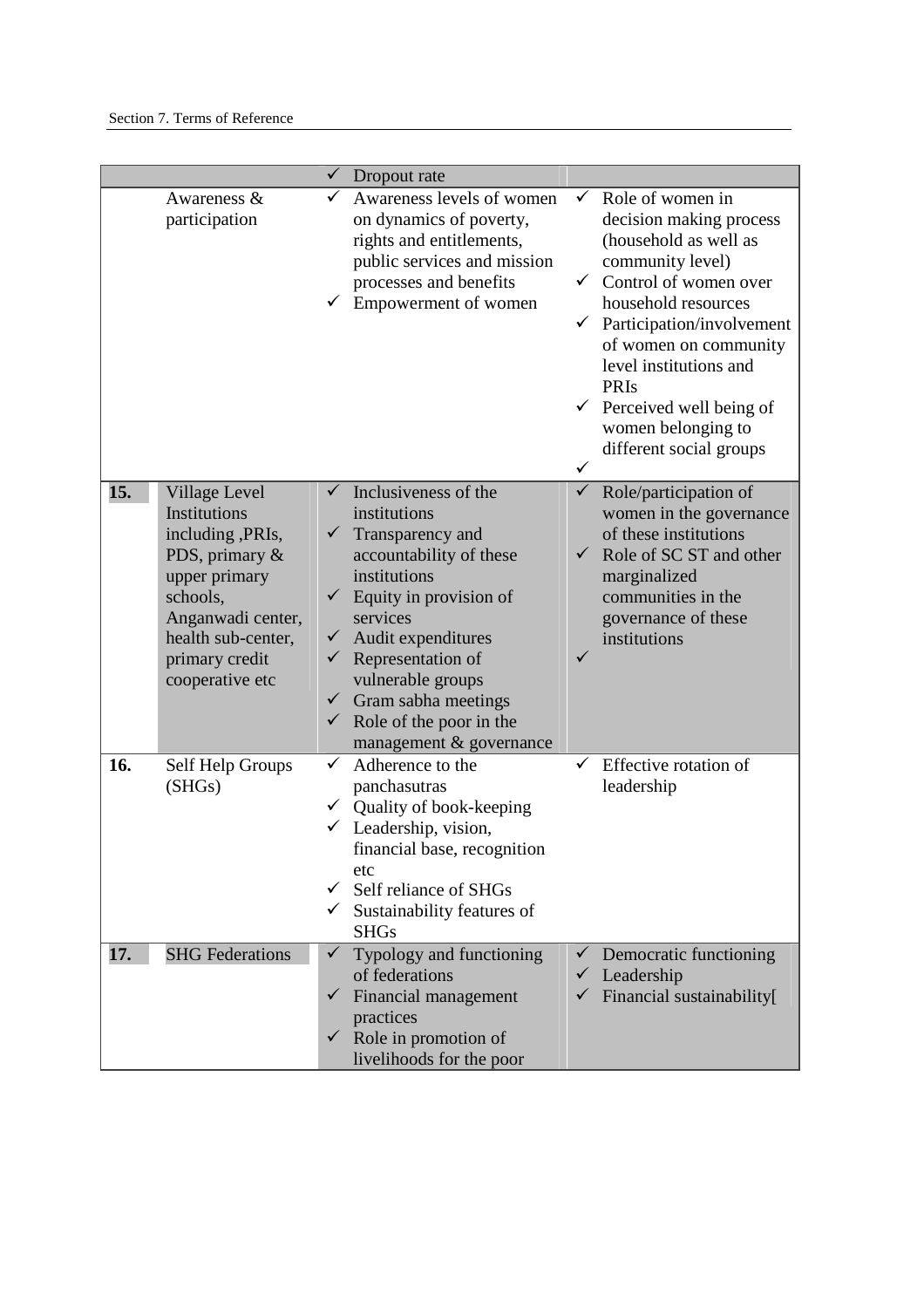## **PART II**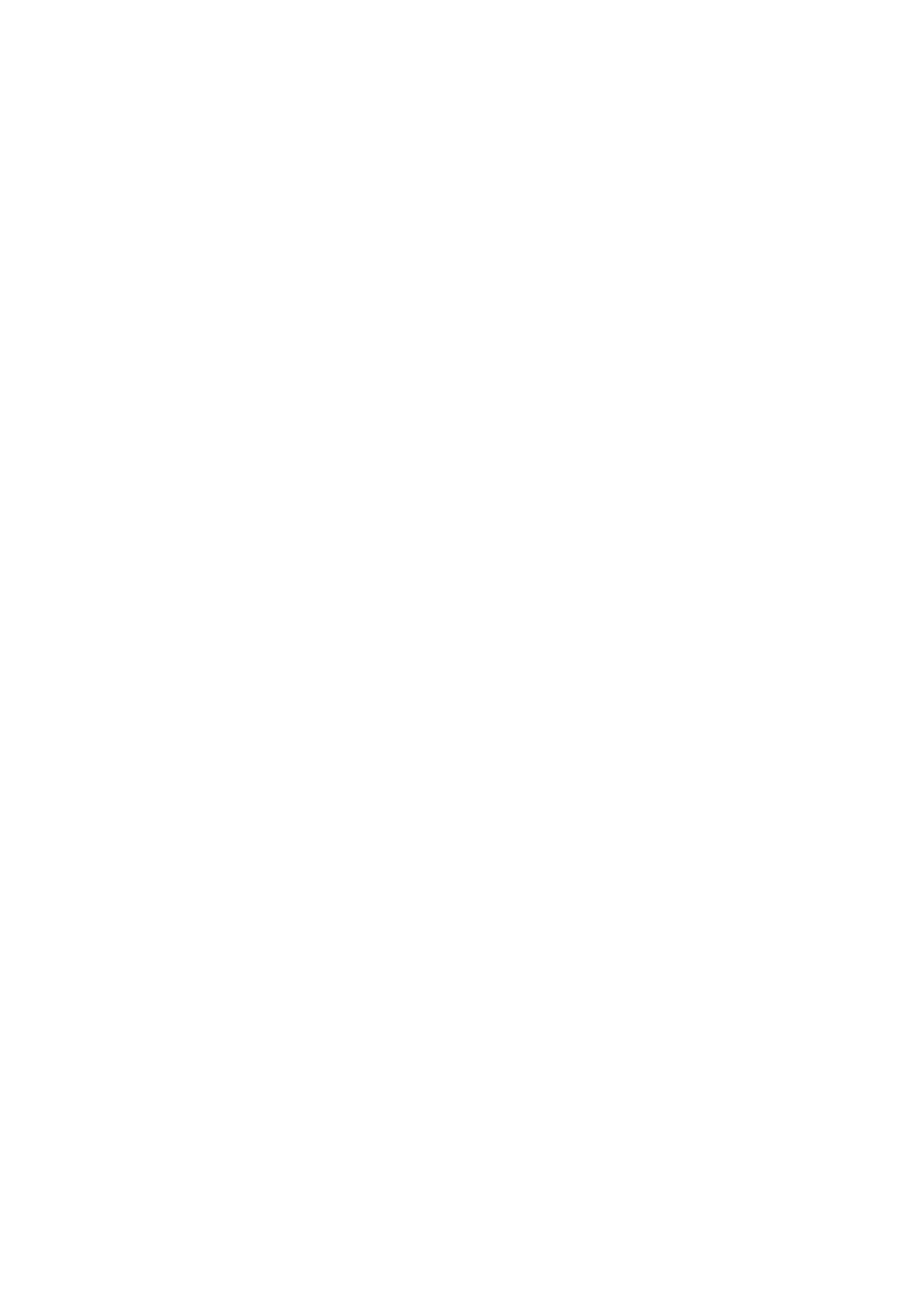# **S T A N D A R D F O R M O F C O N T R A C T**

# **Consultant's Services**  Lump-Sum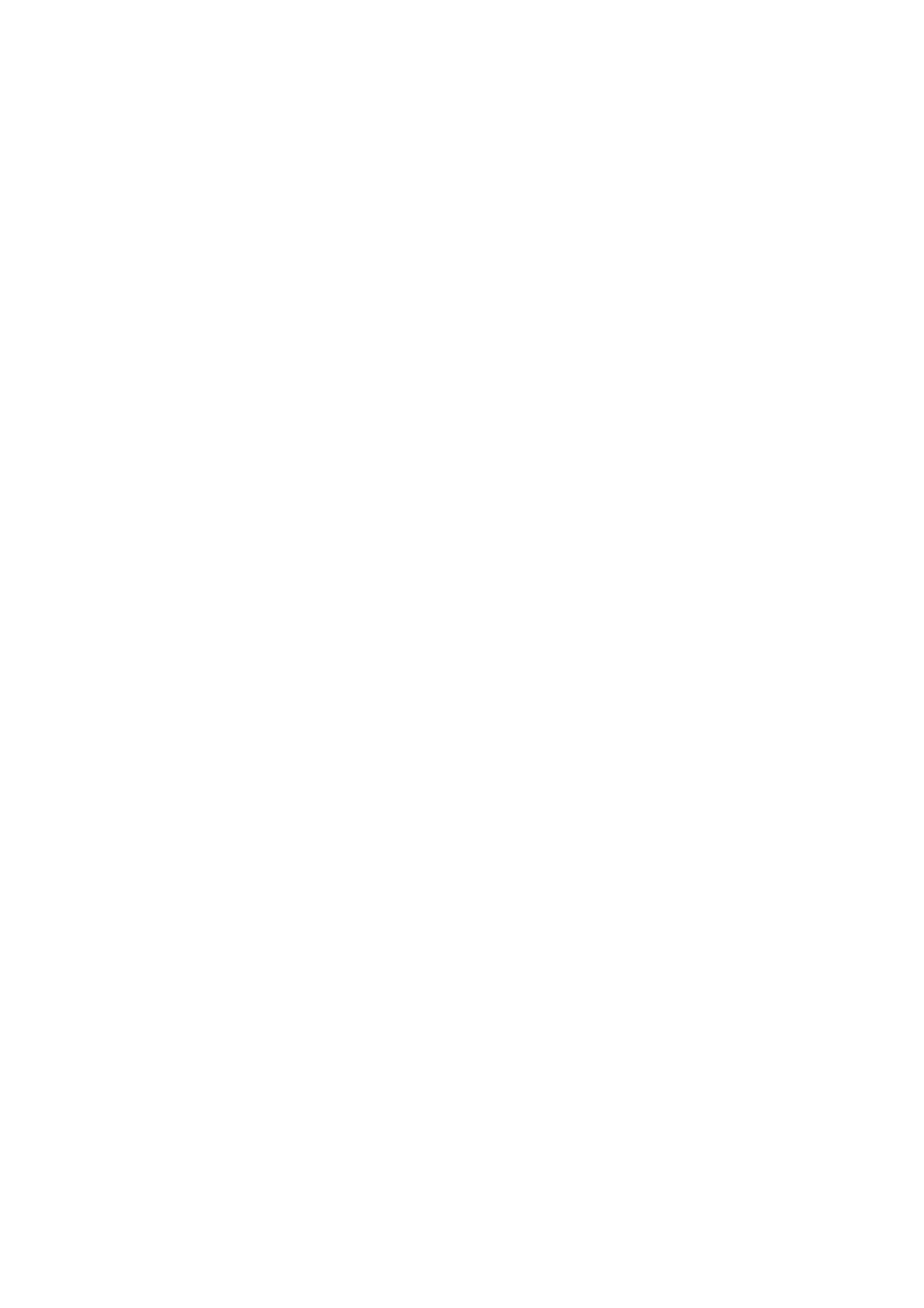# **Contents**

| B. Commencement, Completion, Modification and Termination of Contract 82 |  |
|--------------------------------------------------------------------------|--|
|                                                                          |  |
|                                                                          |  |
|                                                                          |  |
|                                                                          |  |
|                                                                          |  |
|                                                                          |  |
|                                                                          |  |
|                                                                          |  |
|                                                                          |  |
|                                                                          |  |
|                                                                          |  |
|                                                                          |  |
|                                                                          |  |
|                                                                          |  |
|                                                                          |  |
|                                                                          |  |
|                                                                          |  |
|                                                                          |  |
|                                                                          |  |
|                                                                          |  |
|                                                                          |  |
|                                                                          |  |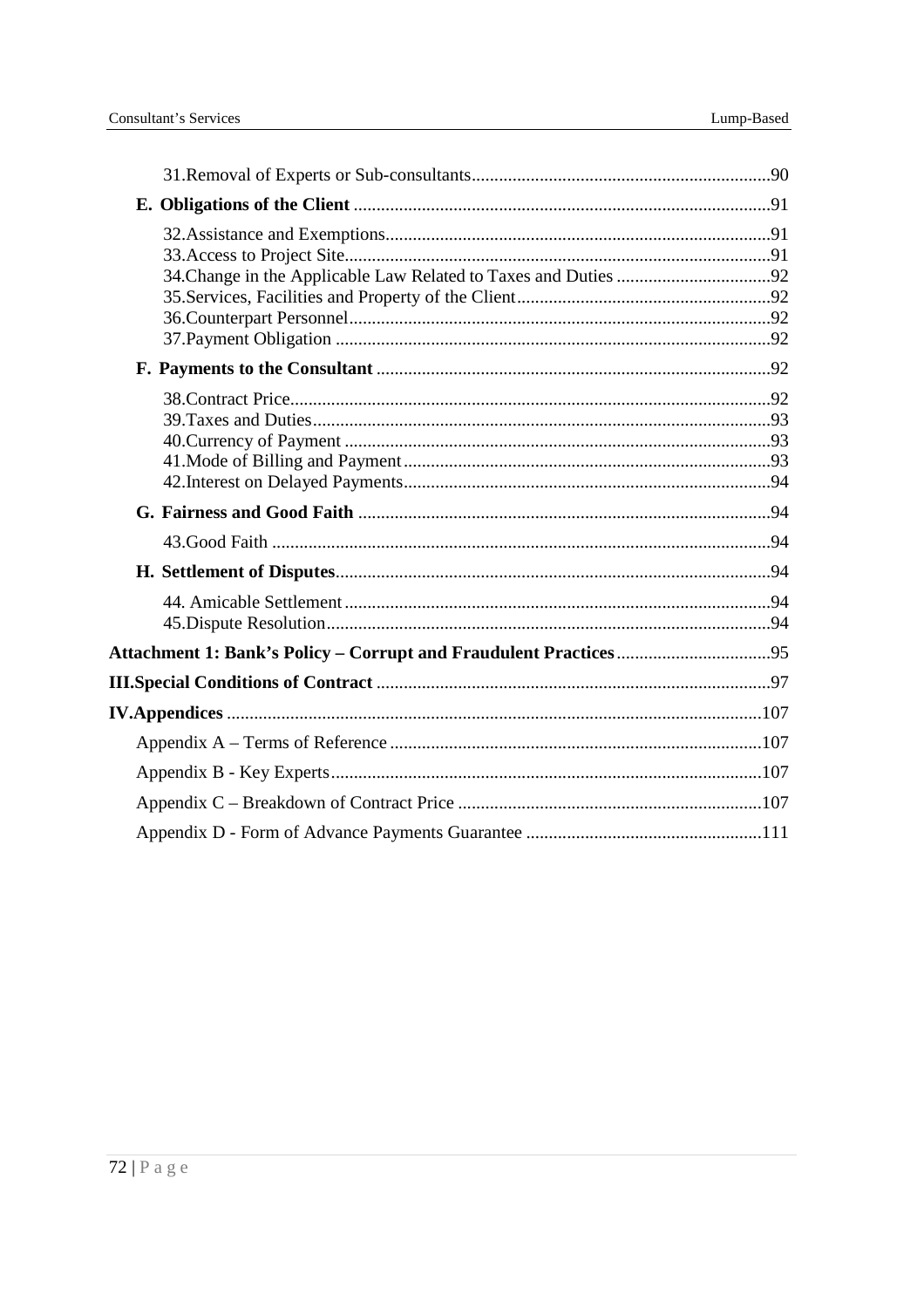## **Preface**

- 1. The standard Contract form consists of four parts: the Form of Contract to be signed by the Client and the Consultant, the General Conditions of Contract (GCC), including Attachment 1 (Bank's Policy – Corrupt and Fraudulent Practices); the Special Conditions of Contract (SCC); and the Appendices.
- 2. The General Conditions of Contract, including Attachment 1, shall not be modified. The Special Conditions of Contract that contain clauses specific to each Contract intend to supplement, but not over-write or otherwise contradict, the General Conditions.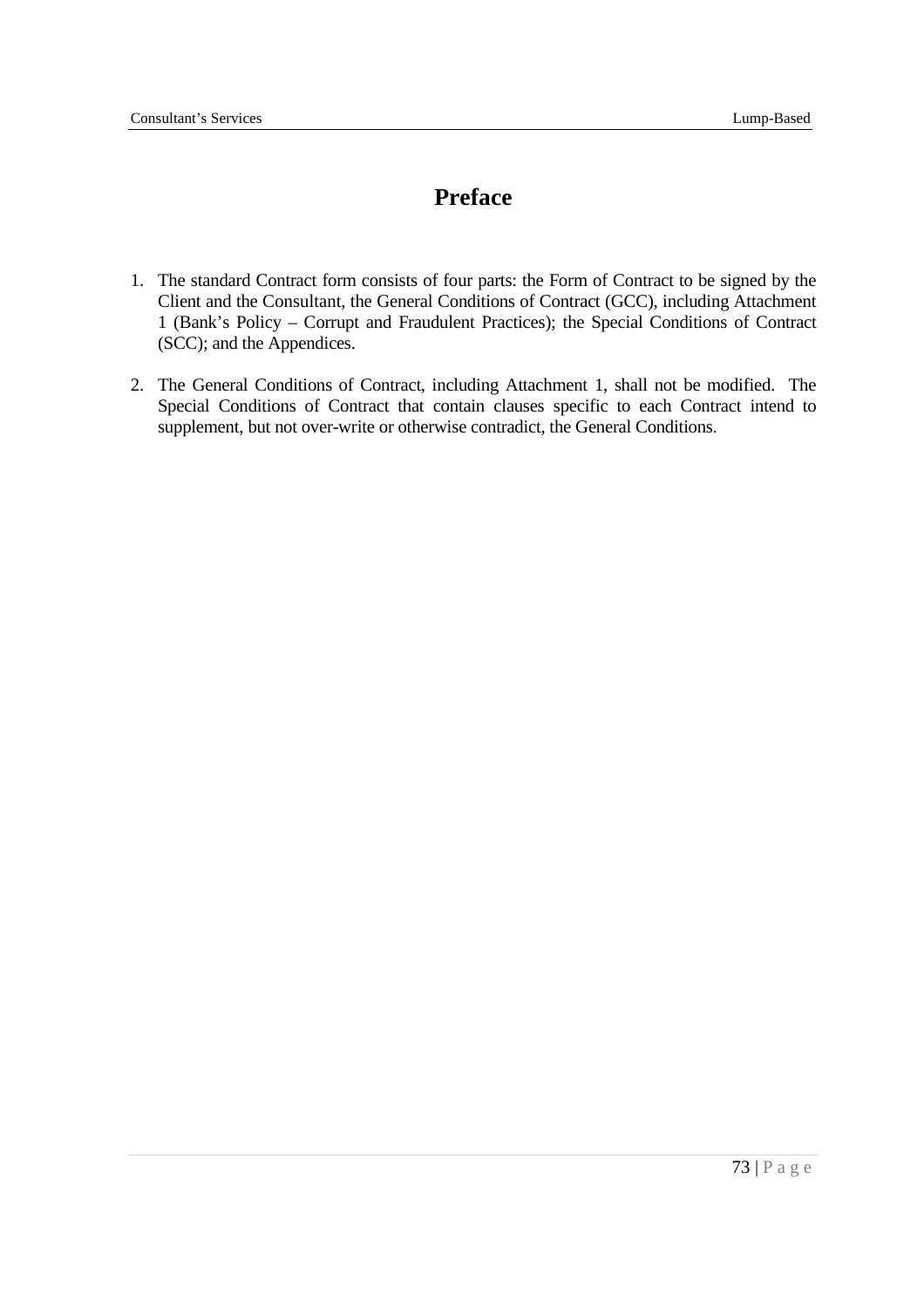### **CONTRACT FOR CONSULTANT'S SERVICES**

#### **Lump-Sum**

**Project Name**\_\_\_\_\_\_\_\_\_\_\_\_\_\_\_\_\_\_\_\_\_\_\_\_\_\_\_

*[Loan/Credit/Grant]***No.**\_\_\_\_\_\_\_\_\_\_\_\_\_\_\_\_\_\_\_\_

**Contract No.**\_\_\_\_\_\_\_\_\_\_\_\_\_\_\_\_\_\_\_\_\_\_\_\_\_\_\_\_

**between** 

 *[Name of the Client]* 

**and** 

 *[Name of the Consultant]* 

 **Dated:**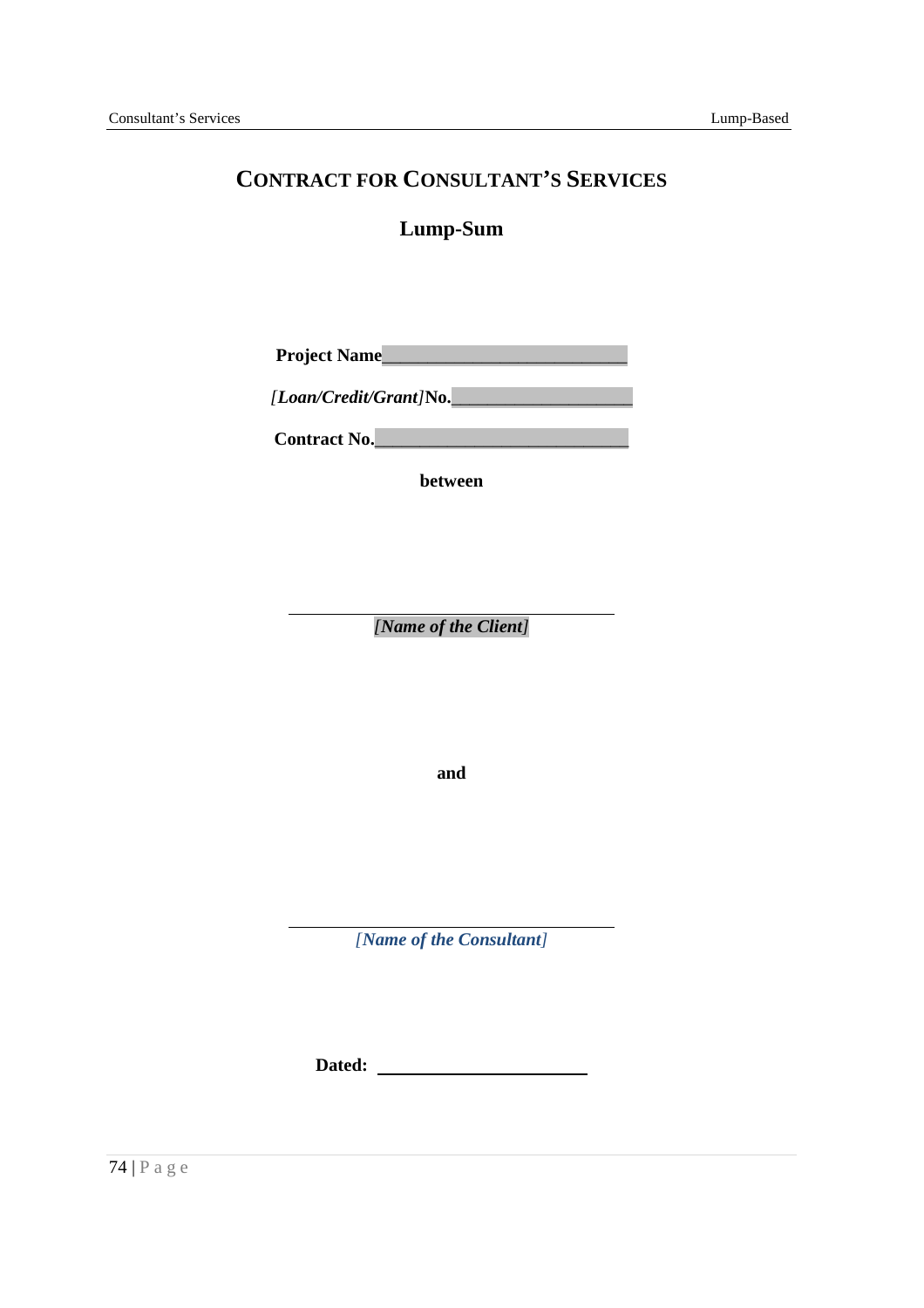## **I. Form of Contract**

#### **LUMP-SUM**

(Text in brackets [ ] is optional; all notes should be deleted in the final text)

 This CONTRACT (hereinafter called the "Contract") is made the *[number]* day of the month of *[month]*, *[year]*, between, on the one hand, *[name of Client or Recipient]* (hereinafter called the "Client") and, on the other hand, *[name of Consultant]* (hereinafter called the "Consultant").

 *[If the Consultant consist of more than one entity, the above should be partially amended to read as follows:* "...(hereinafter called the "Client") and, on the other hand, a Joint Venture (name of the JV) consisting of the following entities, each member of which will be jointly and severally liable to the Client for all the Consultant's obligations under this Contract,  namely, *[name of member]* and *[name of member]* (hereinafter called the "Consultant").]

#### WHEREAS

- $(a)$  defined in this Contract (hereinafter called the "Services"); (a) the Client has requested the Consultant to provide certain consulting services as
- $(b)$  skills, expertise and technical resources, has agreed to provide the Services on the terms and conditions set forth in this Contract; (b) the Consultant, having represented to the Client that it has the required professional
- $(c)$ [insert as relevant, International Bank for Reconstruction and Development (IBRD)  *or International Development Association (IDA)]:*toward the cost of the Services and intends to apply a portion of the proceeds of this [loan/credit/grant] to eligible payments under this Contract, it being understood that (i) payments by the Bank will be made only at the request of the Client and upon approval by the Bank; (ii) such payments will be subject, in all respects, to the terms and conditions of the [loan/financing/grant]agreement, including prohibitions of withdrawal from the [loan/credit/grant] account for the purpose of any payment to persons or entities, or for any import of goods, if such payment or import, to the knowledge of the Bank, is prohibited by the decision of the United Nations Security council taken under Chapter VII of the Charter of the United Nations; and (iii) no party other than the Client shall derive any rights from the [loan/financing/grant] agreement or have any claim to the [loan/credit/grant] proceeds; (c) the Client has received [*or* has applied for] a loan [*or* credit *or* grant] from the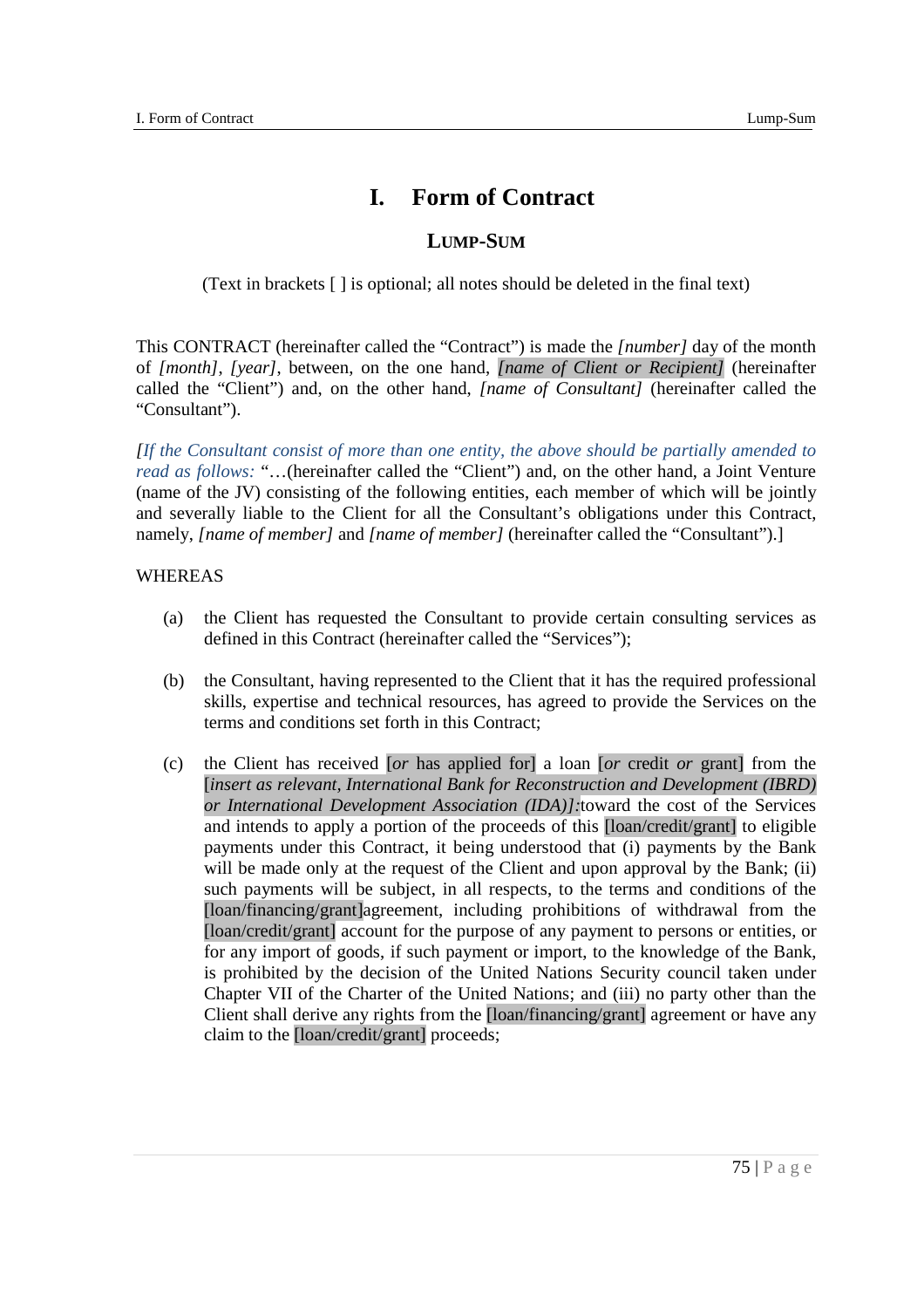NOW THEREFORE the parties hereto hereby agree as follows:

- $\mathbf{1}$ . this Contract: The following documents attached hereto shall be deemed to form an integral part of
	- $(a)$  Corrupt and Fraudulent Practices); The General Conditions of Contract(including Attachment 1 "Bank Policy –
	- $(b)$ The Special Conditions of Contract;
	- Appendices:

 (c) Appendices: Appendix A: Terms of Reference Appendix B: Key Experts Appendix C: Breakdown of Contract Price Appendix D: Form of Advance Payments Guarantee

 In the event of any inconsistency between the documents, the following order of precedence shall prevail: the Special Conditions of Contract; the General Conditions of Contract, including Attachment 1; Appendix A; Appendix B; Appendix C; Appendix D. Any reference to this Contract shall include, where the context permits, a reference to its Appendices.

- $\overline{2}$ . in the Contract, in particular: 2. The mutual rights and obligations of the Client and the Consultant shall be as set forth
	- $(a)$  of the Contract; and (a) the Consultant shall carry out the Services in accordance with the provisions
	- $(b)$  provisions of the Contract. the Client shall make payments to the Consultant in accordance with the

 IN WITNESS WHEREOF, the Parties hereto have caused this Contract to be signed in their respective names as of the day and year first above written.

For and on behalf of *[Name of Client]* 

 *[Authorized Representative of the Client – name, title and signature]* 

For and on behalf of *[Name of Consultant or Name of a Joint Venture]* 

 *[Authorized Representative of the Consultant – name and signature]* 

 *[For a joint venture, either all members shall sign or only the lead member, in which case the power of attorney to sign on behalf of all members shall be attached.*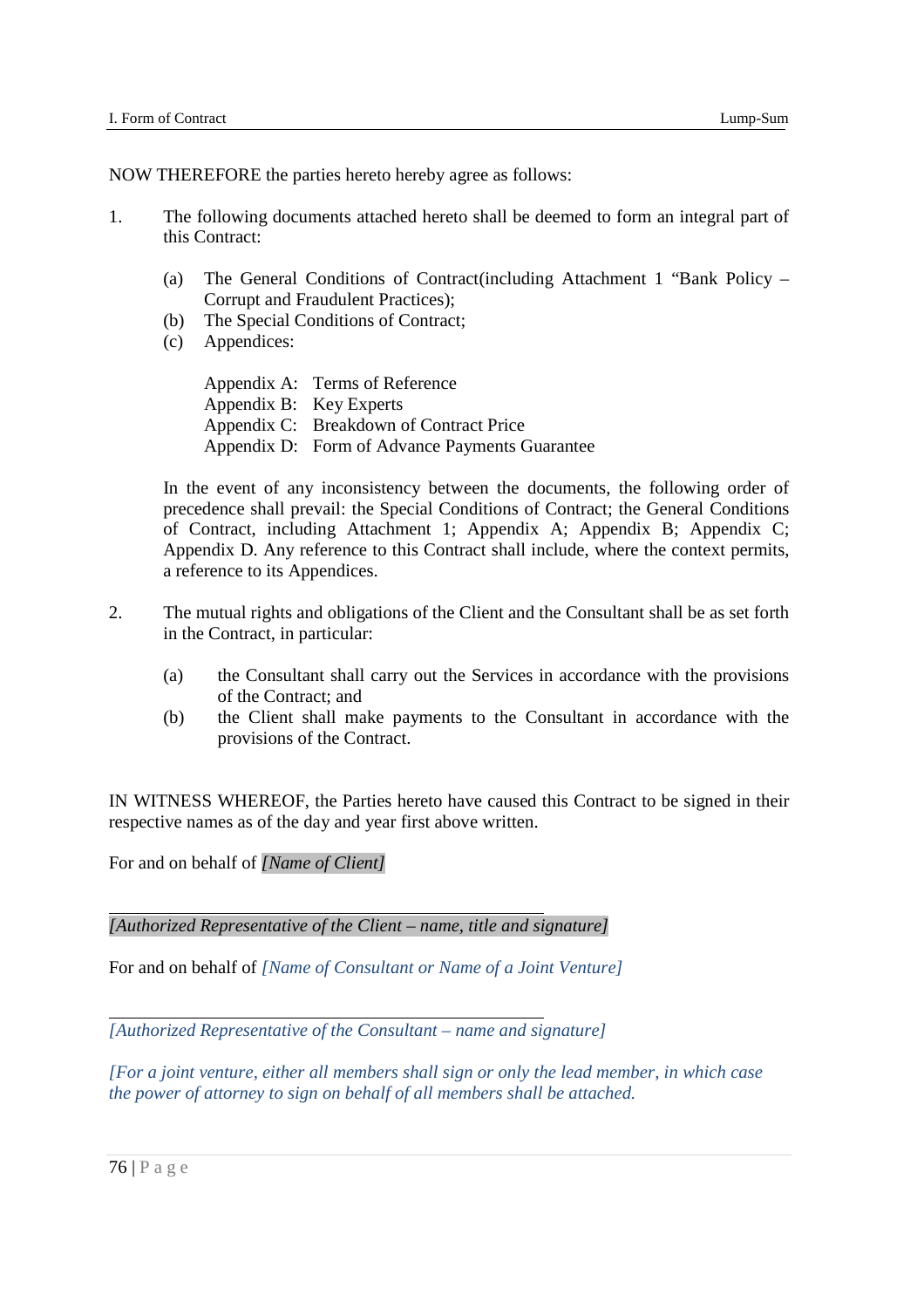For and on behalf of each of the members of the Consultant *[insert the Name of the Joint Venture]* 

 *[Name of the lead member]* 

 *[Authorized Representative on behalf of a Joint Venture]* 

 *[add signature blocks for each member if all are signing]*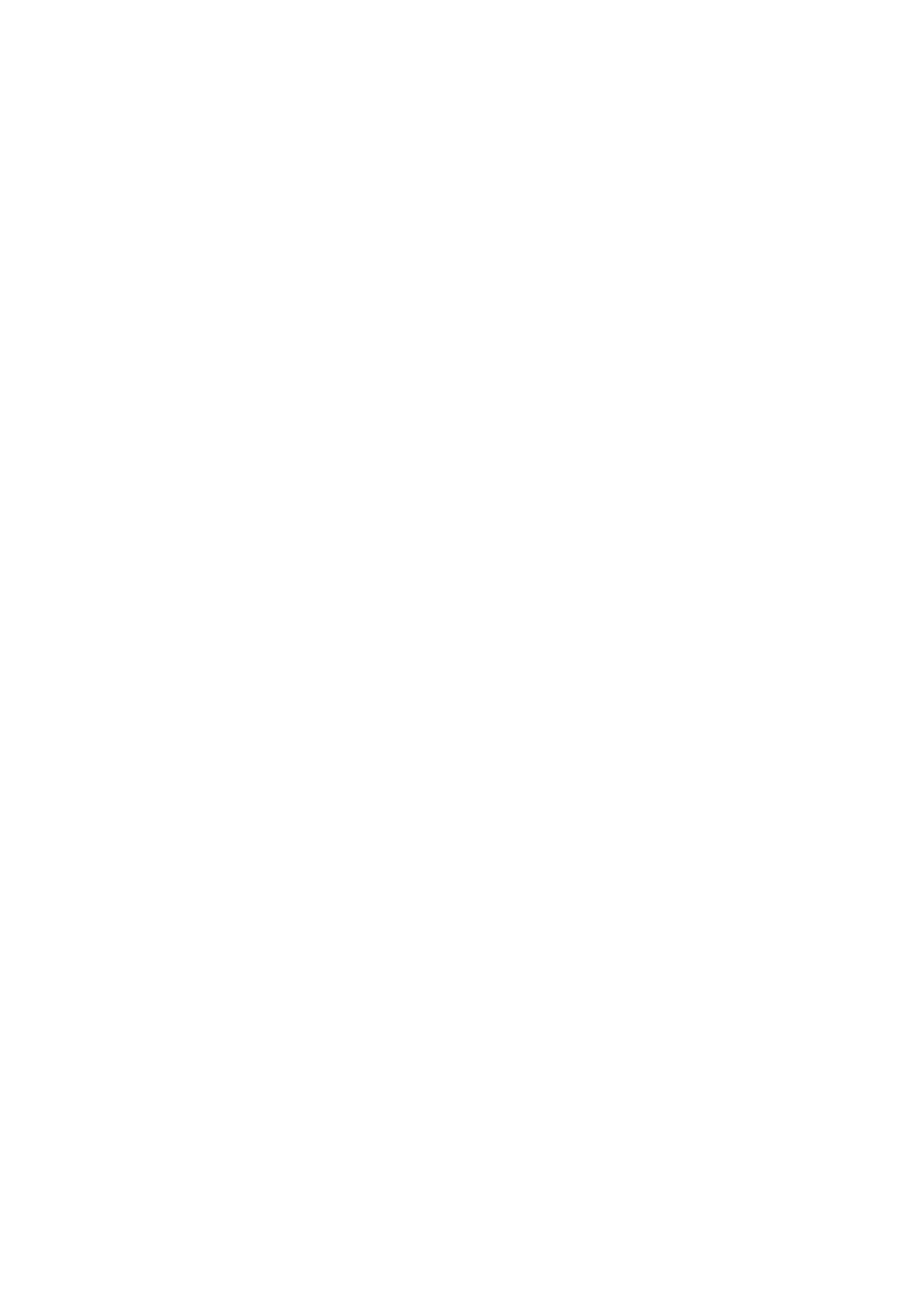## **II. General Conditions of Contract**

#### **A. GENERAL PROVISIONS**

#### **1. Definitions** 1.1. Unless the context otherwise requires, the following terms whenever used in this Contract have the following meanings:

- (a) "Applicable Guidelines" means Guidelines for Selection and Employment of Consultants under IBRD Loans and IDA Credits & Grants by World Bank Borrowers, dated January 2011.
- (b) "Applicable Law" means the laws and any other instruments having the force of law in the Client's country, or in such other country as may be specified in the **Special Conditions of Contract (SCC)**, as they may be issued and in force from time to time.
- (c) "Bank" means the International Bank for Reconstruction and Development (IBRD) or the International Development Association (IDA).
- (d) "Borrower" means the Government, Government agency or other entity thatsigns the financing agreementwith the Bank.
- (e) "Client" means the implementing agency that signs the Contract for the Services with the Selected Consultant.
- "Consultant" consulting firm or entity selected by the Client to provide the Services under the signed Contract. (f) "Consultant" means a legally-established professional
- (g) "Contract" means the legally binding written agreement signed between the Client and the Consultant and which includes all the attached documents listed in its paragraph 1 of the Form of Contract (the General Conditions (GCC), the Special Conditions (SCC), and the Appendices).
- (h) "Day" means a working day unless indicated otherwise.
- (i) "Effective Date" means the date on which this Contract comes into force and effect pursuant to Clause GCC 11.
- (j) "Experts" means, collectively, Key Experts, Non-Key Experts, or any other personnel of the Consultant, Sub-consultant or JV member(s) assigned by the Consultant to perform the Services or any part thereof under the Contract.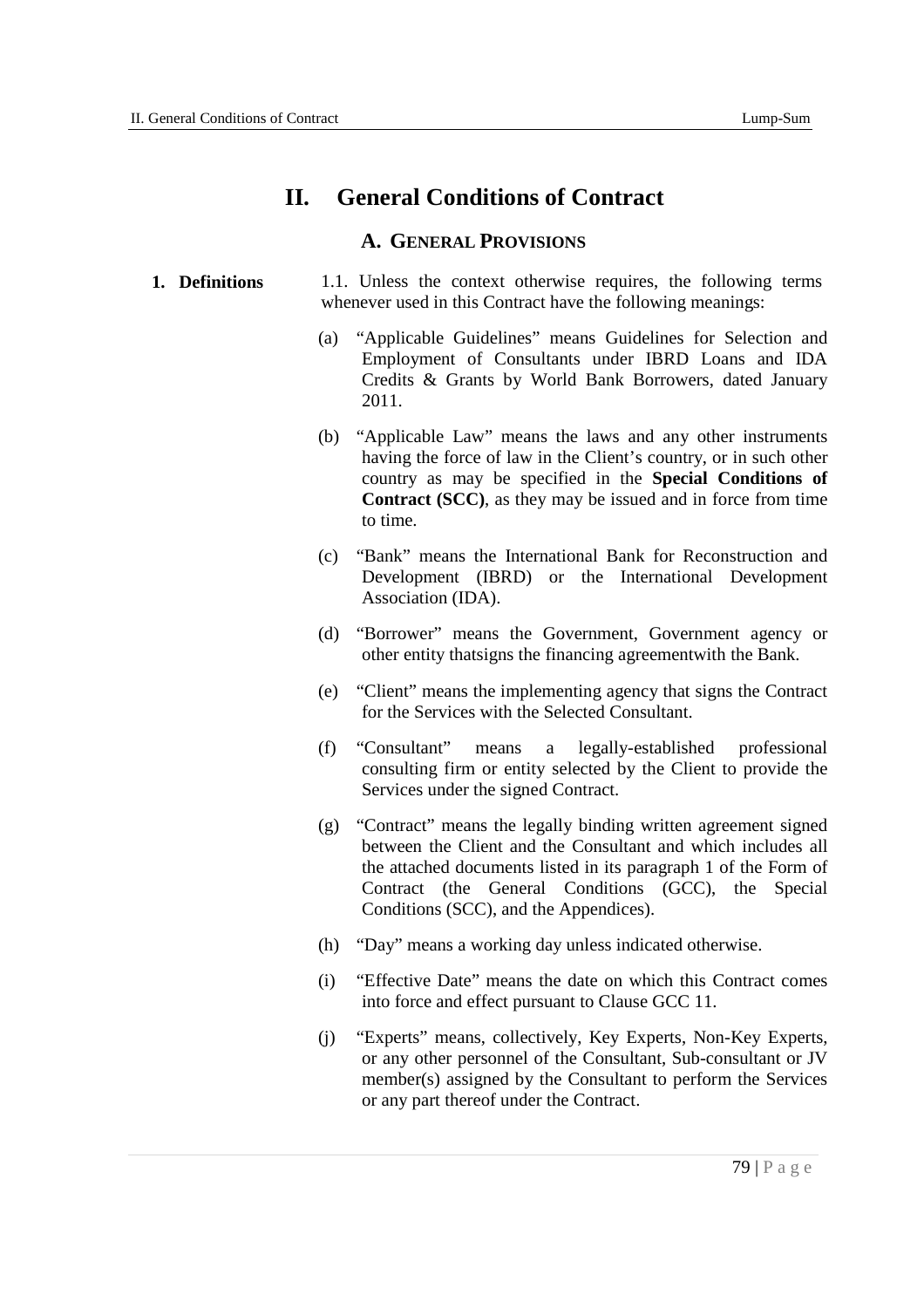- (k) "Foreign Currency" means any currency other than the currency of the Client's country.
- (l) "GCC" means these General Conditions of Contract.
- (m) "Government" means the government of the Client's country.
- (n) "Joint Venture (JV)" means an associationwith or without a legal personality distinct from that of its members, of more than one entity where one member has the authority to conduct all businesses for and on behalf of any and all the members of the JV, and where the members of the JV are jointly and severally liable to the Client for the performance of the Contract.
- (o) "Key Expert(s)" means an individual professional whose skills, qualifications, knowledge and experience are critical to the performance of the Services under the Contract and whose Curricula Vitae (CV) was taken into account in the technical evaluation of the Consultant's proposal.
- (p) "Local Currency" means the currency of the Client's country.
- (q) "Non-Key Expert(s)" means an individual professional provided by the Consultant or its Sub-consultant to perform the Services or any part thereof under the Contract.
- (r) "Party" means the Client or the Consultant, as the case may be, and "Parties" means both of them.
- (s) "SCC" means the Special Conditions of Contract by which the GCC may be amended or supplemented but not over-written.
- (t) "Services" means the work to be performed by the Consultant pursuant to this Contract, as described in Appendix A hereto.
- (u) "Sub-consultants" means an entity to whom/which the Consultant subcontracts any part of the Services while remaining solely liable for the execution of the Contract.
- (v) "Third Party" means any person or entity other than the Government, the Client, the Consultant or a Sub-consultant.
- **between** the **2. Relationship** 2.1. Nothing contained herein shall be construed as establishing a **between the relationship** of master and servant or of principal and agent as **Parties between the Client and the Consultant.** The Consultant, subject to this Contract, has complete charge of the Experts and Sub- consultants, if any, performing the Services and shall be fully responsible for the Services performed by them or on their behalf hereunder.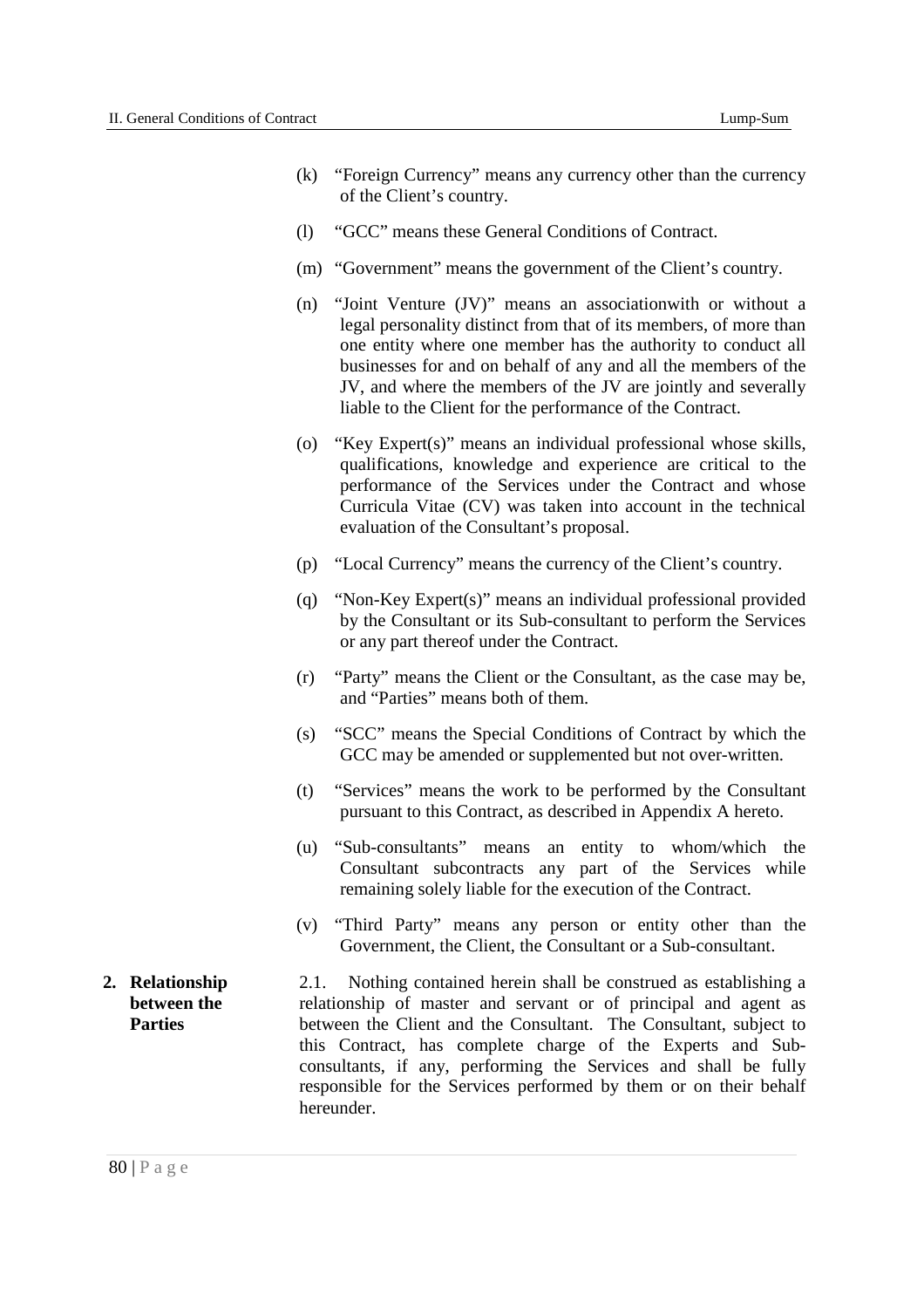| 3. Law Governing<br>Contract                             | 3.1. This Contract, its meaning and interpretation, and the relation<br>between the Parties shall be governed by the Applicable Law.                                                                                                                                                                                                                                                                                                        |
|----------------------------------------------------------|---------------------------------------------------------------------------------------------------------------------------------------------------------------------------------------------------------------------------------------------------------------------------------------------------------------------------------------------------------------------------------------------------------------------------------------------|
| 4. Language                                              | 4.1. This Contract has been executed in the language specified in<br>the SCC, which shall be the binding and controlling language for all<br>matters relating to the meaning or interpretation of this Contract.                                                                                                                                                                                                                            |
| 5. Headings                                              | The headings shall not limit, alter or affect the meaning of this<br>5.1.<br>Contract.                                                                                                                                                                                                                                                                                                                                                      |
| <b>6.</b> Communications                                 | Any communication required or permitted to be given or made<br>6.1.<br>pursuant to this Contract shall be in writing in the language specified<br>in Clause GCC 4. Any such notice, request or consent shall be<br>deemed to have been given or made when delivered in person to an<br>authorized representative of the Party to whom the communication is<br>addressed, or when sent to such Party at the address specified in the<br>SCC. |
|                                                          | 6.2. A Party may change its address for notice hereunder by giving<br>the other Party any communication of such change to the address<br>specified in the SCC.                                                                                                                                                                                                                                                                              |
| 7. Location                                              | The Services shall be performed at such locations as are<br>7.1.<br>specified in Appendix A hereto and, where the location of a<br>particular task is not so specified, at such locations, whether in the<br>Government's country or elsewhere, as the Client may approve.                                                                                                                                                                  |
| 8. Authority of<br><b>Member</b> in<br><b>Charge</b>     | In case the Consultant is a Joint Venture, the members hereby<br>8.1.<br>authorize the member specified in the SCC to act on their behalf in<br>exercising all the Consultant's rights and obligations towards the<br>Client under this Contract, including without limitation the receiving<br>of instructions and payments from the Client.                                                                                               |
| 9. Authorized<br><b>Representatives</b>                  | Any action required or permitted to be taken, and any<br>9.1.<br>document required or permitted to be executed under this Contract by<br>the Client or the Consultant may be taken or executed by the officials<br>specified in the SCC.                                                                                                                                                                                                    |
| 10. Corrupt and<br><b>Fraudulent</b><br><b>Practices</b> | 10.1. The Bank requires compliance with its policy in regard to<br>corrupt and fraudulent practices as set forth in Attachment 1 to the<br>GCC.                                                                                                                                                                                                                                                                                             |
| <b>Commissions</b><br>a.<br>and Fees                     | 10.2. The Client requires the Consultant to disclose<br>any<br>commissions, gratuities or fees that may have been paid or are to be<br>paid to agents or any other party with respect to the selection process<br>or execution of the Contract. The information disclosed must<br>include at least the name and address of the agent or other party, the<br>amount and currency, and the purpose of the commission, gratuity or             |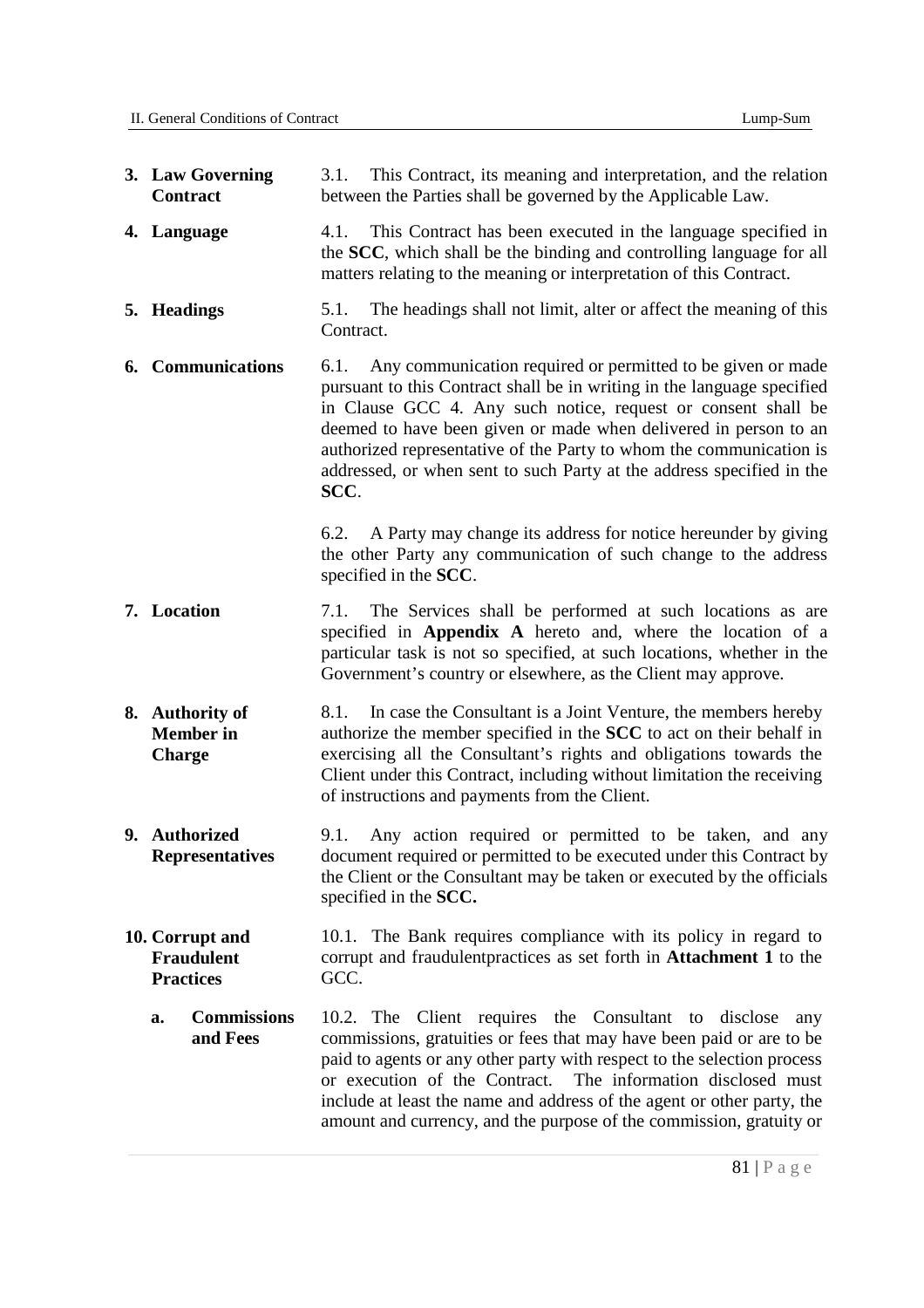fee. Failure to disclose such commissions, gratuities or fees may result in termination of the Contract and/or sanctions by the Bank.

#### **B. COMMENCEMENT, COMPLETION, MODIFICATION AND TERMINATION OF CONTRACT**

- **11. Effectiveness of**  "Effective Date") of the Client's notice to the Consultant instructing the Consultant to begin carrying out the Services. This notice shall confirm that the effectiveness conditions, if any, listed in the **SCC**  have been met. **Contract**  11.1. This Contract shall come into force and effect on the date (the
- **12. Termination of Contract for Failure to Become**  12.1. If this Contract has not become effective within such time period after the date of Contract signature as specified in the **SCC**, either Party may, by not less than twenty two (22) days written notice to the other Party, declare this Contract to be null and void, and in the event of such a declaration by either Party, neither Party shall have any claim against the other Party with respect hereto. **Effective**
- **of Services**  13.1. The Consultant shall confirm availability of Key Experts and begin carrying out the Services not later than the number of days after the Effective Date specified in the **SCC**. **13. Commencement**
- **14. Expiration of**  this Contract shall expire at the end of such time period after the Effective Date as specified in the **SCC**. **Contract**  14.1. Unless terminated earlier pursuant to Clause GCC 19 hereof,
- **15. Entire Agreement**  provisions agreed by the Parties. No agent or representative of either Party has authority to make, and the Parties shall not be bound by or be liable for, any statement, representation, promise or agreement not set forth herein. 15.1. This Contract contains all covenants, stipulations and
- **16. Modifications or**  this Contract, including any modification or variation of the scope of the Services, may only be made by written agreement between the Parties. However, each Party shall give due consideration to any proposals for modification or variation made by the other Party. **Variations**  16.1. Any modification or variation of the terms and conditions of

 16.2. In cases of substantial modifications or variations, the prior written consent of the Bank is required.

#### **17. Force Majeure**

 **a. Definition** 17.1. For the purposes of this Contract, "Force Majeure" means an event which is beyond the reasonable control of a Party, is not foreseeable, is unavoidable, and makes a Party's performance of its obligations hereunder impossible or so impractical as reasonably to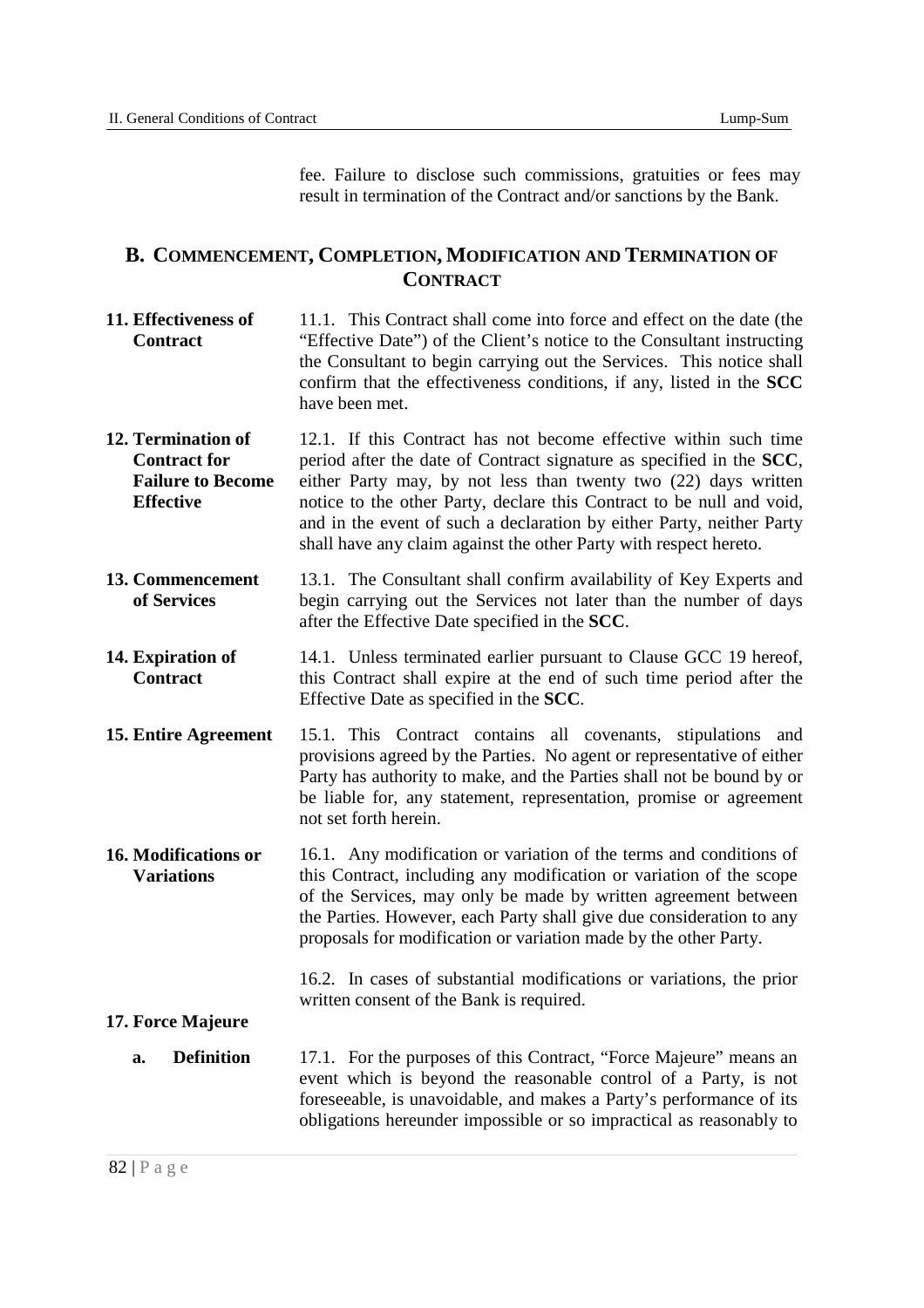be considered impossible under the circumstances, and subject to those requirements, includes, but is not limited to, war, riots, civil disorder, earthquake, fire, explosion, storm, flood or other adverse weather conditions, strikes, lockouts or other industrial action confiscation or any other action by Government agencies.

 17.2. Force Majeure shall not include (i) any event which is caused by the negligence or intentional action of a Party or such Party's Experts, Sub-consultants or agents or employees, nor (ii) any event which a diligent Party could reasonably have been expected to both take into account at the time of the conclusion of this Contract, and avoid or overcome in the carrying out of its obligations hereunder.

 17.3. Force Majeure shall not include insufficiency of funds or failure to make any payment required hereunder.

- $\mathbf{h}$ . hereunder shall not be considered to be a breach of, or default under, this Contract insofar as such inability arises from an event of Force Majeure, provided that the Party affected by such an event has taken all reasonable precautions, due care and reasonable alternative measures, all with the objective of carrying out the terms and conditions of this Contract. **b. No Breach of Contract**  17.4. The failure of a Party to fulfill any of its obligations
- **c. Measures to be Taken**  17.5. A Party affected by an event of Force Majeure shall continue to perform its obligations under the Contract as far as is reasonably practical, and shall take all reasonable measures to minimize the consequences of any event of Force Majeure.

 17.6. A Party affected by an event of Force Majeure shall notify the other Party of such event as soon as possible, and in any case not later than fourteen (14) calendar days following the occurrence of such event, providing evidence of the nature and cause of such event, and shall similarly give written notice of the restoration of normal conditions as soon as possible.

 17.7. Any period within which a Party shall, pursuant to this Contract, complete any action or task, shall be extended for a period equal to the time during which such Party was unable to perform such action as a result of Force Majeure.

 17.8. During the period of their inability to perform the Services as a result of an event of Force Majeure, the Consultant, upon instructions by the Client, shall either:

 (a) demobilize, in which case the Consultant shall be reimbursed for additional costs they reasonably and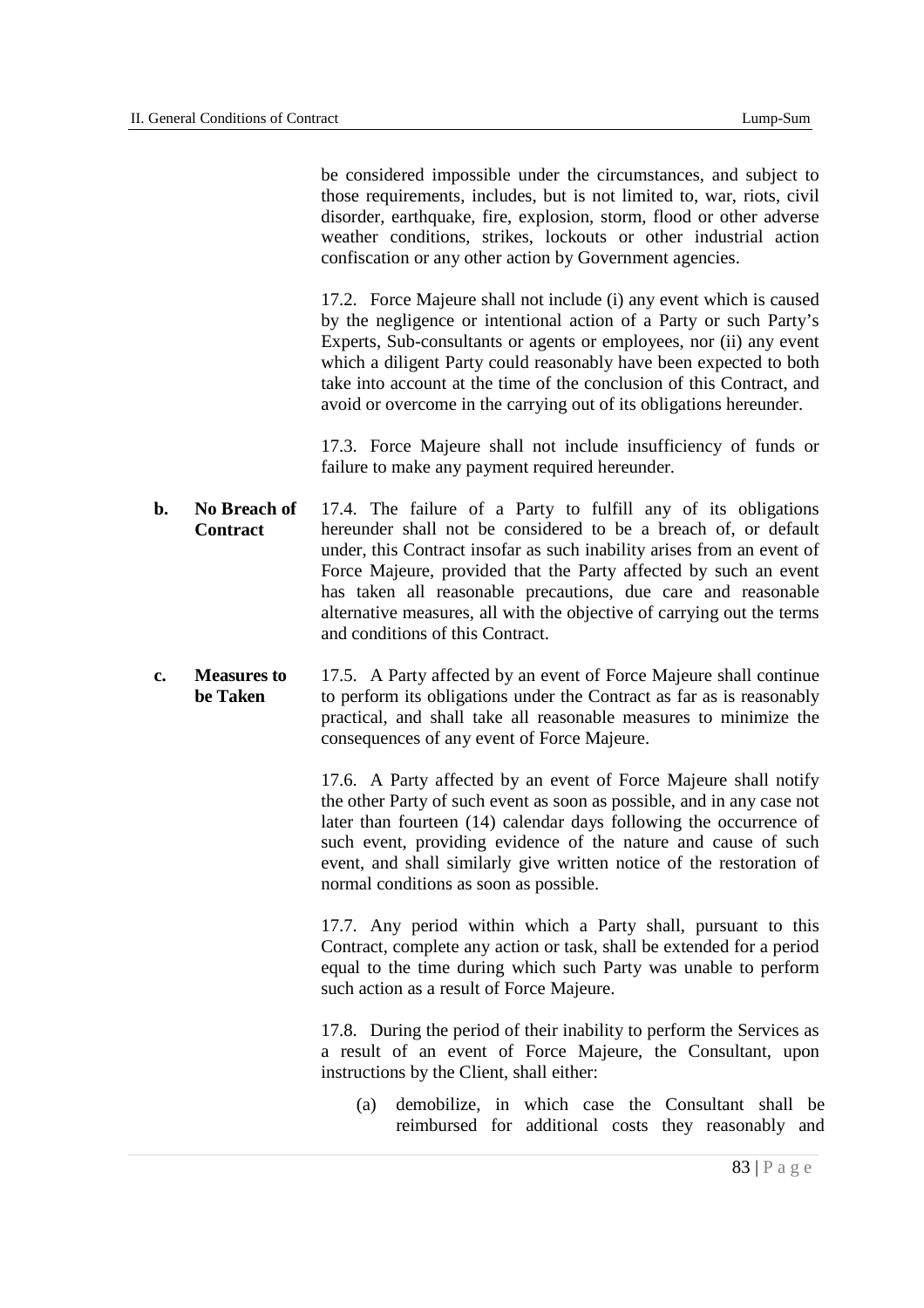|                        | necessarily incurred, and, if required by the Client, in<br>reactivating the Services; or                                                                                                                                                                                                                                                                                                                                                                                                                                                                             |
|------------------------|-----------------------------------------------------------------------------------------------------------------------------------------------------------------------------------------------------------------------------------------------------------------------------------------------------------------------------------------------------------------------------------------------------------------------------------------------------------------------------------------------------------------------------------------------------------------------|
|                        | continue with the Services to the extent reasonably<br>(b)<br>possible, in which case the Consultant shall continue to be<br>paid under the terms of this Contract and be reimbursed<br>for additional costs reasonably and necessarily incurred.                                                                                                                                                                                                                                                                                                                     |
|                        | 17.9. In the case of disagreement between the Parties as to the<br>existence or extent of Force Majeure, the matter shall be settled<br>according to Clauses GCC 44& 45.                                                                                                                                                                                                                                                                                                                                                                                              |
| 18. Suspension         | 18.1. The Client may, by written notice of suspension to the<br>Consultant, suspend all payments to the Consultant hereunder if the<br>Consultant fails to perform any of its obligations under this Contract,<br>including the carrying out of the Services, provided that such notice<br>of suspension (i) shall specify the nature of the failure, and (ii) shall<br>request the Consultant to remedy such failure within a period not<br>exceeding thirty (30) calendar days after receipt by the Consultant of<br>such notice of suspension.                     |
| <b>19. Termination</b> | 19.1. This Contract may be terminated by either Party as per<br>provisions set up below:                                                                                                                                                                                                                                                                                                                                                                                                                                                                              |
| By the Client<br>a.    | The Client may terminate this Contract in case of the<br>19.1.1.<br>occurrence of any of the events specified in paragraphs (a)<br>through (f) of this Clause. In such an occurrence the Client<br>shall give at least thirty (30) calendar days' written notice of<br>termination to the Consultant in case of the events referred to in<br>(a) through (d); at least sixty $(60)$ calendar days' written notice<br>in case of the event referred to in (e); and at least five $(5)$<br>calendar days' written notice in case of the event referred to in<br>$(f)$ : |
|                        | If the Consultant fails to remedy a failure in the<br>(a)<br>performance of its obligations hereunder, as specified in a<br>notice of suspension pursuant to Clause GCC 18;                                                                                                                                                                                                                                                                                                                                                                                           |
|                        | If the Consultant becomes (or, if the Consultant consists<br>(b)<br>of more than one entity, if any of its members becomes)<br>insolvent or bankrupt or enter into any agreements with<br>their creditors for relief of debt or take advantage of any<br>law for the benefit of debtors or go into liquidation or<br>receivership whether compulsory or voluntary;                                                                                                                                                                                                    |
|                        | If the Consultant fails to comply with any final decision<br>(c)<br>reached as a result of arbitration proceedings pursuant to<br>Clause GCC 45.1;                                                                                                                                                                                                                                                                                                                                                                                                                    |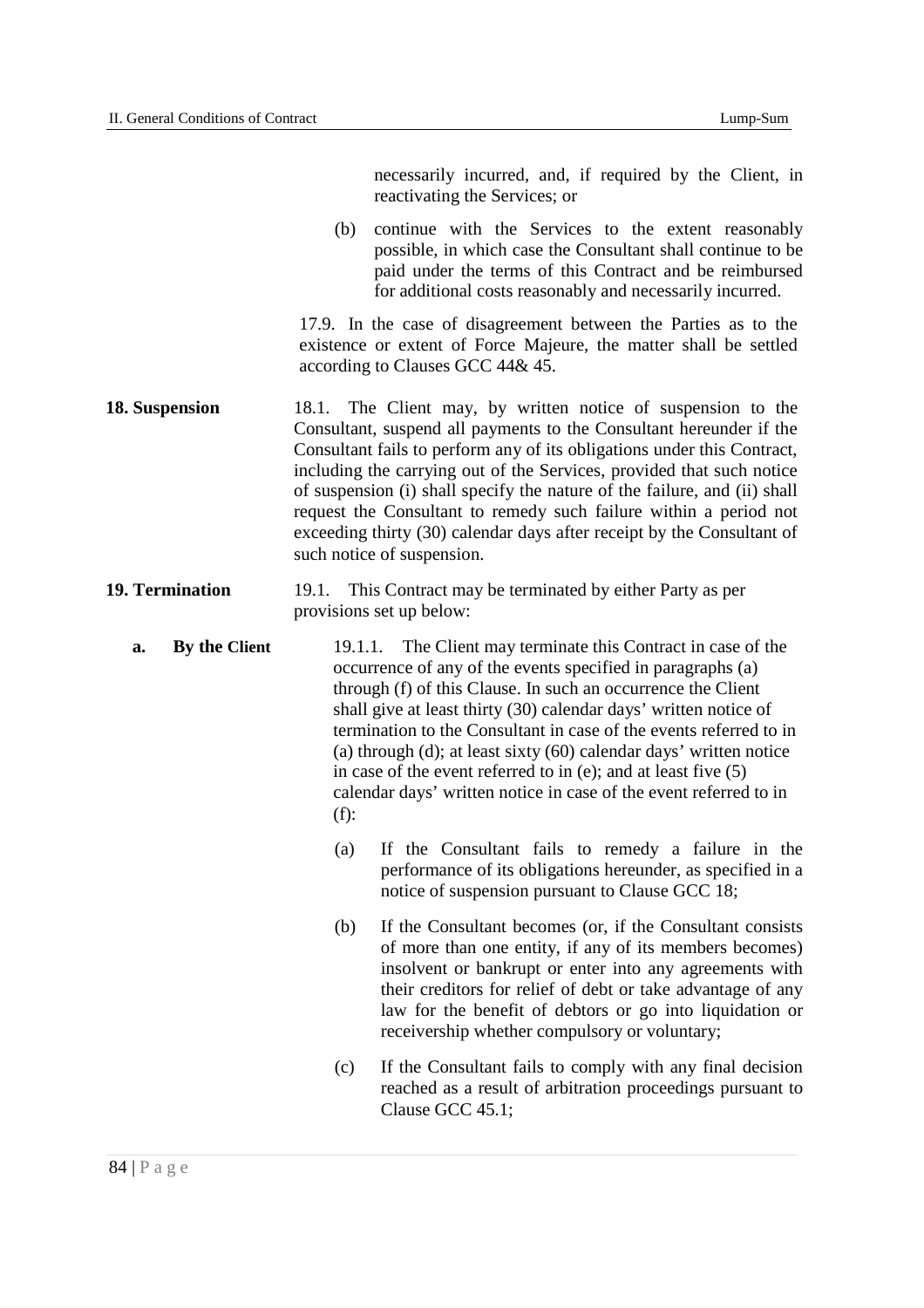|                |                                                                | (d) | If, as the result of Force Majeure, the Consultant is<br>unable to perform a material portion of the Services for a<br>period of not less than sixty (60) calendar days;                                                                                                                                                                                                                       |
|----------------|----------------------------------------------------------------|-----|------------------------------------------------------------------------------------------------------------------------------------------------------------------------------------------------------------------------------------------------------------------------------------------------------------------------------------------------------------------------------------------------|
|                |                                                                | (e) | If the Client, in its sole discretion and for any reason<br>whatsoever, decides to terminate this Contract;                                                                                                                                                                                                                                                                                    |
|                |                                                                | (f) | If the Consultant fails to confirm availability of Key<br>Experts as required in Clause GCC 13.                                                                                                                                                                                                                                                                                                |
|                |                                                                |     | 19.1.2. Furthermore, if the Client determines that the<br>Consultant has engaged in corrupt, fraudulent, collusive,<br>coercive or obstructive practices, in competing for or in<br>executing the Contract, then the Client may, after giving<br>fourteen (14) calendar days written notice to the Consultant,<br>terminate the Consultant's employment under the Contract.                    |
| $\mathbf{b}$ . | By the<br><b>Consultant</b>                                    |     | 19.1.3. The Consultant may terminate this Contract, by not<br>less than thirty (30) calendar days' written notice to the Client,<br>in case of the occurrence of any of the events specified in<br>paragraphs (a) through (d) of this Clause.                                                                                                                                                  |
|                |                                                                | (a) | If the Client fails to pay any money due to the Consultant<br>pursuant to this Contract and not subject to dispute<br>pursuant to Clause GCC 45.1 within forty-five (45)<br>calendar days after receiving written notice from the<br>Consultant that such payment is overdue.                                                                                                                  |
|                |                                                                | (b) | If, as the result of Force Majeure, the Consultant is unable<br>to perform a material portion of the Services for a period<br>of not less than sixty (60) calendar days.                                                                                                                                                                                                                       |
|                |                                                                | (c) | If the Client fails to comply with any final decision<br>reached as a result of arbitration pursuant to Clause GCC<br>45.1.                                                                                                                                                                                                                                                                    |
|                |                                                                | (d) | If the Client is in material breach of its obligations<br>pursuant to this Contract and has not remedied the same<br>within forty-five (45) days (or such longer period as the<br>Consultant may have subsequently approved in writing)<br>following the receipt by the Client of the Consultant's<br>notice specifying such breach.                                                           |
| c.             | <b>Cessation of</b><br><b>Rights and</b><br><b>Obligations</b> |     | 19.1.4. Upon termination of this Contract pursuant to Clauses<br>GCC 12 or GCC 19 hereof, or upon expiration of this Contract<br>pursuant to Clause GCC 14, all rights and obligations of the<br>Parties hereunder shall cease, except (i) such rights and<br>obligations as may have accrued on the date of termination or<br>expiration, (ii) the obligation of confidentiality set forth in |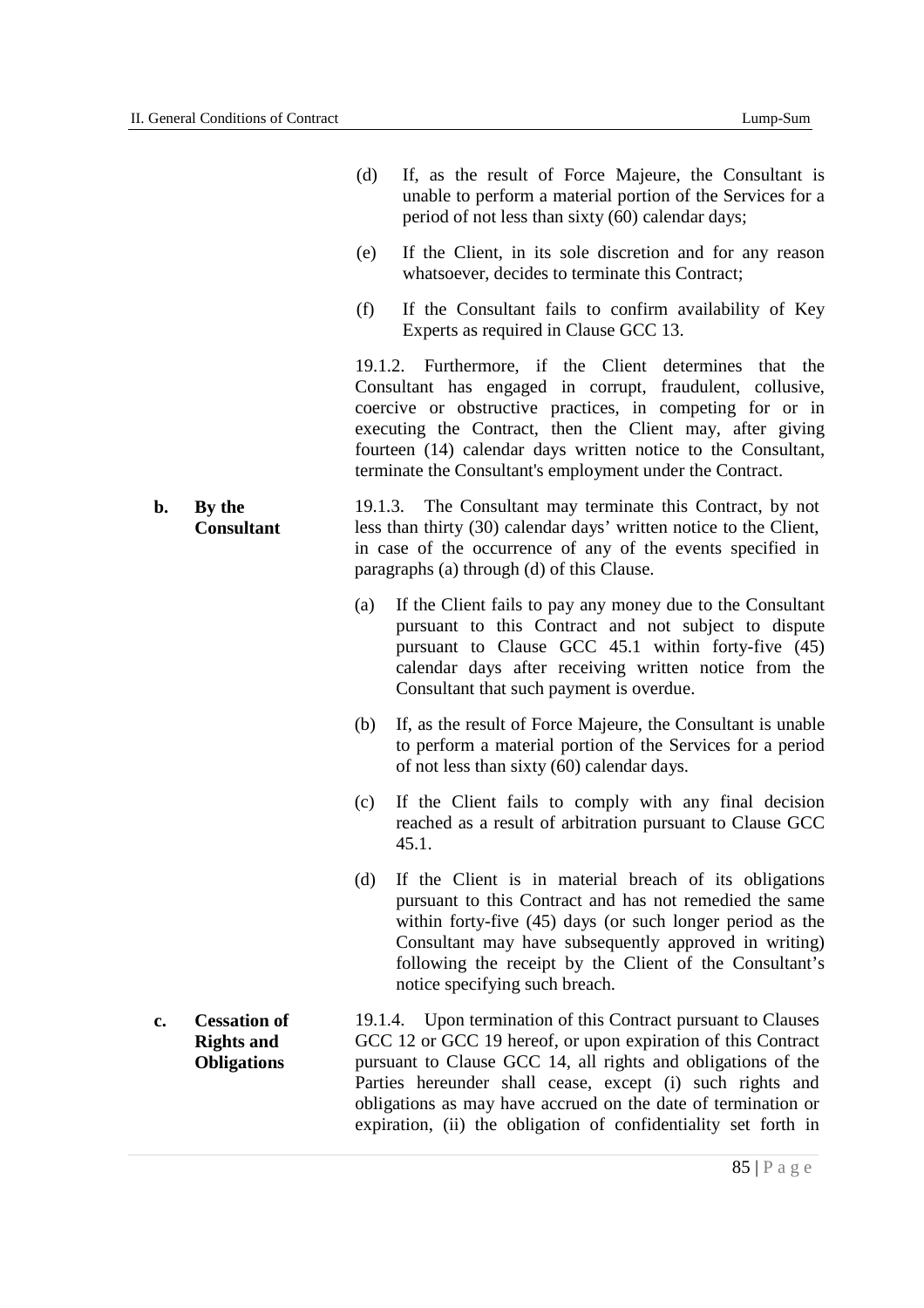Clause GCC 22, (iii) the Consultant's obligation to permit inspection, copying and auditing of their accounts and records set forth in Clause GCC 25, and (iv) any right which a Party may have under the Applicable Law.

- **d. Cessation of**  Party to the other pursuant to Clauses GCC 19a or GCC 19b, the Consultant shall, immediately upon dispatch or receipt of such notice, take all necessary steps to bring the Services to a close in a prompt and orderly manner and shall make every reasonable effort to keep expenditures for this purpose to a minimum. With respect to documents prepared by the Consultant and equipment and materials furnished by the Client, the Consultant shall proceed as provided, respectively, by Clauses GCC 27 or GCC 28. **Services**  19.1.5. Upon termination of this Contract by notice of either
- 19.1.6. Upon termination of this Contract, the Client shall make the following payments to the Consultant: **e. Payment upon Termination** 
	- (a) payment for Services satisfactorily performed prior to the effective date of termination; and
	- (b) in the case of termination pursuant to paragraphs (d) and (e) of Clause GCC19.1.1, reimbursement of any reasonable cost incidental to the prompt and orderly termination of this Contract, including the cost of the return travel of the Experts.

#### **C. OBLIGATIONS OF THE CONSULTANT**

#### **20. General**

 **a. Standard of**  Services with all due diligence, efficiency and economy, in accordance with generally accepted professional standards and practices, and shall observe sound management practices, and employ appropriate technology and safe and effective equipment, machinery, materials and methods. The Consultant shall always act, in respect of any matter relating to this Contract or to the Services, as a faithful adviser to the Client, and shall at all times support and safeguard the Client's legitimate interests in any dealings with the third parties. **Performance**  20.1 The Consultant shall perform the Services and carry out the

> 20.2. The Consultant shall employ and provide such qualified and experienced Experts and Sub-consultants as are required to carry out the Services.

> 20.3. The Consultant may subcontract part of the Services to an extent and with such Key Experts and Sub-consultants as may be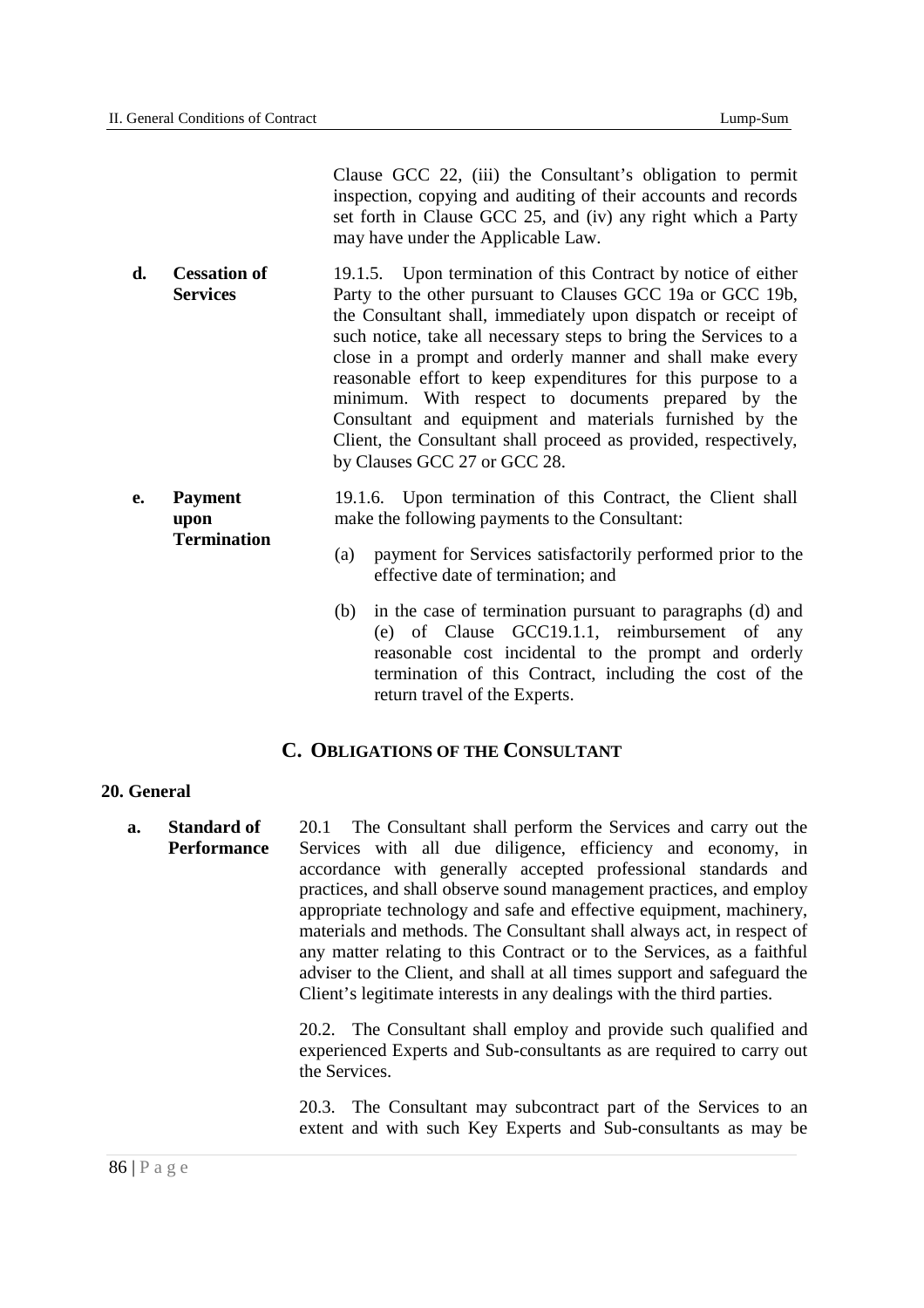approved in advance by the Client. Notwithstanding such approval, the Consultant shall retain full responsibility for the Services.

**b**.  **Applicable to**  20.4. The Consultant shall perform the Services in accordance with the Contract and the Applicable Law and shall take all practicable steps to ensure that any of its Experts and Sub-consultants, comply with the Applicable Law. **b. Law Services** 

> 20.5. Throughout the execution of the Contract, the Consultant shall comply with the import of goods and services prohibitions in the Client's country when

- $(a)$  country prohibits commercial relations with that country;  $\alpha$ <sup>r</sup> as a matter of law or official regulations, the Borrower's
- $(b)$  Nations Security Council taken under Chapter VII of the Charter of the United Nations, the Borrower's Country prohibits any import of goods from that country or any payments to any country, person, or entity in that country. by an act of compliance with a decision of the United

 20.6. The Client shall notify the Consultant in writing of relevant local customs, and the Consultant shall, after such notification, respect such customs.

 without any consideration for future work, and strictly avoid conflict with other assignments or their own corporate interests. 21.1. The Consultant shall hold the Client's interests paramount,

 **Not to Benefit Discounts, etc.**  21.1.1 (Clauses GCC 38 through 42) shall constitute the Consultant's only payment in connection with this Contract and, subject to Clause GCC 21.1.3, the Consultant shall not accept for its own benefit any trade commission, discount or similar payment in connection with activities pursuant to this Contract or in the discharge of its obligations hereunder, and the Consultant shall use its best efforts to ensure that any Sub-consultants, as well as the Experts and agents of either of them, similarly shall not receive any such additional payment. **a. Consultant from Commissions,**  The payment of the Consultant pursuant to GCC F

> 21.1.2 Furthermore, if the Consultant, as part of the Services, has the responsibility of advising the Client on the procurement of goods, works or services, the Consultant shall comply with the Bank's Applicable Guidelines, and shall at all times exercise such responsibility in the best interest of the Client. Any discounts or commissions obtained by the Consultant in the exercise of such procurement responsibility shall be for the

#### **21. Conflict of Interests**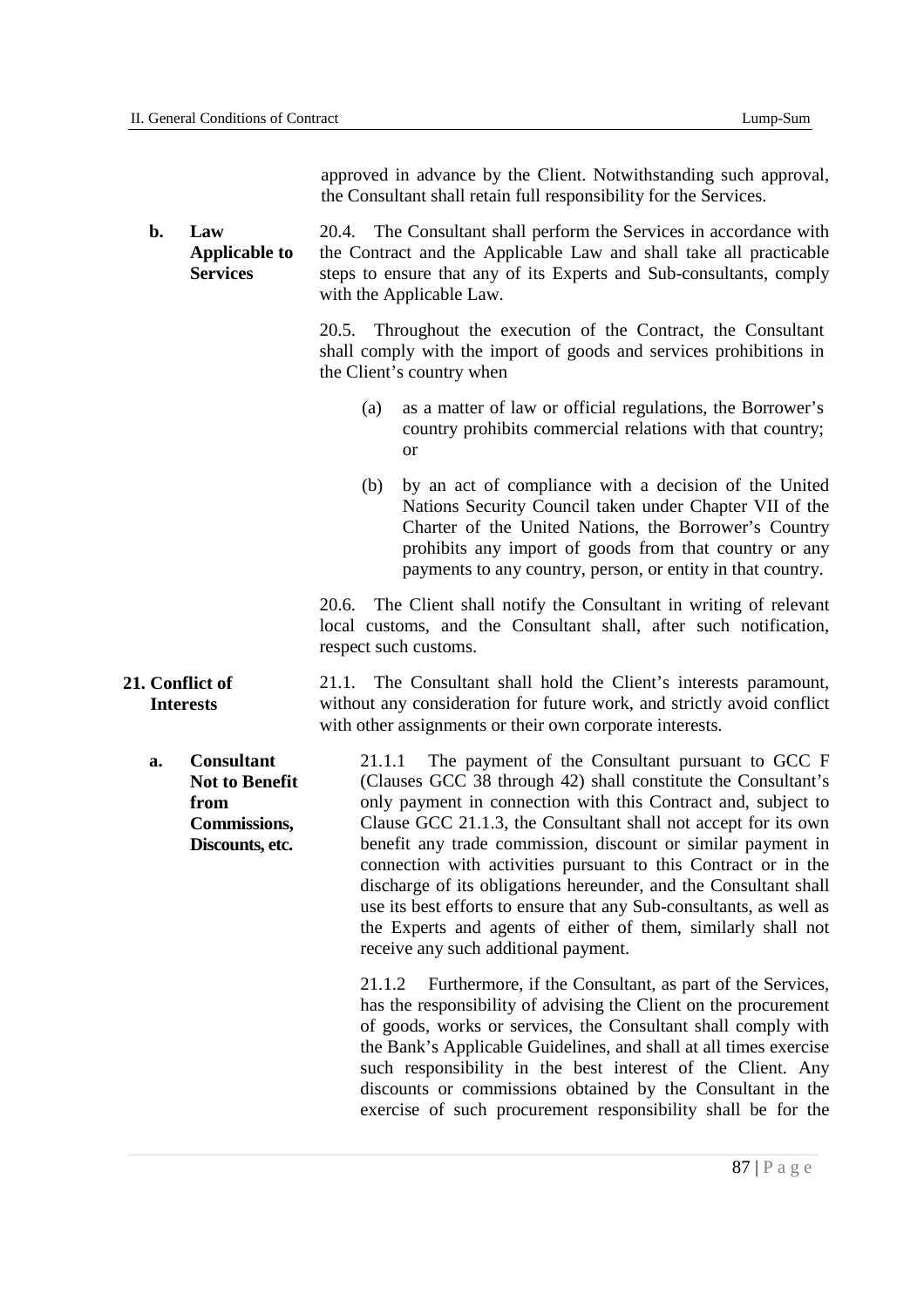account of the Client.

- and Affiliates **Not to Engage** in Certain **b.** Consultant 21.1.3 The Consultant agrees that, during the term of this **and Affiliates Contract and after its termination, the Consultant and any entity** Not to Engage affiliated with the Consultant, as well as any Sub-consultants **in Certain and any entity affiliated with such Sub-consultants**, shall be **Activities** disqualified from providing goods, works or non- consultingservices resulting from or directly related to the Consultant's Services for the preparation or implementation of the project, unless otherwise indicated in the **SCC**.
- **Prohibition of Conflicting** Experts as well as its Sub-consultants not to engage, either Activities directly or indirectly, in any business or professional activities that would conflict with the activities assigned to them under this Contract. **c. Prohibition of** 21.1.4 The Consultant shall not engage, and shall cause its
- **Disclose** its Experts and Sub-consultants shall have an obligation to **Conflicting** disclose any situation of actual or potential conflict that **Activities** impacts their capacity to serve the best interest of their Client, or that may reasonably be perceived as having this effect. Failure to disclose said situations may lead to the disqualification of the Consultant or the termination of its **Strict Duty to** 21.1.5 The Consultant has an obligation and shall ensure that Contract.
- 22.1 Consultant and the Experts shall not at any time communicate to any person or entity any confidential information acquired in the course of the Services, nor shall the Consultant and the Experts make public the recommendations formulated in the course of, or as a result of, the Services. **22. Confidentiality** 22.1 Except with the prior written consent of the Client, the
- 23. Liability of the **Consultant the Consultant's liability under this Contract shall be provided by the**  Applicable Law. 23.1 Subject to additional provisions, if any, set forth in the **SCC**,
- 24. Insurance to be **Taken out by the 24. Insurance to be** 24.1 The Consultant (i) shall take out and maintain, and shall cause **Taken out by the** any Sub-consultants to take out and maintain, at its (or the Sub-**Consultant** consultants', as the case may be) own cost but on terms and conditions approved by the Client, insurance against the risks, and for the coverage specified in the **SCC,** and (ii) at the Client's request, shall provide evidence to the Client showing that such insurance has been taken out and maintained and that the current premiums therefore have been paid. The Consultant shall ensure that such insurance is in place prior to commencing the Services as stated in Clause GCC 13.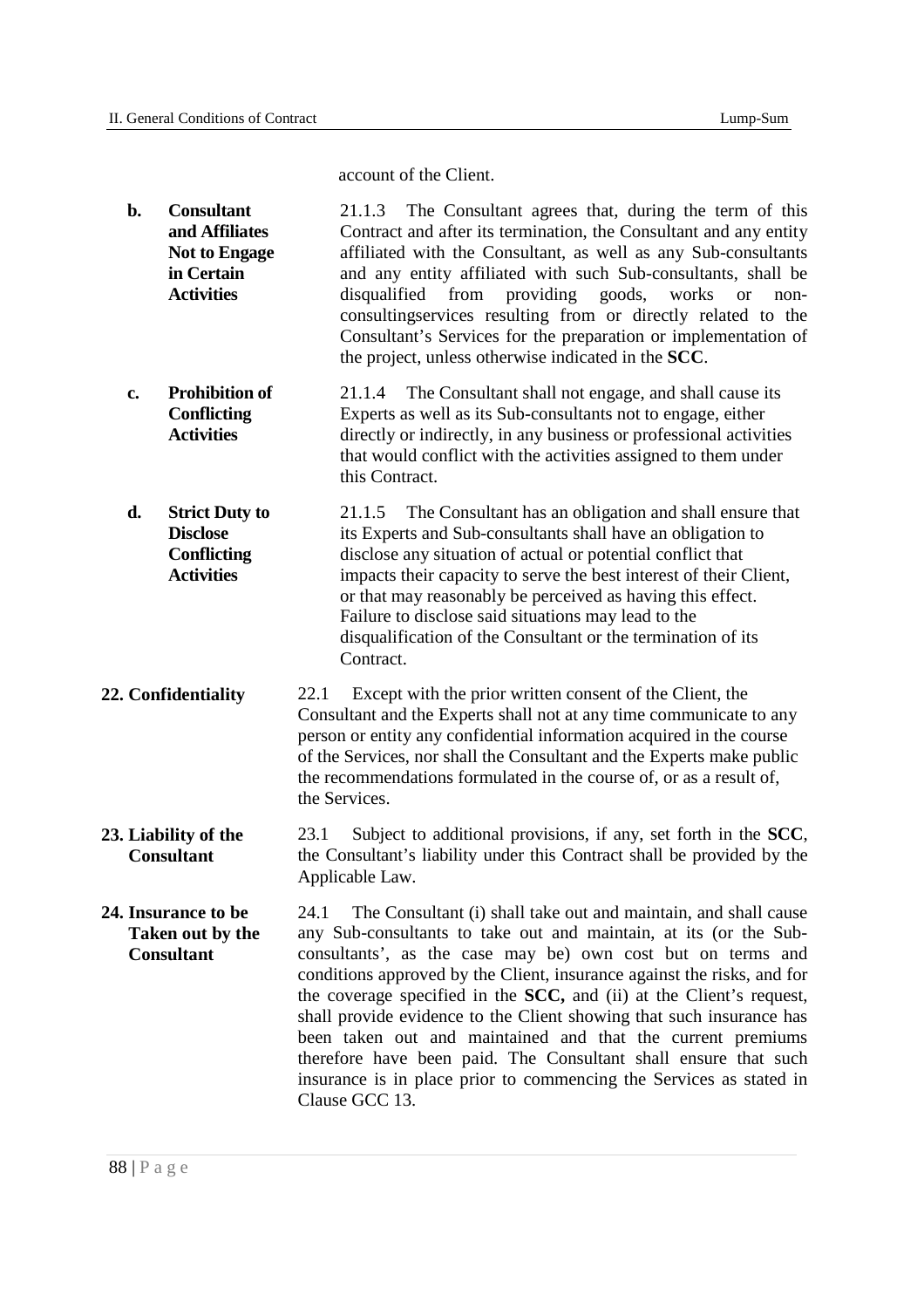#### **Inspection and**   $25.1$  efforts to cause its Sub-consultants to keep, accurate and systematic accounts and records in respect of the Services and in such form and detail as will clearly identify relevant time changes and costs. 25.2 consultants to permit, the Bank and/or persons appointed by the Bank to inspect the Site and/or all accounts and records relating to the performance of the Contract and the submission of the Proposal to provide the Services, and to have such accounts and records audited by auditors appointed by the Bank if requested by the Bank. The Consultant's attention is drawn to Clause GCC 10 which provides, inter alia, that acts intended to materially impede the exercise of the Bank's inspection and audit rights provided for under this Clause GCC25.2 constitute a prohibited practice subject to contract termination (as well as to a determination of ineligibility under the Bank's prevailing sanctions procedures.) 26.1 The Consultant shall submit to the Client the reports and documents specified in **Appendix A**, in the form, in the numbers and within the time periods set forth in the said Appendix.  **27. Proprietary Rights of the Client in Reports and**  27.1 relevant data and information such as maps, diagrams, plans, databases, other documents and software, supporting records or material compiled or prepared by the Consultant for the Client in the course of the Services shall be confidential and become and remain the absolute property of the Client. The Consultant shall, not later than upon termination or expiration of this Contract, deliver all such documents to the Client, together with a detailed inventory thereof. The Consultant may retain a copy of such documents, data and/or software but shall not use the same for purposes unrelated to this Contract without prior written approval of the Client. 27.2 If license agreements are necessary or appropriate between the Consultant and third parties for purposes of development of the plans, drawings, specifications, designs, databases, other documents and software, the Consultant shall obtain the Client's prior written approval to such agreements, and the Client shall be entitled at its discretion to require recovering the expenses related to the development of the program(s) concerned. Other restrictions about the future use of these documents and software, if any, shall be specified in the **SCC**.  **Vehicles and**  28.1 Equipment, vehicles and materials made available to the Consultant by the Client, or purchased by the Consultant wholly or partly with funds provided by the Client, shall be the property of the Client and shall be marked accordingly. Upon termination or expiration of this Contract, the Consultant shall make available to the **25. Accounting, Auditing 26. Reporting Obligations Records 28. Equipment, Materials**  The Consultant shall keep, and shall make all reasonable The Consultant shall permit and shall cause its Sub-Unless otherwise indicated in the **SCC**, all reports and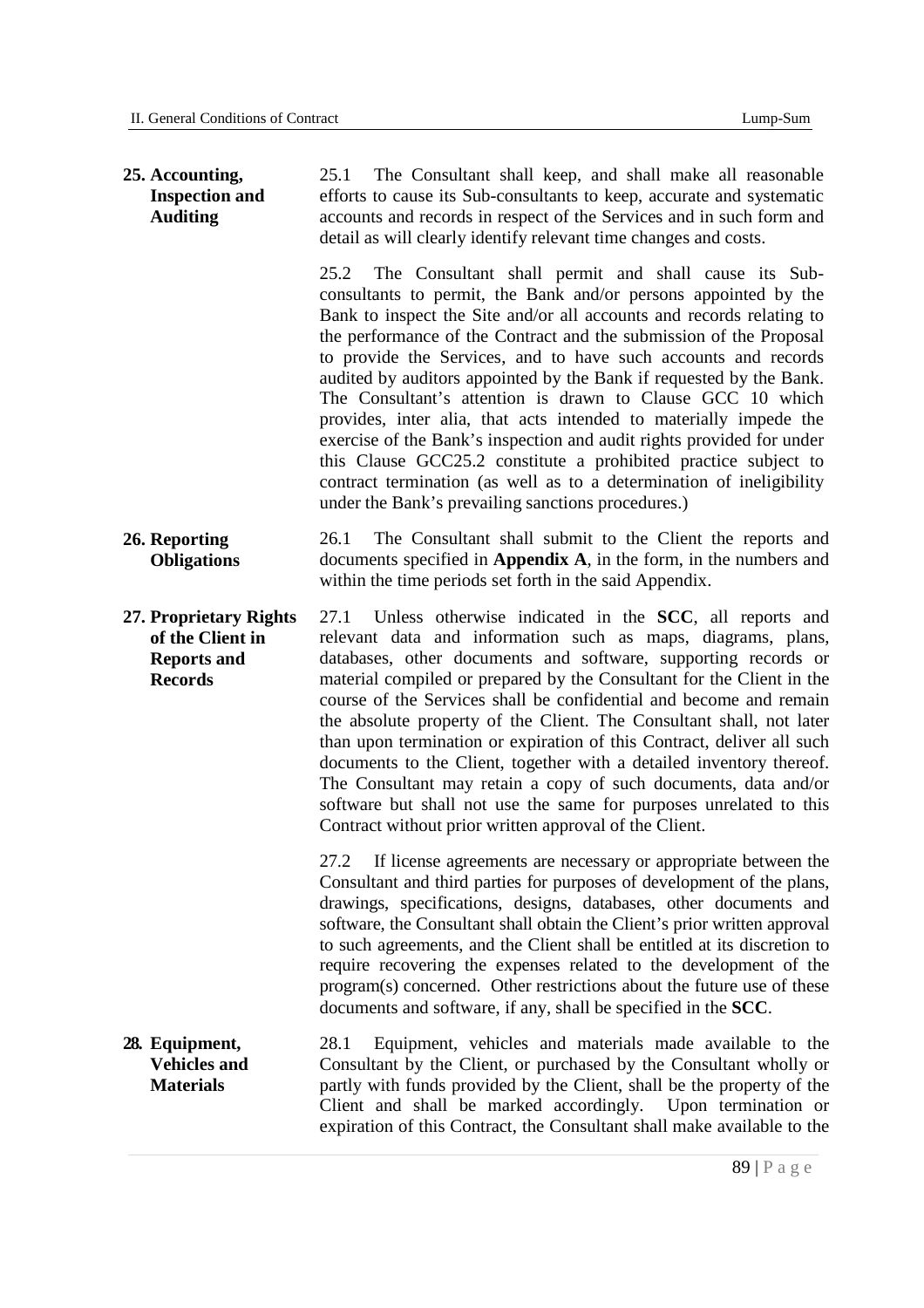Client an inventory of such equipment, vehicles and materials and shall dispose of such equipment, vehicles and materials in accordance with the Client's instructions. While in possession of such equipment, vehicles and materials, the Consultant, unless otherwise instructed by the Client in writing, shall insure them at the expense of the Client in an amount equal to their full replacement value.

 28.2 Any equipment or materials brought by the Consultant or its Experts into the Client's country for the use either for the project or personal use shall remain the property of the Consultant or the Experts concerned, as applicable.

#### **D. CONSULTANT'S EXPERTS ANDSUB-CONSULTANTS**

- **29. Description of Key**  estimated period of engagement to carry out the Services of each of the Consultant's Key Experts are described in **Appendix B. Experts**  29.1 The title, agreed job description, minimum qualification and
- **30. Replacement of Key**  changes shall be made in the Key Experts. **Experts**  30.1 Except as the Client may otherwise agree in writing, no

 30.2 Notwithstanding the above, the substitution of Key Experts during Contract execution may be considered only based on the Consultant's written request and due to circumstances outside the reasonable control of the Consultant, including but not limited to death or medical incapacity. In such case, the Consultant shall forthwith provide as a replacement, a person of equivalent or better qualifications and experience, and at the same rate of remuneration.

 **31. Removal of Experts**  has committed serious misconduct or has been charged with having committed a criminal action, or shall the Client determine that Consultant's Expert of Sub-consultant have engaged in corrupt, fraudulent, collusive, coercive or obstructivepractice while performing the Services, the Consultant shall, at the Client's written request, provide a replacement. **or Sub-consultants**  31.1 If the Client finds that any of the Experts or Sub-consultant

> 31.2 Sub-consultants is found by the Client to be incompetent or incapable in discharging assigned duties, the Client, specifying the grounds therefore, may request the Consultant to provide a replacement. In the event that any of Key Experts, Non-Key Experts or

31.3 shall possess better qualifications and experience and shall be acceptable to the Client. Any replacement of the removed Experts or Sub-consultants

31.4 The Consultant shall bear all costs arising out of or incidental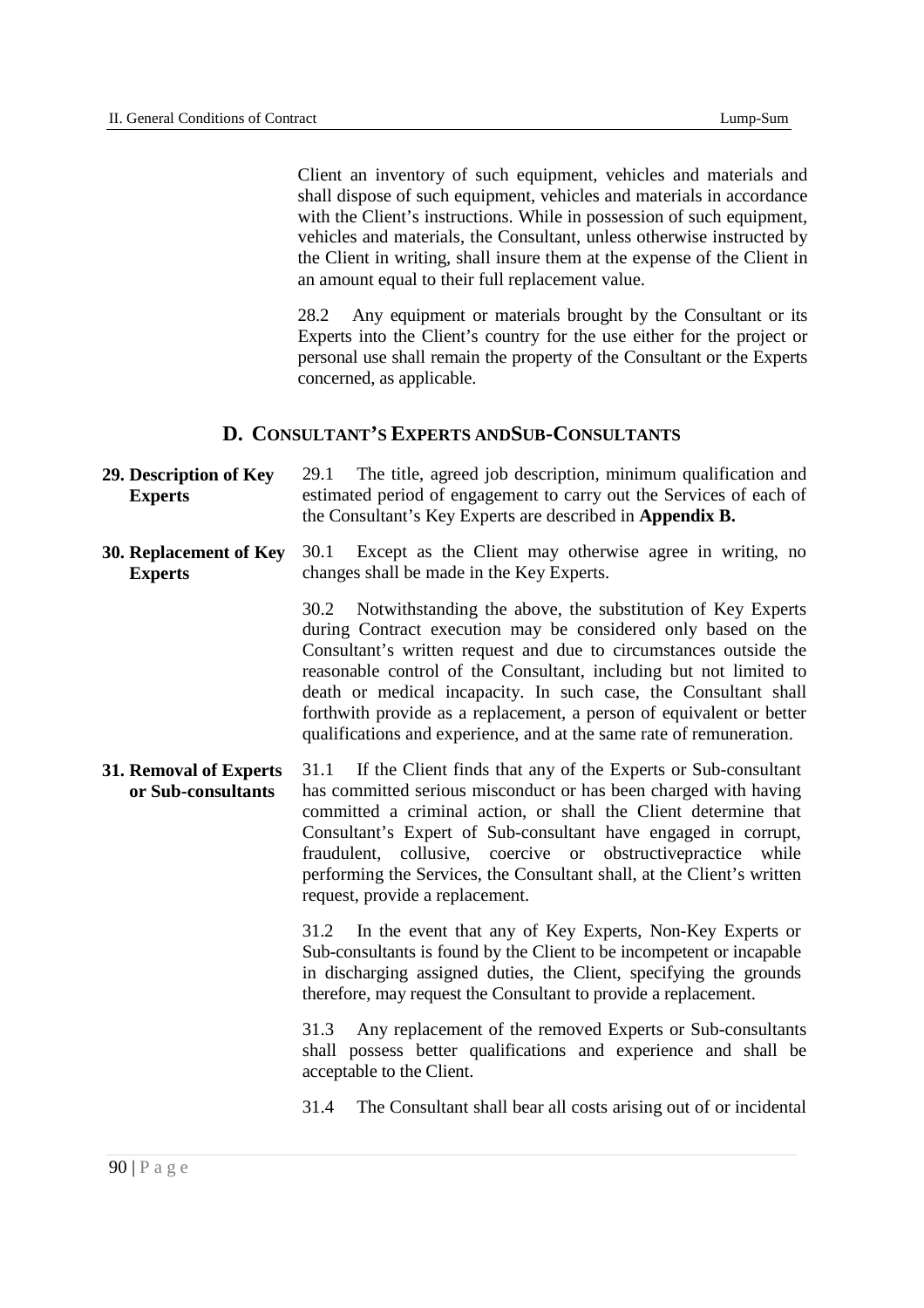to any removal and/or replacement of such Experts.

#### **E. OBLIGATIONS OF THE CLIENT**

#### 32. Assistance and **Exemptions** best efforts to: **32.1** Unless otherwise specified in the **SCC**, the Client shall use its

- (a) Assist the Consultant with obtaining work permits and such other documents as shall be necessary to enable the Consultant to perform the Services.
- (b) and, if appropriate, their eligible dependents, all necessary entry and exit visas, residence permits, exchange permits and any other documents required for their stay in the Client's country while carrying out the Services under the Contract. Assist the Consultant with promptly obtaining, for the Experts
- (c) Facilitate prompt clearance through customs of any property required for the Services and of the personal effects of the Experts and their eligible dependents.
- (c) Issue to officials, agents and representatives of the Government all such instructions and information as may be necessary or appropriate for the prompt and effective implementation of the Services.
- $(d)$  employed by the Consultant for the Services with obtaining exemption from any requirement to register or obtain any permit to practice their profession or to establish themselves either individually or as a corporate entity in the Client's country according to the applicable law in the Client's country. Assist the Consultant and the Experts and any Sub-consultants
- (e) Assist the Consultant, any Sub-consultants and the Experts of either of them with obtaining the privilege, pursuant to the applicable law in the Client's country, of bringing into the Client's country reasonable amounts of foreign currency for the purposes of the Services or for the personal use of the Experts and of withdrawing any such amounts as may be earned therein by the Experts in the execution of the Services.
- (f) Provide to the Consultant any such other assistance as may be specified in the **SCC**.
- **33. Access to Project Site charge, unimpeded access to the project site in respect of which**  access is required for the performance of the Services. The Client will be responsible for any damage to the project site or any property 33.1 The Client warrants that the Consultant shall have, free of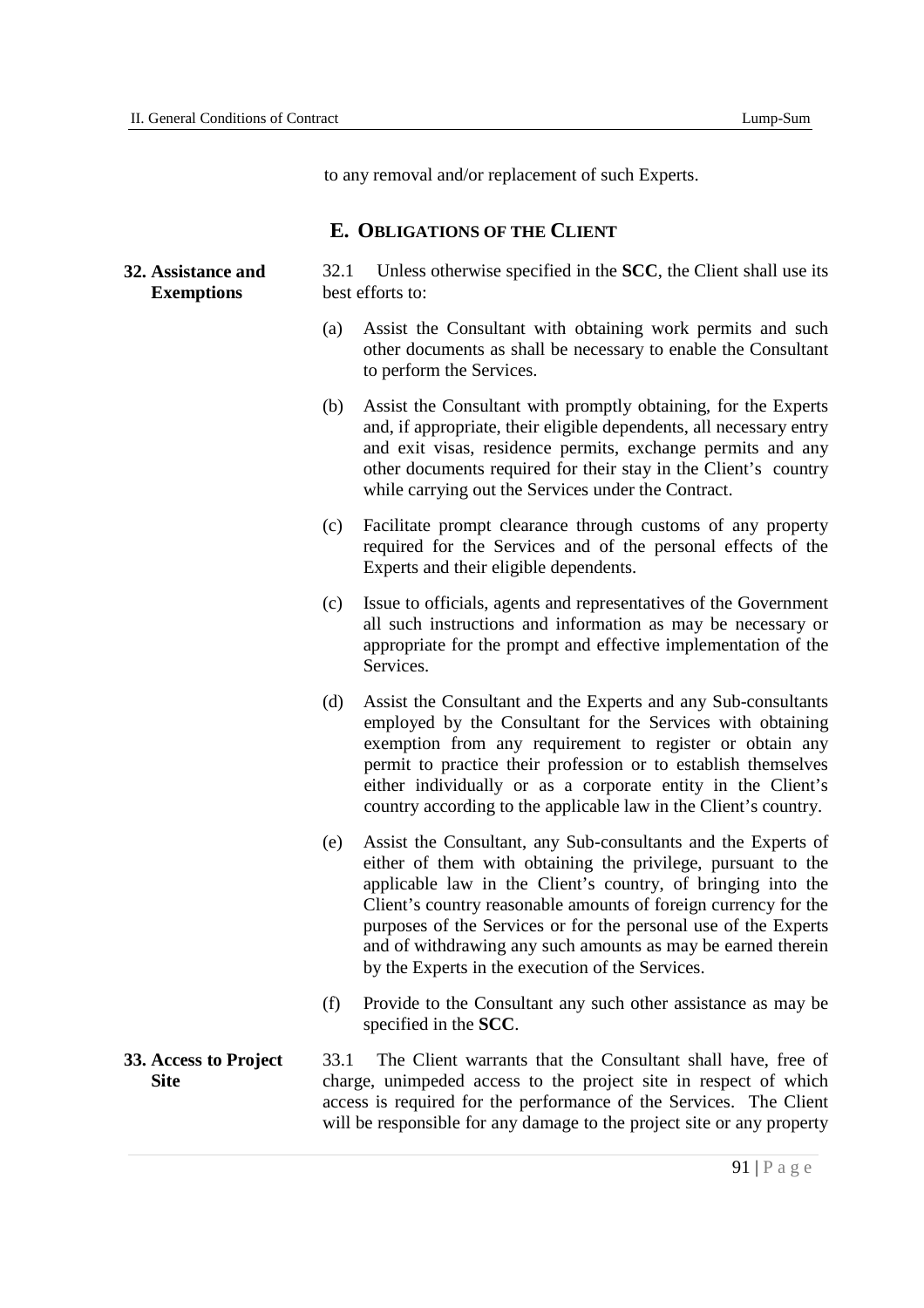thereon resulting from such access and will indemnify the Consultant and each of the experts in respect of liability for any such damage, unless such damage is caused by the willful default or negligence of the Consultant or any Sub-consultants or the Experts of either of them.

- **34. Change in the Applicable Law Related to Taxes and Duties**  34.1 If, after the date of this Contract, there is any change in the applicable law in the Client's country with respect to taxes and duties which increases or decreases the cost incurred by the Consultant in performing the Services, then the remuneration and reimbursable expenses otherwise payable to the Consultant under this Contract shall be increased or decreased accordingly by agreement between the Parties hereto, and corresponding adjustments shall be made to the Contract price amount specified in Clause GCC 38.1
- **35. Services, Facilities and Property of the**  35.1 The Client shall make available to the Consultant and the Experts, for the purposes of the Services and free of any charge, the services, facilities and property described in the Terms of Reference (**Appendix A)** at the times and in the manner specified in said **Client Appendix A.**
- 36.1 The Client shall make available to the Consultant free of charge such professional and support counterpart personnel, to be nominated by the Client with the Consultant's advice, if specified in **36. Counterpart Personnel Appendix A**.

 36.2 Professional and support counterpart personnel, excluding Client's liaison personnel, shall work under the exclusive direction of the Consultant. If any member of the counterpart personnel fails to perform adequately any work assigned to such member by the Consultant that is consistent with the position occupied by such member, the Consultant may request the replacement of such member, and the Client shall not unreasonably refuse to act upon such request.

 37.1 In consideration of the Services performed by the Consultant under this Contract, the Client shall make such payments to the Consultant for the deliverables specified in **Appendix A** and in such manner as is provided by GCC F below. **37. Payment Obligation** 

#### **F. PAYMENTS TO THE CONSULTANT**

 **38. Contract Price**  Contract price breakdown is provided in **Appendix C**. 38.1 The Contract price is fixed and is set forth in the **SCC.** The

> 38.2 Any change to the Contract price specified in Clause 38.1 can be made only if the Parties have agreed to the revised scope of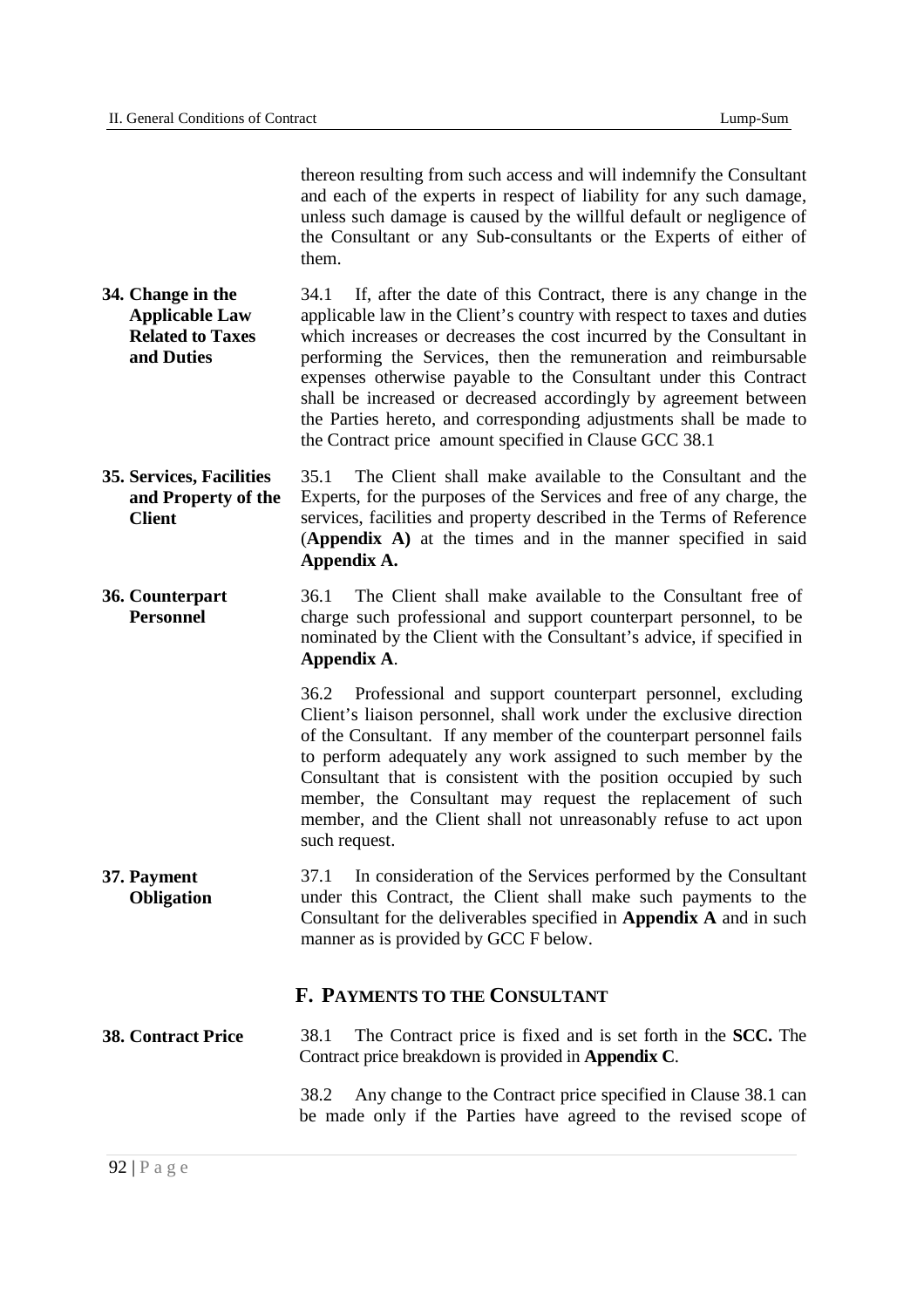Services pursuant to Clause GCC 16 and have amended in writing the Terms of Reference in **Appendix A**.

**39. Taxes and Duties**  for meeting any and all tax liabilities arising out of the Contract unless it is stated otherwise in the **SCC**. **39.1** The Consultant, Sub-consultants and Experts are responsible

> 39.2 local identifiable indirect taxes (itemized and finalized at Contract negotiations) are reimbursed to the Consultant or are paid by the Client on behalf of the Consultant. As an exception to the above and as stated in the **SCC**, all

**40. Currency of Payment currency(ies)** of the Contract. 40.1 Any payment under this Contract shall be made in the

#### **41.** Mode of Billing and **Payment Contract price set forth in Clause GCC 38.1.** 41.1 The total payments under this Contract shall not exceed the

41.2 installments against deliverables specified in **Appendix A**. The payments will be made according to the payment schedule stated in the **SCC**. The payments under this Contract shall be made in lump-sum

 41.2.1 *Advance payment:*Unless otherwise indicated in the **SCC**, an advance payment shall be made against an advance payment bank guarantee acceptable to the Client in an amount (or amounts) and in a currency (or currencies) specified in the **SCC**. Such guarantee (i) is to remain effective until the advance payment has been fully set off, and (ii) is to be in the form set forth in **Appendix D**, or in such other form as the Client shall have approved in writing. The advance payments will be set off by the Client in equal portions against the lump-sum installments specified in the **SCC** until said advance payments have been fully set off.

 pay the Consultant within sixty (60) days after the receipt by the Client of the deliverable(s) and the cover invoice for the related lump-sum installment payment. The payment can be withheld if the Client does not approve the submitted deliverable(s) as satisfactory in which case the Client shall provide comments to the Consultant within the same sixty (60) days period. The Consultant shall thereupon promptly make any necessary corrections, and thereafter the foregoing process shall be repeated. 41.2.2 *The Lump-Sum Installment Payments.* The Client shall

 Clause shall be made only after the final report l have been submitted by the Consultant and approved as satisfactory by the 41.2.3 *The Final Payment* .The final payment under this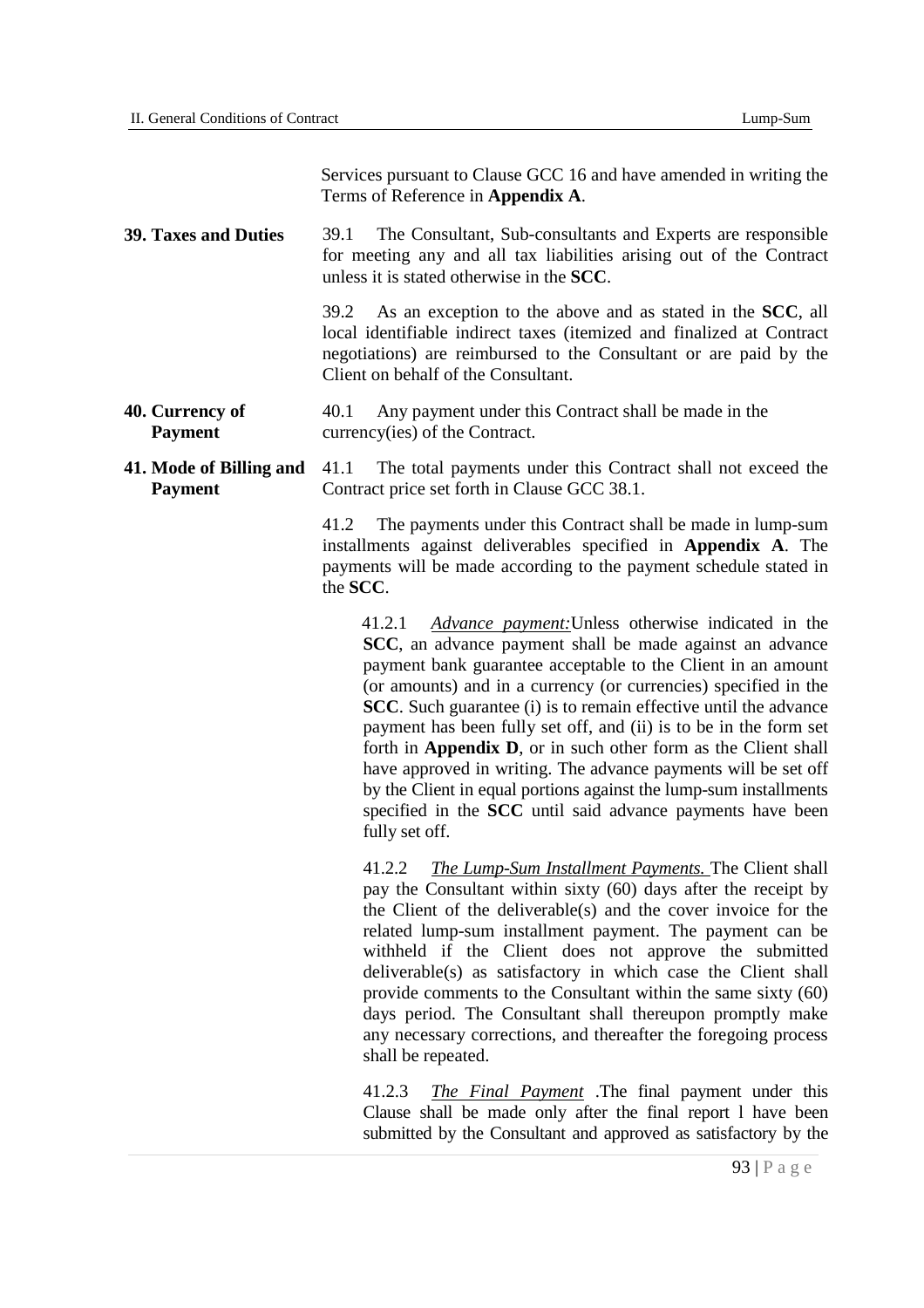Client. The Services shall then be deemed completed and finally accepted by the Client. The last lump-sum installment shall be deemed approved for payment by the Client within ninety (90) calendar days after receipt of the final report by the Client unless the Client, within such ninety (90) calendar day period, gives written notice to the Consultant specifying in detail deficiencies in the Services, the final report. The Consultant shall thereupon promptly make any necessary corrections, and thereafter the foregoing process shall be repeated. 41.2.4 All payments under this Contract shall be made to the accounts of the Consultant specified in the **SCC**.

 above, payments do not constitute acceptance of the whole Services nor relieve the Consultant of any obligations hereunder. 41.2.4 With the exception of the final payment under 41.2.3

**42.** Interest on Delayed **Payments** after the due date stated in Clause GCC 41.2.2, interest shall be paid to the Consultant on any amount due by, not paid on, such due date for each day of delay at the annual rate stated in the **SCC.**  42.1 If the Client had delayed payments beyond fifteen (15) days

#### **G. FAIRNESS AND GOOD FAITH**

43. Good Faith each other's rights under this Contract and to adopt all reasonable measures to ensure the realization of the objectives of this Contract. 43.1 The Parties undertake to act in good faith with respect to

#### **H. SETTLEMENT OF DISPUTES**

 $44.1$ mutual consultation. **Settlement** mutual consultation.<br>44.2 If either Party objects to any action or inaction of the other **44. Amicable** 44.1 The Parties shall seek to resolve any dispute amicably by

 Party, the objecting Party may file a written Notice of Dispute to the other Party providing in detail the basis of the dispute. The Party receiving the Notice of Dispute will consider it and respond in writing within fourteen (14) days after receipt. If that Party fails to respond within fourteen (14) days, or the dispute cannot be amicably settled within fourteen (14) days following the response of that Party, Clause GCC 49.1 shall apply.

**45. Dispute Resolution**  this Contract that cannot be settled amicably may be referred to by either Party to the adjudication/arbitration in accordance with the provisions specified in the **SCC**. 45.1 Any dispute between the Parties arising under or related to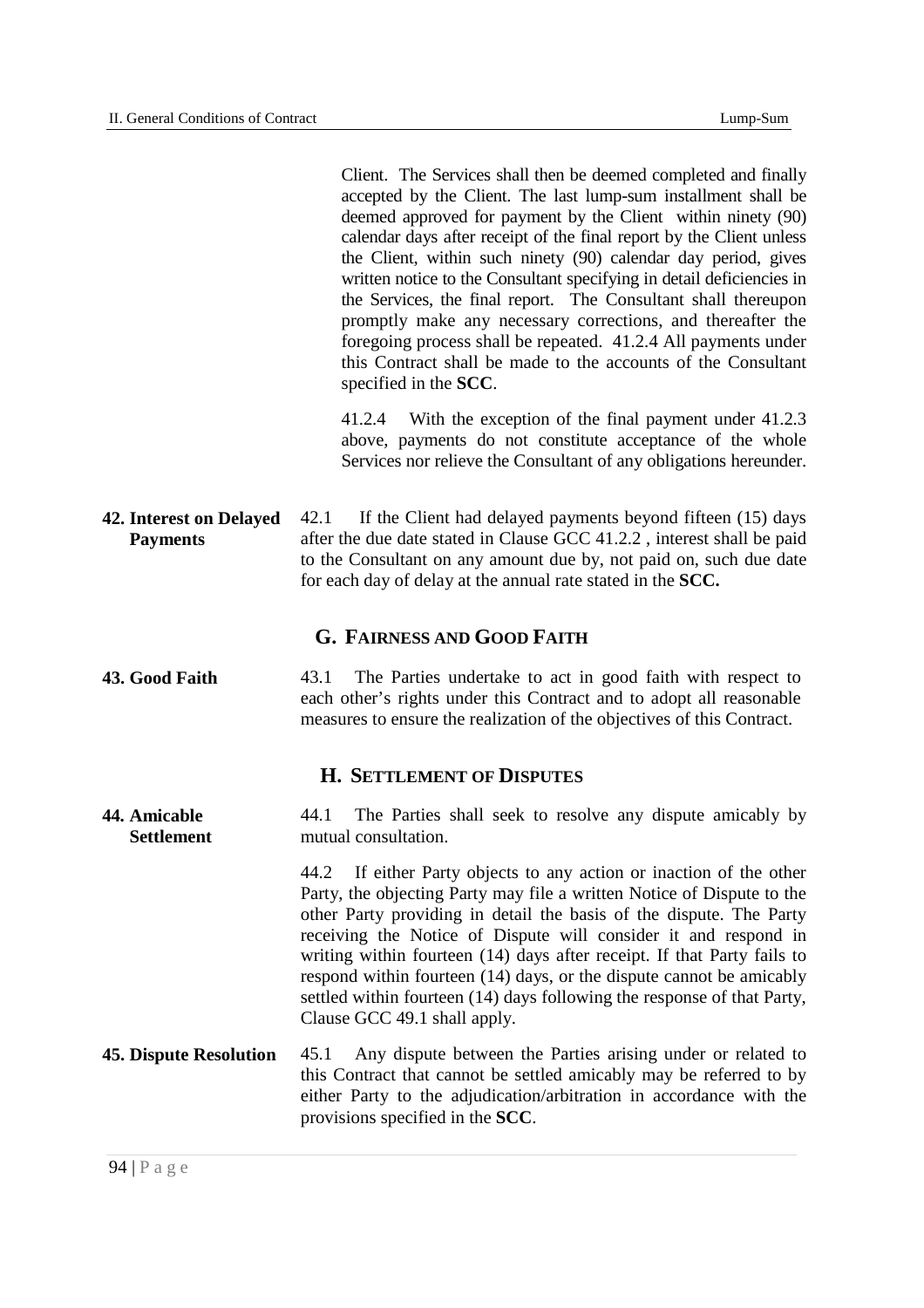## **II. General Conditions**

## **Attachment 1: Bank's Policy – Corrupt and Fraudulent Practices**

(the text in this Attachment 1 shall not be modified)

#### **Guidelines for Selection and Employment of Consultants under IBRD Loans and IDA Credits & Grants by World Bank Borrowers, dated January 2011:**

#### "**Fraud and Corruption**

 1.23 It is the Bank's policy to require that Borrowers (including beneficiaries of Bank loans), consultants, and their agents (whether declared or not), sub-contractors, sub-consultants, service providers, or suppliers, and any personnel thereof, observe the highest standard of ethics during the selection and execution of Bank-financed contracts [footnote: In this context, any action taken by a consultant or any of its personnel, or its agents, or its sub- consultants, sub-contractors, services providers, suppliers, and/or their employees, to influence the selection process or contract execution for undue advantage is improper.]. In pursuance of this policy, the Bank:

(a) defines, for the purposes of this provision, the terms set forth below as follows:

- (i) "corrupt practice" is the offering, giving, receiving, or soliciting, directly or indirectly, of anything of value to influence improperly the actions of another party<sup>8</sup>;
- (ii) "fraudulent practice" is any act or omission, including misrepresentation, that knowingly or recklessly misleads, or attempts to mislead, a party to obtain financial or other benefit or to avoid an obligation<sup>9</sup>;
- (iii) "collusive practices" is an arrangement between two or more parties designed to achieve an improper purpose, including to influence improperly the actions of another party<sup>10</sup>;
- (iv) "coercive practices" is impairing or harming, or threatening to impair or harm, directly or indirectly, any party or the property of the party to influence improperly the actions of a party<sup>11</sup>;

<sup>-</sup> $8$  For the purpose of this sub-paragraph, "another party" refers to a public official acting in relation to the selection process or contract execution. In this context "public official" includes World Bank staff and employees of other organizations taking or reviewing selection decisions.

 $9$  For the purpose of this sub-paragraph, "party" refers to a public official; the terms "benefit" and "obligation" relate to the selection process or contract execution; and the "act or omission" is intended to influence the selection process or contract execution.

 $10$  For the purpose of this sub-paragraph, "parties" refers to participants in the procurement or selection process (including public officials) attempting either themselves, or through another person or entity not participating in the procurement or selection process, to simulate competition or to establish prices at artificial, non-competitive levels, or are privy to each other's bid prices or other conditions.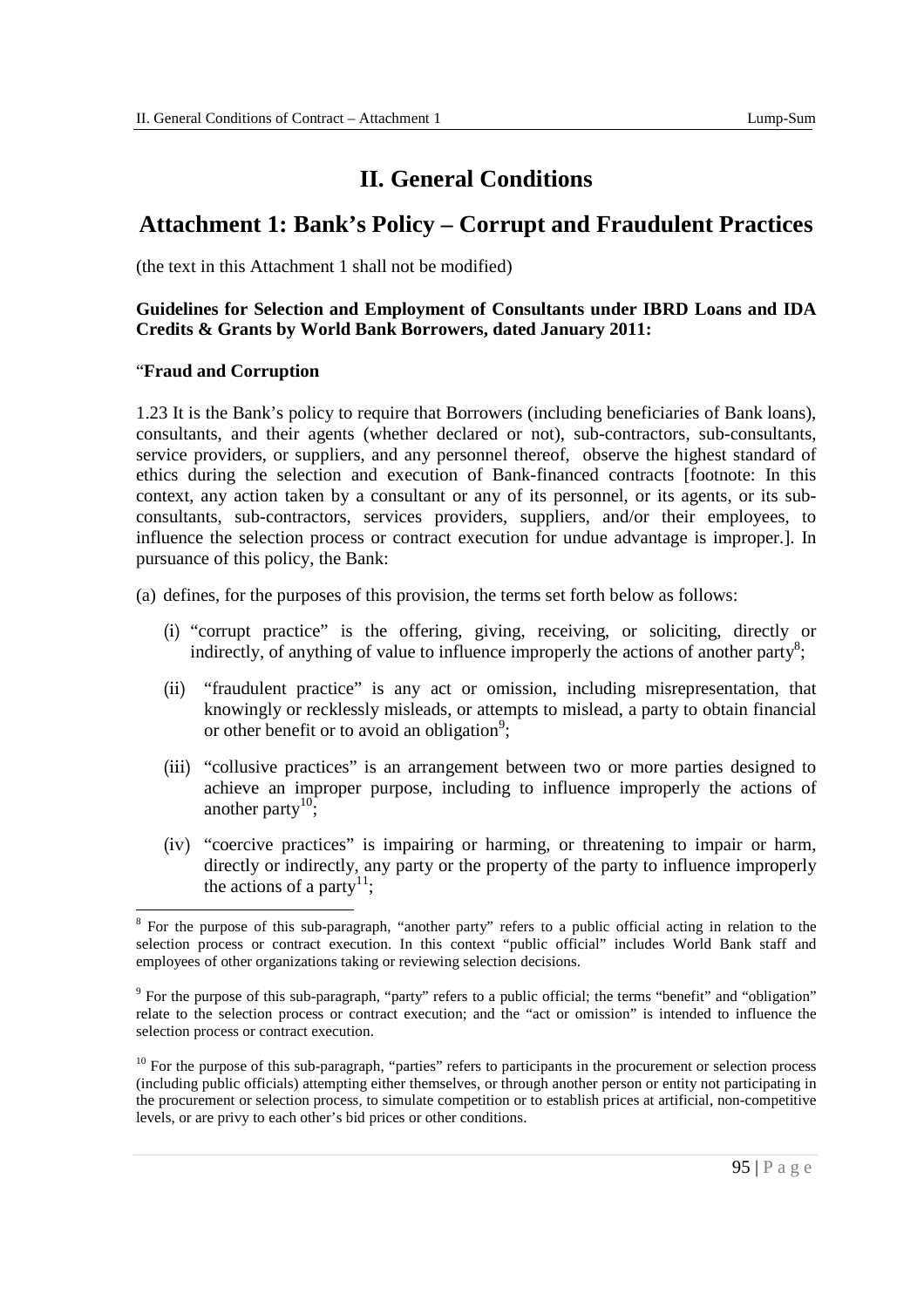- (v) "obstructive practice" is
	- (aa) deliberately destroying, falsifying, altering, or concealing of evidence material to the investigation or making false statements to investigators in order to materially impede a Bank investigation into allegations of a corrupt, fraudulent, coercive, or collusive practice; and/or threatening, harassing, or intimidating any party to prevent it from disclosing its knowledge of matters relevant to the investigation or from pursuing the investigation, or
	- (bb) acts intended to materially impede the exercise of the Bank's inspection and audit rights;
- (b) will reject a proposal for award if it determines that the consultant recommended for award or any of its personnel, or its agents, or its sub-consultants, sub-contractors, services providers, suppliers, and/or their employees, has, directly or indirectly, engaged in corrupt, fraudulent, collusive, coercive, or obstructive practices in competing for the contract in question;
- (c) will declare misprocurement and cancel the portion of the Loan allocated to a contract if it determines at any time that representatives of the Borrower or of a recipient of any part of the proceeds of the Loan were engaged in corrupt, fraudulent, collusive, coercive, or obstructive practices during the selection process or the implementation of the contract in question, without the Borrower having taken timely and appropriate action satisfactory to the Bank to address such practices when they occur, including by failing to inform the Bank in a timely manner they knew of the practices;
- (d) will sanction a firm or an individual at any time, in accordance with prevailing Bank's sanctions procedures<sup>12</sup>, including by publicly declaring such firm or an ineligible, either indefinitely or for a stated period of time: (i) to be awarded a Bank-financed contract, and (ii) to be a nominated<sup>13</sup> sub-consultant, supplier, or service provider of an otherwise eligible firm being awarded a Bank-financed contract.

-

 $11$  For the purpose of this sub-paragraph, "party" refers to a participant in the selection process or contract execution.

 $12$  A firm or an individual may be declared ineligible to be awarded a Bank-financed contract upon (i) completion of the Bank's sanctions proceedings as per its sanctions procedures, including inter alia: cross- debarment as agreed with other International Financial Institutions, including Multilateral Development Banks, and through the application of the World Bank Group corporate administrative procurement sanctions procedures for fraud and corruption; and (ii) as a result of temporary suspension or early temporary suspension in connection with an ongoing sanctions proceedings. See footnote 12 and paragraph 8 of Appendix 1 of these Guidelines.

<sup>&</sup>lt;sup>13</sup> A nominated sub-consultant, supplier, or service provider is one which has been either (i) included by the consultant in its proposal because it brings specific and critical experience and know-how that are accounted for in the technical evaluation of the consultant's proposal for the particular services; or (ii) appointed by the Borrower.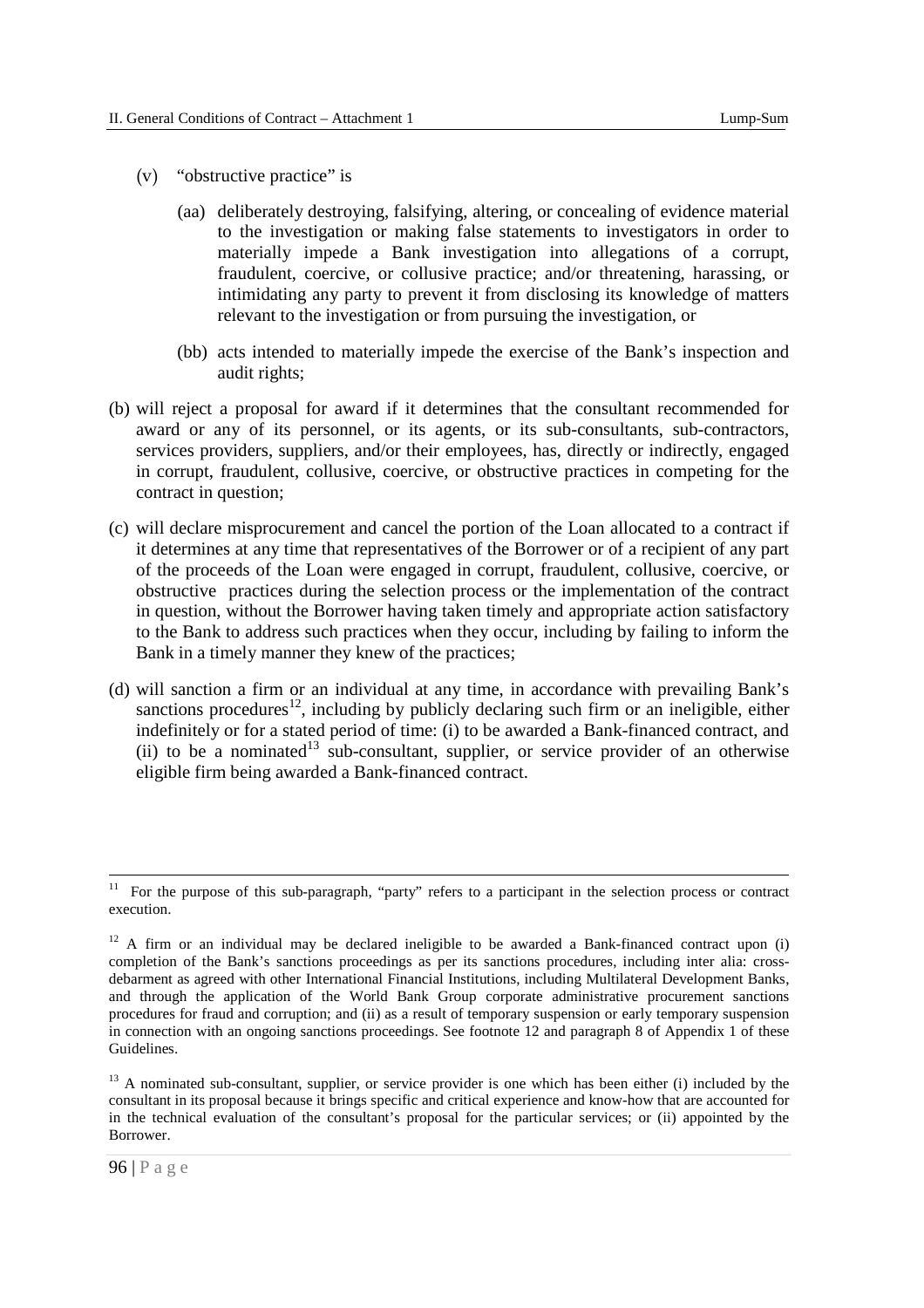## **III. Special Conditions of Contract**

 *[Notes in brackets are for guidance purposes only and should be deleted in the final text of the signed contract]* 

| Number of GC<br><b>Clause</b> | Amendments of, and Supplements to, Clauses in the General<br><b>Conditions of Contract</b>                                                                                                                                                                                                                                            |
|-------------------------------|---------------------------------------------------------------------------------------------------------------------------------------------------------------------------------------------------------------------------------------------------------------------------------------------------------------------------------------|
| $1.1(b)$ and $3.1$            | The Contract shall be construed in accordance with the law of<br>[insert country name].                                                                                                                                                                                                                                               |
|                               | [Bank-financed contracts normally designate the law of the<br>[Government's/Client's] country as the law governing the contract.<br>However, the Parties may designate the law of another country, in<br>which case the name of the respective country should be inserted, and<br>the square brackets should be removed.]             |
| 4.1                           | The language is: <i>[insert the language]</i> .                                                                                                                                                                                                                                                                                       |
| 6.1 and 6.2                   | The addresses are:                                                                                                                                                                                                                                                                                                                    |
|                               | Client:                                                                                                                                                                                                                                                                                                                               |
|                               | the control of the control of the control of the control of the control of the control of the control of the control of the control of the control of the control of the control of the control of the control of the control<br>Attention :<br>Facsimile:                                                                            |
|                               |                                                                                                                                                                                                                                                                                                                                       |
|                               | Attention :<br>Facsimile:<br>E-mail (where permitted) :                                                                                                                                                                                                                                                                               |
| 8.1                           | [If the Consultant consists only of one entity, state "N/A";<br><i>OR</i><br>If the Consultant is a Joint Venture consisting of more than one entity,<br>the name of the JV member whose address is specified in Clause<br>SCC6.1 should be inserted here. 1<br>The Lead Member on behalf of the JV is<br>[insert name of the member] |
| 9.1                           | The Authorized Representatives are:                                                                                                                                                                                                                                                                                                   |
|                               | <b>For the Client:</b><br>[name, title]                                                                                                                                                                                                                                                                                               |
|                               | For the Consultant: [name, title]                                                                                                                                                                                                                                                                                                     |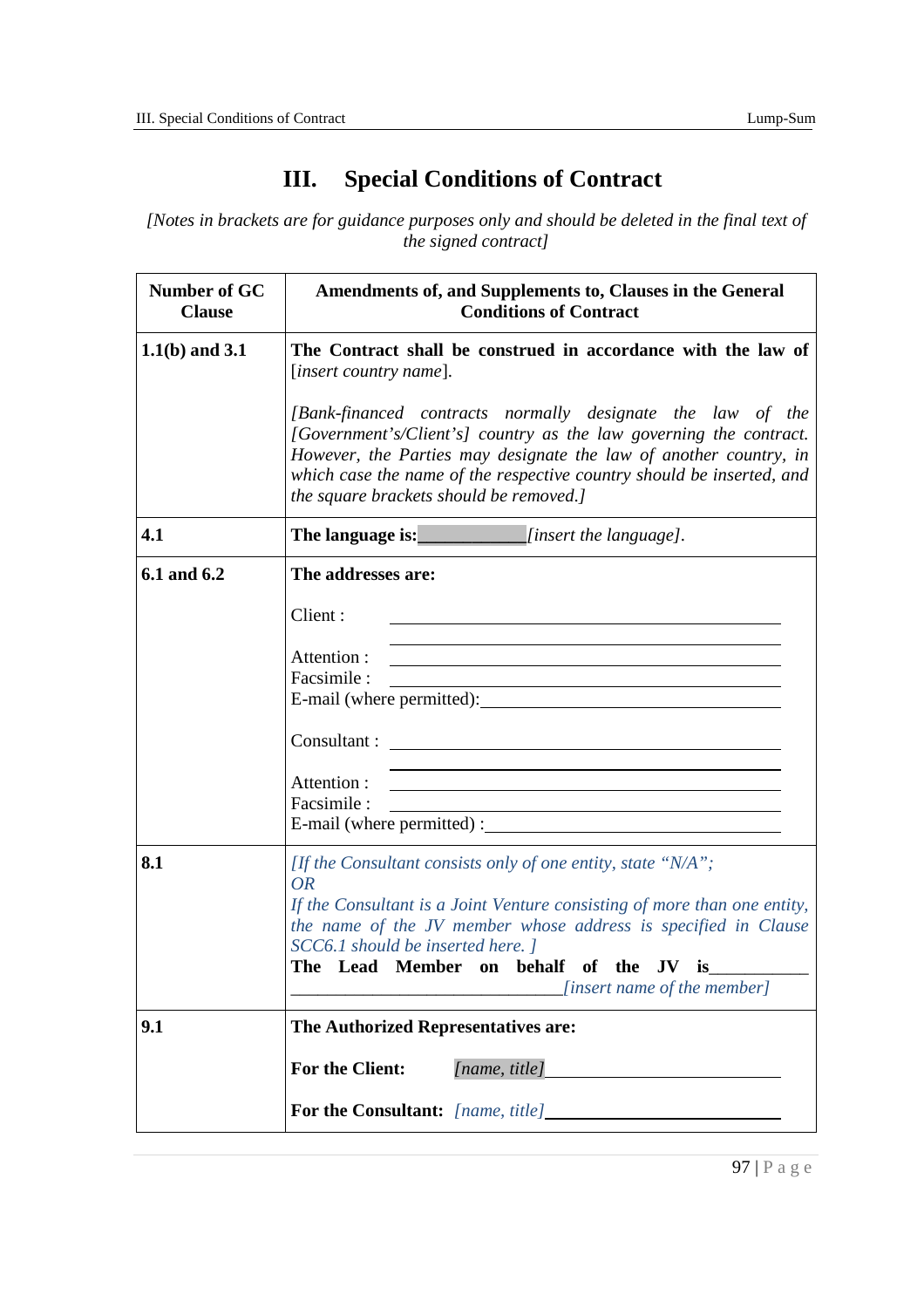| 11.1  | [Note: If there are no effectiveness conditions, state "N/A"]                                                                                                                                                                                                                                         |
|-------|-------------------------------------------------------------------------------------------------------------------------------------------------------------------------------------------------------------------------------------------------------------------------------------------------------|
|       | <b>OR</b>                                                                                                                                                                                                                                                                                             |
|       | List here any conditions of effectiveness of the Contract, e.g., approval<br>of the Contract by the Bank, effectiveness of the Bank<br>[loan/credit/grant], receipt by the Consultant of an advance payment,<br>and by the Client of an advance payment guarantee (see Clause<br>$SCC45.1(a)$ , etc.] |
|       | <b>The effectiveness conditions are the following:</b> [insert "N/A" or list<br>the conditions]                                                                                                                                                                                                       |
| 12.1  | <b>Termination of Contract for Failure to Become Effective:</b>                                                                                                                                                                                                                                       |
|       | The time period shall be<br><i>linsert time</i><br>period, e.g.: four months].                                                                                                                                                                                                                        |
| 13.1  | <b>Commencement of Services:</b>                                                                                                                                                                                                                                                                      |
|       | The number of days shall be $[$ e.g.: ten].                                                                                                                                                                                                                                                           |
|       | Confirmation of Key Experts' availability to start the Assignment shall<br>be submitted to the Client in writing as a written statement signed by<br>each Key Expert.                                                                                                                                 |
| 14.1  | <b>Expiration of Contract:</b>                                                                                                                                                                                                                                                                        |
|       | <i>linsert time</i><br>period, e.g.: twelve months].                                                                                                                                                                                                                                                  |
| 21 b. | The Client reserves the right to determine on a case-by-case basis<br>whether the Consultant should be disqualified from providing<br>goods, works or non-consulting services due to a conflict of a<br>nature described in Clause GCC 21.1.3                                                         |
|       | $Yes$ No $\qquad$                                                                                                                                                                                                                                                                                     |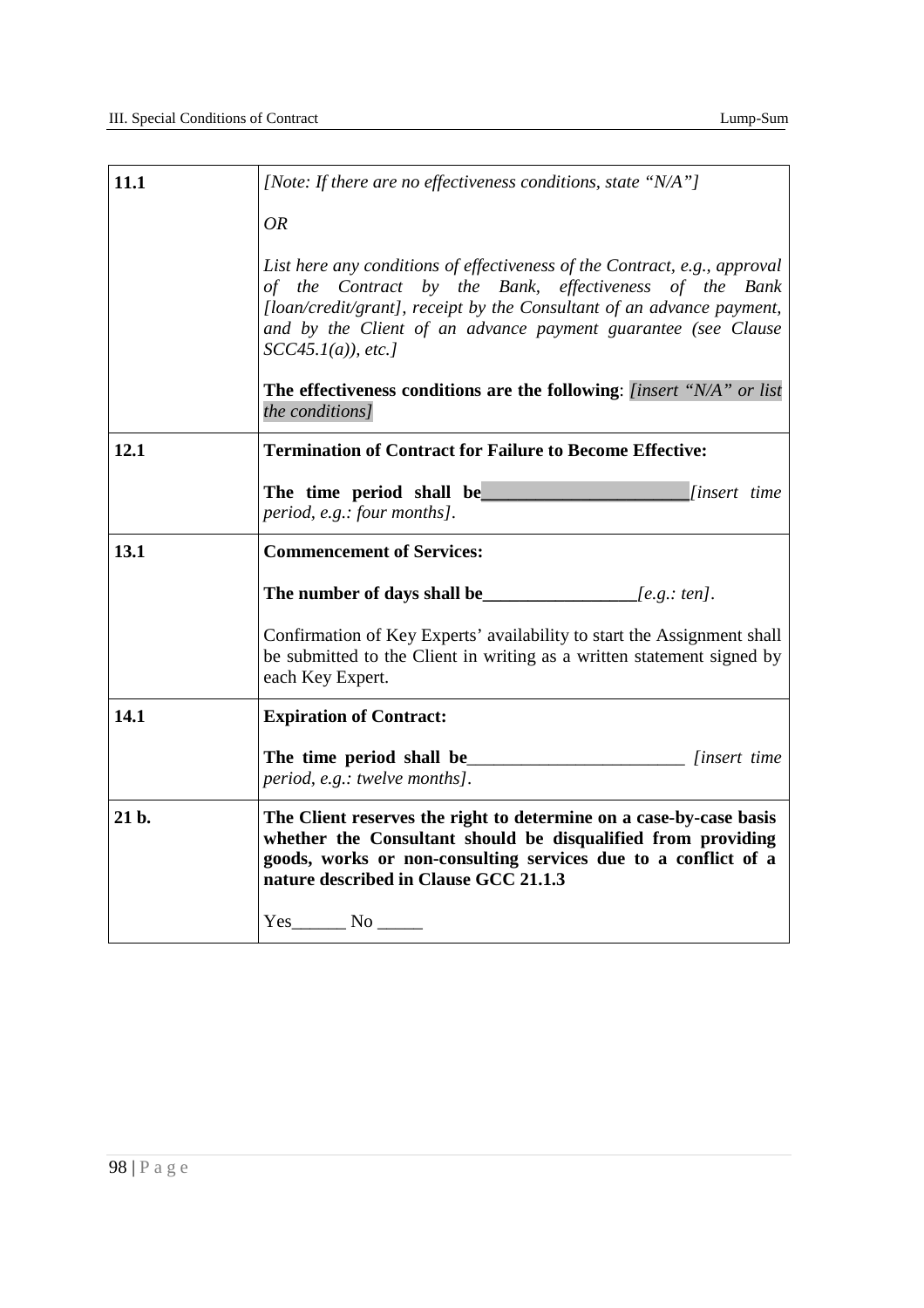| 23.1 | No additional provisions.                                                                                                                                                                                                                                                                                                                                                                                                                                    |
|------|--------------------------------------------------------------------------------------------------------------------------------------------------------------------------------------------------------------------------------------------------------------------------------------------------------------------------------------------------------------------------------------------------------------------------------------------------------------|
|      | [OR]                                                                                                                                                                                                                                                                                                                                                                                                                                                         |
|      | The following limitation of the Consultant's Liability towards the<br>Client can be subject to the Contract's negotiations:                                                                                                                                                                                                                                                                                                                                  |
|      | "Limitation of the Consultant's Liability towards the Client:                                                                                                                                                                                                                                                                                                                                                                                                |
|      | (a) Except in the case of gross negligence or willful misconduct on<br>the part of the Consultant or on the part of any person<br>or a firm acting on behalf of the Consultant in carrying<br>out the Services, the Consultant, with respect to damage<br>caused by the Consultant to the Client's property, shall<br>not be liable to the Client:                                                                                                           |
|      | (i)<br>for any indirect or consequential loss or damage;<br>and                                                                                                                                                                                                                                                                                                                                                                                              |
|      | (ii)<br>for any direct loss or damage that exceeds [insert<br>a multiplier, e.g.: one, two, three] times the total<br>value of the Contract;                                                                                                                                                                                                                                                                                                                 |
|      | (b) This limitation of liability shall not                                                                                                                                                                                                                                                                                                                                                                                                                   |
|      | (i) affect the Consultant's liability, if any, for damage to<br>Third Parties caused by the Consultant or any person or<br>firm acting on behalf of the Consultant in carrying out the<br>Services;                                                                                                                                                                                                                                                          |
|      | (ii) be construed as providing the Consultant with any<br>limitation or exclusion from liability which is prohibited<br>by the <i>[insert</i> "Applicable Law", if it is the law of the<br>Client's country, or insert "applicable law in the Client's<br><b>country</b> ", if the Applicable Law stated in Clause $SCC1.1$ (b)<br>is different from the law of the Client's country].                                                                       |
|      | [Notes to the Client and the Consultant: Any suggestions made by the<br>Consultant in the Proposal to introduce exclusions/limitations of the<br>Consultant's liability under the Contract should be carefully<br>scrutinized by the Client and discussed with the Bank prior to<br>accepting any changes to what was included in the issued RFP. In this<br>regard, the Parties should be aware of the Bank's policy on this<br>matter which is as follows: |
|      | To be acceptable to the Bank, any limitation of the Consultant's<br>liability should at the very least be reasonably related to (a) the<br>damage the Consultant might potentially cause to the Client, and (b)                                                                                                                                                                                                                                              |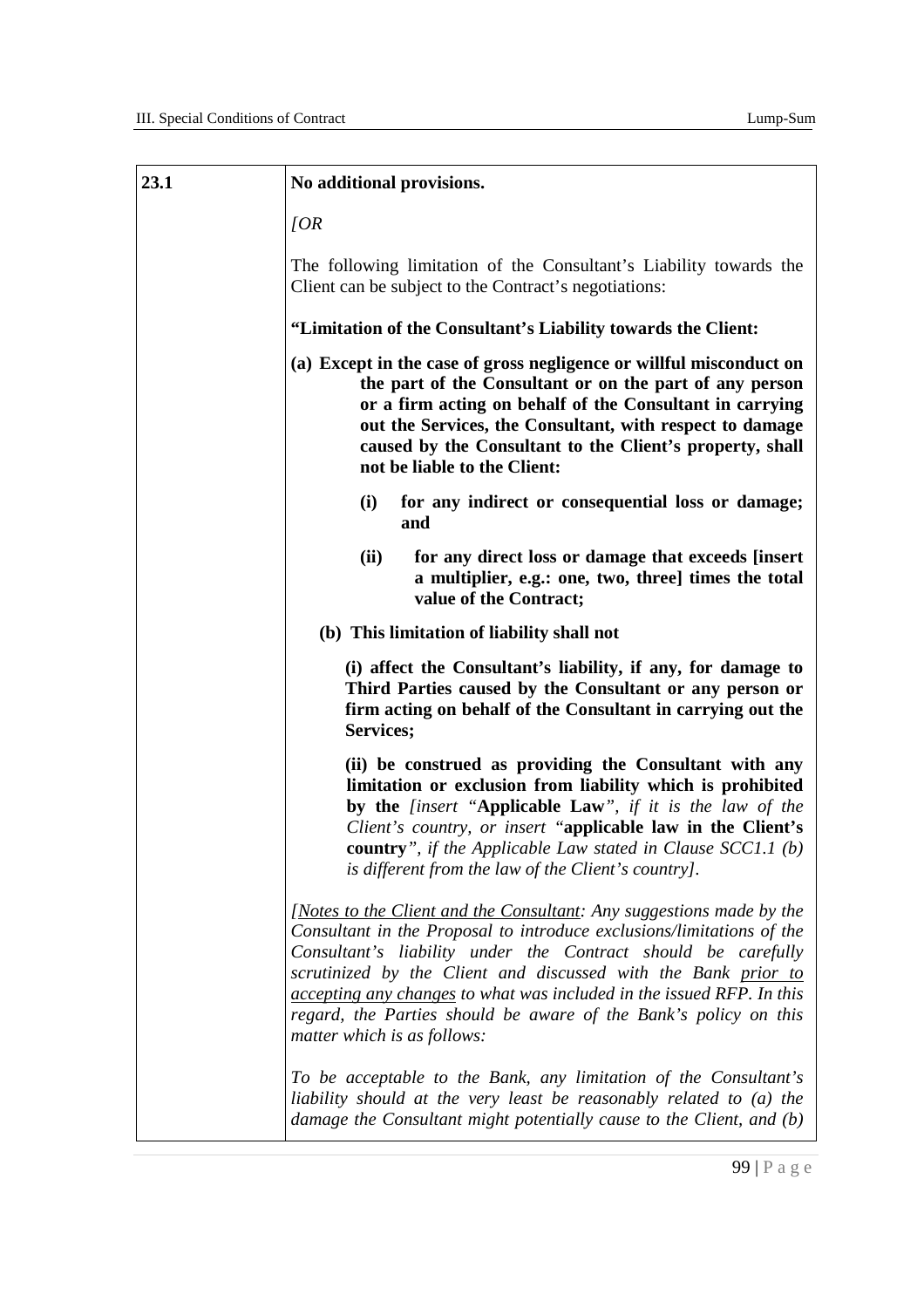|      | the Consultant's ability to pay compensation using its own assets and<br>reasonably obtainable insurance coverage. The Consultant's liability<br>shall not be limited to less than a multiplier of the total payments to<br>the Consultant under the Contract for remuneration and reimbursable<br>expenses. A statement to the effect that the Consultant is liable only<br>for the re-performance of faulty Services is not acceptable to the<br>Bank. Also, the Consultant's liability should never be limited for loss<br>or damage caused by the Consultant's gross negligence or willful<br>misconduct.<br>The Bank does not accept a provision to the effect that the Client shall |
|------|-------------------------------------------------------------------------------------------------------------------------------------------------------------------------------------------------------------------------------------------------------------------------------------------------------------------------------------------------------------------------------------------------------------------------------------------------------------------------------------------------------------------------------------------------------------------------------------------------------------------------------------------------------------------------------------------|
|      | indemnify and hold harmless the Consultant against Third Party<br>claims, except, of course, if a claim is based on loss or damage<br>caused by a default or wrongful act of the Client to the extent<br>permissible by the law applicable in the Client's country.]                                                                                                                                                                                                                                                                                                                                                                                                                      |
| 24.1 | The insurance coverage against the risks shall be as follows:                                                                                                                                                                                                                                                                                                                                                                                                                                                                                                                                                                                                                             |
|      | [Delete what is not applicable except $(a)$ ].                                                                                                                                                                                                                                                                                                                                                                                                                                                                                                                                                                                                                                            |
|      | (a) Professional liability insurance, with a minimum coverage<br>of<br>[insert amount and currency which<br>should be not less than the total ceiling amount of the Contract];                                                                                                                                                                                                                                                                                                                                                                                                                                                                                                            |
|      | Third Party motor vehicle liability insurance in respect of motor<br>(b)<br>vehicles operated in the Client's country by the Consultant or its<br>Experts or Sub-consultants, with a minimum coverage of <i>[insert</i> ]<br>amount and currency or state "in accordance with the applicable<br>law in the Client's country"];                                                                                                                                                                                                                                                                                                                                                            |
|      | Third Party liability insurance, with a minimum coverage of<br>(c)<br>[insert amount and currency or state "in accordance with the<br>applicable law in the Client's country"];                                                                                                                                                                                                                                                                                                                                                                                                                                                                                                           |
|      | (d)<br>employer's liability and workers' compensation insurance in<br>respect of the experts and Sub-consultants in accordance with the<br>relevant provisions of the applicable law in the Client's country,<br>as well as, with respect to such Experts, any such life, health,<br>accident, travel or other insurance as may be appropriate; and                                                                                                                                                                                                                                                                                                                                       |
|      | insurance against loss of or damage to (i) equipment purchased in<br>(e)<br>whole or in part with funds provided under this Contract, (ii) the<br>Consultant's property used in the performance of the Services,<br>and (iii) any documents prepared by the Consultant in the<br>performance of the Services.                                                                                                                                                                                                                                                                                                                                                                             |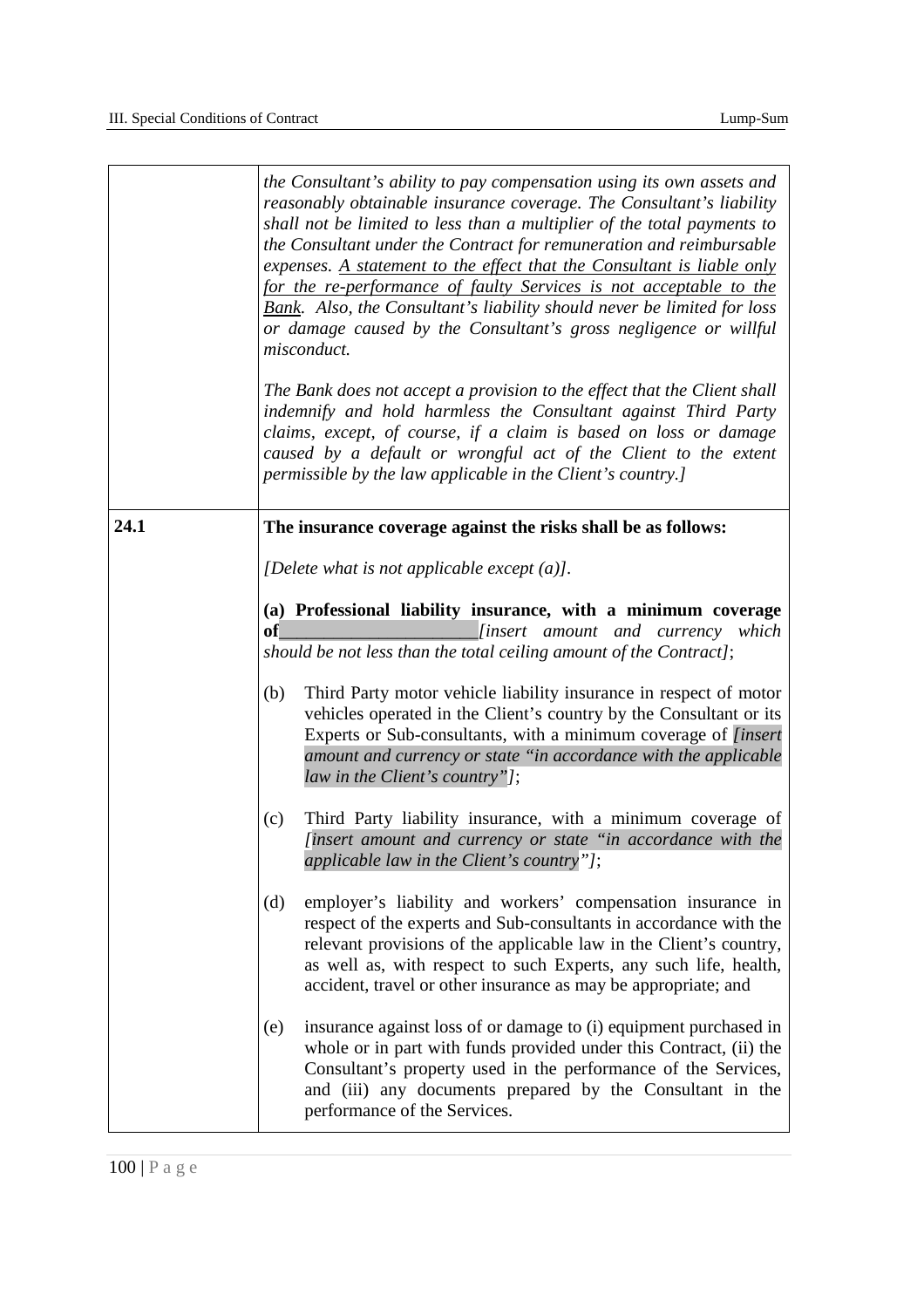| 27.1                        | [If applicable, insert any exceptions to proprietary<br>rights<br>provision_                                                                                                                                                                                                  |
|-----------------------------|-------------------------------------------------------------------------------------------------------------------------------------------------------------------------------------------------------------------------------------------------------------------------------|
| 27.2                        | [If there is to be no restriction on the future use of these documents by<br>either Party, this Clause SCC 27.2 should be deleted. If the Parties<br>wish to restrict such use, any of the following options, or any other<br>option agreed to by the Parties, could be used: |
|                             | [The]<br><b>Consultant</b><br>shall<br>these<br><i>linsert</i><br>what<br>not<br>use<br>to this Contract without the prior written approval of the Client.                                                                                                                    |
|                             | [OR]                                                                                                                                                                                                                                                                          |
|                             | [The Client shall not use these <i>[insert what appliesdocuments</i> ]                                                                                                                                                                                                        |
|                             |                                                                                                                                                                                                                                                                               |
|                             | without the prior written approval of the Consultant.]                                                                                                                                                                                                                        |
|                             |                                                                                                                                                                                                                                                                               |
|                             | [OR]<br>[Neither Party shall use these [insert what appliesdocuments<br>and software] for purposes unrelated to this Contract<br>without the prior written approval of the other Party.]                                                                                      |
| 32.1<br>$(a)$ through $(e)$ | [List here any changes or additions to Clause GCC 32.1. If there are<br>no such changes or additions, delete this Clause SCC 321.]                                                                                                                                            |
| 32.1(f)                     | [List here any other assistance to be provided by the Client. If there is<br>no such other assistance, delete this Clause SCC 32.1(f).]                                                                                                                                       |
| 38.1                        | The Contract price is:<br><i>insert amount and insert amount and</i><br>currency for each currency as applicable] [indicate: inclusive or<br>exclusive/ of local indirect taxes.                                                                                              |
|                             | Any indirect local taxes chargeable in respect of this Contract for<br>the Services provided by the Consultant shall <i>[insert as</i><br>appropriate: "be paid" or "reimbursed"] by the Client [insert as<br>appropriate: "for" or "to"/the Consultant.                      |
|                             | [insert the                                                                                                                                                                                                                                                                   |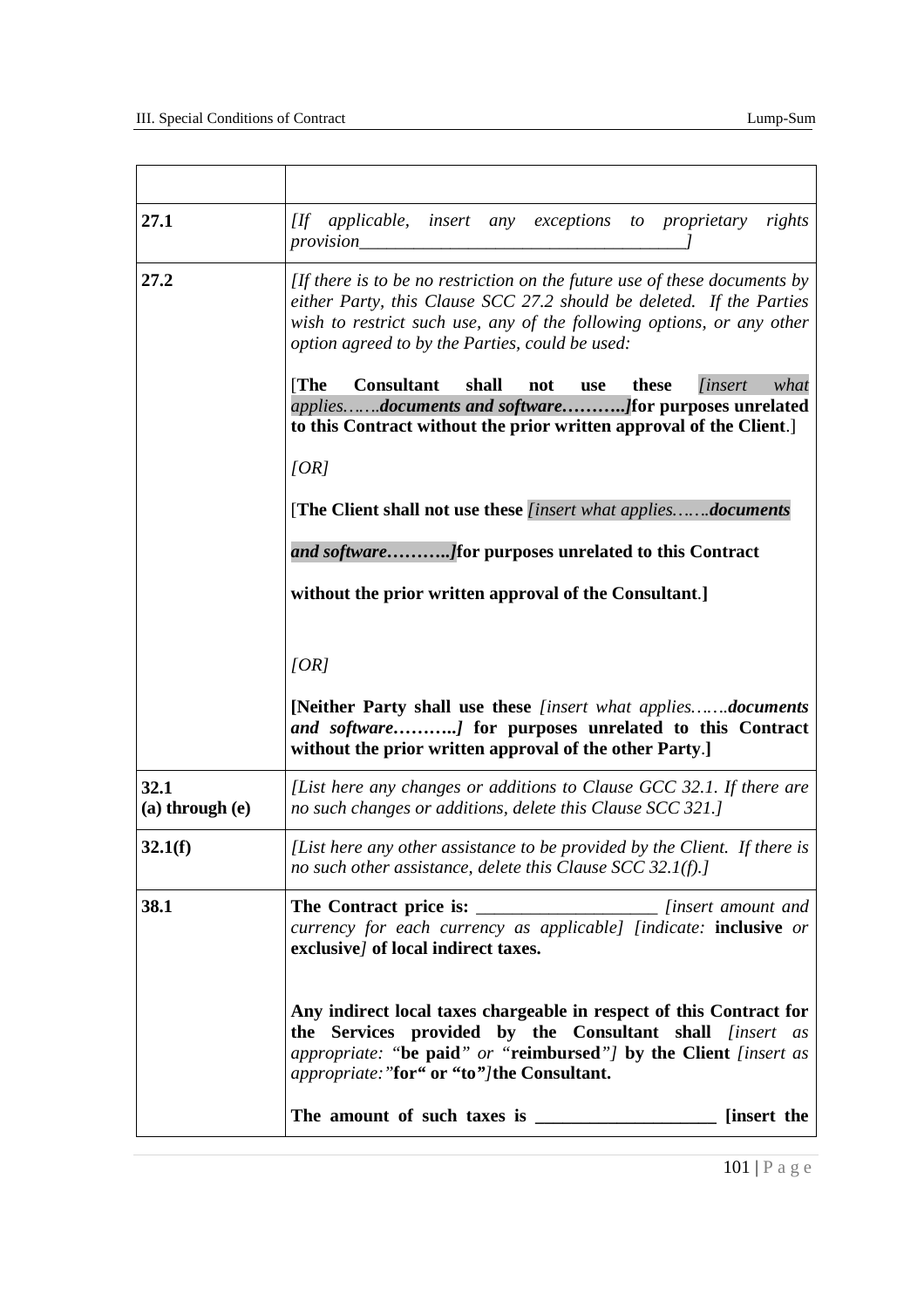|               | amount as finalized at the Contract's negotiations on the basis of<br>the estimates provided by the Consultant in Form FIN-2 of the<br><b>Consultant's Financial Proposal.</b>                                                                                                     |  |  |  |
|---------------|------------------------------------------------------------------------------------------------------------------------------------------------------------------------------------------------------------------------------------------------------------------------------------|--|--|--|
| 39.1 and 39.2 | [The Bank leaves it to the Client to decide whether the Consultant (i)<br>should be exempted from indirect local tax, or (ii) should be<br>reimbursed by the Client for any such tax they might have to pay (or<br>that the Client would pay such tax on behalf of the Consultant] |  |  |  |
|               | <b>The Client warrants that</b> [choose one applicable option consistent]<br>with the ITC 16.3 and the outcome of the Contract's negotiations<br>(Form FIN-2, part B "Indirect Local Tax – Estimates"):                                                                            |  |  |  |
|               | If ITC16.3 indicates a tax exemption status, include the following: "the<br>Consultant, the Sub-consultants and the Experts shall be exempt<br>from"                                                                                                                               |  |  |  |
|               | <b>OR</b>                                                                                                                                                                                                                                                                          |  |  |  |
|               | If ITC16.3 does not indicate the exemption and, depending on whether<br>the Client shall pay the withholding tax or the Consultant has to pay,<br><i>include the following:</i>                                                                                                    |  |  |  |
|               | "the Client shall pay on behalf of the Consultant, the Sub-<br>consultants and the Experts," OR "the Client shall reimburse the<br>Consultant, the Sub-consultants and the Experts"                                                                                                |  |  |  |
|               | any indirect taxes, duties, fees, levies and other impositions<br>imposed, under the applicable law in the Client's country, on the<br>Consultant, the Sub-consultants and the Experts in respect of:                                                                              |  |  |  |
|               | any payments whatsoever made to the Consultant, Sub-<br>(a)<br>consultants and the Experts (other than nationals or<br>permanent residents of the Client's country), in connection<br>with the carrying out of the Services;                                                       |  |  |  |
|               | (b)<br>any equipment, materials and supplies brought into the<br>Client's country by the Consultant or Sub-consultants for the<br>purpose of carrying out the Services and which, after having<br>been brought into such territories, will be subsequently<br>withdrawn by them;   |  |  |  |
|               | any equipment imported for the purpose of carrying out the<br>(c)<br>Services and paid for out of funds provided by the Client and<br>which is treated as property of the Client;                                                                                                  |  |  |  |
|               | (d)<br>any property brought into the Client's country by the<br>Consultant, any Sub-consultants or the Experts (other than<br>nationals or permanent residents of the Client's country), or                                                                                        |  |  |  |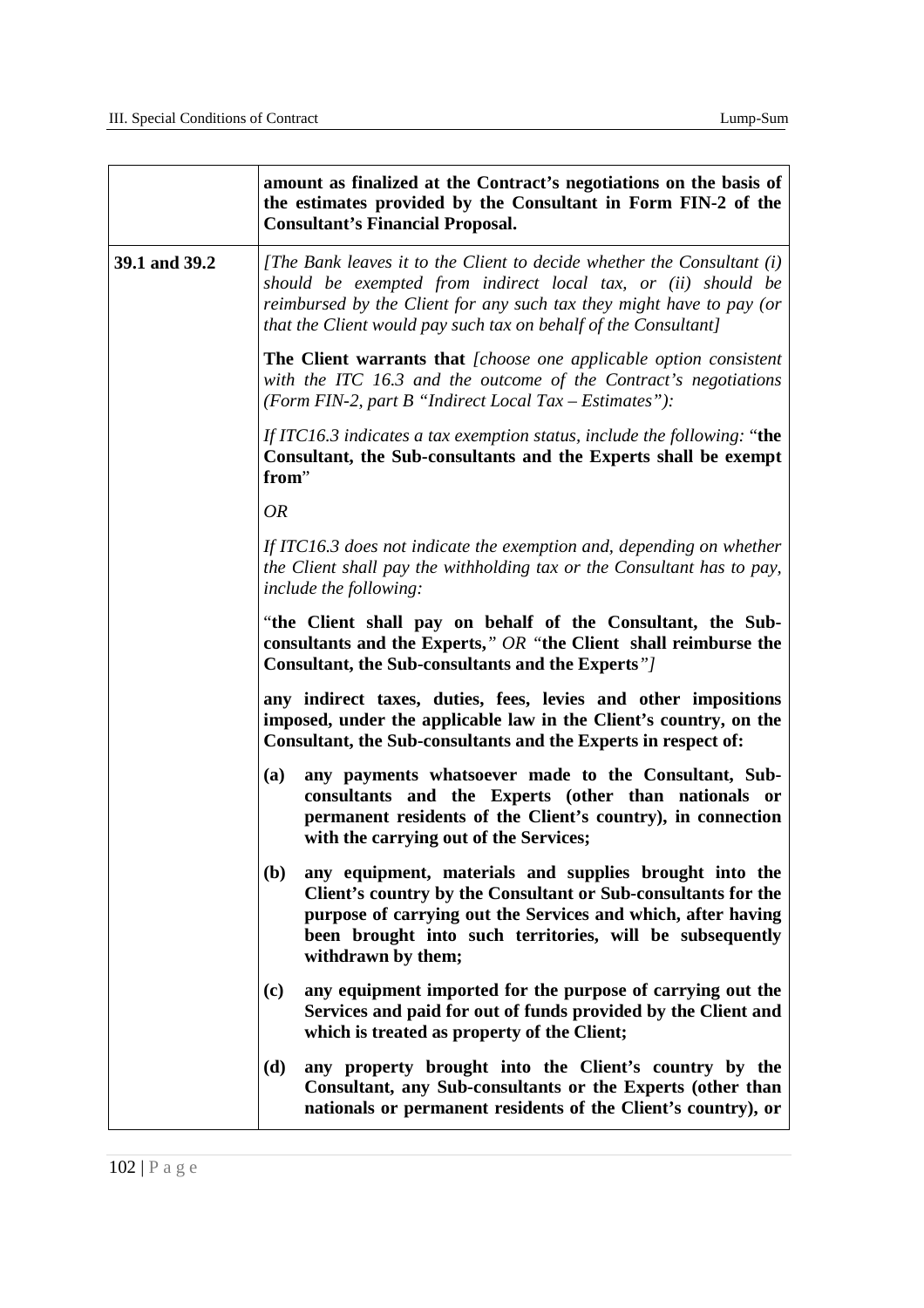|        | the eligible dependents of such experts for their personal use<br>and which willsubsequently be withdrawn by them upon<br>their respective departure from the Client's country,<br>provided that:                                                                                                                                                                                                                                                                                                                                        |  |  |  |  |  |  |
|--------|------------------------------------------------------------------------------------------------------------------------------------------------------------------------------------------------------------------------------------------------------------------------------------------------------------------------------------------------------------------------------------------------------------------------------------------------------------------------------------------------------------------------------------------|--|--|--|--|--|--|
|        | (i) the Consultant, Sub-consultants and experts shall<br>follow the usual customs procedures of the Client's<br>country in importing property into the Client's country;<br>and                                                                                                                                                                                                                                                                                                                                                          |  |  |  |  |  |  |
|        | (ii) if the Consultant, Sub-consultants or Experts do not<br>withdraw but dispose of any property in the Client's<br>country upon which customs duties and taxes have been<br>exempted, the Consultant, Sub-consultants or Experts,<br>as the case may be, (a) shall bear such customs duties<br>and taxes in conformity with the regulations of the<br>Client's country, or (b) shall reimburse them to the<br>Client if they were paid by the Client at the time the<br>property in question was brought into the Client's<br>country. |  |  |  |  |  |  |
| 41.2   | The payment schedule:                                                                                                                                                                                                                                                                                                                                                                                                                                                                                                                    |  |  |  |  |  |  |
|        | [Payment of installments shall be linked to the deliverables specified in<br>the Terms of Reference in Appendix AJ                                                                                                                                                                                                                                                                                                                                                                                                                       |  |  |  |  |  |  |
|        | 1 <sup>st</sup> payment: [insert the amount of the installment, percentage of the<br>total Contract price, and the currency. If the first payment is an<br>advance payment, it shall be made against the bank guarantee for the<br>same amount as per GCC 41.2.1]<br>the control of the control of the control of<br><b>Final payment:</b>                                                                                                                                                                                               |  |  |  |  |  |  |
|        | [Total sum of all installments shall not exceed the Contract price set<br>up in $SCC38.1$ .]                                                                                                                                                                                                                                                                                                                                                                                                                                             |  |  |  |  |  |  |
| 41.2.1 | [The advance payment could be in either the foreign currency, or the<br>local currency, or both; select the correct wording in the Clause here<br>below. The advance bank payment guarantee should be in the same<br>curve <sub>0</sub> (ies)                                                                                                                                                                                                                                                                                            |  |  |  |  |  |  |
|        | The following provisions shall apply to the advance payment and the<br>advance bank payment guarantee:                                                                                                                                                                                                                                                                                                                                                                                                                                   |  |  |  |  |  |  |
|        | An advance payment [of <i>[insert amount]</i> in foreign currency]<br>(1)                                                                                                                                                                                                                                                                                                                                                                                                                                                                |  |  |  |  |  |  |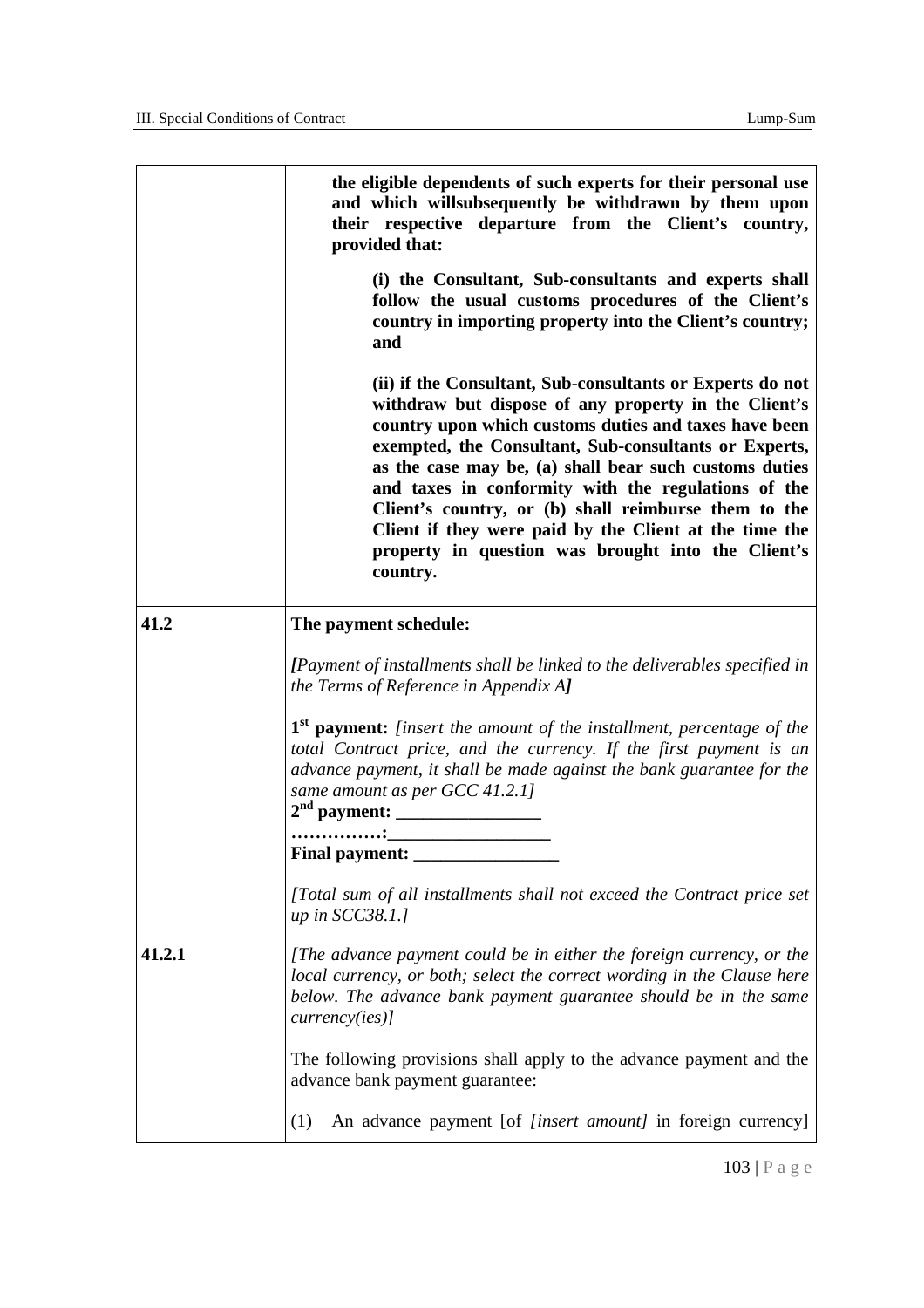|        | [and of <i>[insert amount]</i> in local currency] shall be made within<br>[insert number] days after the receipt of an advance bank<br>payment guarantee by the Client. The advance payment will be<br>set off by the Client in equal portions against [list the payments]<br>against which the advance is offset].<br>(2)<br>The advance bank payment guarantee shall be in the amount and<br>in the currency of the currency (ies) of the advance payment.<br>The bank guarantee will be released when the advance payment<br>(3)<br>has been fully set off.                                                                                                                                                                                                                                                                                                                                                                                                                                                                                                                                |  |  |  |  |  |
|--------|-----------------------------------------------------------------------------------------------------------------------------------------------------------------------------------------------------------------------------------------------------------------------------------------------------------------------------------------------------------------------------------------------------------------------------------------------------------------------------------------------------------------------------------------------------------------------------------------------------------------------------------------------------------------------------------------------------------------------------------------------------------------------------------------------------------------------------------------------------------------------------------------------------------------------------------------------------------------------------------------------------------------------------------------------------------------------------------------------|--|--|--|--|--|
| 41.2.4 | The accounts are:                                                                                                                                                                                                                                                                                                                                                                                                                                                                                                                                                                                                                                                                                                                                                                                                                                                                                                                                                                                                                                                                             |  |  |  |  |  |
|        | for foreign currency: [insert account].<br>for local currency: [insert account].                                                                                                                                                                                                                                                                                                                                                                                                                                                                                                                                                                                                                                                                                                                                                                                                                                                                                                                                                                                                              |  |  |  |  |  |
| 42.1   | The interest rate is: [insert rate].                                                                                                                                                                                                                                                                                                                                                                                                                                                                                                                                                                                                                                                                                                                                                                                                                                                                                                                                                                                                                                                          |  |  |  |  |  |
| 45.1   | [In contracts with foreign consultants, the Bank requires that the<br>international commercial arbitration in a neutral venue is used.]                                                                                                                                                                                                                                                                                                                                                                                                                                                                                                                                                                                                                                                                                                                                                                                                                                                                                                                                                       |  |  |  |  |  |
|        | Disputes shall be settled by arbitration in accordance with the<br>following provisions:                                                                                                                                                                                                                                                                                                                                                                                                                                                                                                                                                                                                                                                                                                                                                                                                                                                                                                                                                                                                      |  |  |  |  |  |
|        | Selection of Arbitrators. Each dispute submitted by a Party to<br>1.<br>arbitration shall be heard by a sole arbitrator or an arbitration<br>panel composed of three (3) arbitrators, in accordance with the<br>following provisions:                                                                                                                                                                                                                                                                                                                                                                                                                                                                                                                                                                                                                                                                                                                                                                                                                                                         |  |  |  |  |  |
|        | Where the Parties agree that the dispute concerns a<br>(a)<br>technical matter, they may agree to appoint a sole arbitrator<br>or, failing agreement on the identity of such sole arbitrator<br>within thirty (30) days after receipt by the other Party of the<br>proposal of a name for such an appointment by the Party<br>who initiated the proceedings, either Party may apply to<br>[name an appropriate international professional body, e.g.,<br>the Federation Internationale des Ingenieurs-Conseil<br>(FIDIC) of Lausanne, Switzerland] for a list of not fewer<br>than five (5) nominees and, on receipt of such list, the<br>Parties shall alternately strike names therefrom, and the last<br>remaining nominee on the list shall be the sole arbitrator for<br>the matter in dispute. If the last remaining nominee has not<br>been determined in this manner within sixty (60) days of<br>the date of the list, <i>[insert the name of the same</i><br>professional body as above] shall appoint, upon the request<br>of either Party and from such list or otherwise, a sole |  |  |  |  |  |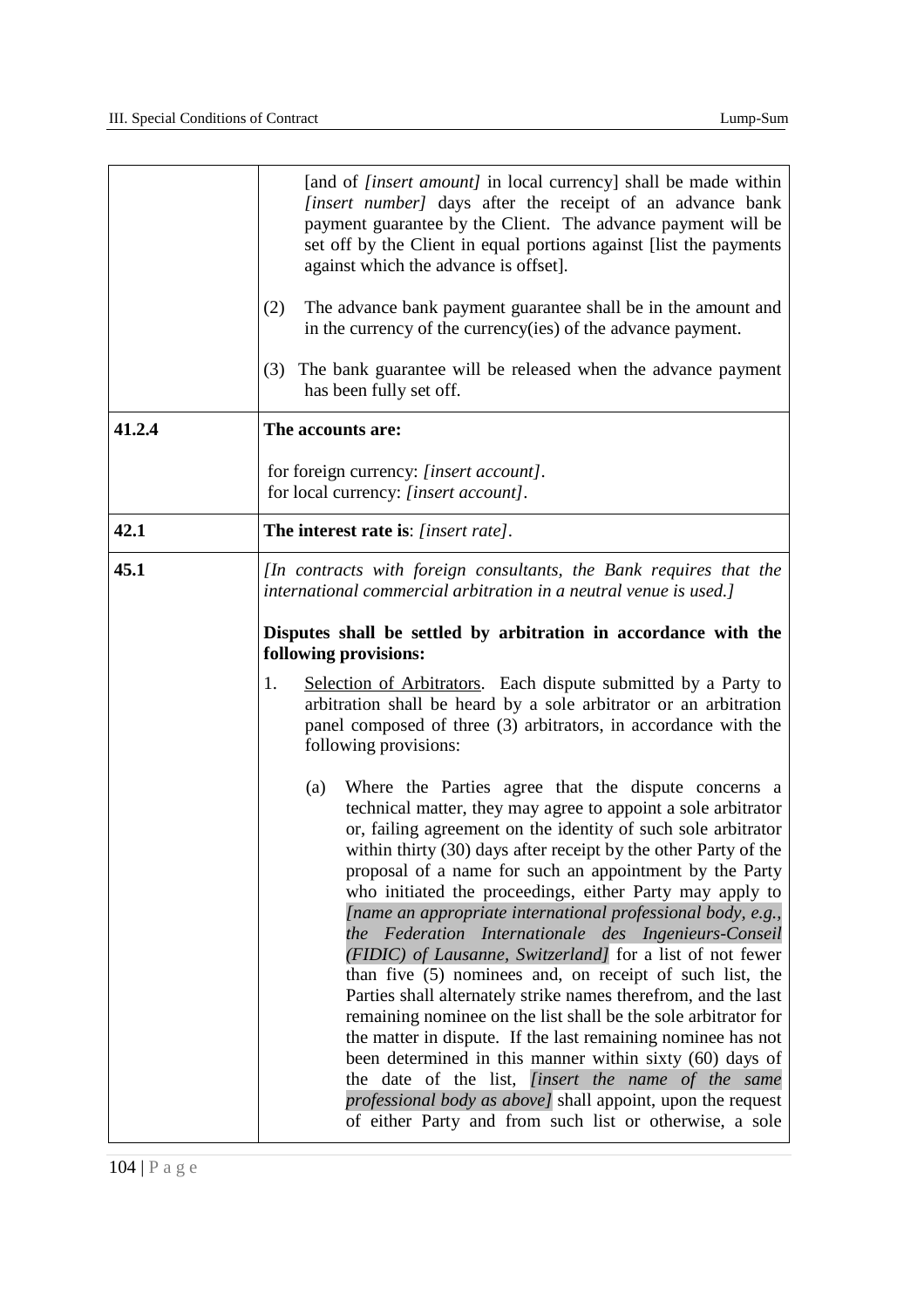|     | arbitrator for the matter in dispute.                                                                                                                                                                                                                                                                                                                                                                                                                                                                                                                                                                                                                                                                                                                                                                                                                                                                    |
|-----|----------------------------------------------------------------------------------------------------------------------------------------------------------------------------------------------------------------------------------------------------------------------------------------------------------------------------------------------------------------------------------------------------------------------------------------------------------------------------------------------------------------------------------------------------------------------------------------------------------------------------------------------------------------------------------------------------------------------------------------------------------------------------------------------------------------------------------------------------------------------------------------------------------|
|     | Where the Parties do not agree that the dispute concerns a<br>(b)<br>technical matter, the Client and the Consultant shall each<br>appoint one (1) arbitrator, and these two arbitrators shall<br>jointly appoint a third arbitrator, who shall chair the<br>arbitration panel. If the arbitrators named by the Parties do<br>not succeed in appointing a third arbitrator within thirty<br>(30) days after the latter of the two (2) arbitrators named by<br>the Parties has been appointed, the third arbitrator shall, at<br>the request of either Party, be appointed by [name an<br>appropriate international appointing authority, e.g., the<br>Secretary General of the Permanent Court of Arbitration,<br>The Hague; the Secretary General of the International<br>Centre for Settlement of Investment Disputes, Washington,<br>D.C.; the International Chamber of Commerce, Paris;<br>$etc.$ ]. |
| (c) | If, in a dispute subject to paragraph (b) above, one Party<br>fails to appoint its arbitrator within thirty (30) days after the<br>other Party has appointed its arbitrator, the Party which has<br>named an arbitrator may apply to the [name the same<br>appointing authority as in said paragraph (b)] to appoint a<br>sole arbitrator for the matter in dispute, and the arbitrator<br>appointed pursuant to such application shall be the sole<br>arbitrator for that dispute.                                                                                                                                                                                                                                                                                                                                                                                                                      |
| 2.  | <u>Rules of Procedure</u> . Except as otherwise stated herein, arbitration<br>proceedings shall be conducted in accordance with the rules of<br>procedure for arbitration of the United Nations Commission on<br>International Trade Law (UNCITRAL) as in force on the date of<br>this Contract.                                                                                                                                                                                                                                                                                                                                                                                                                                                                                                                                                                                                         |
| 3.  | <b>Substitute Arbitrators.</b> If for any reason an arbitrator is unable to<br>perform his/her function, a substitute shall be appointed in the<br>same manner as the original arbitrator.                                                                                                                                                                                                                                                                                                                                                                                                                                                                                                                                                                                                                                                                                                               |
| 4.  | Nationality and Qualifications of Arbitrators. The sole arbitrator<br>or the third arbitrator appointed pursuant to paragraphs $1(a)$<br>through 1(c) above shall be an internationally recognized legal or<br>technical expert with extensive experience in relation to the<br>matter in dispute and shall not be a national of the Consultant's<br>home country [If the Consultant consists of more than one entity,<br>or of the home country of any of their members or<br>add:<br>Parties or of the Government's country. For the purposes of this<br>Clause, "home country" means any of:                                                                                                                                                                                                                                                                                                          |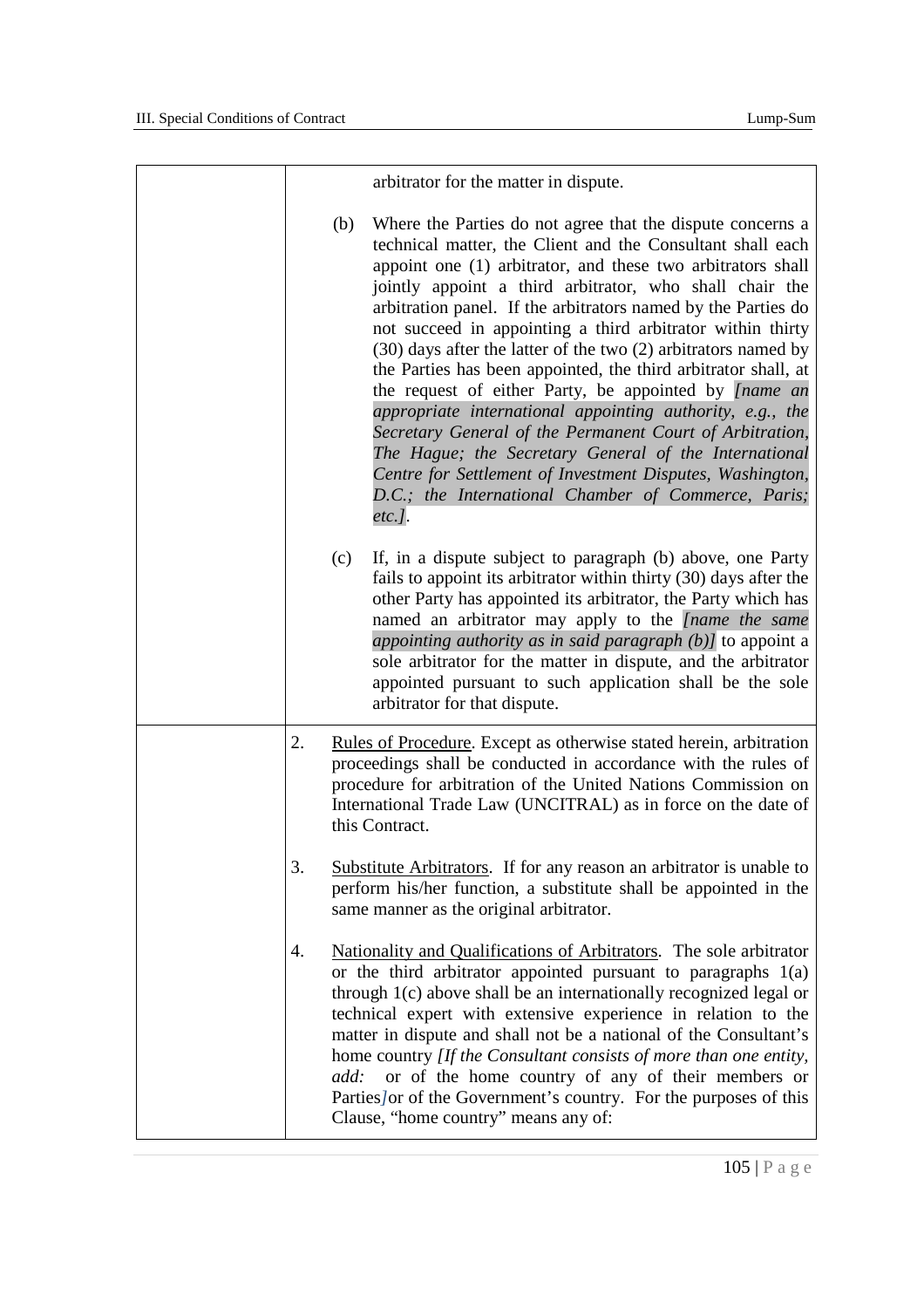r

|    | (a) | the country of incorporation of the Consultant <i>[If the</i><br>Consultant consists of more than one entity, add: or of any<br>of their members or Parties/; or                                                                                                                                                                                  |
|----|-----|---------------------------------------------------------------------------------------------------------------------------------------------------------------------------------------------------------------------------------------------------------------------------------------------------------------------------------------------------|
|    | (b) | the country in which the Consultant's [or any of their<br>members' or Parties'] principal place of business is located;<br><b>or</b>                                                                                                                                                                                                              |
|    | (c) | the country of nationality of a majority of the Consultant's<br>[or of any members' or Parties'] shareholders; or                                                                                                                                                                                                                                 |
|    | (d) | the country of nationality of the Sub-consultants concerned,<br>where the dispute involves a subcontract.                                                                                                                                                                                                                                         |
| 5. |     | Miscellaneous. In any arbitration proceeding hereunder:                                                                                                                                                                                                                                                                                           |
|    | (a) | proceedings shall, unless otherwise agreed by the Parties,<br>be held in [select a country which is neither the Client's<br>country nor the Consultant's country];                                                                                                                                                                                |
|    | (b) | the <i>[type of language]</i> language shall be the official<br>language for all purposes; and                                                                                                                                                                                                                                                    |
|    | (c) | the decision of the sole arbitrator or of a majority of the<br>arbitrators (or of the third arbitrator if there is no such<br>majority) shall be final and binding and shall be<br>enforceable in any court of competent jurisdiction, and the<br>Parties hereby waive any objections to or claims of<br>immunity in respect of such enforcement. |
|    |     |                                                                                                                                                                                                                                                                                                                                                   |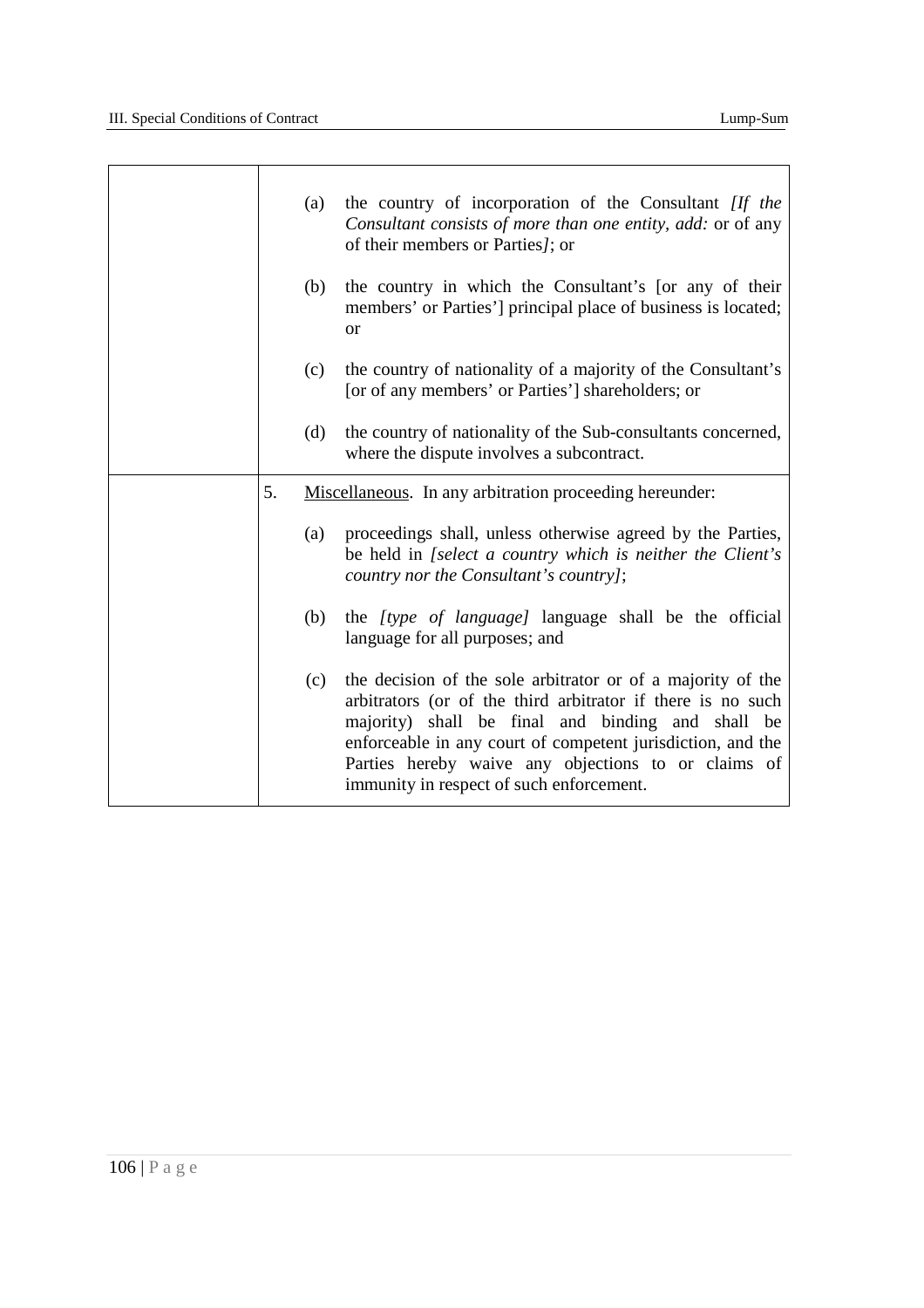# **IV. Appendices**

## **APPENDIX A – TERMS OF REFERENCE**

 *[This Appendix shall include the final Terms of Reference (TORs) worked out by the Client and the Consultant during the negotiations; dates for completion of various tasks; location of performance for different tasks; detailed reporting requirements and list of deliverables against which the payments to the Consultant will be made; Client's input, including counterpart personnel assigned by the Client to work on the Consultant's team; specific tasks or actions that require prior approval by the Client.* 

 *Insert the text based on the Section 7 (Terms of Reference) of the ITC in the RFP and modified based on the Forms TECH-1 through TECH-5 of the Consultant's Proposal. Highlight the changes to Section 7 of the RFP]* 

………………………………………………………………………………………………

## **APPENDIX B - KEY EXPERTS**

 *[Insert a table based on Form TECH-6 of the Consultant's Technical Proposal and finalized at the Contract's negotiations. Attach the CVs (updated and signed by the respective Key Experts) demonstrating the qualifications of Key Experts.]* 

……………………………………………………………………………………………………

# **APPENDIX C – BREAKDOWN OF CONTRACT PRICE**

 *[Insert the table with the unit rates to arrive at the breakdown of the lump-sum price. The table shall be based on [Form FIN-3 and FIN-4] of the Consultant's Proposal and reflect any changes agreed at the Contract negotiations, if any. The footnote shall list such changes made to [Form FIN-3 and FIN-4] at the negotiations or state that none has been made.]* 

When the Consultant has been selected under Quality-Based Selection method, also add the *following:* 

 *"*The agreed remuneration rates shall be stated in the attached Model Form I. This form shall be prepared on the basis of Appendix A to Form FIN-3 of the RFP "Consultants' Representations regarding Costs and Charges" submitted by the Consultant to the Client prior to the Contract's negotiations.

 Should these representations be found by the Client (either through inspections or audits pursuant to Clause GCC 25.2 or through other means) to be materially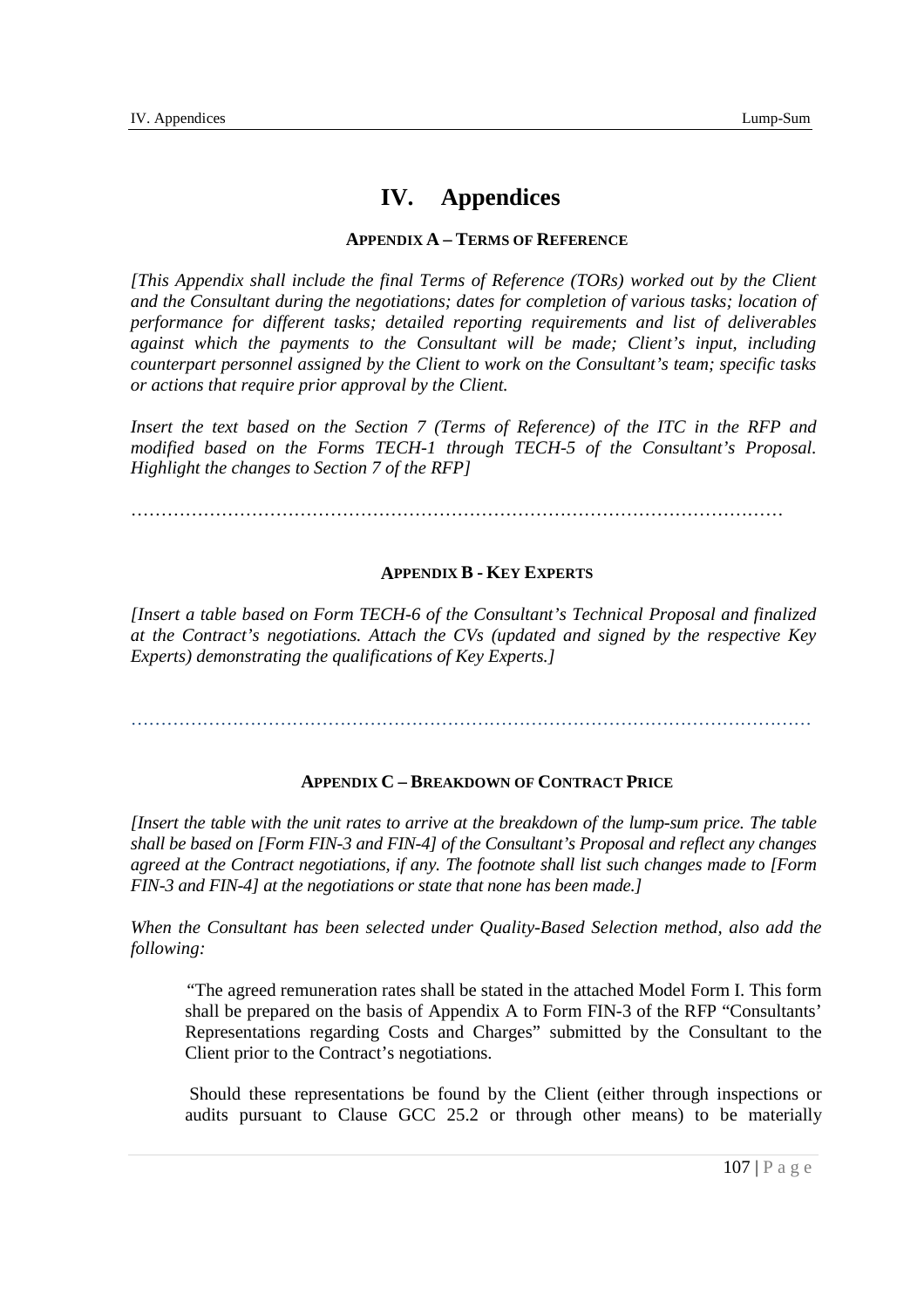incomplete or inaccurate, the Client shall be entitled to introduce appropriate modifications in the remuneration rates affected by such materially incomplete or inaccurate representations. Any such modification shall have retroactive effect and, in case remuneration has already been paid by the Client before any such modification, (i) the Client shall be entitled to offset any excess payment against the next monthly payment to the Consultants, or (ii) if there are no further payments to be made by the Client to the Consultants, the Consultants shall reimburse to the Client any excess payment within thirty (30) days of receipt of a written claim of the Client. Any such claim by the Client for reimbursement must be made within twelve (12) calendar months after receipt by the Client of a final report and a final statement approved by the Client in accordance with Clause GCC 45.1(d) of this Contract*."]*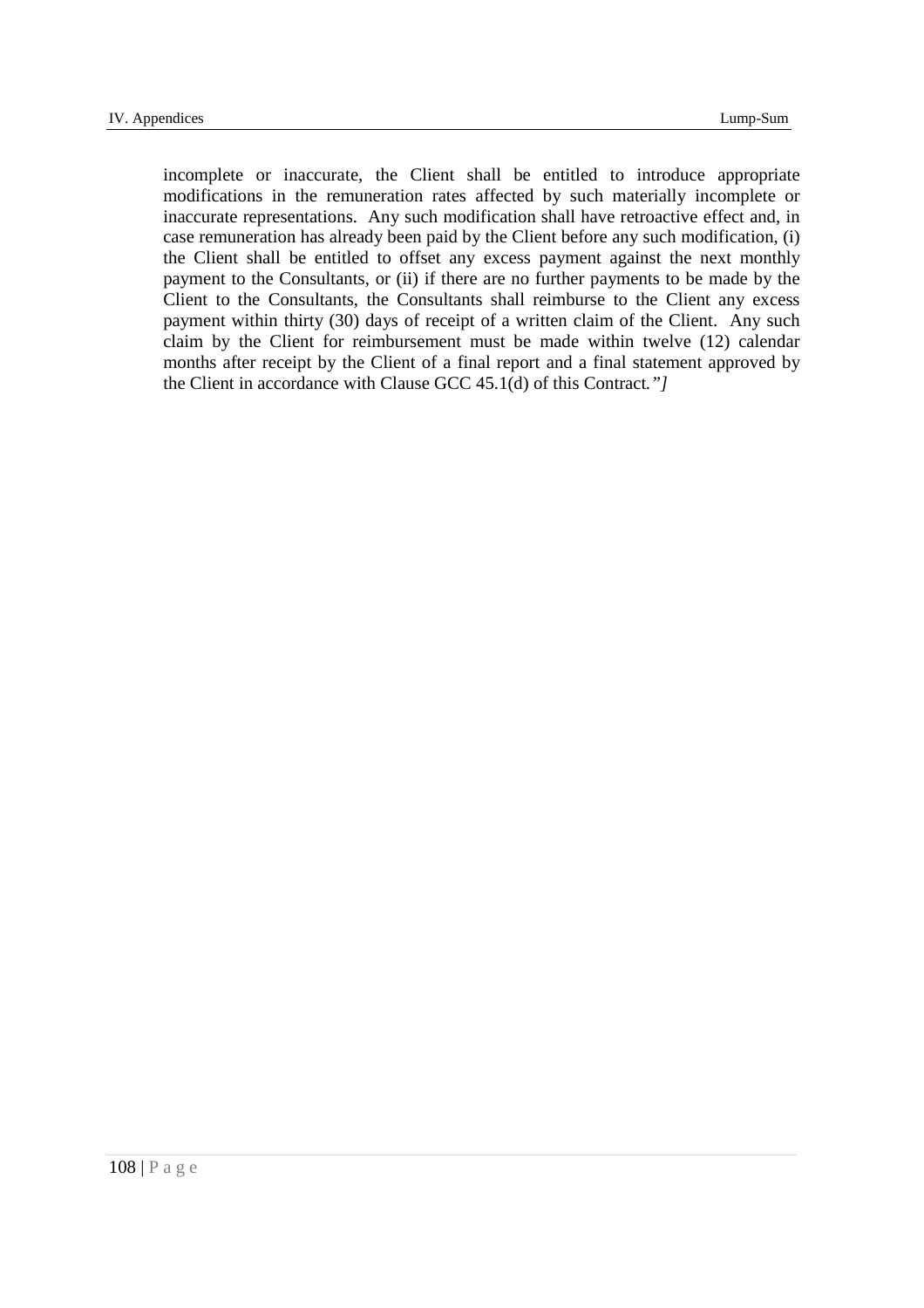## **Model Form I Breakdown of Agreed Fixed Rates in Consultant's Contract**

We hereby confirm that we have agreed to pay to the Experts listed, who will be involved in performing the Services, the basic fees and away from the home office allowances (if applicable) indicated below:

|      | Experts                         |                                                                | ◠                              | 3            | 4        | 5          | 6                                     |                                                           | 8                                                         |
|------|---------------------------------|----------------------------------------------------------------|--------------------------------|--------------|----------|------------|---------------------------------------|-----------------------------------------------------------|-----------------------------------------------------------|
| Name | Position                        | Basic<br>Remuneration<br>rate per<br>Working<br>Month/Day/Year | Social<br>Charges <sup>1</sup> | Overhead $1$ | Subtotal | Profit $2$ | Away from<br>Home Office<br>Allowance | <b>Agreed Fixed Rate</b><br>per Working<br>Month/Day/Hour | <b>Agreed Fixed Rate</b><br>per Working<br>Month/Day/Hour |
|      | Home Office                     |                                                                |                                |              |          |            |                                       |                                                           |                                                           |
|      |                                 |                                                                |                                |              |          |            |                                       |                                                           |                                                           |
|      | Work in the Client's<br>Country |                                                                |                                |              |          |            |                                       |                                                           |                                                           |
|      |                                 |                                                                |                                |              |          |            |                                       |                                                           |                                                           |

(Expressed in [insert name of currency])\*

1 Expressed as percentage of 1

2 Expressed as percentage of 4

\* If more than one currency, add a table

Signature Date

Name and Title: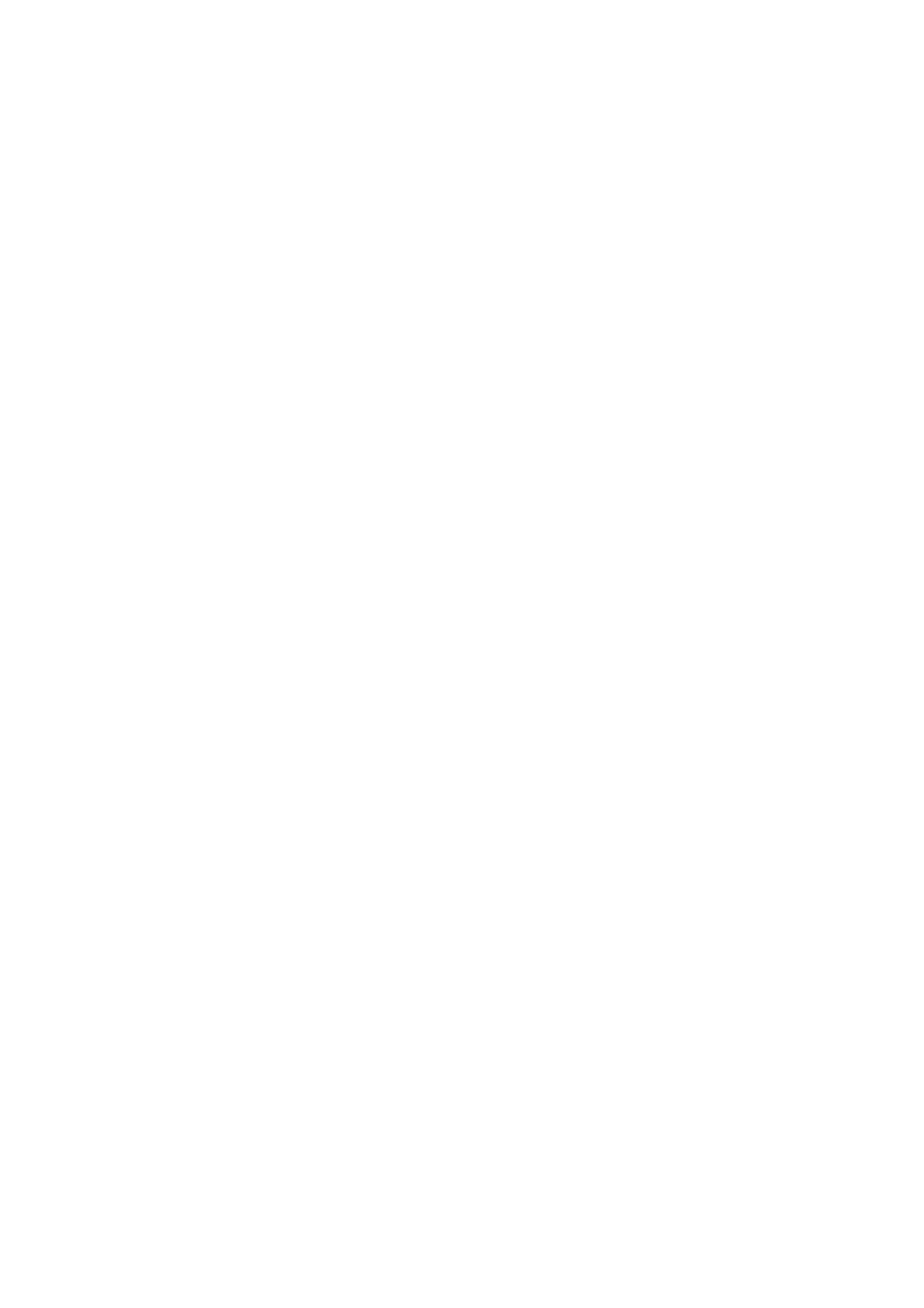l

## **APPENDIX D - FORM OF ADVANCE PAYMENTS GUARANTEE**   *[See Clause GCC 41.2.1 and SCC 41.2.1]*

 *{Guarantor letterhead or SWIFT identifier code}* 

## **Bank Guarantee for Advance Payment**

**Guarantor:\_\_\_\_\_\_\_\_\_\_\_\_\_\_\_\_\_\_\_\_\_** *[insert commercial Bank's Name, and Address of Issuing Branch or Office]* 

**Beneficiary:** \_\_\_\_\_\_\_\_\_\_\_\_\_\_\_\_\_\_\_\_*[insert Name and Address of Client]* 

**Date:** \_\_\_\_\_\_\_\_\_\_\_\_*[insert date]*\_\_\_\_

**ADVANCE PAYMENT GUARANTEE No.:** \_\_\_\_\_\_\_\_\_\_\_*[insert number]*\_\_\_\_\_\_

We have been informed that \_\_\_\_\_\_\_\_\_\_\_\_\_\_\_*[name of Consultant or a name of the Joint* Venture, same as appears on the signed Contract] (hereinafter called "the Consultant") has entered into Contract No. \_\_\_\_\_\_\_\_\_\_\_\_\_ *[reference number of the contract]* dated \_\_\_*[insert date]*\_\_\_\_\_\_\_\_\_ with the Beneficiary, for the provision of \_\_\_\_\_\_\_\_\_\_\_\_\_\_\_\_\_\_  *[brief description of Services]* (hereinafter called "the Contract").

 Furthermore, we understand that, according to the conditions of the Contract, an advance payment in the sum of \_\_\_\_\_\_\_\_\_\_\_ *[insert amount in figures]* () *[amount in words]* is to be made against an advance payment guarantee.

 At the request of the Consultant, we, as Guarantor, hereby irrevocably undertake to pay the Beneficiary any sum or sums not exceeding in total an amount of \_\_\_\_\_\_\_\_\_\_\_ *[amount in figures]* () *[amount in words]*<sup>1</sup> upon receipt by us of the Beneficiary's complying demand supported by the Beneficiary's a written statement, whether in the demand itself or in a separate signed document accompanying or identifying the demand, stating that the Consultant is in breach of their obligation under the Contract because the Consultant:

- $(a)$  specifying the amount which the Consultant has failed to repay; has failed to repay the advance payment in accordance with the Contract conditions,
- $(b)$  under the Contract. has used the advance payment for purposes other than toward providing the Services

 It is a condition for any claim and payment under this guarantee to be made that the advance payment referred to above must have been received by the Consultant on their account number \_\_\_\_\_\_\_\_\_\_\_ at \_\_\_\_\_\_\_\_\_\_\_\_\_\_\_\_\_ *[name and address of bank]*.

 in the currency(ies) of the advance payment as specified in the Contract, or in a freely convertible currency acceptable to the Client. 1 The Guarantor shall insert an amount representing the amount of the advance payment and denominated either